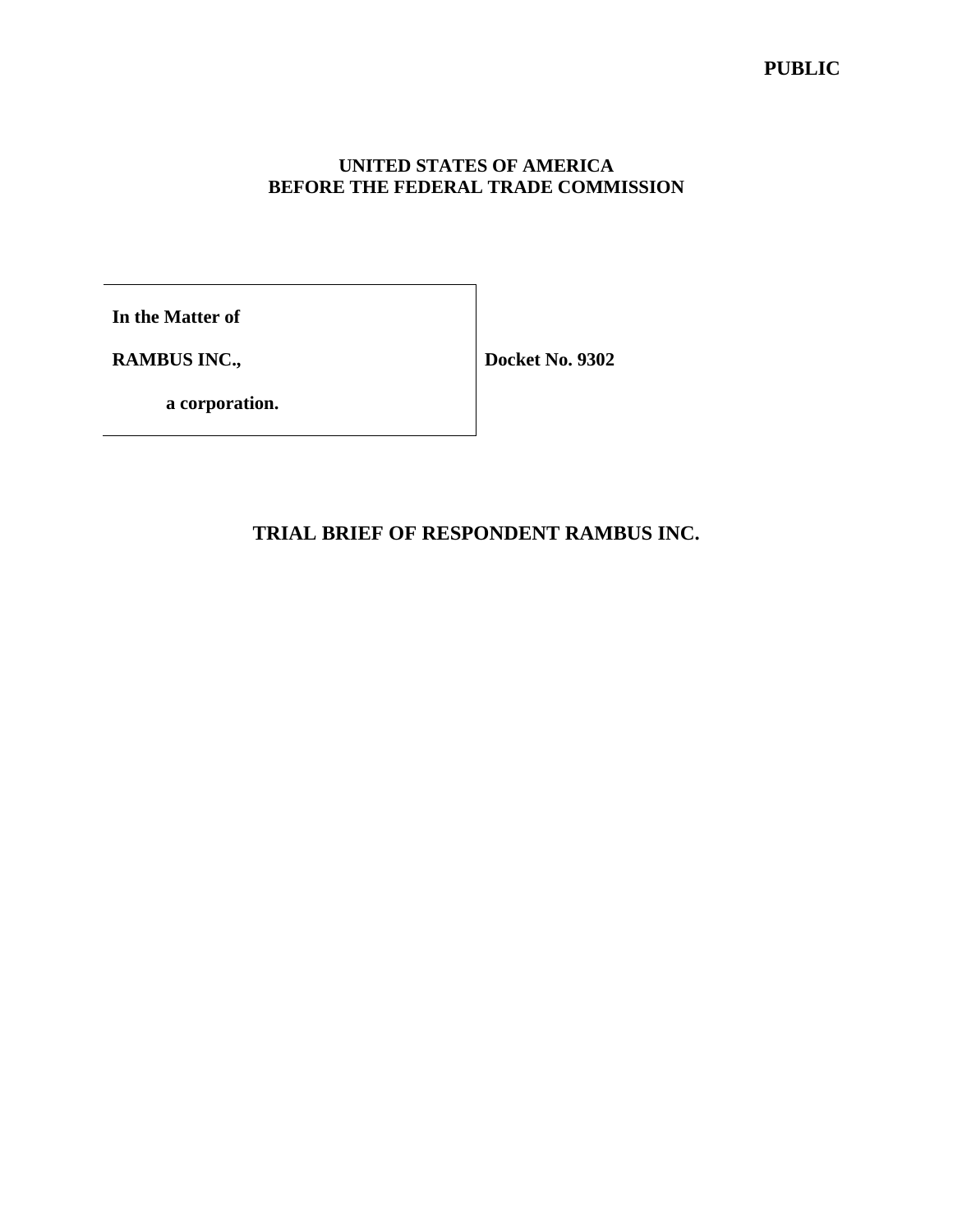# **TABLE OF CONTENTS**

# **Page**

| I.  |                                                                   |                                                                                                                                                                                                          |  |  |  |  |  |
|-----|-------------------------------------------------------------------|----------------------------------------------------------------------------------------------------------------------------------------------------------------------------------------------------------|--|--|--|--|--|
| II. |                                                                   |                                                                                                                                                                                                          |  |  |  |  |  |
|     | A.                                                                |                                                                                                                                                                                                          |  |  |  |  |  |
|     | <b>B.</b>                                                         |                                                                                                                                                                                                          |  |  |  |  |  |
|     | $\mathcal{C}$ .                                                   |                                                                                                                                                                                                          |  |  |  |  |  |
|     | D.                                                                |                                                                                                                                                                                                          |  |  |  |  |  |
|     | E.                                                                | Private Litigation Stemming From Rambus's Participation in JEDEC 13                                                                                                                                      |  |  |  |  |  |
| Ш.  |                                                                   |                                                                                                                                                                                                          |  |  |  |  |  |
|     | A.                                                                |                                                                                                                                                                                                          |  |  |  |  |  |
|     | <b>B.</b>                                                         |                                                                                                                                                                                                          |  |  |  |  |  |
|     | $\mathcal{C}$ .                                                   |                                                                                                                                                                                                          |  |  |  |  |  |
|     |                                                                   | Complaint Counsel Cannot Advance a New Theory of Liability 20<br>1.                                                                                                                                      |  |  |  |  |  |
|     |                                                                   | 2.<br>In Any Event, Complaint Counsel's New Theory Fails as a Matter                                                                                                                                     |  |  |  |  |  |
|     |                                                                   | Antitrust Liability in This Case Cannot Be Premised on<br>a.<br>Anything Less Than a Willful Breach of a Duty to Disclose  23                                                                            |  |  |  |  |  |
|     |                                                                   | $\mathbf b$ .<br>Complaint Counsel's Sole Authority Exposes the New                                                                                                                                      |  |  |  |  |  |
|     | D.                                                                | Given The Theory of The Case, Complaint Counsel Must Prove Each                                                                                                                                          |  |  |  |  |  |
| IV. | Complaint Counsel Must Prove That Rambus Engaged In "Exclusionary |                                                                                                                                                                                                          |  |  |  |  |  |
|     | A.                                                                | Exclusionary Conduct Means Conduct That Has No Legitimate Business                                                                                                                                       |  |  |  |  |  |
|     | <b>B.</b>                                                         | That Rambus's Conduct Might Have Violated Some Common-Law or                                                                                                                                             |  |  |  |  |  |
|     | $C$ .                                                             | Rambus's Decision To Maintain The Confidentiality of Its Patent<br>Applications Was Not Exclusionary Conduct; There Are Legitimate and                                                                   |  |  |  |  |  |
|     | D.                                                                | Rambus's Decision To Amend Its Patent Applications Was Not<br>Exclusionary Conduct; The Patent Laws Gave Rambus the Right to Claim<br>Every Invention Described in the Original Farmwald-Horowitz Patent |  |  |  |  |  |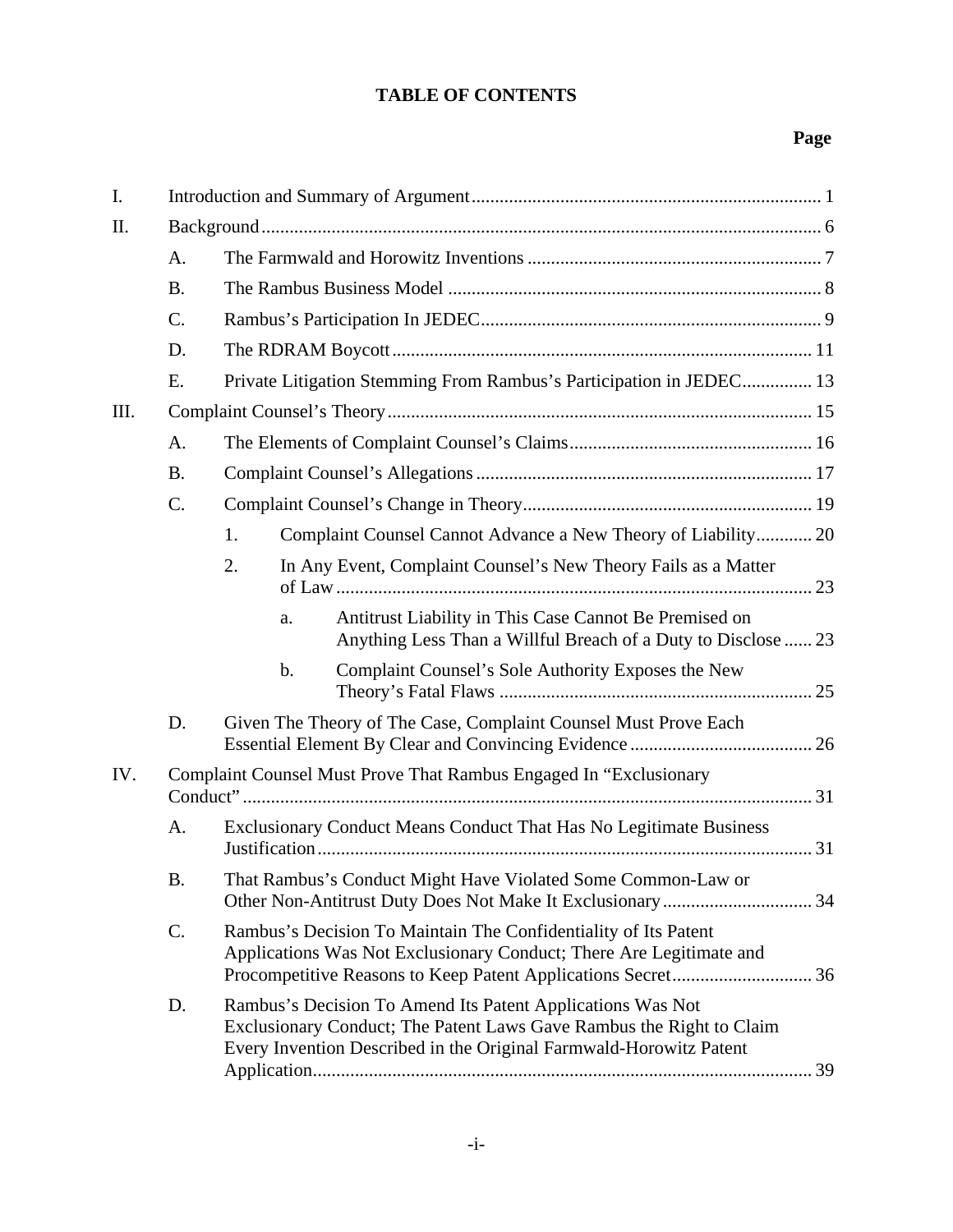# **TABLE OF CONTENTS**

# (continued)

|    |           | 1.                                                                                                                                           | Patent Applicants May Continue to Claim Inventions Described In<br>An Original Application Through Amendments, Continuations,                                                                   |  |  |  |  |
|----|-----------|----------------------------------------------------------------------------------------------------------------------------------------------|-------------------------------------------------------------------------------------------------------------------------------------------------------------------------------------------------|--|--|--|--|
|    |           | 2.                                                                                                                                           | It is Fully Legitimate For a Patent Applicant To Amend Its                                                                                                                                      |  |  |  |  |
|    |           | 3.                                                                                                                                           | Under These Principles, It Was Entirely Legitimate For Rambus<br>To Seek Claims Covering Technologies Promoted By Other<br>JEDEC Members That Were Originally Disclosed in the '898             |  |  |  |  |
|    | Ε.        | Assuming That A Breach of a JEDEC Disclosure Duty May Be The Basis<br>for Antitrust Liability, Complaint Counsel Must Prove That There Was A |                                                                                                                                                                                                 |  |  |  |  |
|    | F.        |                                                                                                                                              | Complaint Counsel Must Prove That Rambus Knowingly and                                                                                                                                          |  |  |  |  |
| V. |           | Even if Rambus Breached a Duty to Disclose, Complaint Counsel Must Prove a                                                                   |                                                                                                                                                                                                 |  |  |  |  |
|    | A.        |                                                                                                                                              | Complaint Counsel Must Prove That JEDEC Members Reasonably Relied<br>On Rambus's Conduct at JEDEC to Conclude that They Could<br>Incorporate Rambus's Technologies Without Concern for Rambus's |  |  |  |  |
|    |           | 1.                                                                                                                                           | The Evidence Will Show That JEDEC Members Were Aware of<br>Rambus's Potential Patent Rights and That They Did Not Rely on                                                                       |  |  |  |  |
|    |           | 2.                                                                                                                                           | The Evidence Will Show That Any Reliance Was Not Reasonable  61                                                                                                                                 |  |  |  |  |
|    | <b>B.</b> |                                                                                                                                              | Complaint Counsel Must Prove That Had Rambus Disclosed, JEDEC<br>Would Have Adopted Alternative Technologies and That the Alternative                                                           |  |  |  |  |
|    |           | 1.                                                                                                                                           | Complaint Counsel Must Prove That Acceptable Non-Infringing                                                                                                                                     |  |  |  |  |
|    |           | 2.                                                                                                                                           | Assuming That Alternatives Existed, Complaint Counsel Must<br>Prove That JEDEC Would Have Rejected Rambus Technologies 67                                                                       |  |  |  |  |
|    |           | 3.                                                                                                                                           | If JEDEC Would Have Adopted Rambus's Technologies,<br>Complaint Counsel Can Only Show Competitive Harm If It Can                                                                                |  |  |  |  |
|    |           | 4.                                                                                                                                           | Complaint Counsel Must Show That The Market Would Have<br>Accepted an Alternative Standard and That Consumers Would                                                                             |  |  |  |  |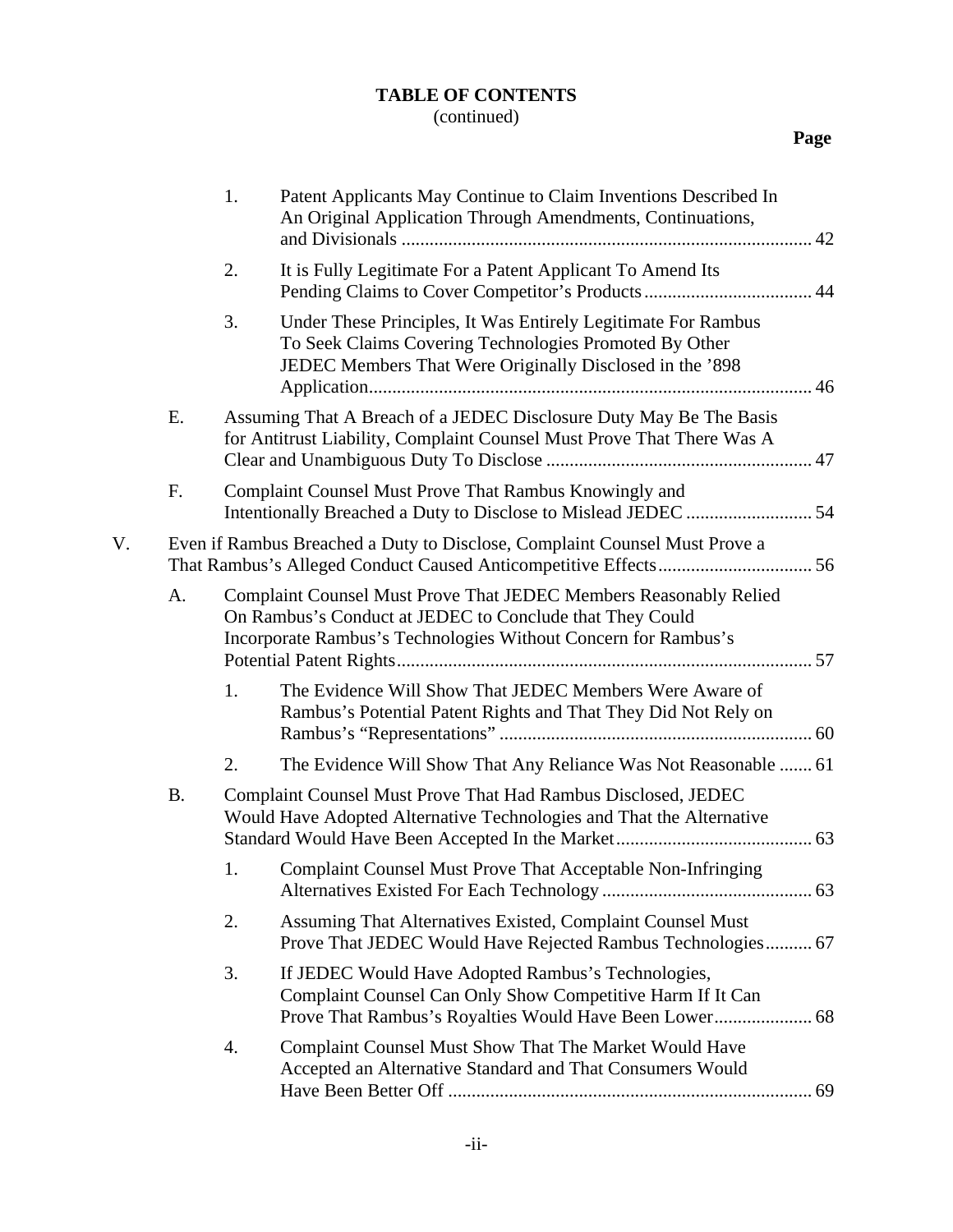# **TABLE OF CONTENTS**

# (continued)

# **Page**

|      | $\mathsf{C}$ .                                                              | If Acceptable Non-Infringing Alternatives Exist and JEDEC Would Not<br>Have Adopted Rambus's Inventions Had Rambus Disclosed, Complaint<br><b>Counsel Must Prove That JEDEC Members Could Not and Cannot Switch</b><br>70 |                                                           |  |  |  |
|------|-----------------------------------------------------------------------------|---------------------------------------------------------------------------------------------------------------------------------------------------------------------------------------------------------------------------|-----------------------------------------------------------|--|--|--|
|      |                                                                             | 1.                                                                                                                                                                                                                        | Complaint Counsel Must Prove That JEDEC Members Could Not |  |  |  |
|      |                                                                             | 2.                                                                                                                                                                                                                        | Complaint Counsel Must Prove That JEDEC Could Not and     |  |  |  |
|      |                                                                             | 3.                                                                                                                                                                                                                        | Complaint Counsel Must Prove That JEDEC Cannot Use        |  |  |  |
| VI.  | Complaint Counsel's Proposed Remedy Is Beyond The Commission's Authority 73 |                                                                                                                                                                                                                           |                                                           |  |  |  |
| VII. | Conclusion                                                                  |                                                                                                                                                                                                                           | 75                                                        |  |  |  |
|      |                                                                             |                                                                                                                                                                                                                           |                                                           |  |  |  |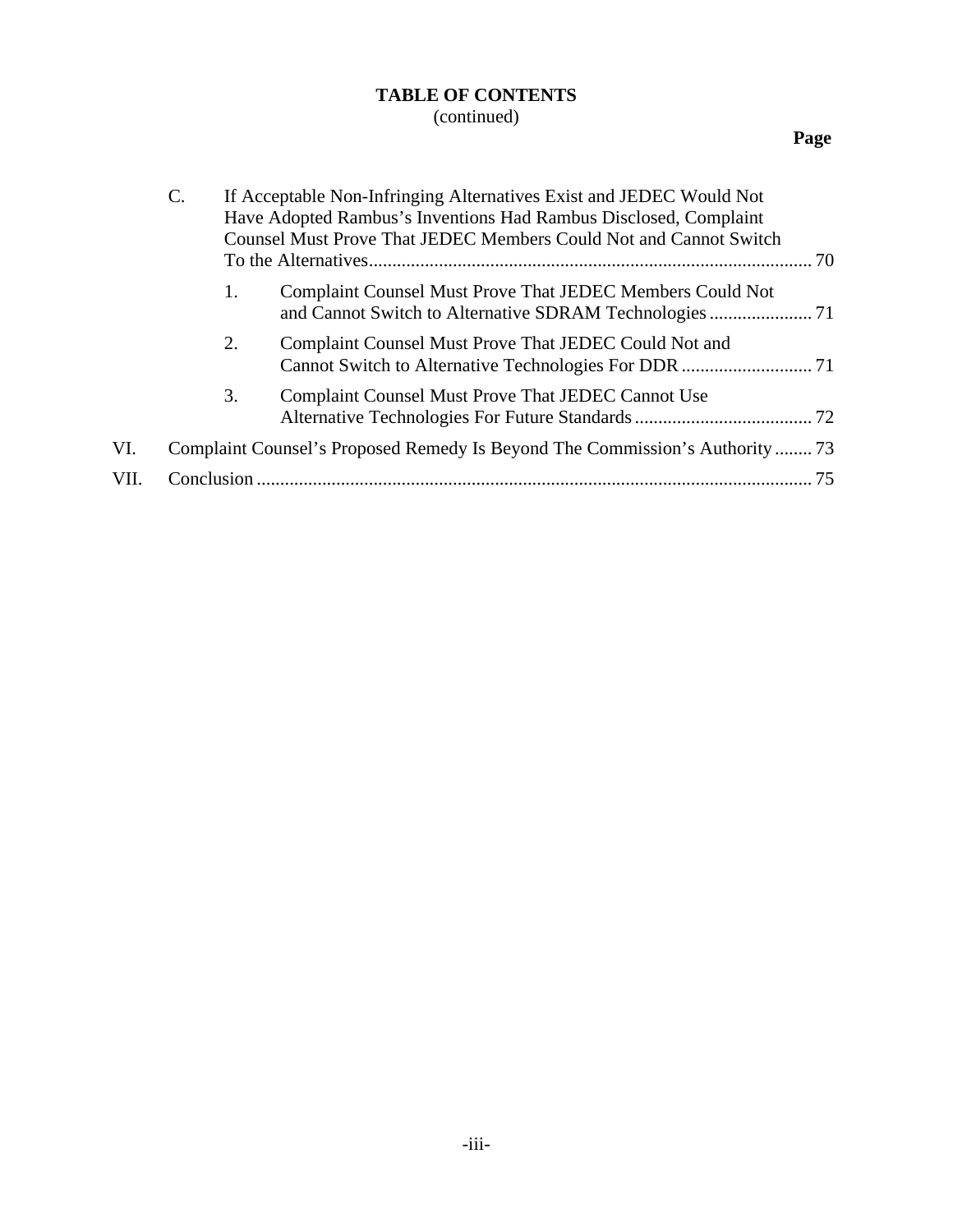#### **I. Introduction and Summary of Argument**

Complaint Counsel's theory of antitrust liability in this case is unprecedented and unsupportable. In essence, Complaint Counsel contend that Rambus has monopolized or attempted to monopolize certain markets for technologies related to dynamic random access memory ("DRAM") by failing to warn a standard-setting organization ("JEDEC") that it was incorporating into industry standards inventions conceived by Rambus's founders and over which Rambus might, sometime in the future, acquire patents. Complaint Counsel ask Your Honor to find that as a result of this alleged misconduct, Rambus should be stripped of its statutory right to license or enforce its valid U.S. and foreign patents.

The evidence that will be put before Your Honor at this hearing will not support Complaint Counsel's allegations. For example, the fact that Rambus's founders believed they had conceived the inventions in question was public information; the inventions were described in detail in publicly available patent documents that were discussed at JEDEC and that were closely scrutinized by engineers and lawyers employed by JEDEC members. Complaint Counsel do not contend otherwise. What is it, then, that Complaint Counsel say Rambus kept secret from JEDEC while it was attending JEDEC meetings? Complaint Counsel *cannot* contend that Rambus failed to disclose the existence of issued patents that covered devices built to JEDEC standards; Rambus had no such patents. Complaint Counsel similarly *cannot* contend that Rambus failed to disclose the existence of pending patent *applications* that, if issued, would have covered JEDEC-compliant devices; Rambus had no such applications. Instead, Complaint Counsel contend that Rambus had a duty to tell JEDEC members that its executives and engineers at times hoped for, wondered about, and thought justified the filing or amendment of patent applications that broadly claimed the use of Rambus's inventions in many memory devices, including devices being discussed by JEDEC for possible standardization.

- 1 -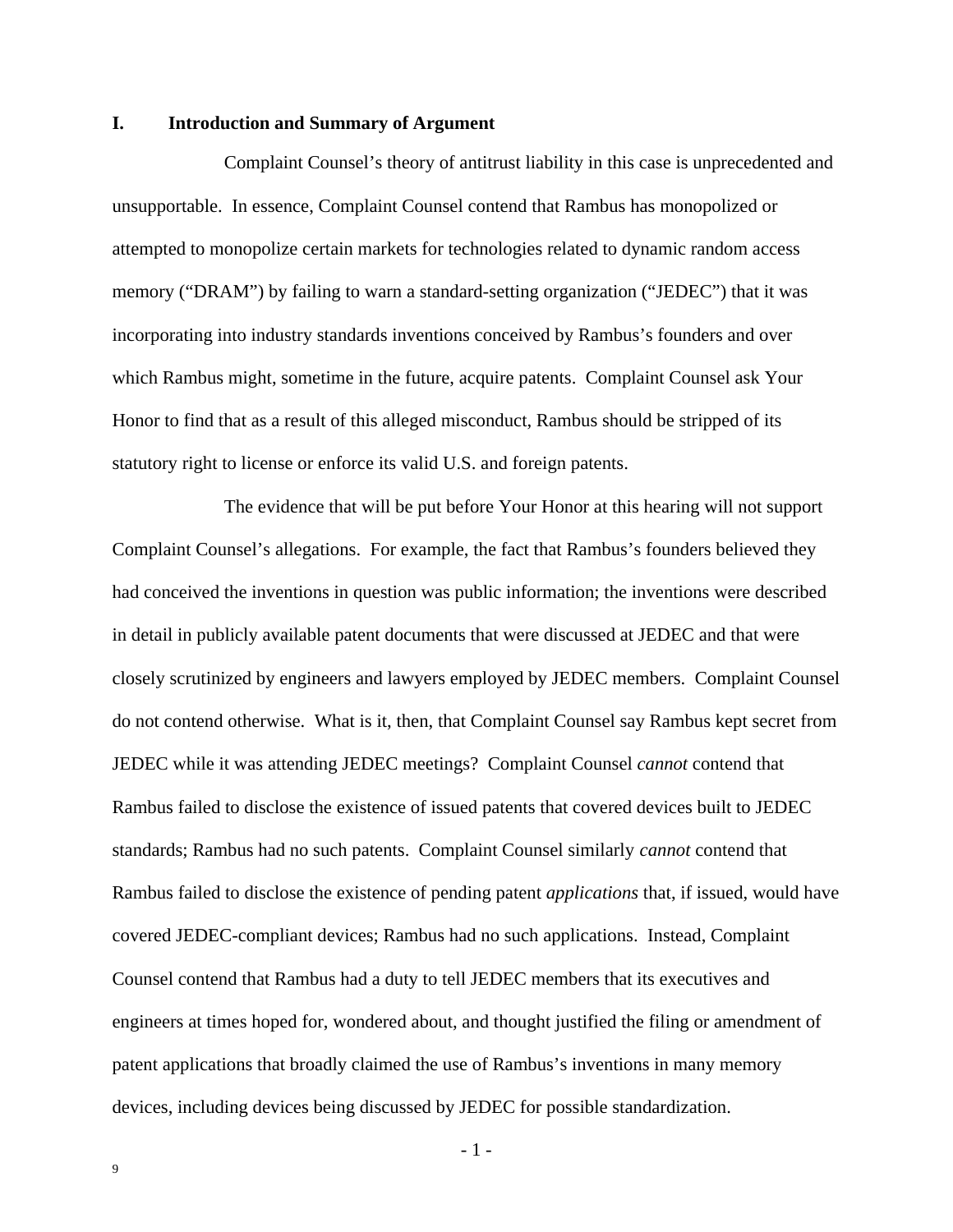This extraordinarily expansive duty – a duty to disclose a *desire* to obtain intellectual property rights – is not found anywhere in writing other than in the Complaint in this action. It does not appear in the manuals made available to Rambus and to other JEDEC members. It does not appear in the presentations shown at JEDEC meetings about JEDEC's patent policies. It does not appear in any of the more than 1,500,000 pages of evidence gathered in this case and in the related private cases. Complaint Counsel's description of the JEDEC disclosure duty is, in short, itself an invention. Not patentable, perhaps, but nevertheless an invention, and one that represents what the Court of Appeals for the Federal Circuit has described as an "after-the-fact morphing of a vague, loosely defined policy…" designed "to capture actions not within the actual scope of the policy. . . ." *Rambus Inc. v. Infineon Techs. AG*, 318 F.3d 1081, 1102 n.10 (Fed. Cir. 2003) ("*Infineon*").

Complaint Counsel's theory of antitrust liability is as inventive as their description of the JEDEC disclosure duty. According to Complaint Counsel, if Rambus had described its desires to JEDEC, JEDEC would have incorporated alternative technologies that avoided Rambus's patents. According to Complaint Counsel, it is now too late for the industry to avoid Rambus's patents, for JEDEC members and the DRAM industry are allegedly "locked in" to the use of Rambus's patented inventions in their current and future memory devices. This, Complaint Counsel contend, amounts to monopolization.

Complaint Counsel's theory of liability is both legally unsound and premised on a spate of unsupported factual assumptions. Among the many insurmountable hurdles that Complaint Counsel face are the following:

*First*, to sustain a monopolization claim, Complaint Counsel must prove that Rambus engaged in "exclusionary conduct," which is defined by the case law (and the Federal

- 2 -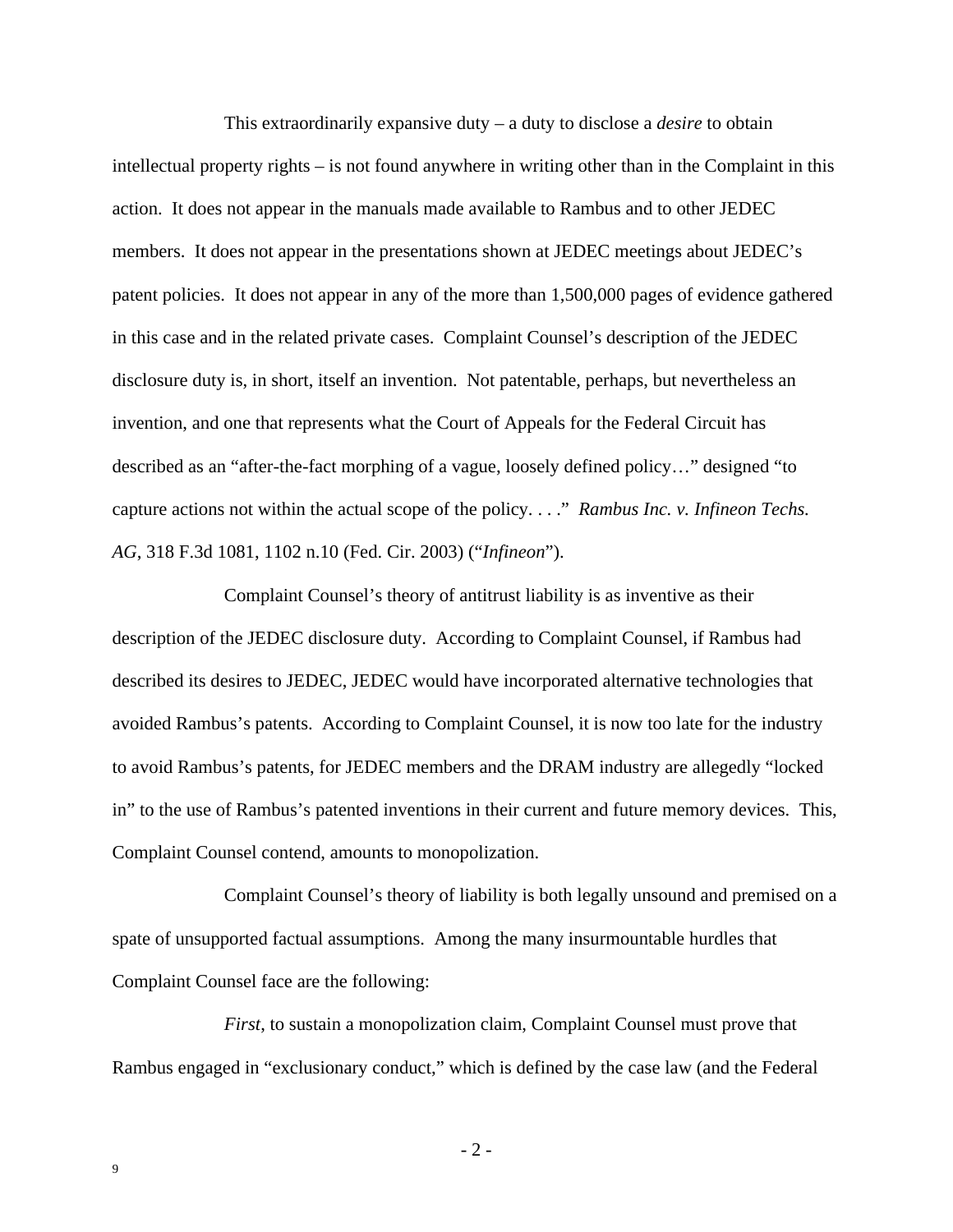Trade Commission) as conduct that makes no economic sense but for the elimination of competition and, therefore, has no legitimate business justification. Complaint Counsel assert that Rambus engaged in anticompetitive conduct by failing to disclose information about its *potential* patent portfolio. Patent law, however, recognizes that there are legitimate business reasons for inventors like Rambus to maintain the confidentiality of information regarding their patent applications and pending patent claims. Such information is, by statute, kept strictly confidential by the Patent Office. *See* 35 U.S.C. § 122. *See generally Eagle Comtronics, Inc. v. Arrow Communication Laboratories, Inc.*, 305 F.3d 1303, 1314 (Fed. Cir. 2002) ("Patent applications are preserved in secrecy . . . for a reason. The integrity of the patent system is maintained in part by inventors' understanding that their patent applications will remain secret until either the patents issue or the applications are otherwise published by the PTO."). Rambus's alleged refusal to disclose information about its intellectual property aspirations thus had a legitimate business purpose and cannot be the basis for a monopolization claim.

Nor can Complaint Counsel premise their monopolization claims on the assertion that Rambus somehow incorporated ideas gained at JEDEC into its patents. Patent law makes clear that inventors may only claim inventions that were adequately disclosed and described in an original patent application. Patent law also gives inventors the right to file amendments to an original application, including new claims, so long as the inventions claimed *were* adequately disclosed in the original application. All of the Rambus patents at issue here are based on an original application filed *before* Rambus joined JEDEC. The Patent Office has determined that all of the inventions claimed by those patents are, in fact, adequately described in Rambus's original application. Complaint Counsel do not (and could not) contend that their sister agency's determination in this regard was in error. In sum, and to respond directly to an issue raised in

- 3 -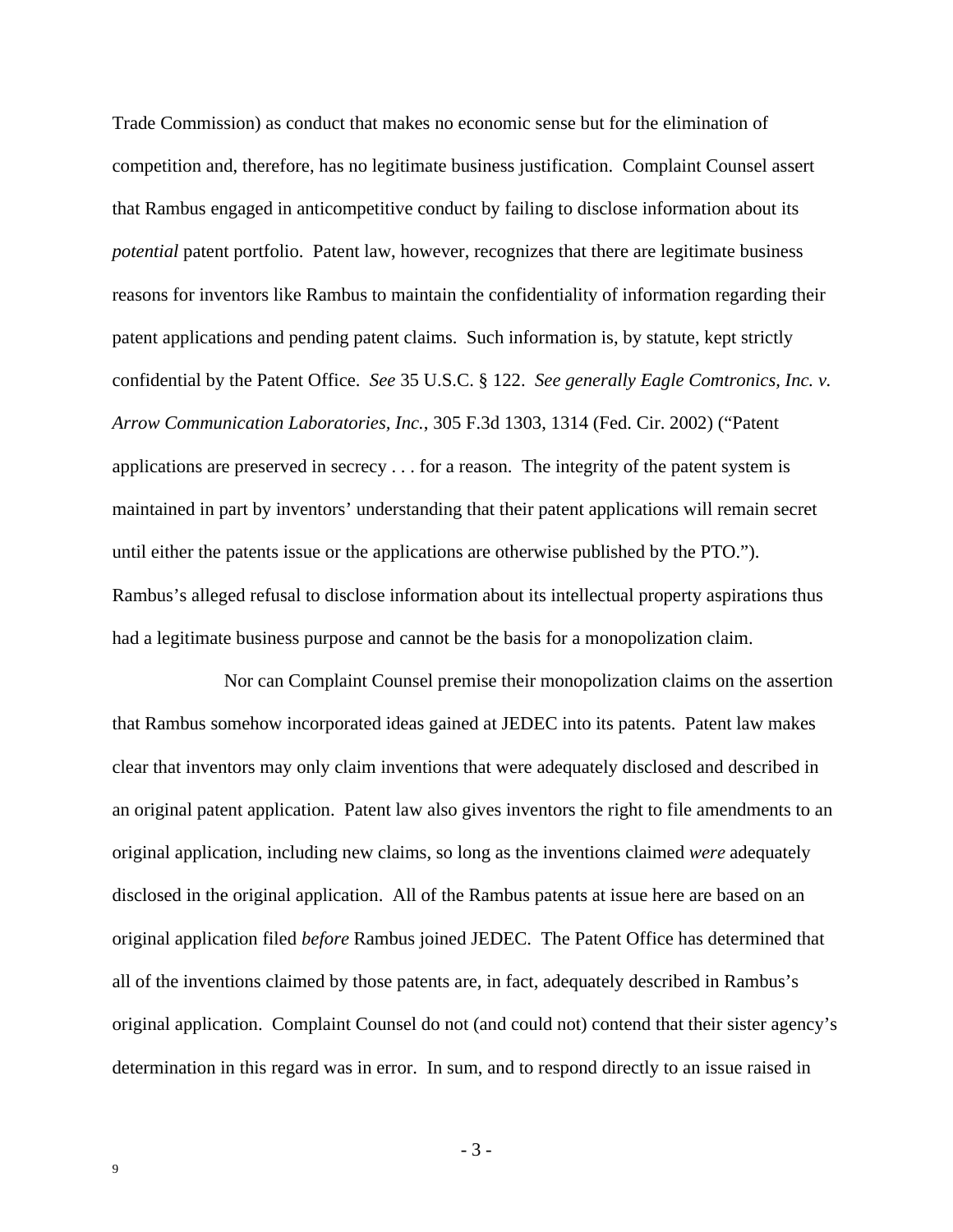Your Honor's summary decision ruling, patent law allows inventors to amend their patent applications to protect against the use of their inventions in the marketplace. There is nothing unexpected, illegitimate or exclusionary in this practice. Accordingly, Rambus's exercise of rights allowed it by United States patent law cannot be considered exclusionary conduct under the antitrust laws.

*Second*, even assuming that a failure to disclose its trade secrets could be exclusionary under the antitrust laws, Complaint Counsel must prove that Rambus in fact had a clear and unambiguous duty to disclose that information. After an extensive review and analysis of evidence regarding the JEDEC patent policy, the Federal Circuit held in *Infineon* that, during the time Rambus was a JEDEC member, there was a "staggering lack of defining details" in JEDEC's patent policy. *Infineon*, 318 F.2d at 1102. The evidence at trial will confirm that the Federal Circuit's description was apt. In similar circumstances, the Federal Circuit has held that a failure to comply with an unclear and ambiguous disclosure duty *cannot*, as a matter of law, justify a finding of fraud or inequitable conduct. *See OddzOn Products, Inc. v. Just Toys, Inc.*, 122 F.3d 1396, 1404 (Fed. Cir. 1997) (holding that because of the "ambiguous nature of the statute and the unclear development of the case law" with respect to whether certain references constituted prior art, "we hold as a matter of law that OddzOn could not have acted with deceptive intent when it failed to disclose this information to the PTO.").

*Third*, because a monopolization claim must be based on intentional and willful conduct, Complaint Counsel must prove that Rambus intentionally breached a duty to disclose. The evidence at trial, however, will show that Rambus sought to understand and comply with the JEDEC rules, and Complaint Counsel will present no evidence that Rambus's executives and engineers believed that they had breached any JEDEC duty.

- 4 -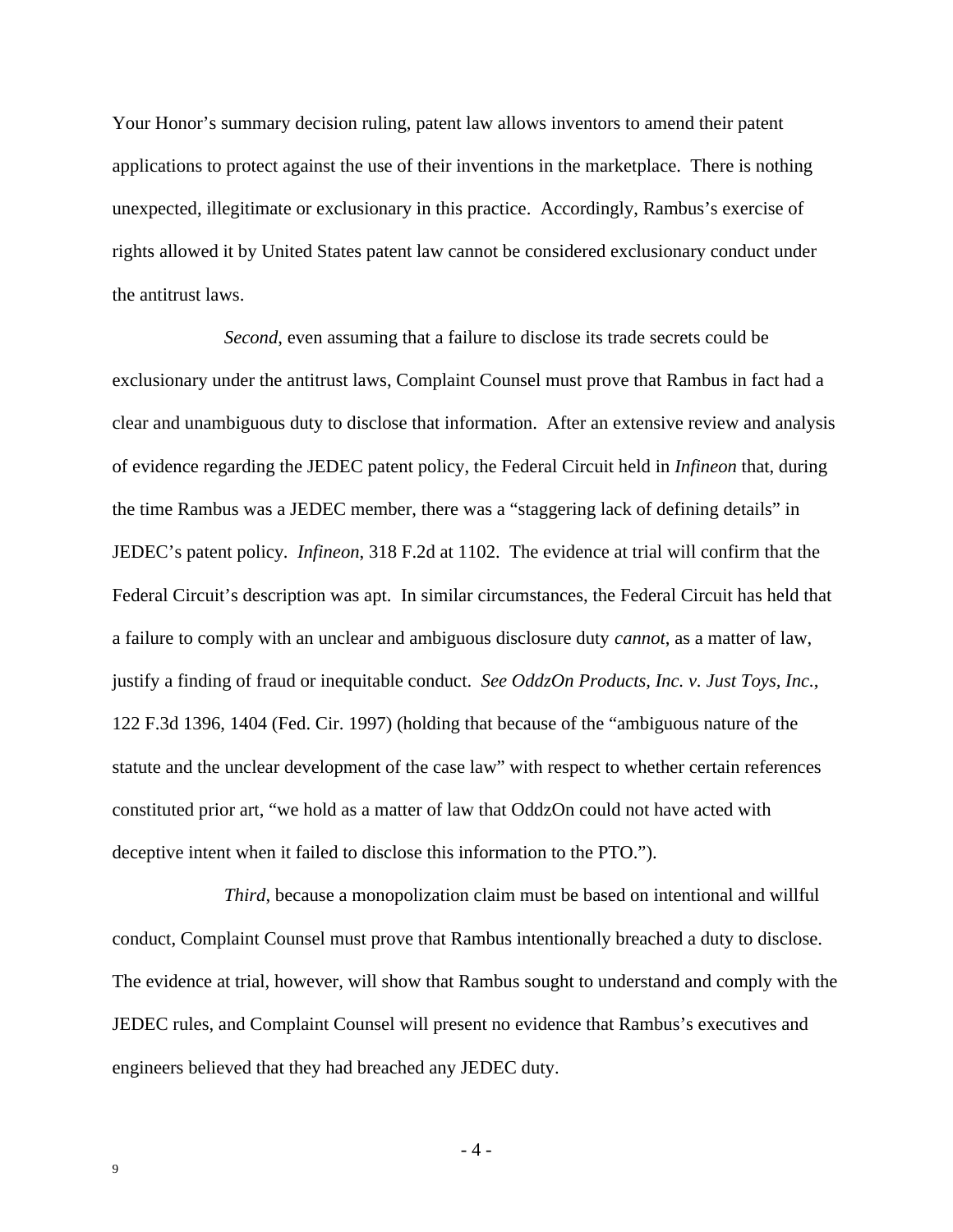*Fourth*, even if Rambus intentionally breached a duty to disclose, Complaint Counsel must prove that Rambus's conduct caused competitive harm. To do this, Complaint Counsel must prove each link in an exceedingly long causal chain. They must first prove that JEDEC members reasonably relied on Rambus's conduct. The overwhelming evidence will show, however, that JEDEC members were concerned about Rambus's potential patents and that these concerns were elevated (not diminished) by Rambus's conduct at JEDEC. The evidence will therefore show that JEDEC members did not rely on Rambus's alleged failure to disclose and that any reliance would have been unreasonable.

*Fifth*, Complaint Counsel must prove that JEDEC had *available* to it acceptable *noninfringing* alternative technologies at the time that Rambus supposedly should have disclosed its patent interests. The evidence will, however, show that Rambus's inventions were superior to any available noninfringing alternatives in terms of performance and/or cost (even accounting for Rambus's royalties). Any alternative was therefore unacceptable.

*Sixth*, Complaint Counsel must prove that if Rambus had complied with the purported rules, JEDEC would have in fact *adopted* standards using the purported alternatives. The evidence will show, however, that JEDEC would have likely continued to incorporate the Rambus inventions because its members believed that Rambus could not obtain valid patents covering those inventions. Indeed, the JEDEC representatives who will testify at trial *still* believe that Rambus's patents are invalid.

*Seventh*, Complaint Counsel must prove that the market would have accepted an alternative standard. The evidence will show, however, that JEDEC approval of a standard does not guarantee marketplace success, nor is it necessary for market success. In fact, the evidence will show that in the absence of concerted action by DRAM manufacturers to boycott the

- 5 -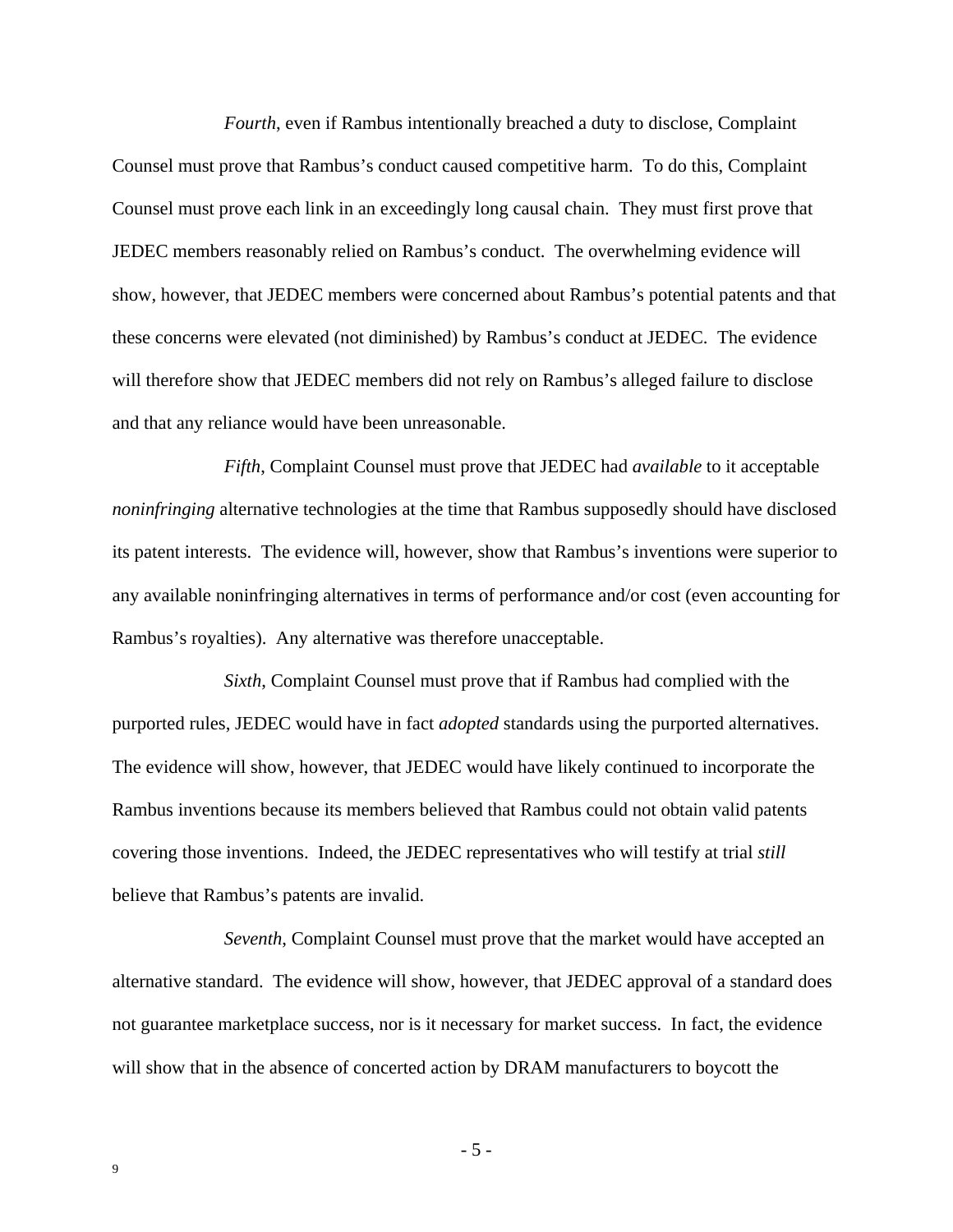Rambus Direct DRAM ("DRDRAM"), the non-JEDEC standard DRDRAM would be the dominant memory device today.

*Eighth*, Complaint Counsel must prove that the failure of JEDEC and the market to adopt an alternative standard constitutes injury to competition within the meaning of the antitrust laws. The evidence will show, however, that there were no alternative technologies that would have improved consumer welfare.

*Ninth*, even if Complaint Counsel prove that there were available and acceptable noninfringing alternatives, Complaint Counsel must prove that the DRAM industry was lockedin to using Rambus's inventions. The evidence will show, however, that the DRAM industry was not locked in but continues to use Rambus's inventions because they are superior in terms of price and cost and because the DRAM manufacturers continue to believe that Rambus's patents are invalid.

In short, the evidence at trial will demonstrate that Complaint Counsel cannot prove any of the essential elements of liability under Complaint Counsel's theory of the case, and that the Complaint should be dismissed.

#### **II. Background**

In the late 1980's, it became apparent to some observers of the semiconductor market that the development of computer memory products – dynamic random access memory ("DRAM") – was not keeping pace with the development of computer microprocessors – central processing units ("CPUs"). Specifically, while the speed at which CPUs could process information increased exponentially during the 1980s, the speed at which DRAMs could be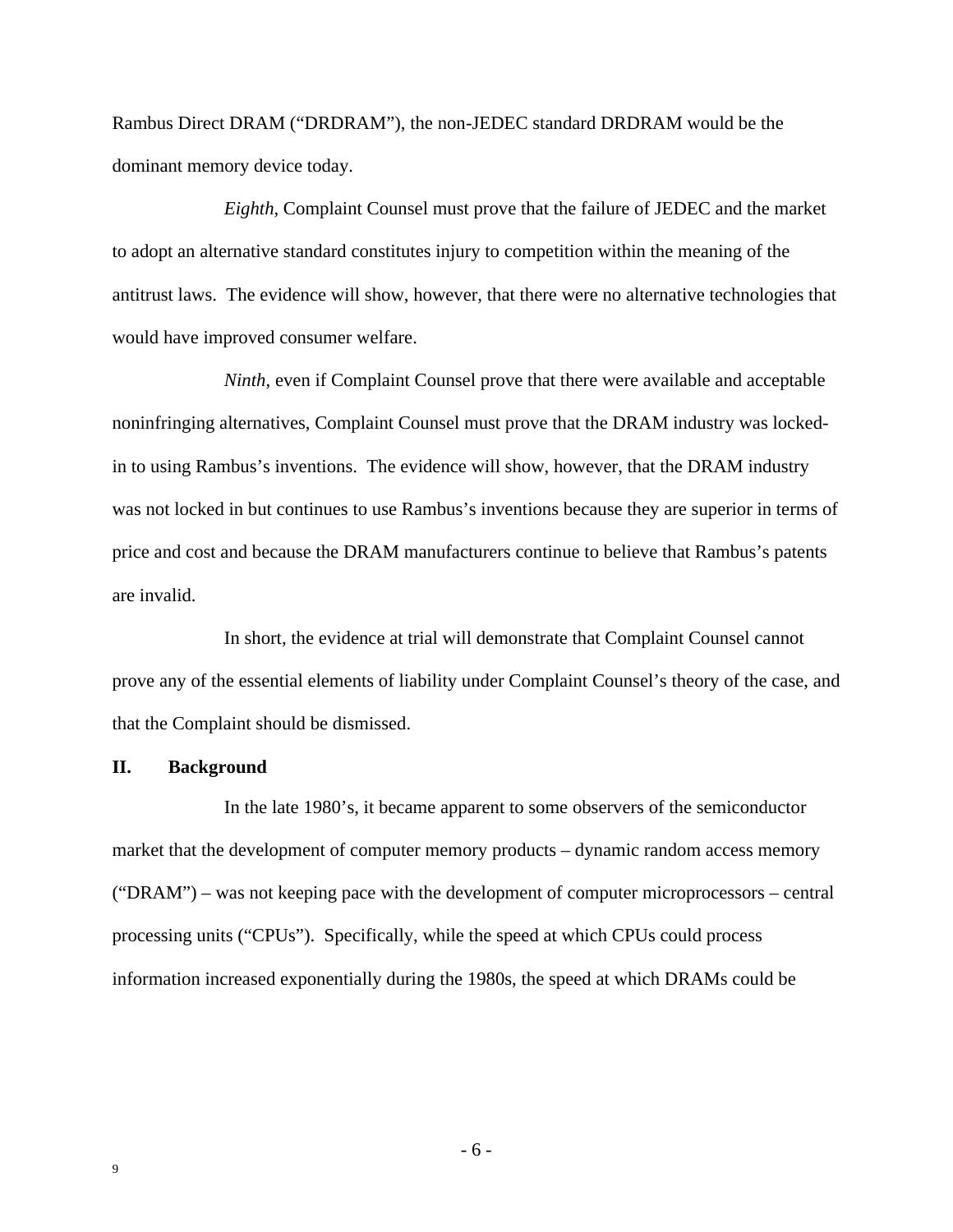accessed showed only modest improvement.<sup>1</sup> As these trends continued, the performance of computer systems began to be limited not by the speed of available CPU technology but by the speed of available DRAM technology. As CPU speeds were projected to increase dramatically over time, this trend would create a "memory bottleneck."

## **A. The Farmwald and Horowitz Inventions**

In 1989, two distinguished electrical engineers, Dr. Michael Farmwald and Dr.

Mark Horowitz solved the memory bottleneck. While previous improvements had focused on improving discrete aspects of the memory chip, Farmwald and Horowitz sought a system level solution. The result of their efforts was a host of independent inventions that, when used together, provided a revolutionary memory subsystem. A partial list of these inventions would include:

- using a relatively small number of bussed signal lines to transmit information between the DRAM and the CPU or memory controller without the need for separate device select lines specific to each DRAM;
- sending information from the CPU or memory controller to the DRAM in the form of information "packets";
- programming the delay between the time that the DRAM receives a request until data is output in response to the request (the "latency" of the DRAM) with a value stored in an "access-time register";
- using relatively small voltage signals to transmit information between the DRAM and the CPU or memory controller;
- using a novel package for the DRAMs with the pins all on one side, allowing for vertical stacking of the memory chips;
- synchronizing the timing of multiple DRAMs by generating an internal clock for each DRAM that is set to the midpoint between an "early" and a "late" clock signal;

<sup>1</sup> The performance of computers is often measured by the speed of the CPU. For example, the Pentium 4 CPU, which is currently available for personal computers, can operate at speeds exceeding 3 GHz (that is 3 billion cycles per second).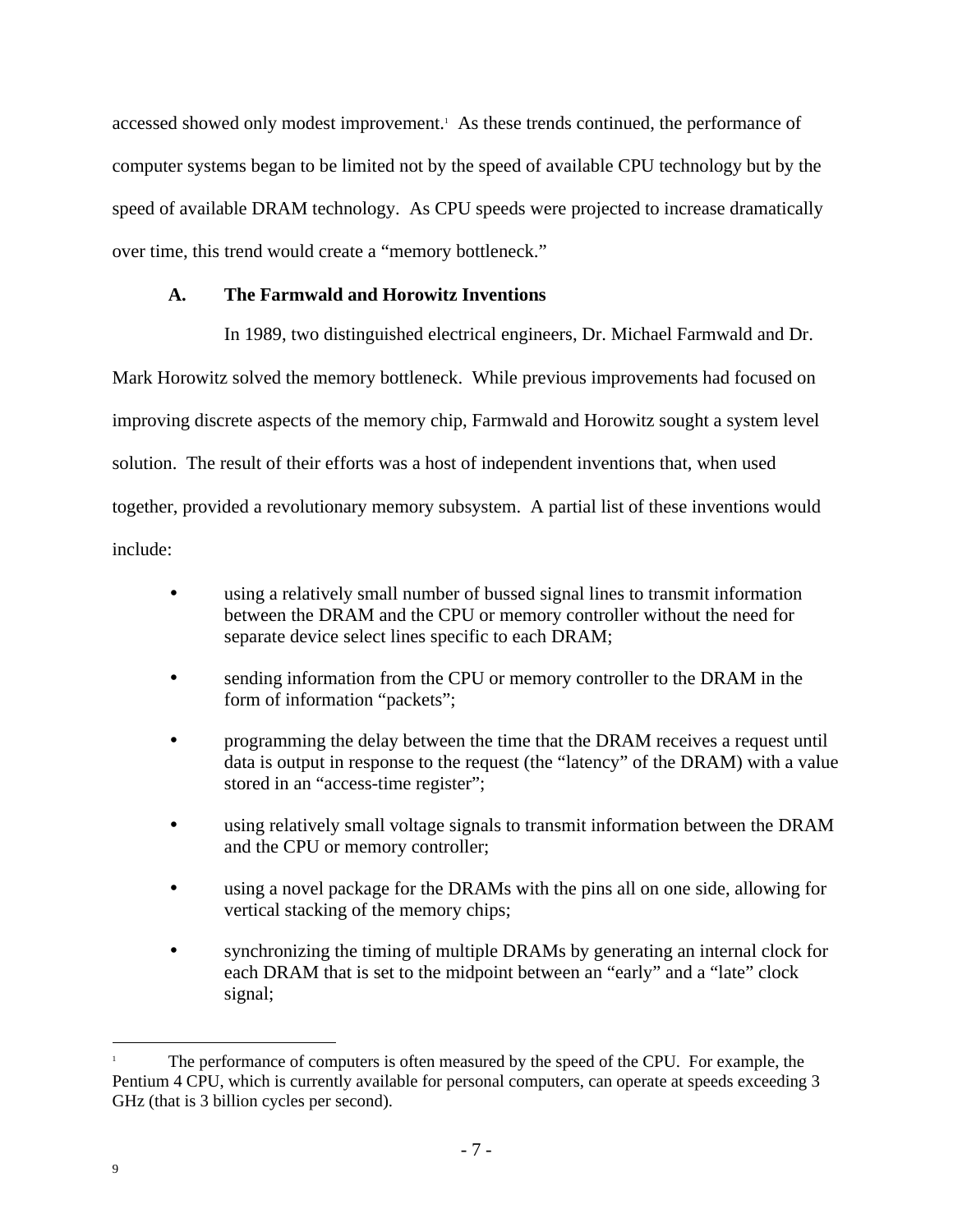- allowing for variable amounts of data ("block size" or "burst length") to be output in response to a request;
- transferring data on both the rising edge and the falling edge of the clock;
- performing fine timing adjustments using a delay locked loop or DLL (that is, a feedback circuit using delay elements to synchronize two signals) on the DRAM.

Each of these separate inventions would improve the performance of DRAMs; together these technologies would take DRAM performance to levels unheard of in the industry. While contemporary DRAM devices were transferring data at a top speed of 33 MHz, the combination of the Farmwald-Horowitz inventions promised memory operating speeds over 500 MHz.

In April 1990, Farmwald and Horowitz filed a detailed U.S. patent application describing these inventions (the '898 application). A counterpart international application was subsequently filed pursuant to the Patent Cooperation Treaty (the PCT application),<sup>2</sup> which, under the terms of that treaty, automatically became public in October 1991. These original applications disclosed a cornucopia of patentable inventions, including the inventions described above. The applications are the basis for dozens of issued patents. Though filed in 1990 and 1991, these applications continue to this day to be the source of newly-issued patents, as is both expected and encouraged under the patent laws.

#### **B. The Rambus Business Model**

Also in 1990, Farmwald and Horowitz formed Rambus as a vehicle to develop and market their inventions. They decided that Rambus would not manufacture DRAMs itself; a fabrication plant ("fab") for DRAMs costs over a billion dollars. Instead, Rambus would develop the fundamental Farmwald-Horowitz inventions (disclosed in the '898 and PCT applications) into a comprehensive memory system design – Rambus DRAM ("RDRAM").

<sup>2</sup> The PCT application is sometimes referred to as the WIPO (World Intellectual Property Organization) application.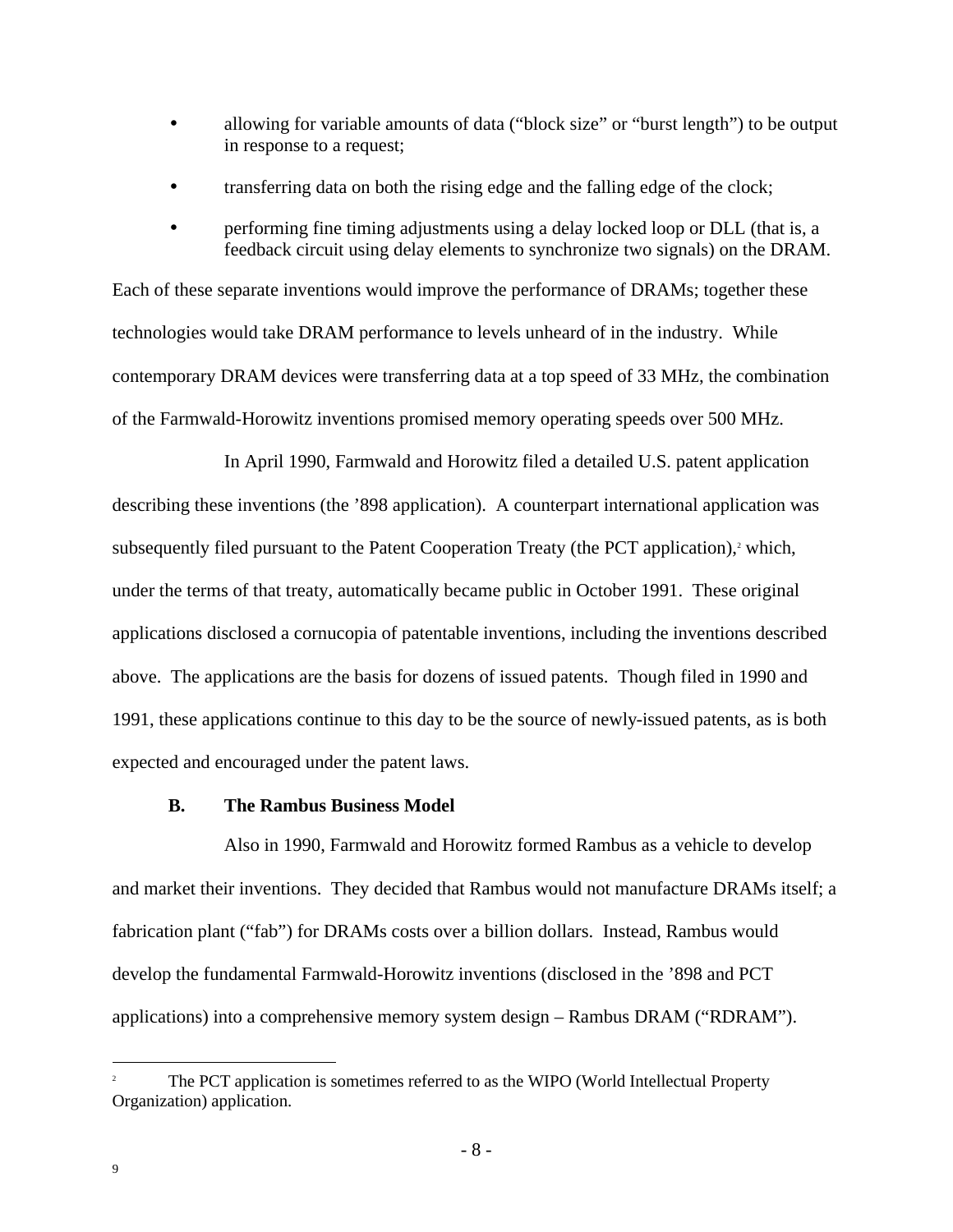Rambus would then make the RDRAM technology available for license by manufacturers industry-wide, together with a whole system of testing, design, and implementation services. This business model was therefore dependent upon patent protection.

Throughout 1990 and 1991, Farmwald and Horowitz met with representatives of the major DRAM manufacturers and many others in the semiconductor industry to introduce them to Rambus's technology and to persuade them to license that technology. Under nondisclosure agreements ("NDA's"), Farmwald, Horowitz, and other Rambus employees made detailed presentations to each company's management and high-level engineers, discussing the uses of Rambus's new technology, the reasons why Rambus's technology would eventually become necessary, and technical details for implementation of the technology.<sup>3</sup> Farmwald and Horowitz also disclosed the fact that they had filed a patent application covering the new technology. Indeed, because they were being asked to pay fees to license the technology, companies sought assurances that an application had been filed, and some (such as Toshiba, Fujitsu, and Intel) requested and were given a copy of the application.

#### **C. Rambus's Participation In JEDEC**

After it disclosed its technology under confidentiality agreements to members of the DRAM industry, Rambus joined one of the standard-setting organizations for semiconductor devices, JEDEC, which was (until 1998) a part of the Electronic Industries Association ("EIA") and formally and "rigidly" governed by EIA policies. The particular JEDEC committee most involved in this case is the "JC-42.3" subcommittee, which has responsibility within JEDEC for computer memory devices. The members of JC-42.3 included such computer memory

The evidence will show that Rambus made these detailed disclosures to numerous companies in the industry, including Sun Microsystems, Hewlett-Packard, Siemens, Mitsubishi, Toshiba, Micron, Intel, Motorola, NEC, Hitachi, Texas Instruments and IBM.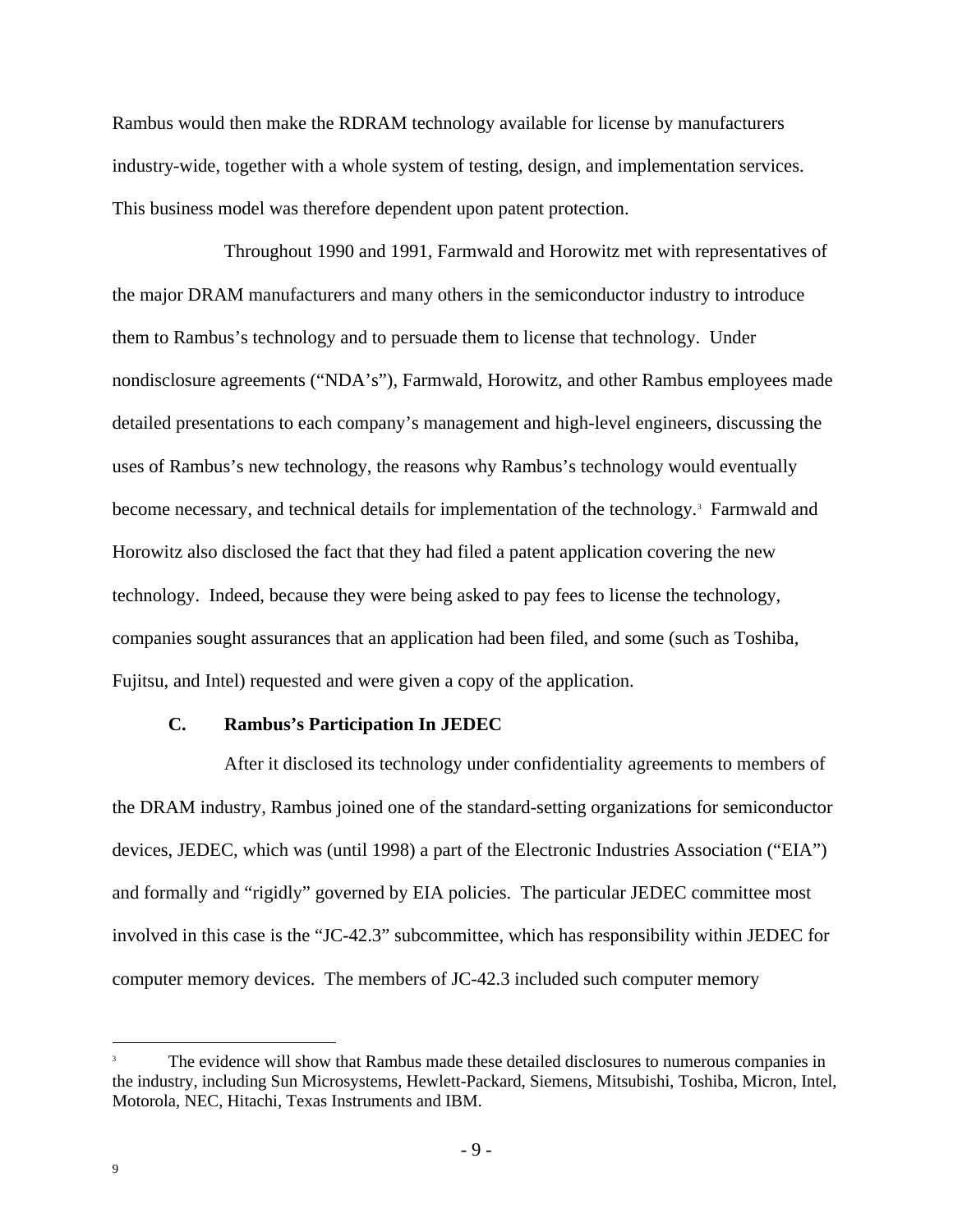manufacturers and users as Siemens (now Infineon), Micron, NEC, Samsung, Toshiba, IBM, Texas Instruments, Hewlett-Packard, and many others.

Rambus attended its first JEDEC meeting in December 1991 at the invitation of one of its business partners, Toshiba. Rambus joined JEDEC to gain visibility in the industry, and it hoped to persuade JEDEC to adopt RDRAM as an industry standard. During its tenure as a JEDEC member, however, Rambus never proposed or advocated the adoption of any standard or technology; it made no presentations; and, although there were hundreds of ballots, Rambus voted at only one meeting, when it voted *against* four ballots. Rambus attended its last JEDEC meeting in December 1995 and, having been sent a bill for 1996 dues, sent a letter confirming its withdrawal in June 1996.

During the time Rambus was a JEDEC member, JEDEC promulgated a standard for synchronous dynamic random access memory ("SDRAM"). After Rambus withdrew, JEDEC began formal standardization of a new DRAM, called double-data rate SDRAM ("DDR SDRAM"). JEDEC's DDR SDRAM standard was approved in 1999, over 3 years after Rambus left JEDEC. Although JEDEC's SDRAM standard was published in 1993, the DRAM industry did not start mass production of SDRAM standard-compliant products until the 1996-97 timeframe. The industry did not start mass production of DDR SDRAM standard-compliant products until 2000.

While Rambus was still a member, in September 1993, it disclosed to JEDEC its first issued U.S. patent – the '703 patent. As the Federal Circuit recognized, the '703 patent was a "divisional" of the '898 application, which meant that the "written description of the '703 patent" – the portion of the patent that describes the inventions – "is substantially identical to that of the '898 application." *Infineon*, 308 F.3d at 1085. The evidence will show that the '703

 $-10-$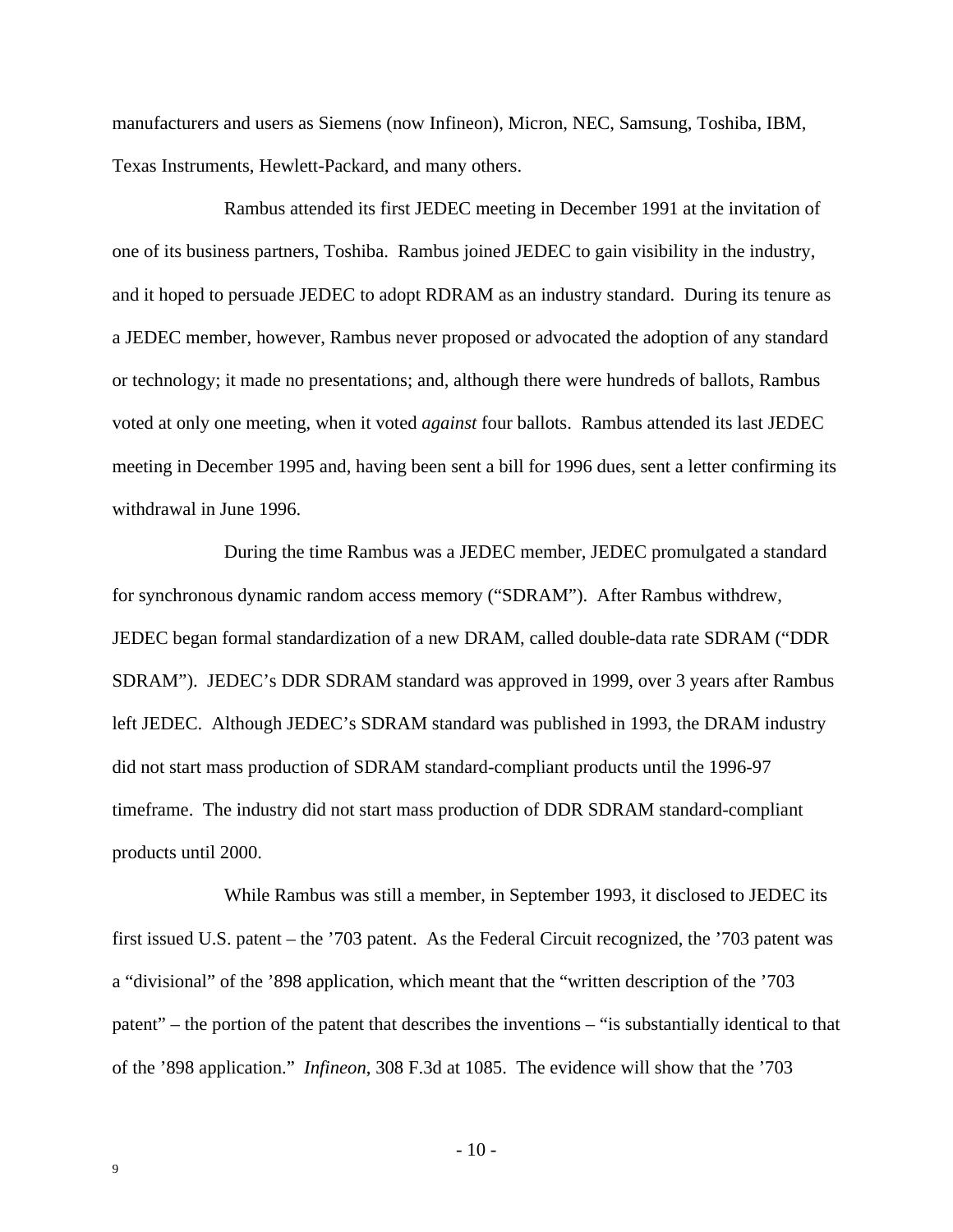patent revealed, on its face, that Rambus had nine other divisional applications and one continuation application pending that shared the same written description as the '703 patent. The evidence will also show that at a prior meeting, in May 1992, JEDEC members had discussed Rambus's PCT application, which was also substantially identical to the '898 application, and that a longtime JEDEC representative, Howard Sussman, expressed the view that the application was barred by prior art and would not issue.

Although each of the inventions claimed in the patents at issue here can be found in the '898 application, Rambus did not, while a JEDEC member have any undisclosed *claims* in patent applications that, if issued, would have needed to be licensed to make JEDEC-compliant memory devices. It was not until long after Rambus withdrew from JEDEC and hired new patent counsel that Rambus filed claims that would, if they issued, need to be licensed to make JEDEC-compliant SDRAM and DDR products. The first of these patents issued in 1999. *Id.* at 1086.

#### **D. The RDRAM Boycott**

While the semiconductor industry was attempting to refine the SDRAM standard at JEDEC, Rambus sought to have its memory technology, "Direct RDRAM" or "DRDRAM," adopted by the industry. In 1996, Intel became dissatisfied with the progress of JEDEC standardization and concerned that DRAM performance was not keeping pace with the existing and projected performance requirements of Intel's microprocessors. Intel's solution to the problem was DRDRAM, and it publicly announced that it had selected DRDRAM as its "next generation" memory technology. DRDRAM was then the most current generation of Rambus's RDRAM technology, and it incorporated many of the features described in the '898 application, as well as additional features subsequently developed by Rambus engineers. Industry observers quickly realized that Intel's backing would lead to DRDRAM being the dominant form of PC

- 11 -

9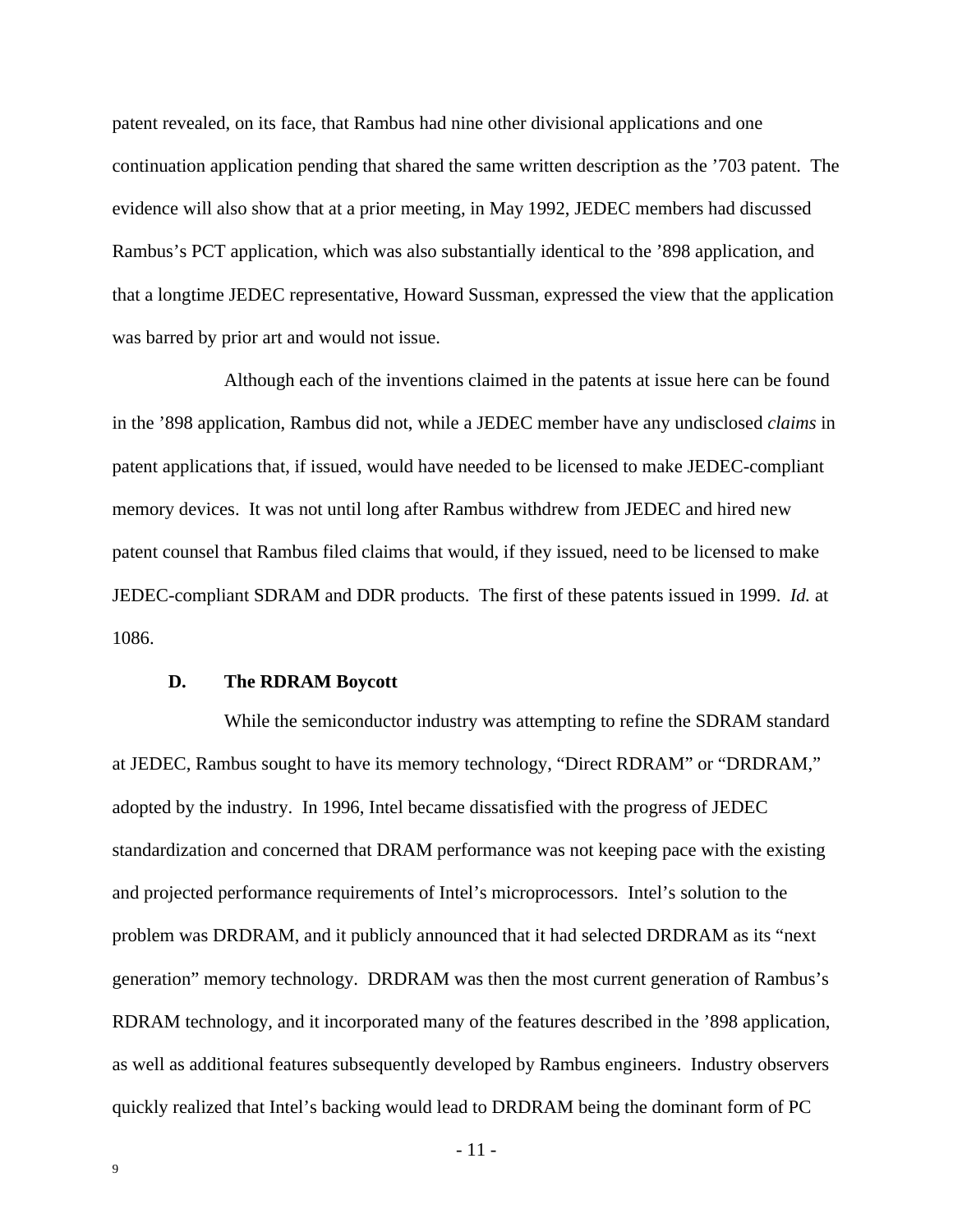main memory going into the next decade, i.e., it would become the *de facto* industry standard. This meant that DRAM manufacturers – whose ultimate principal customer was Intel – would have to manufacture DRDRAMs.

Intel's choice of DRDRAM threatened the DRAM manufacturers' control over the pace of innovation of, and therefore the pricing of, DRAM. To combat Intel's plans, the DRAM manufacturers sought alternatives to DRDRAM, which ultimately led to a competition between DRDRAM, DDR SDRAM, and a technology referred to as "SyncLink" or "SLDRAM." As the evidence at trial will demonstrate, this competition revolved around far more than the merits of the competing designs. Since neither Intel nor Rambus manufactured DRDRAM, neither could control its price, which was driven by the volume of DRDRAM that the DRAM manufacturers chose to produce. As Complaint Counsel's own economics expert, Dr. McAfee, puts it, the fate of the Rambus DRDRAM "lay in the hands of the DRAM manufacturers":

> Intel . . . required that commercial quantities of RDRAM . . . be widely available by its targeted introduction dates, which meant that much of Rambus's fate lay in the hands of the manufacturers responsible for successfully implementing cost-effective fabrication of the products in sufficient volume to meet demand.

Appendix to Expert Report of R. Preston McAfee (previously filed with Your Honor), p. 134. *See also id*., p. 145 (noting that the failure by the DRAM manufacturers "to ramp up capacity had the potential to devastate Rambus commercially")

The evidence at trial will show that the DRAM manufacturers acted in concert to restrict the output of DRDRAM in order to keep its price high, in a successful effort to drive the industry to adopt DDR SDRAM in its place. Complaint Counsel have argued that evidence of concerted action to block DRDRAM's successful introduction is irrelevant if offered to show the "unclean hands" of the DRAM manufacturers who would be the principal beneficiaries of the remedy sought in this matter. The evidence is not offered for that purpose, however, and it is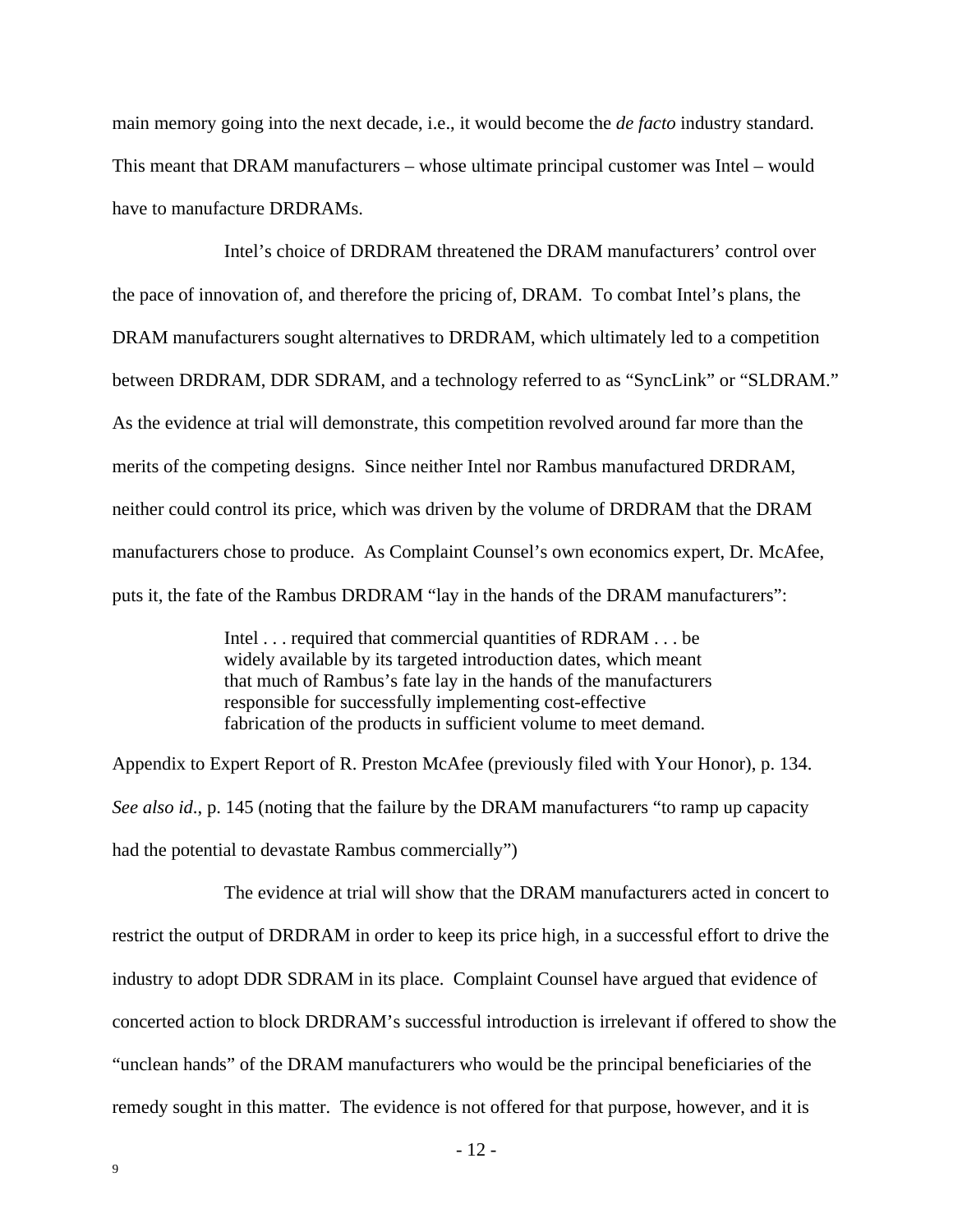likely to be probative on several disputed issues. As an example, Rambus will prevent evidence that DRAM manufacturers were on notice of Rambus' possible intellectual property claims and proceeded nevertheless, for various reasons, to include the affected technologies in JEDEC standards. Complaint Counsel will argue that this evidence should be discounted because it would not make business sense for the manufacturers to have proceeded if they knew of the intellectual property risks. Complaint Counsel will also argue (and must, in fact, prove) that if the manufacturers had been aware of these risks, they could have and would have adopted alternative technologies. In response to this argument, it is clearly relevant to show that the DRAM manufacturers were sufficiently concerned about the possibility that DRDRAM would become the *de facto* industry standard that they were also willing to take the risks associated with concerted action, in violation of the antitrust laws, in order to prevent DRDRAM's introduction. If the manufacturers were willing to assume *those* risks, it is logical to assume that they were also willing to assume the risk that Rambus might some day obtain patents covering various technologies or features considered for incorporation in the DDR SDRAM standard, especially when they also believed that any such patents would be invalid, and especially when they also believed that the technologies in question were necessary in order to claim performance equivalent to that of the DRDRAM. For these and other reasons, the evidence of collusion is relevant because the evidence will in many ways tend "to make the existence of [a] fact . . . more or less probable than it would be without the evidence." Fed. R. Evid. 401.

#### **E. Private Litigation Stemming From Rambus's Participation in JEDEC**

The Rambus patents involved here began to issue in 1999. In 2000 and 2001, Rambus licensed its patents to various DRAM manufacturers to make SDRAMs and DDR SDRAMs (among other products). A few manufacturers refused to license Rambus's patents, however, leading to litigation. In one such suit, Infineon defended its decision to infringe

- 13 -

9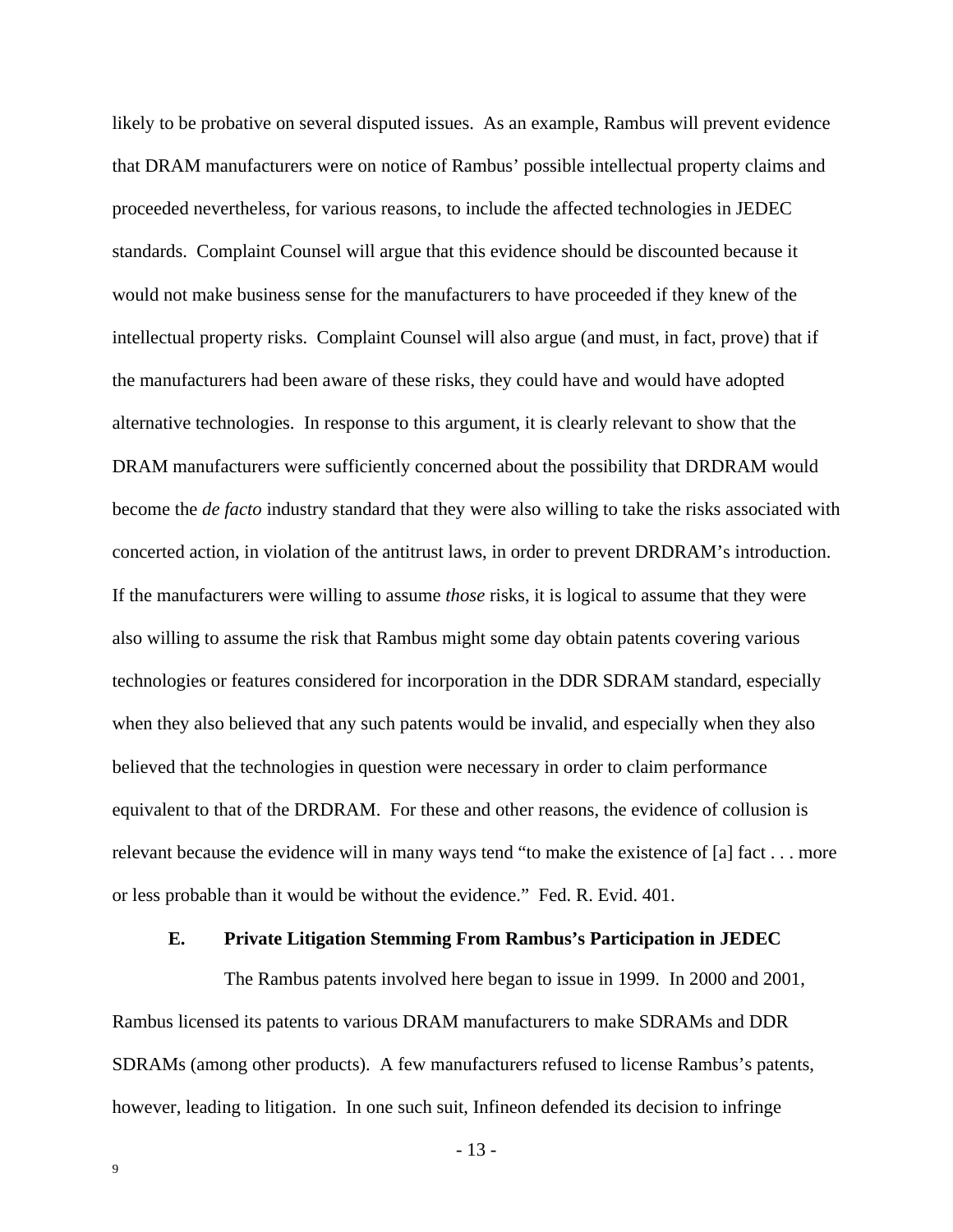Rambus's patents by arguing that Rambus had committed fraud by failing to disclose to JEDEC certain patent applications that allegedly related to the SDRAM and DDR standards. After the jury agreed with Infineon's arguments, the trial judge entered judgment notwithstanding the verdict as to that portion of the fraud claim based on the inclusion of Rambus's inventions in the DDR SDRAM standard. On appeal, the Federal Circuit held that Rambus had not committed fraud with respect to *any* JEDEC standard and that it did not breach any duty to disclose any patent or patent applications to JEDEC. *Infineon*, 318 F.3d at 1084.

To determine whether Rambus breached any duty to disclose, the Federal Circuit first "ascertain[ed] what duty Rambus owed JEDEC." *Id.* at 1096. Reviewing the evidence, the Federal Circuit found that JEDEC's written policies did "not impose any direct duty on members." *Id.* at 1098. It nevertheless treated the policies as imposing a duty because JEDEC members did so. *Id.* Examining all of the evidence, including the testimony of JEDEC representatives and officers – the same evidence that will be presented at this trial – the Federal Circuit was shocked by the "staggering lack of defining details in the EIA/JEDEC patent policy." *Id.* at 1102. Carefully discerning the evidence, however, the Federal Circuit concluded that whatever disclosure duty existed, it "hinges on whether the issued or pending claims are needed to practice the standard" and that disclosure of a patent or patent application was required, if at all, only if "a license under its claims reasonably might be required to practice the standard." *Id.*

After a lengthy review of Rambus's patent portfolio, including its patent application history, the Federal Circuit held that Rambus did not have any patents or patent applications that fell within the JEDEC disclosure duty with respect to the SDRAM standard. *Id.* at 1104. Accordingly, the court held that no reasonable jury could find that Rambus had breached a duty to disclose and committed fraud. *Id.* at 1105. With respect to the DDR

- 14 -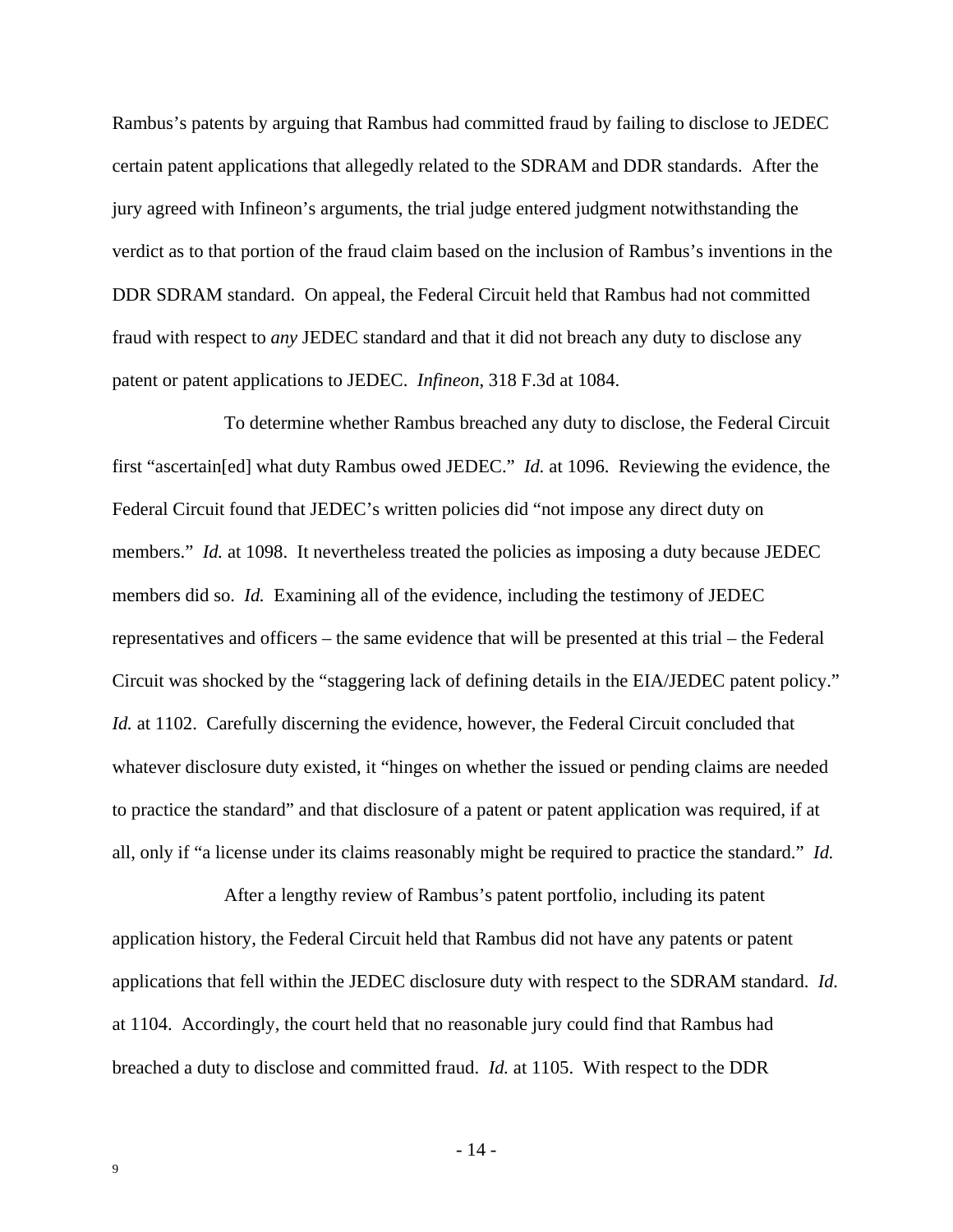standard, the Federal Circuit unanimously affirmed the trial court's entry of judgment on the ground that, because formal standard setting for the DDR standard began after Rambus left JEDEC, no duty to disclose with regard to the DDR standard was triggered while Rambus was a JEDEC member.<sup>4</sup> Id.

#### **III. Complaint Counsel's Theory**

Premising its case on precisely the same conduct reviewed by the Federal Circuit, Complaint Counsel allege that Rambus's conduct at JEDEC violated Section 5 of the FTC Act. 15 U.S.C. § 45(a)(1). The Act encompasses "practices that violate the Sherman Act and the other antitrust laws." *FTC v. Indiana Federation of Dentists*, 476 U.S. 447, 454 (1986). The first two of Complaint Counsel's three claims, therefore, "are based on principles emanating from Section 2 of the Sherman Act – *i.e.*, the monopolization and attempted monopolization claims." Complaint Counsel's Memorandum in Opposition to Respondent Rambus Inc.'s Motion for Summary Decision, filed Mar. 25, 2003 (Summary Decision Opp.), p. 33. Complaint Counsel's final claim alleges that Rambus has engaged in "unfair methods of competition," which Complaint Counsel "advances . . . as one entailing proof falling somewhere in between that which would be required to establish, on the one hand monopolization, or on the other, attempted monopolization, under Section 2 of the Sherman Act." *Id.* at 35. By this, Complaint Counsel mean that the "unfair methods of competition" claim requires proof of anticompetitive effects "more than the threatened effect that might suffice for attempted monopolization." *Id.* at 36. Accordingly, to prevail in this case, Complaint Counsel must prove all of the elements of a monopolization claim or an attempted monopolization claim.

<sup>&</sup>lt;sup>4</sup> It is worth emphasizing that all four judges who have considered the issue have held that Rambus did not breach any duty of disclosure with respect to the DDR SDRAM standard.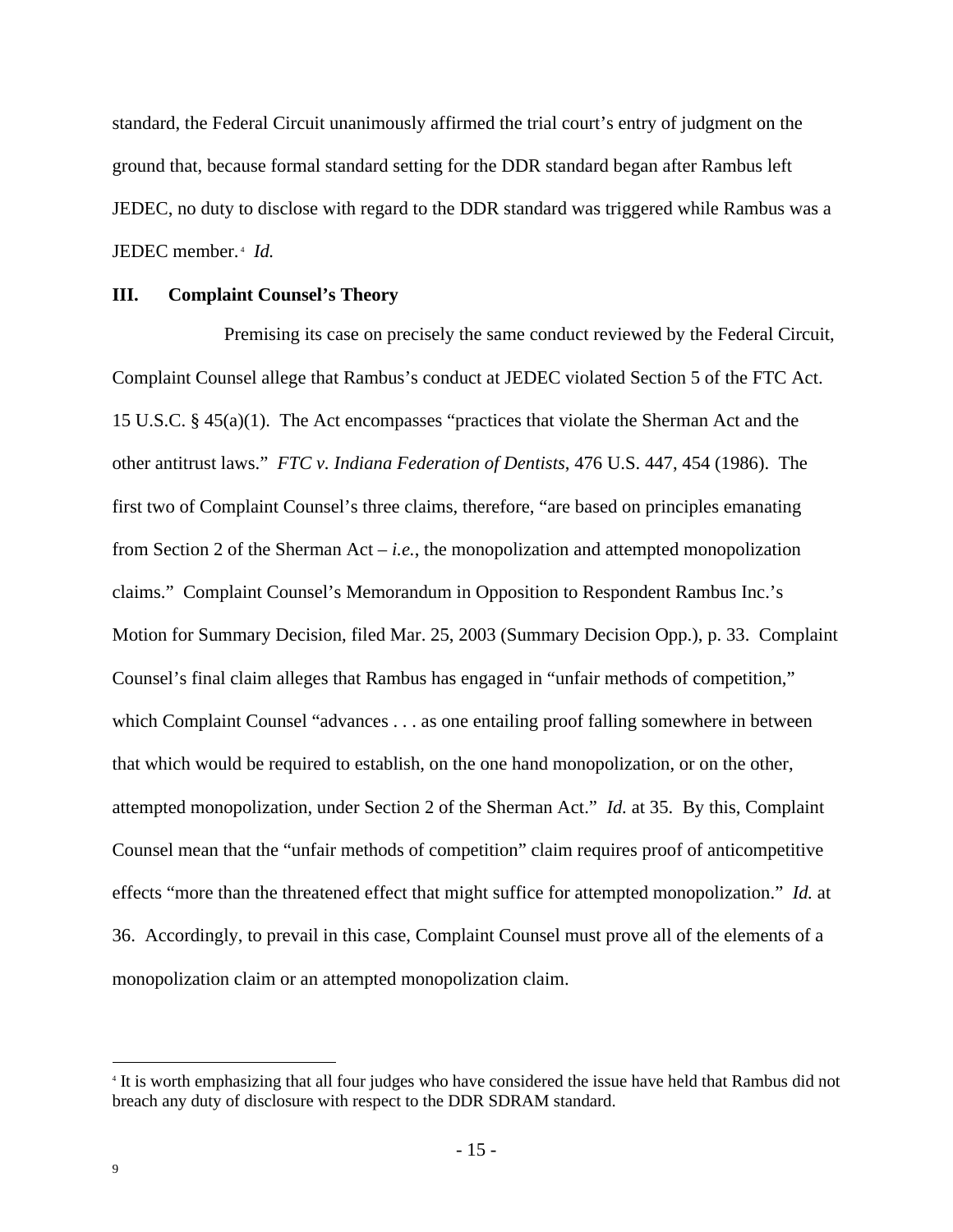#### **A. The Elements of Complaint Counsel's Claims**

To prove monopolization, a plaintiff "must show that 1) the defendant possessed monopoly power in the relevant market and 2) the defendant willfully acquired or maintained this monopoly power by anticompetitive conduct as opposed to gaining that power as a result 'of a superior product, business acumen, or historical accident.'" *Concord Boat Corp. v. Brunswick Corp.*, 207 F.3d 1039, 1060 (8th Cir. 2000) (quoting *United States v. Grinnell Corp.*, 384 U.S. 563, 570-71 (1966)). For an attempted monopolization claim, a plaintiff must prove "(1) that the defendant has engaged in predatory or anticompetitive conduct with (2) a specific intent to monopolize and (3) a dangerous probability of achieving monopoly power." *Spectrum Sports, Inc. v. McQuillan*, 506 U.S. 447, 456 (1993).

Under either theory, therefore, Complaint Counsel must prove, at a minimum, that Rambus (a) engaged in anticompetitive conduct and (b) that this conduct, as opposed to the superiority of its patented technology, led to the acquisition of or dangerous probability of gaining monopoly power, i.e., the ability to raise prices by restricting output. *See, e.g., PepsiCo, Inc. v. Coca-Cola Co.*, 315 F.3d 101, 107 (2d Cir. 2002) ("The core element of a monopolization claim is market power, which is defined as 'the ability to raise price by restricting output.'"). This means that Complaint Counsel must prove that Rambus engaged in anticompetitive conduct that caused or threatens to cause anticompetitive harm. *See, e.g., Dickson v. Microsoft Corp.*, 309 F.3d 193, 211 (4th Cir. 2002) ("The offense of monopolization requires a showing of 'anticompetitive effect.'"); *United States v. Microsoft Corp.*, 253 F.3d 34, 58 (D.C. Cir. 2001) ("to be condemned as exclusionary, a monopolist's act must have an 'anticompetitive effect' . . . . "the plaintiff, on whom the burden of proof of course rests must demonstrate that the monopolist's conduct indeed has the requisite anticompetitive effect" (internal citations omitted)); *Taylor Pub. Co. v. Jostens, Inc.*, 216 F.3d 465, 474 (5th Cir. 2000) (in attempted

- 16 -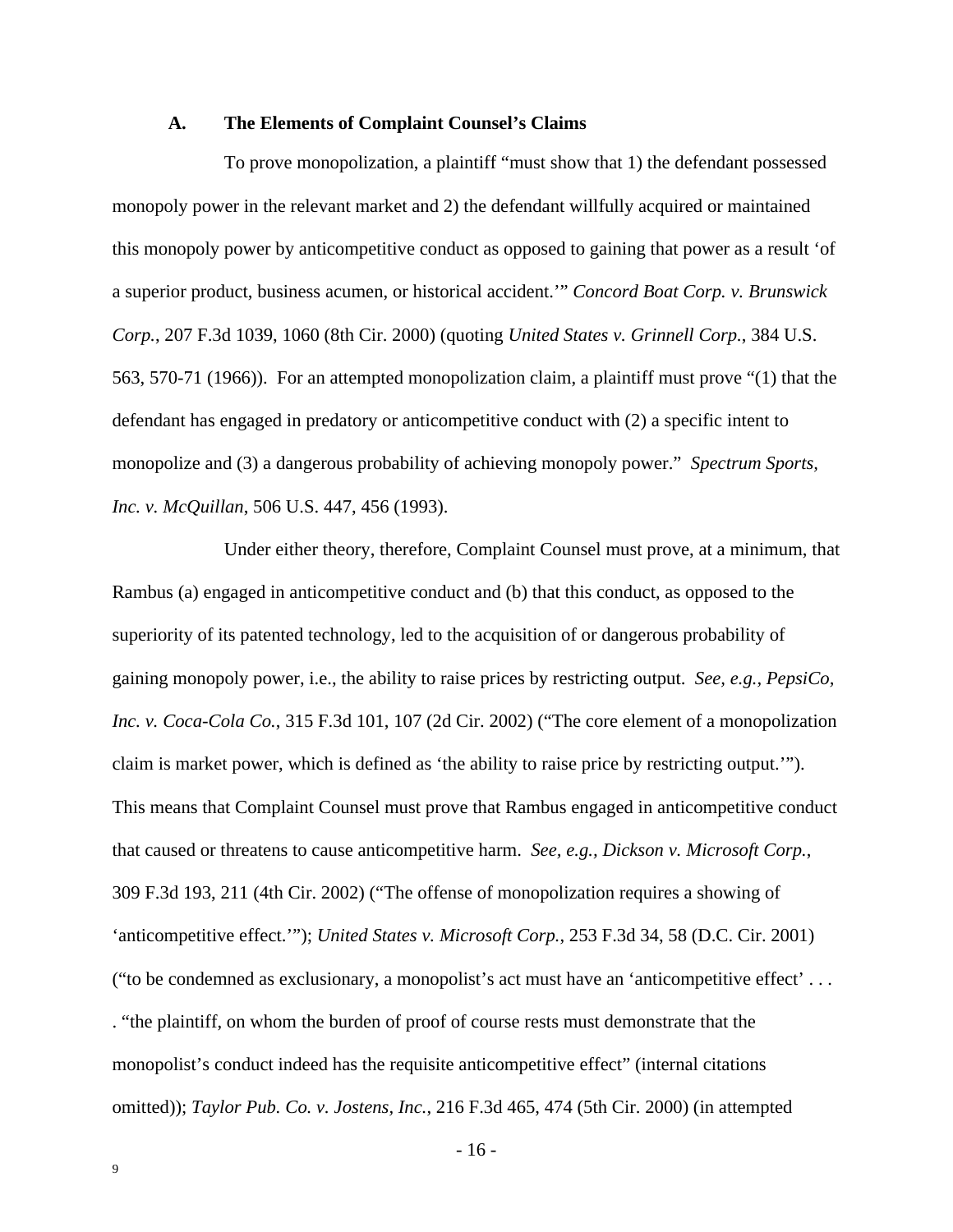monopolization case court looks at threatened effects "in light of the state of the market"). In other words, Complaint Counsel must prove not only that Rambus's conduct was "anticompetitive" (a term with a particular meaning defined below), but that the conduct caused or threatens to cause some increase in price, restriction in output, or diminishment of quality in some relevant market. *See, e.g., Big Bear Lodging Ass'n v. Snow Summit, Inc.*, 182 F.3d 1096, 1104 (9th Cir. 1999) ("Monopolization claims can only be evaluated with reference to properly defined geographic and product markets."); *Town of Concord, Mass. v. Boston Edison Co.*, 915 F.2d 17, 22 (1st Cir. 1990) (monopolization only occurs where conduct "obstruct[ed] the achievement of competition's basic goals – lower prices, better products, and more efficient production methods").

#### **B. Complaint Counsel's Allegations**

In support of these monopolization claims, the Commission filed a lengthy Complaint, which alleges that Rambus violated certain purported "commonly known" JEDEC rules by failing to disclose to JEDEC's members that it had filed, or might in the future file, patent applications that "might be involved in" JEDEC's standard-setting work. Complaint, ¶¶ 21,24,47-55,70-80. Several years *after* Rambus left JEDEC, it obtained patents that read on products that are compliant with the SDRAM standard and/or with the DDR SDRAM standard, which was proposed and voted on after Rambus left JEDEC. *Id*., ¶¶ 82, 91. In addition, the Complaint alleges that JEDEC members were entirely unaware of the possibility that Rambus might obtain patents on technologies being incorporated in the JEDEC standards for SDRAM (which incorporated Rambus's programmable latency and variable burst length inventions) and DDR SDRAM (which incorporated Rambus's programmable latency, variable burst length, dualedge clocking, and on-chip DLL inventions). *Id*., ¶ 2. According to the Complaint, if JEDEC members had been aware of this possibility, they would have incorporated alternative

- 17 -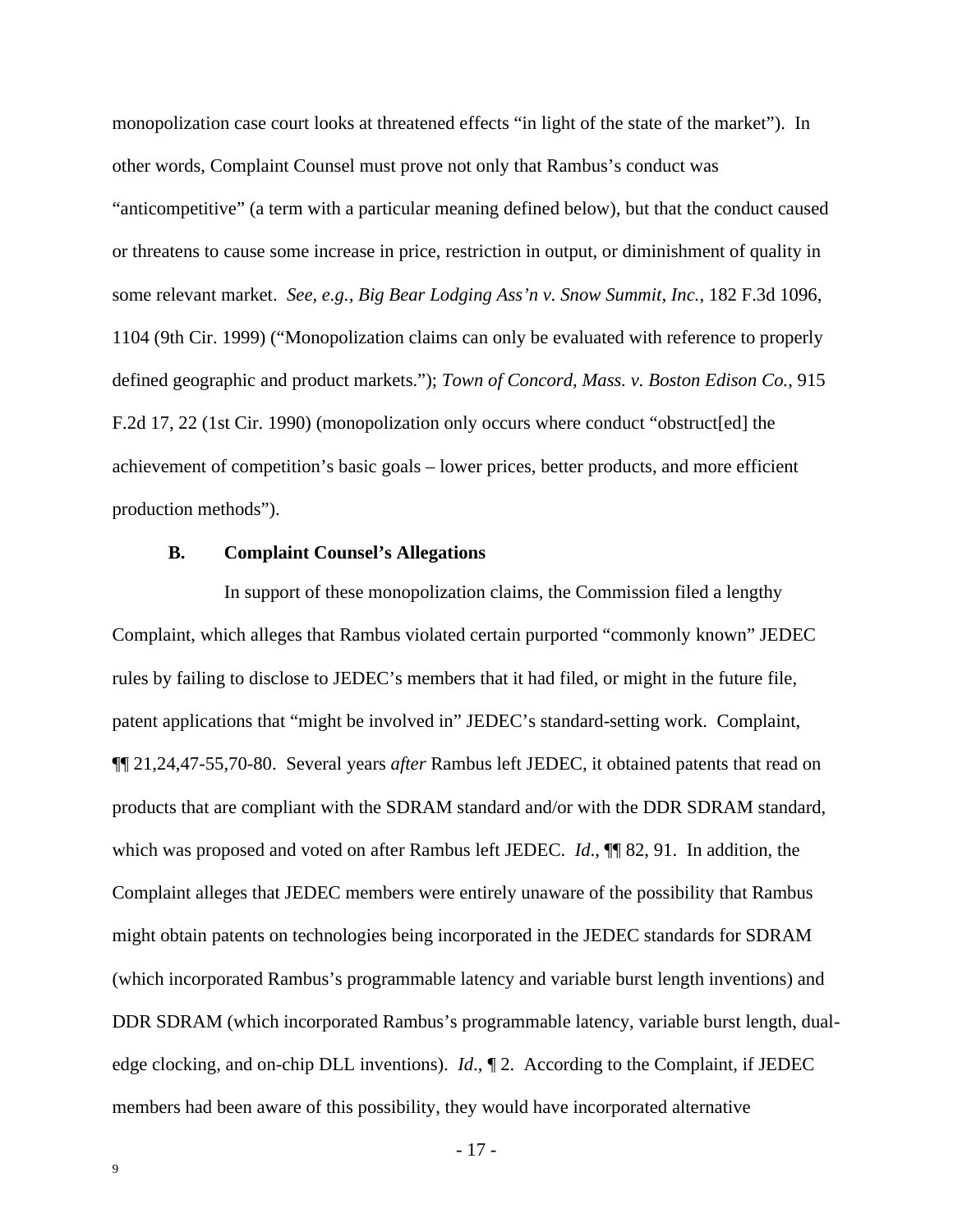technologies into the relevant standards. *Id*., ¶¶ 62,65,69. Finally, the Complaint alleges that DRAM manufacturers are now "locked-in" to producing JEDEC-compliant DRAM products and that Rambus is thus able to demand excessive royalties from DRAM manufacturers. *Id*., ¶ 93. Thus, the Complaint alleges that Rambus has monopolized or attempted to monopolize five carefully drawn technology markets – a market for latency technology, a market for burst length technology, a market for data acceleration technology, a market for clock synchronization technology, and a cluster market consisting of all four technology markets. *Id.*, ¶¶ 110-24.

In November 2002, Judge Timony summarized the Complaint in the following

way:

*The Complaint's core allegation is that, through omissions, Rambus intentionally misled the members of JEDEC with regard to the possible scope of Rambus's pending or future patent applications, in violation of the purported JEDEC patent disclosure policy*. Complaint at ¶¶ 2, 47-55, 70-80. According to the Complaint, had Rambus made the allegedly necessary disclosures, JEDEC could have adopted alternative technologies and avoided Rambus's patented technologies. Complaint at ¶¶ 62, 65, 69. These allegations raise three fundamental issues: (1) *whether the JEDEC disclosure duty is as broad and comprehensive as alleged in the Complaint*; (2) *whether Rambus actually violated any such duty to disclose imposed by JEDEC rules*; and (3) whether the alleged failure to disclose was material and caused the competitive injury alleged in the Complaint.

*See* Opinion Supporting Order Denying Motion by Mitsubishi to Quash or Narrow Subpoena,

filed November 18, 2002, at 4 (emphasis added). Thus, the central allegation in the Complaint is

that Rambus violated JEDEC's disclosure rules.

Similarly, Chairman Muris represented to Congress that the Complaint against

Rambus alleged a violation of JEDEC's rules:

In a complaint filed in June, the Commission has charged that Rambus, Inc., a participant in an electronics industry standardssetting organization, *failed to disclose – in violation of the organization's rules – that it had a patent and several pending*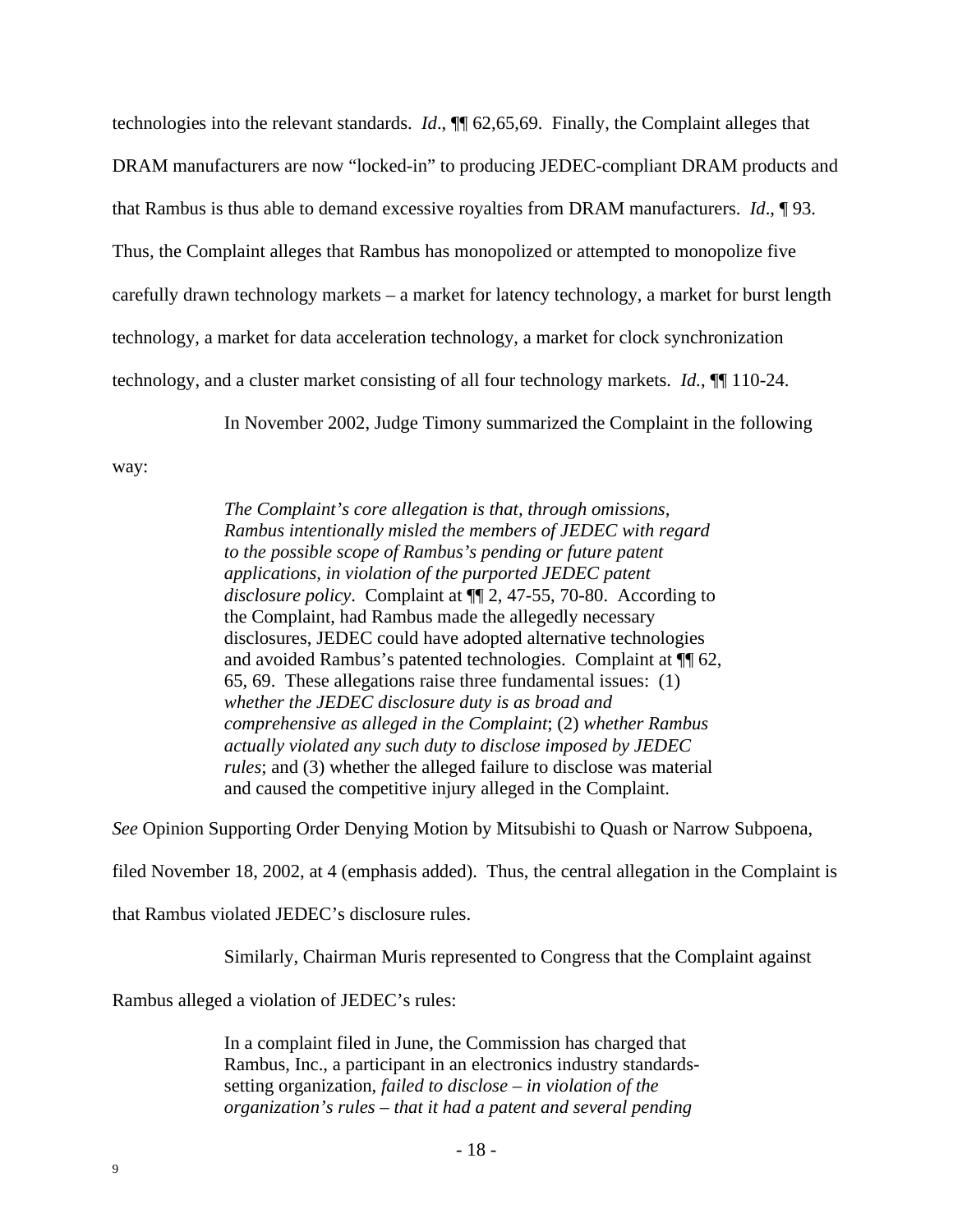*patent applications on technologies that eventually were adopted as part of the industry standard*.

Prepared Statement of the Federal Trade Commission Before the Committee on the Judiciary Subcommittee on Antitrust, Competition, and Business and Consumer Rights United States Senate, Concerning an Overview of Federal Trade Commission Antitrust Activities, 2002 FTC Lexis 53 at \*29-30 (September 19, 2002) (emphasis added).

#### **C. Complaint Counsel's Change in Theory**

Apparently in response to the Federal Circuit's decision in the *Infineon* case, Complaint Counsel have now asserted that they need not demonstrate that Rambus violated a JEDEC disclosure duty in order to prevail. They now argue that it would be sufficient to warrant the imposition of antitrust liability to show that Rambus engaged in "unethical" or "deceptive" conduct. *See* Summary Decision Opp., p. 12.

This is a fundamental change from the core allegations of the Complaint. Well aware of the ramifications of such a change, Complaint Counsel claim that there has been no change at all, pointing to two boilerplate, catch-all recitations appearing in the Complaint. *See* Summary Decision Opp., p. 9 ("As stated in the opening sentences of the Commission's Complaint, '[t]hrough this action, the Commission challenges a pattern of anticompetitive acts and practices' by Rambus, including Rambus's concealment of patent-related information 'in violation of JEDEC's own operating rules and procedures,' as well as 'other bad-faith, deceptive conduct.'"). Even a cursory review of the balance of the 34-page Complaint reveals, however, that the only conduct before JEDEC that is actually alleged is that Rambus made "Limited and Misleading Disclosures to JEDEC" resulting in "Violations of the JEDEC Disclosure Duty." *See* Complaint, ¶¶ 70-78, 79-80. Given the absence of any specific allegations describing Rambus's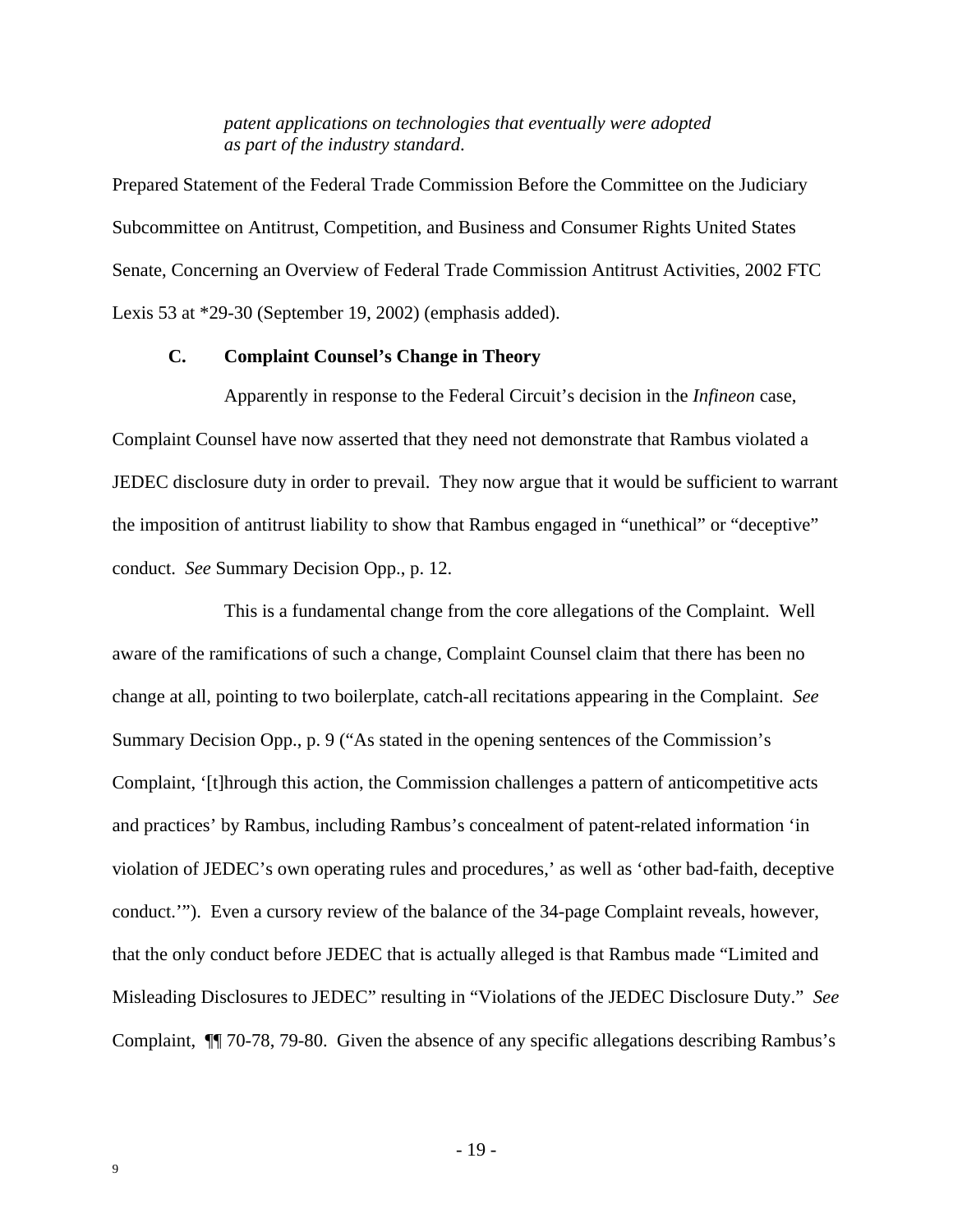"other bad-faith, deceptive conduct," a few generic phrases in the introduction to a 34-page Complaint did not disclose Complaint Counsel's new "duty-free" theory of the case.

#### **1. Complaint Counsel Cannot Advance a New Theory of Liability**

"As is well known, the Commission itself originates and issues complaints and it has not delegated this authority to its staff. . . . [T]he Commission itself ma[kes] the original determination that it [i]s possessed of sufficient evidence to form reason to believe that the law ha[s] been violated." *In the Matter of Grand Caillou Packing Co.*, 65 F.T.C. 799, 1964 FTC Lexis 111, \*27-28 (1964).<sup>5</sup>

The Commission has repeatedly refused to impose liability on a theory not explicitly pleaded in the complaint. In *In the Matter of Beatrice Foods Co.*, 101 F.T.C. 733, 1983 FTC Lexis 76 (1983), for example, the Commission reviewed the decision of an ALJ in an action brought under § 7 of the Clayton Act to prevent the acquisition of one orange juice manufacturer by another. As characterized by the Commission, the complaint alleged "that the acquisition eliminated actual competition between [the two parties to the acquisition] and between competitors generally, and that it might foster other mergers between competitors, causing a further loss of competition in the processing, distribution and sale of ready-to-serve orange juice." 1983 FTC Lexis 76, \*136. The Commission concluded the ALJ had erred in holding that the acquisition violated the antitrust laws because, among other things, the theory upon which the ALJ relied – at the urging of complaint counsel – involved the loss of potential

<sup>5</sup> *See also In the Matter of Kaiser Aluminum & Chemical Corp.*, 1977 FTC Lexis 121, \*4 (1977) ("[T]he Commission reserves to itself the discretionary determination of when there is reason to believe the law has been violated and when the public interest requires the institution of a proceeding, as well the authority to frame the charges."); *In re Standard Camera Corp.*, 63 F.T.C. 1238, 1963 FTC Lexis 69, \*60 (1963) (where complaint counsel's proposed amendment "alleges substantially different acts or practices on the part of the respondent, or where it requires different determinations with respect to the belief that a violation has occurred and that the public interest is jeopardized," only the Commission may amend the complaint).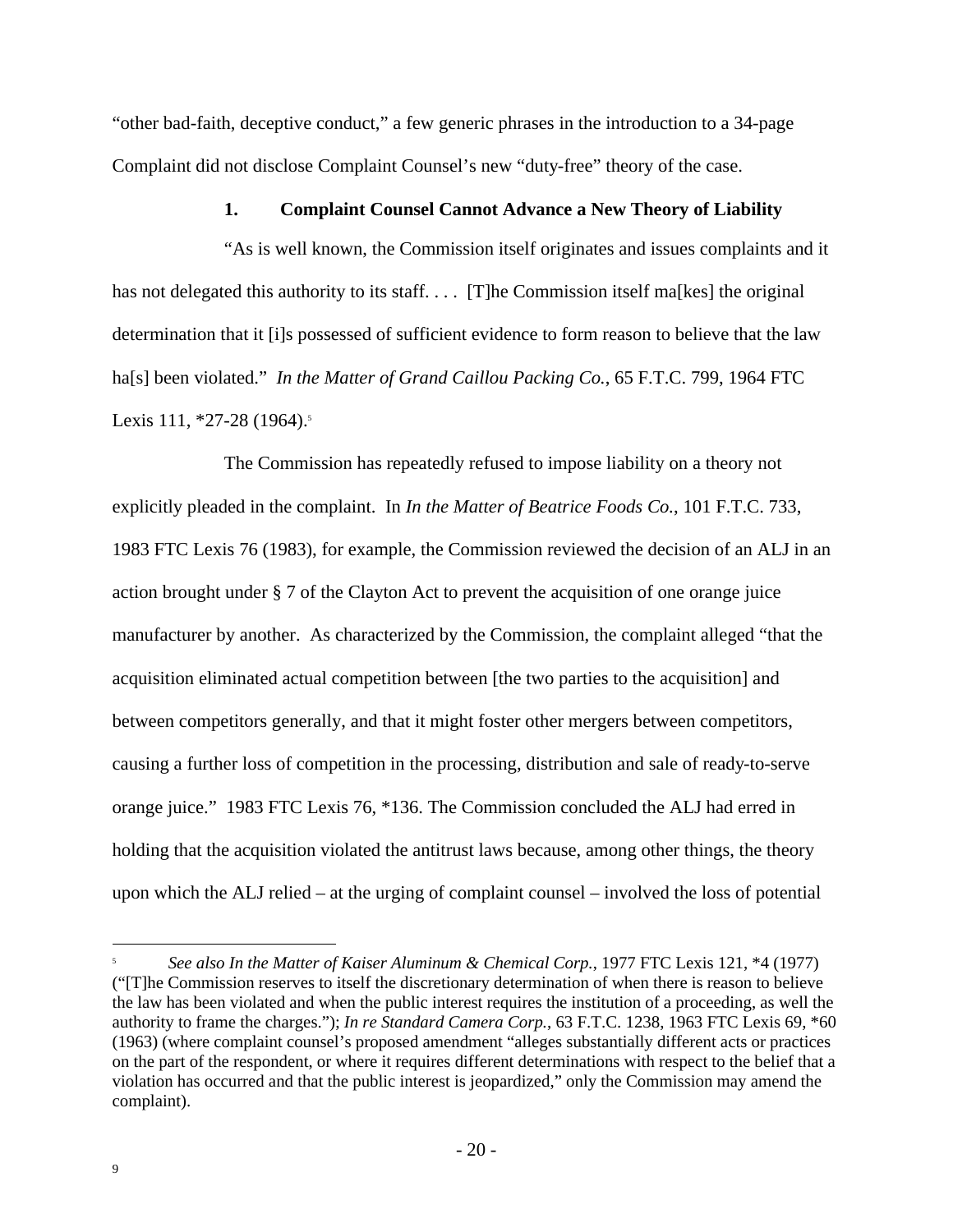competition, while the complaint alleged that the proposed acquisition would result in the loss of actual competition. *Id.* at \*137.

The Commission recognized that "the more plausible theory of violation in this proceeding is that the merger had the probable effect of eliminating [the acquiring company] as a special potential expander and deconcentrator in the national . . . market." *Id.* at \*206-07. It also recognized that "a respectable argument can be made in support of the proposition that an implied potential competition count was pled in the case," and that "there is no clear line between actual and potential competition theories." *Id.* at \*207-08 (quotations omitted). Despite all of that, the Commission concluded that a finding of an antitrust violation could not be premised on a potential competition theory because "[t]he complaint here not only does not specifically allege any effect on potential competition, it clearly speaks in terms of an effect on 'actual competition.'" *Id.* at \*209. The Commission therefore ordered the complaint dismissed, rejecting the "strained interpretation . . . of the . . . allegations in the complaint" that the ALJ had adopted at complaint counsel's urging. *Id.*

Similarly, in *In the Matter of Champion Home Builders Co.*, 99 F.T.C. 397, 1982 FTC Lexis 52 (1982), the complaint alleged that the respondent had failed to disclose material facts to purchasers of its furnaces. 1982 FTC Lexis 52 at \*1. Complaint counsel subsequently argued that respondent had also failed to disclose certain safety hazards, contending that the complaint had only "enumerated . . . examples, not an exhaustive list," of misrepresentations. *Id.*  at \*3. The Commission reasoned that "an allegation of the existence of an undisclosed safety hazard is significantly different than an allegation of an undisclosed product 'defect,'" and concluded that the proposed amendments therefore altered the "underlying theory" of the original complaint. *Id.* at \*4. The Commission ultimately denied Complaint Counsel's motion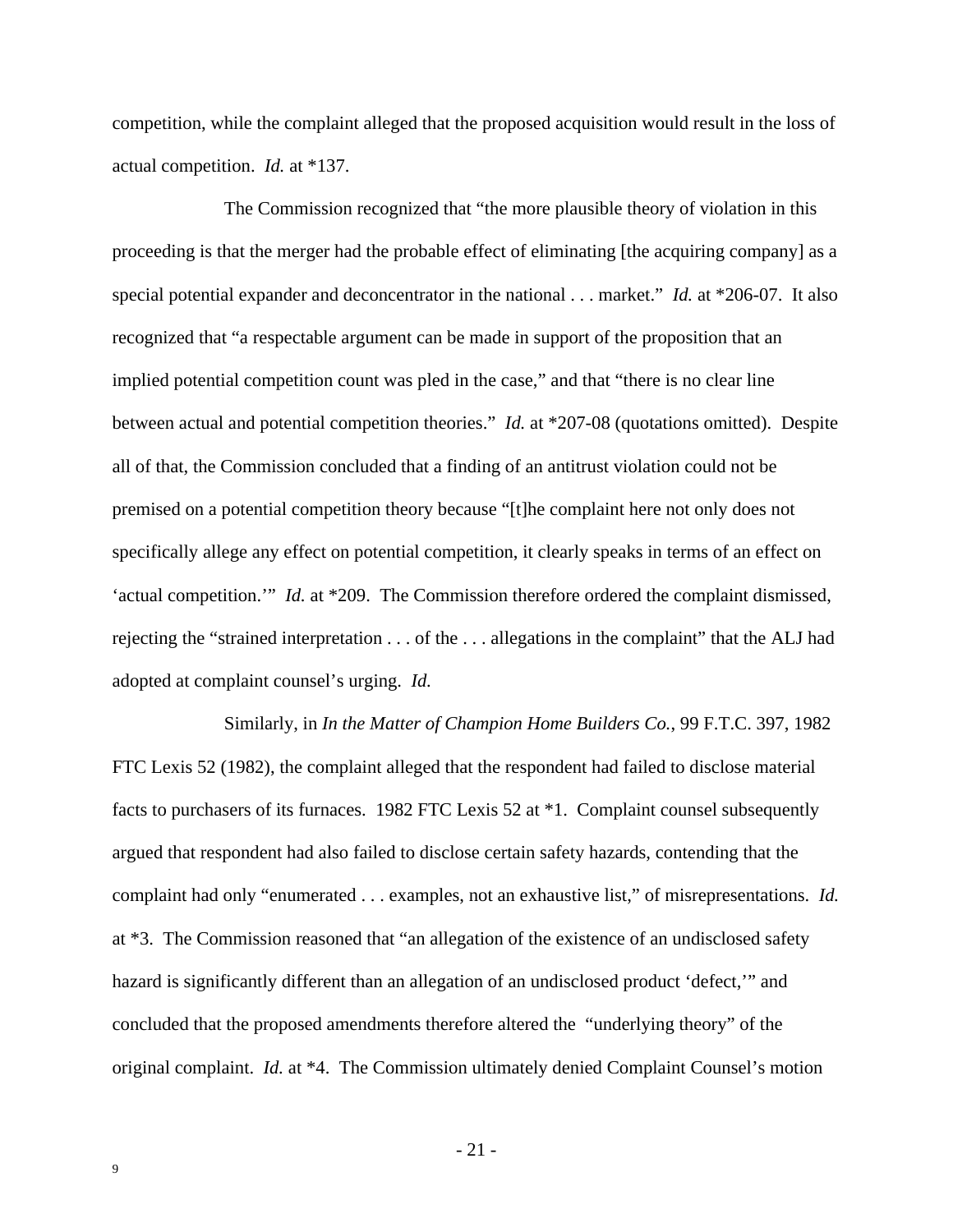to amend. *Id.* at \*7. *See also In re Standard Camera Corp.*, 63 F.T.C. 1238 1963 FTC Lexis 69, \*61-63 (1963) (where complaint counsel abandoned theory of complaint that respondent misled camera purchasers into believing that its cameras were manufactured in the U.S. once the hearing examiner observed that the cameras were obviously of foreign origin, holding that the hearing examiner erred in allowing the case to proceed, in the absence of an amendment to the complaint by the Commission, on a replacement theory that purchasers were misled into believing that the cameras were manufactured outside the Soviet bloc).

The Courts of Appeal have also vacated Commission orders that were based on theories not detailed in the initial complaint. For instance, in *Rodale Press, Inc. v. FTC*, 407 F.2d 1252 (D.C. Cir. 1968), the Commission had ordered the petitioners to cease and desist making certain representations in advertisements promoting health publications. The theory of the complaint had been that the advertising contained false promises of benefits. On appeal to the Commission, the agency found against the petitioners on a different theory, that the advertising misrepresented the contents of the books. *Id.* at 1255-56. The D.C. Circuit vacated the Commission's order and remanded the case for further proceedings, noting that "it is well settled that an agency may not change theories in midstream without giving respondents reasonable notice of the change." *Id. at 1255* (citing 5 U.S.C. § 554(b)). The Court of Appeals reasoned that "[b]y substituting an issue as to the books' content for the one framed by the pleadings, effectiveness of the books' ideas and suggestions, the Commission has deprived petitioners of both notice and hearing on the substituted issue." *Id.* at 1257.

These decisions show that Complaint Counsel cannot stretch the Commission's Complaint to fit the theory of liability that Complaint Counsel now believe has some prospect of

- 22 -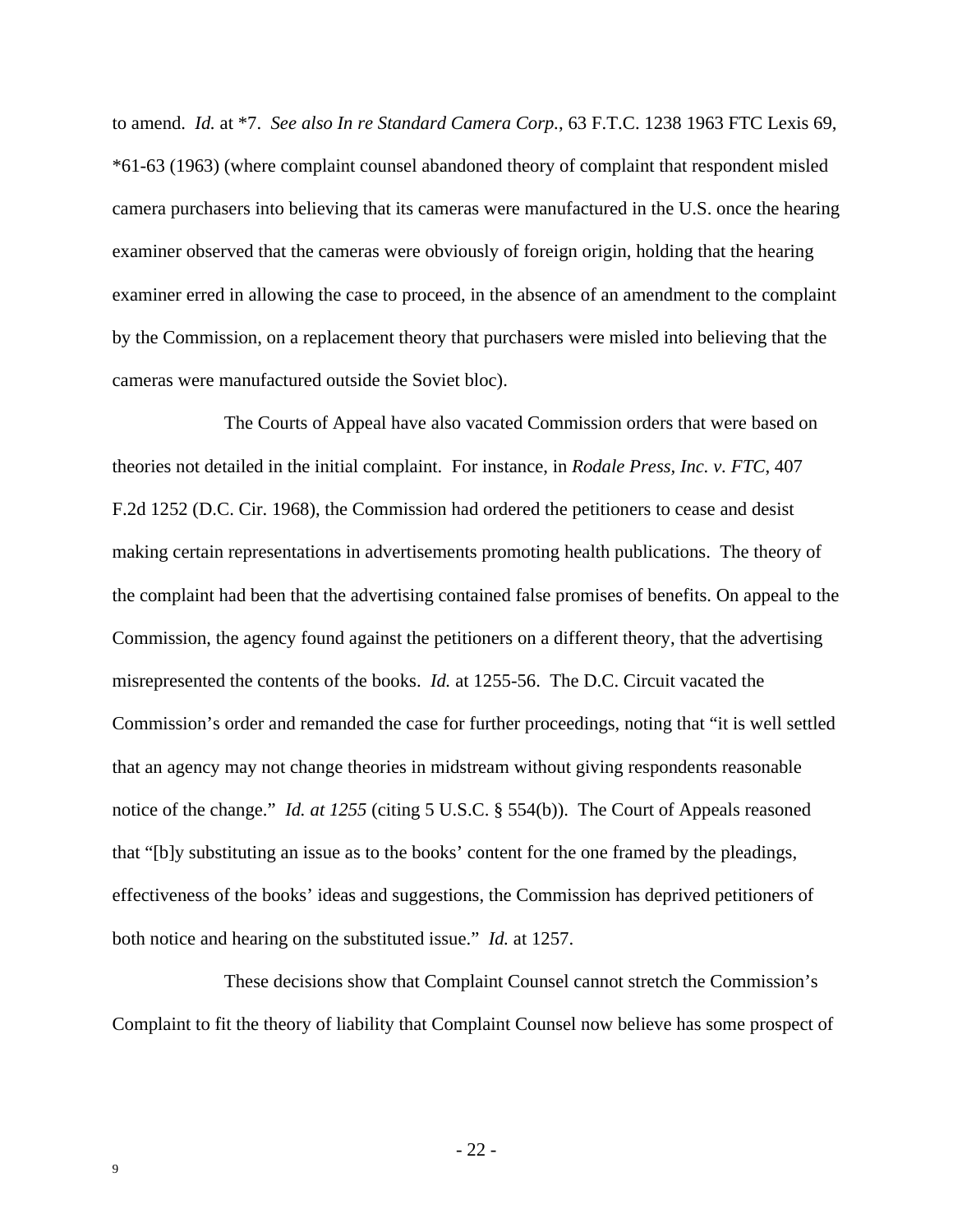success, one not relying on the now disproved allegation that Rambus breached its duties as a JEDEC member.

### **2. In Any Event, Complaint Counsel's New Theory Fails as a Matter of Law**

The Complaint charges Rambus with monopolization and attempted monopolization. Complaint, ¶¶ 122-123. Complaint Counsel concede that they must prove that Rambus engaged in anticompetitive conduct to make out either of these two offenses. *See* Summary Decision Opp., p. 34. With respect to its burden of proving anticompetitive conduct, Complaint Counsel contends that "assuming that the most that could be shown is that Rambus subverted JEDEC's 'open standards' process through unethical and deceptive acts, . . . such proof alone would be sufficient grounds for imposing liability against Rambus under Section 5 of the FTC Act [and] under the Sherman Act as well," and further argues that "Rambus' 'literal compliance' with JEDEC rules does not preclude the imposition of antitrust liability." Summary Decision Opp., p. 12. (*citing Indian Head, Inc. v. Allied Tube & Conduit Corp.*, 817 F.2d 938, 941 (2d Cir. 1987), *aff'd*, 486 U.S. 492 (1988)).

#### a. **Antitrust Liability in This Case Cannot Be Premised on Anything Less Than a Willful Breach of a Duty to Disclose**

Because of the relative novelty of imposing antitrust liability for nondisclosure in private standard-setting, there is virtually no case law elucidating precisely what constitutes anticompetitive conduct in that context. One line of cases involving the imposition of antitrust liability for nondisclosure springs from the Supreme Court's decision in *Walker Process Equipment, Inc. v. Food Machinery & Chemical Corp.*, 382 U.S. 172 (1965). In *Walker Process*, the Court held that the procurement of a patent by fraud on the Patent Office is anticompetitive conduct that may be the basis of an action under Section 2 of the Sherman Act, provided that the other elements of a Sherman Act claim are present. *Id.* at 177.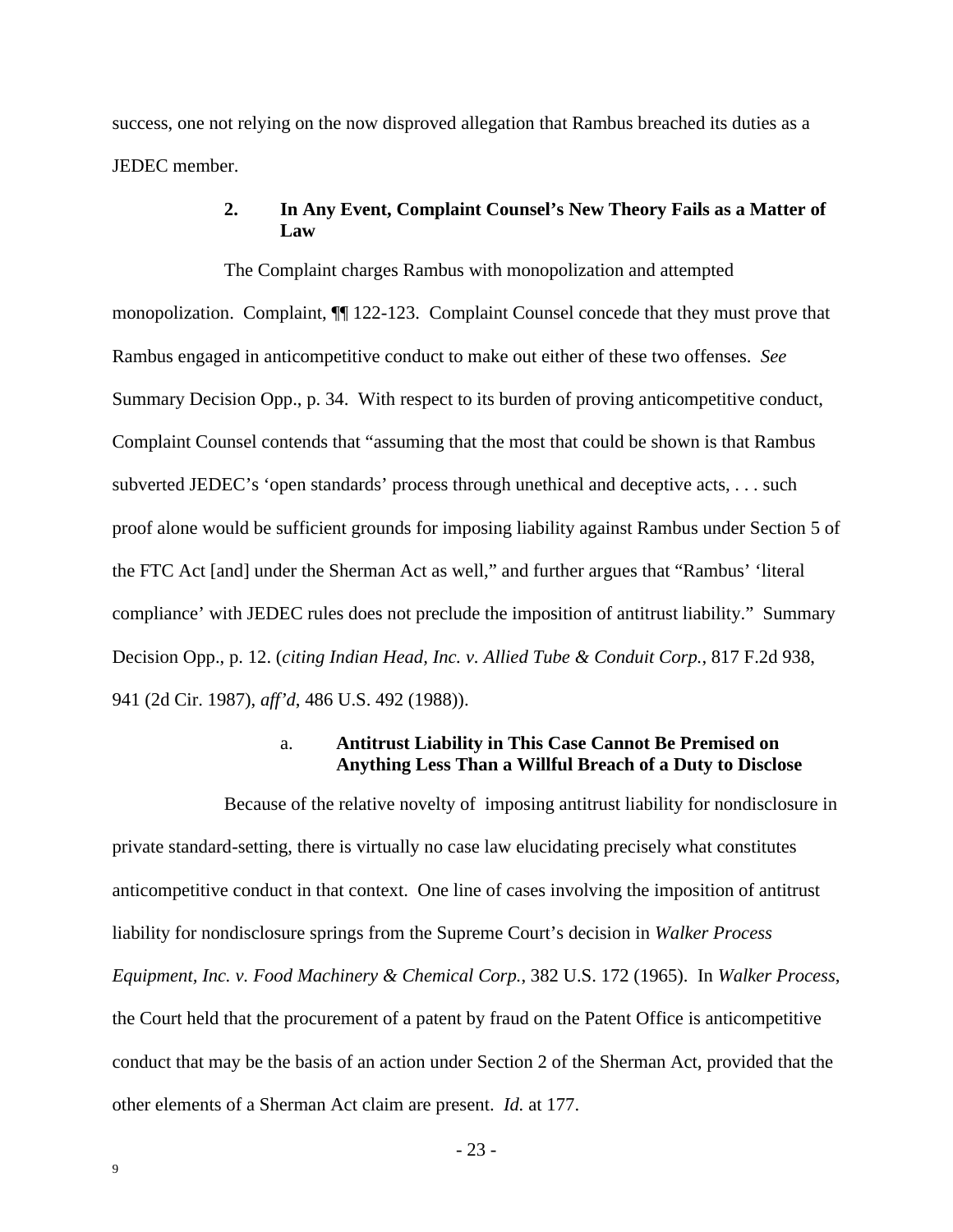Because of the onerous nature of antitrust liability, the federal courts have held that a showing of nothing less than "common law fraud [is] needed to support a *Walker Process* []claim," conduct that "could alone form the basis of an actionable wrong." *Nobelpharma AB v. Implant Innovations, Inc.*, 141 F.3d 1059, 1069 (Fed. Cir. 1998) (quotations omitted); *see also C.R. Bard, Inc. v. M3 Sys., Inc.*, 157 F.3d 1340, 1364 (Fed. Cir. 1998) (stating that the Court clarified in *Walker Process* that "'knowing and willful' fraud must be shown, and is predicate to potential antitrust violation").

Complaint Counsel has never been able to point specifically to an affirmative misrepresentation of material fact – that is, a knowingly false statement uttered by Rambus. *See, e.g.*, Summary Decision Opp., p. 9 n.2 (failing to cite any allegedly false statements allegedly uttered by Rambus). The anticompetitive conduct alleged here are instead acts of fraud by nondisclosure. Thus, while Complaint Counsel repeatedly use pejorative terms like "bad faith" and "deceptive," it is clear that the conduct Complaint Counsel allege was required of Rambus depended on the rules and policies of JEDEC. Complaint Counsel's claim would not have been brought had Rambus's conduct occurred in the context of a different standard setting organization that had no patent rules or policies of the type they attribute to JEDEC. Contrary to Complaint Counsel's contention, then, Rambus's "literal compliance" with its JEDEC disclosure obligations *does* preclude a finding that Rambus defrauded JEDEC members, and accordingly *does* preclude the imposition of antitrust liability in this case. *See generally Nobelpharma AB*, 141 F.3d at 1069 (noting that conduct before the PTO falling short of common law fraud does not warrant the imposition of antitrust liability).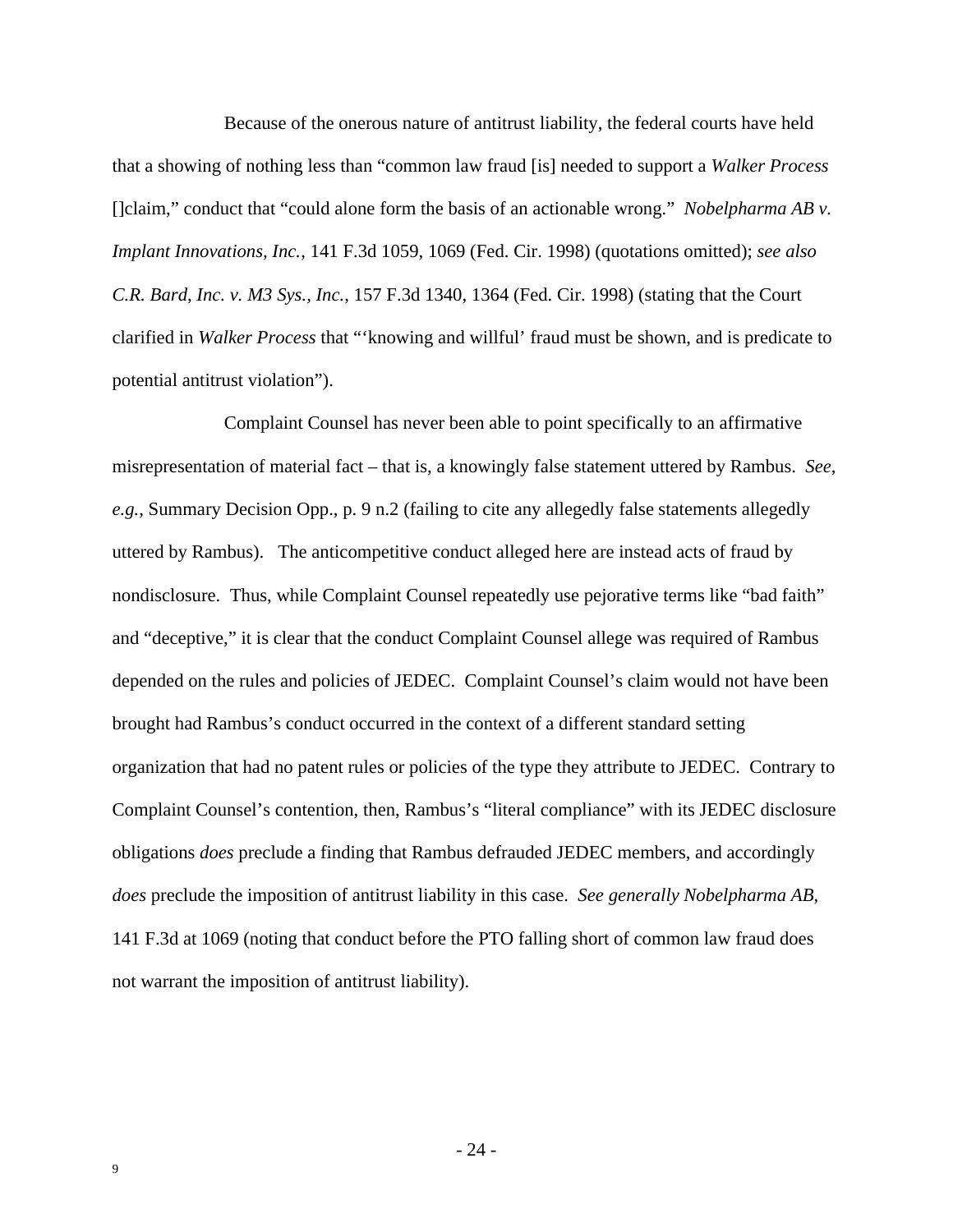#### b. **Complaint Counsel's Sole Authority Exposes the New Theory's Fatal Flaws**

Complaint Counsel's reliance on *Indian Head* is misplaced. Contrary to Complaint Counsel's implication, *see* Summary Decision Opp., pp. 12, 38, *Indian Head* does not stand for the proposition that "subverting" the proceedings of a standard-setting organization is anticompetitive conduct warranting the imposition of antitrust liability.

In *Indian Head*, the defendant "packed the annual meeting [of the private standard-setting organization] with newly registered members, whom it subsidized, for the sole purpose of achieving an anticompetitive result – the exclusion of [a competing product] from the marketplace." 817 F.2d at 947. On appeal, defendant argued that the conspiracy to suppress competition that it had initiated – conduct that would plainly have been in violation of the antitrust laws if undertaken outside the private standard-setting context – should not subject it to antitrust liability because the conspiracy was entered into in the private standard-setting context. *Id.* at 946. The court rejected defendant's argument, holding, *inter alia*, that an unlawful conspiracy is not immune from antitrust liability simply because the conduct occurs in the private standard-setting context, even if the rules of the organization do not prohibit such conduct. *Id.* ("[W]e refuse to permit a defendant to use its literal compliance with a standardsetting organization's rules as a shield to protect such conduct from antitrust liability."); *see also Allied Tube & Conduit Corp. v. Indian Head, Inc.*, 486 U.S. 492, 509 (1988) ("The antitrust validity of these efforts is not established, without more, by petitioner's literal compliance with the rules.  $\ldots$ ").

In *Indian Head*, then, the court rejected the notion that conduct otherwise unlawful under the antitrust laws is somehow lawful when undertaken in the private standardsetting context, reasoning that conduct in that context is not exempt from generally applicable

- 25 -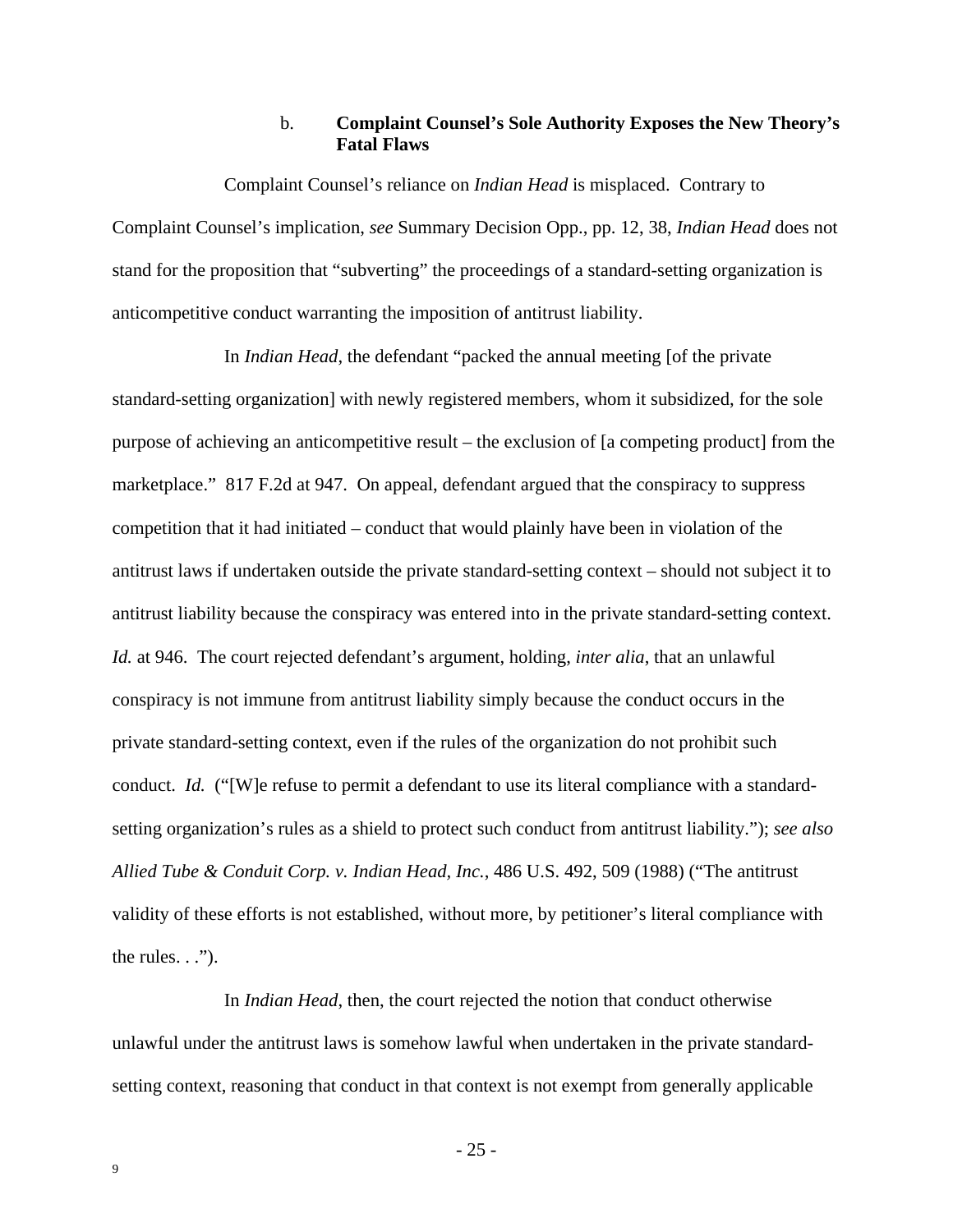antitrust principles. Here, Complaint Counsel asks this court to do the opposite of what the defendant in *Indian Head* asked the court there to do: Complaint Counsel wants the Commission to impose antitrust liability on Rambus for alleged conduct that would otherwise be insufficient to ground antitrust liability, simply because the alleged conduct took place in the private standard-setting context.

Complaint Counsel must therefore prove that Rambus breached a JEDEC imposed duty to disclose, and that that failure to disclose misled JEDEC members. Moreover, as the next section demonstrates, they must do so by clear and convincing evidence.

#### **D. Given The Theory of The Case, Complaint Counsel Must Prove Each Essential Element By Clear and Convincing Evidence.**

The courts have long recognized an inherent tension between the patent and antitrust laws. Pursuant to Article 1 of the Constitution, a patent confers a legal monopoly for a limited period of time. In return for a patent, the patentee must fully disclose the patented invention or process, and after the expiration of the statutory period, the patentee loses all exclusive rights to the invention. *See generally Kewanee Oil Co. v. Bicron Corp.*, 416 U.S. 470, 480-81 (1974). As the Federal Circuit has explained, this system "serves a very positive function in our system of competition, *i.e.*, 'the encouragement of investment based risk,'" which in turn "'encourages innovation and its fruits: new jobs and new industries, new consumer goods and trade benefits.'" *Loctite Corp. v. Ultraseal Ltd.*, 781 F.2d 861, 876 (Fed. Cir. 1985) (citation omitted).

Precisely because a patent constitutes a monopoly (albeit a lawful one), a patentee who attempts to enforce its patent is often faced with threats of antitrust liability. Most commonly, the defendant accuses the patentee of obtaining market power improperly by withholding material information from the patent office in the course of obtaining the patent.

- 26 -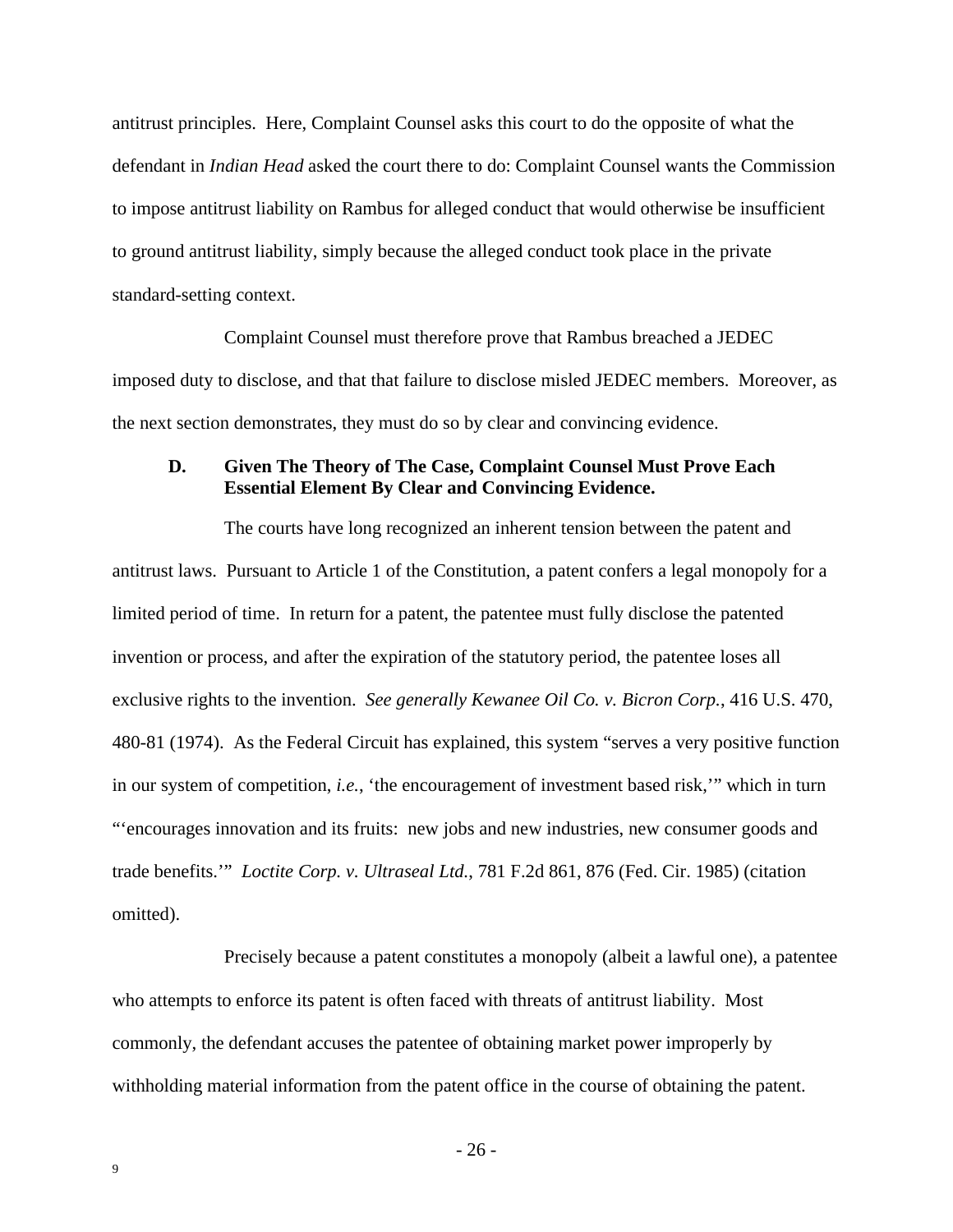Such claims are called "*Walker Process*" claims, after the Supreme Court's decision in *Walker Process Equipment, Inc. v. Food Machinery & Chemical Corp.*, 382 U.S. 172 (1964), which allowed the fraudulent procurement of a patent to form the basis for an antitrust claim under certain circumstances.

The courts have consistently required parties asserting *Walker Process* claims to prove the elements of fraud with "clear and convincing" evidence. *See, e.g., Loctite Corp.*, 781 F.2d at 876-7. They have done so not simply because many, if not most, states require clear and convincing evidence of common law fraud. *See generally* 9 WIGMORE, EVIDENCE (Chadbourn rev. 1981), ¶ 2498 at p. 424. Instead, the courts have required the heightened burden of proof for substantial public policy reasons, in recognition of the statutory basis of a patent's monopoly status and to "prevent frustration of patent law by the long reach of antitrust law." *Handgards Inc. v. Ethicon, Inc.*, 601 F.2d 986, 996 (9th Cir. 1979) (discussing *Walker Process* and holding that the "clear and convincing" standard that had been applied in such cases would also apply to antitrust claims based upon the bad faith enforcement of a patent); *see also Zenith Electronics Corp. v. Exzec, Inc.*, 182 F.3d 1340, 1352 (Fed. Cir. 1999) (observing that a "suitable accommodation" between the patent and antitrust laws "has been achieved by erecting certain barriers to antitrust suits against a patentee attempting to enforce its patent").

As Complaint Counsel will be quick to point out, this is not a private antitrust suit brought in federal court, and the Administrative Procedure Act has been held to require that an administrative agency need satisfy only a preponderance of the evidence burden in most agency proceedings. *See Steadman v. S.E.C.*, 450 U.S. 91, 95 (1981). The Federal Trade Commission, however, has acknowledged the tension between the interests served by the patent and antitrust laws and has expressly adopted the "clear and convincing" standard of proof in Section 5 cases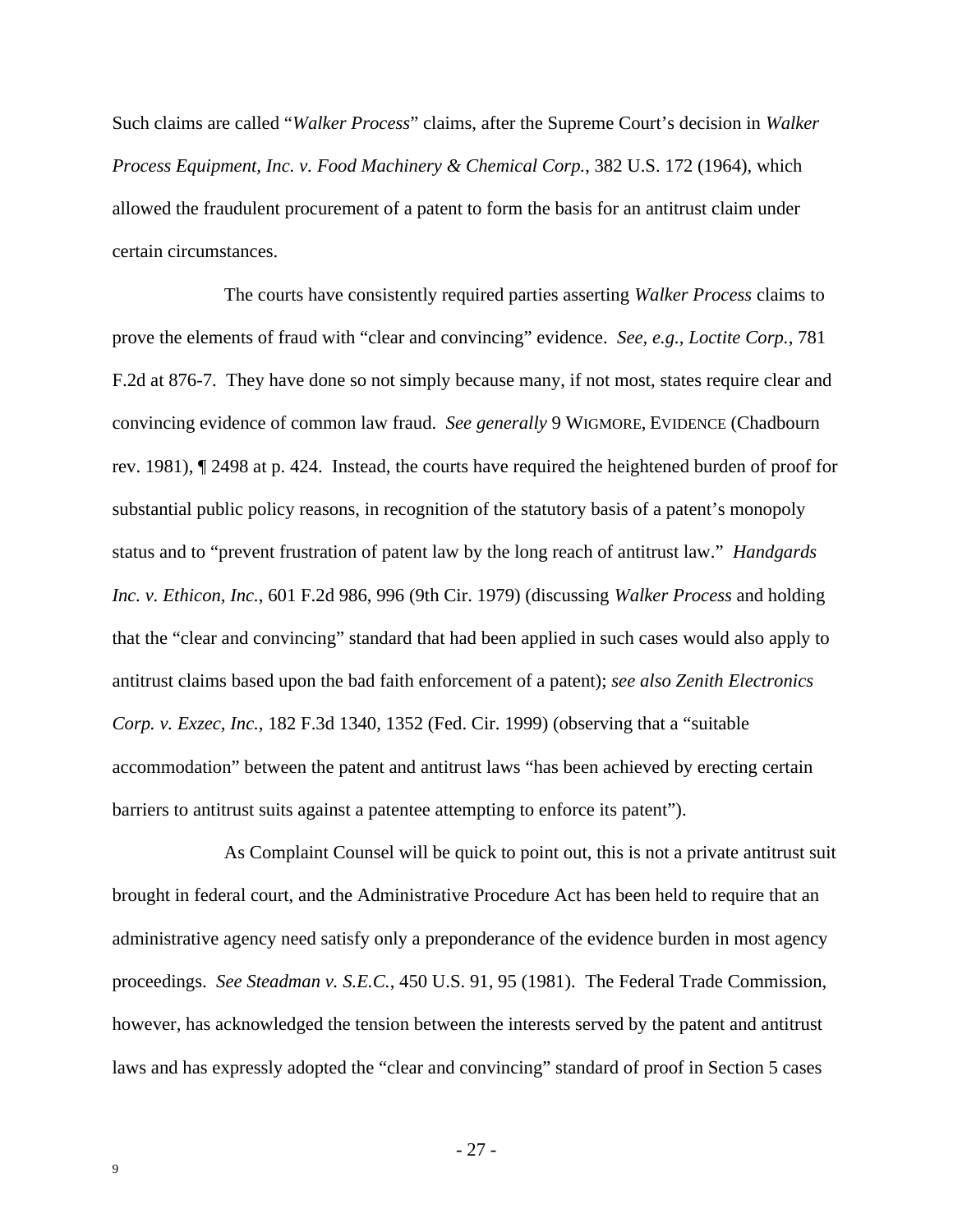based on the allegedly fraudulent procurement of a patent. As early as the 1960's, in the *American Cyanamid* cases, the Commission observed that "[w]here fraud in the procurement of a patent has been alleged in infringement suits and cancellation proceedings, the courts have stated that it must be established by clear and convincing evidence that the false and misleading statement was made (or information was withheld) deliberately and with intent to deceive. Also, of course, the information that is misrepresented or withheld must be material." *In the Matter of American Cyanamid Co.*, 63 F.T.C. 1747, 1963 FTC Lexis 77 at \*224-5. Upon remand from the Sixth Circuit, the Commission again employed the "clear and convincing" standard in finding that American Cyanamid and Pfizer had committed fraud upon the patent office. *See In the Matter of American Cyanamid Co.*, 72 F.T.C. 623, 1967 FTC Lexis 43 at \*138-\*145.

More recently, in *In the Matter of VISX*, *Incorporated*, Docket No. 9286, the Commission alleged that VISX, Inc. had fraudulently procured a patent covering certain surgical procedures. The Commission argued, as an alternative, that VISX had engaged in "inequitable conduct" before the Patent Office that justified an order barring further enforcement of the patent. In a lengthy Initial Decision, Judge Levin held that:

> (1) an antitrust claim based upon the allegedly fraudulent procurement of a patent requires, in part, that the Commission present "[c]lear and convincing evidence of an intent to deceive the examiner and reliance must be adduced"; and

> (2) to establish inequitable conduct, "clear and convincing evidence must demonstrate both the materiality of the reference . . . and a deceptive intent in withholding the reference. . . ."

Initial Decision, *In the Matter of VISX, Inc.*, Dkt. No. 9286 (filed May 27, 1999) (available at www.ftc.gov/os/adjpro/d286/index.htm) ("VISX Initial Decision"), pp. 111, 139-140. Complaint Counsel had conceded the correctness of this approach, noting in their Post-Hearing Brief that to find either fraud or inequitable conduct, "[m]ateriality, intent and 'but for' all must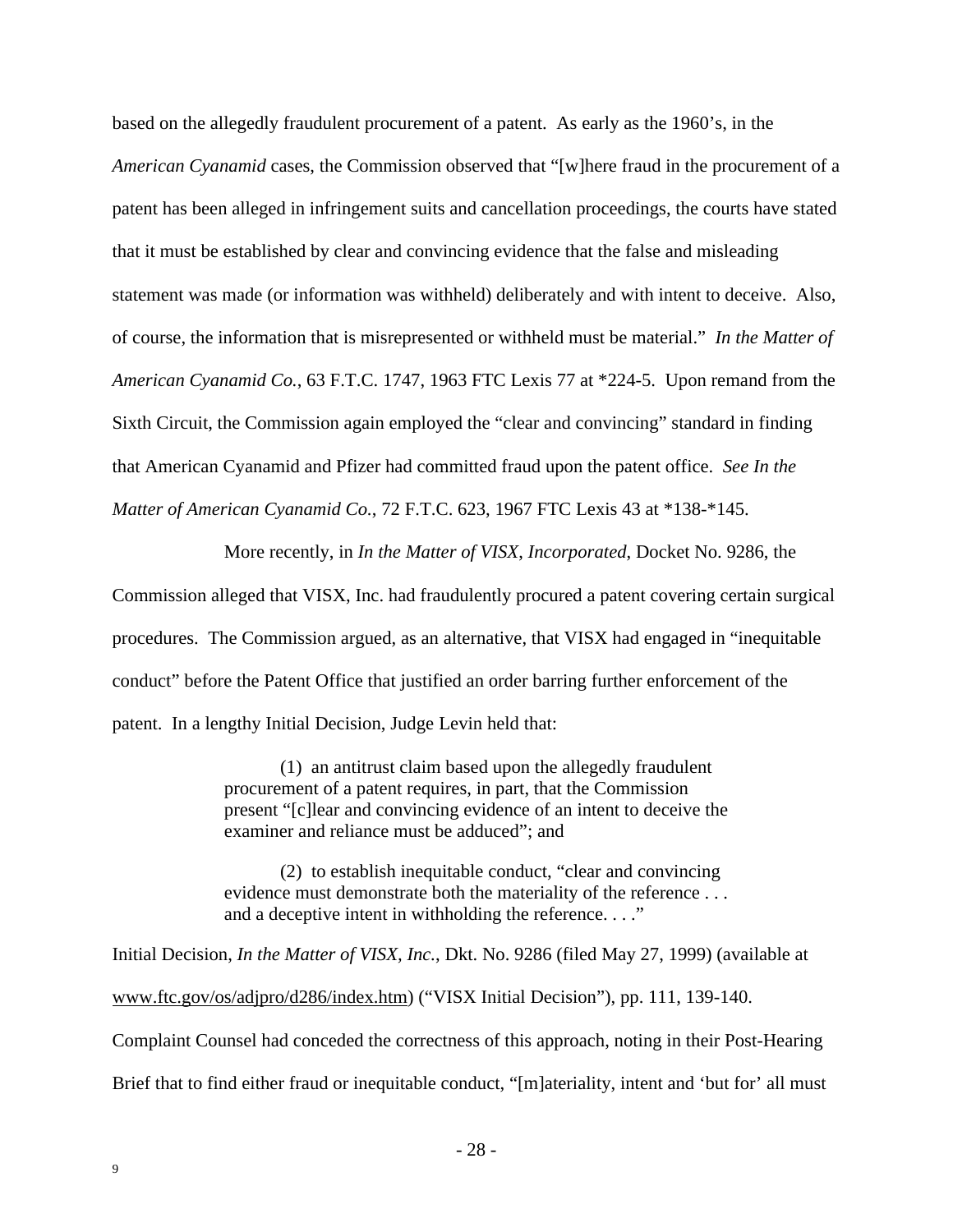be proved by clear and convincing evidence, evidence 'which proves in the mind of the trier of fact an abiding conviction that the truth of [the] factual contentions [is] highly probable.'"

Complaint Counsel's Post-Hearing Brief, *In the Matter of VISX, Incorporated.*, Dkt No. 9286,

(filed April 7, 1999), p. 9 n.26 (citations omitted) (available in Commission file).

After reviewing the evidence, Judge Levin dismissed the fraud and inequitable

conduct claims. As he explained:

The patent grant allows the patentee to exclude competition in the use of the patented invention, and the absence of clear and convincing evidence of concealment or omission of the prior art with intent to deceive necessarily strips complaint charges of monopolization, attempted monopolization, and unfair competition of all foundation and support. Absent fraud or inequitable conduct, the other elements of the violations alleged in the complaint are not material under Rule 3.51(c)(1). Since Complaint Counsel have failed to adduce clear and convincing evidence that prior art was either withheld or omitted with intent to deceive the PTO, a Section 5 violation cannot, as a matter of law, be sustained against VISX on *Walker Process* or *American Cyanamid* grounds. Accordingly, Count 3 of the complaint must be dismissed.

VISX Initial Decision, p. 145.6

Complaint Counsel will argue that they have not asserted a *Walker Process* claim,

and that *American Cyanamid* and *In Re VISX* are not applicable here. There are, however, substantial similarities between the claims asserted in *American Cyanamid* and *VISX* and the claims asserted in the Complaint, and all of the policy considerations that led the Commission and Judge Levin to require "clear and convincing" evidence in those cases apply with equal force here. For example, the alleged wrongdoing in each case was the failure on the part of the patentee to make certain disclosures in the face of a purported duty to disclose. In each case, the

<sup>&</sup>lt;sup>6</sup> The Commission subsequently granted Complaint Counsel's motion to dismiss an appeal from Judge Levin's Initial Decision. *See* Order Reopening The Record and Dismissing The Complaint, *In The Matter of VISX, Inc.*, Dkt. No. 9286 (filed February 9, 2001) (available at www.ftc.gov/os/caselist/d286.htm).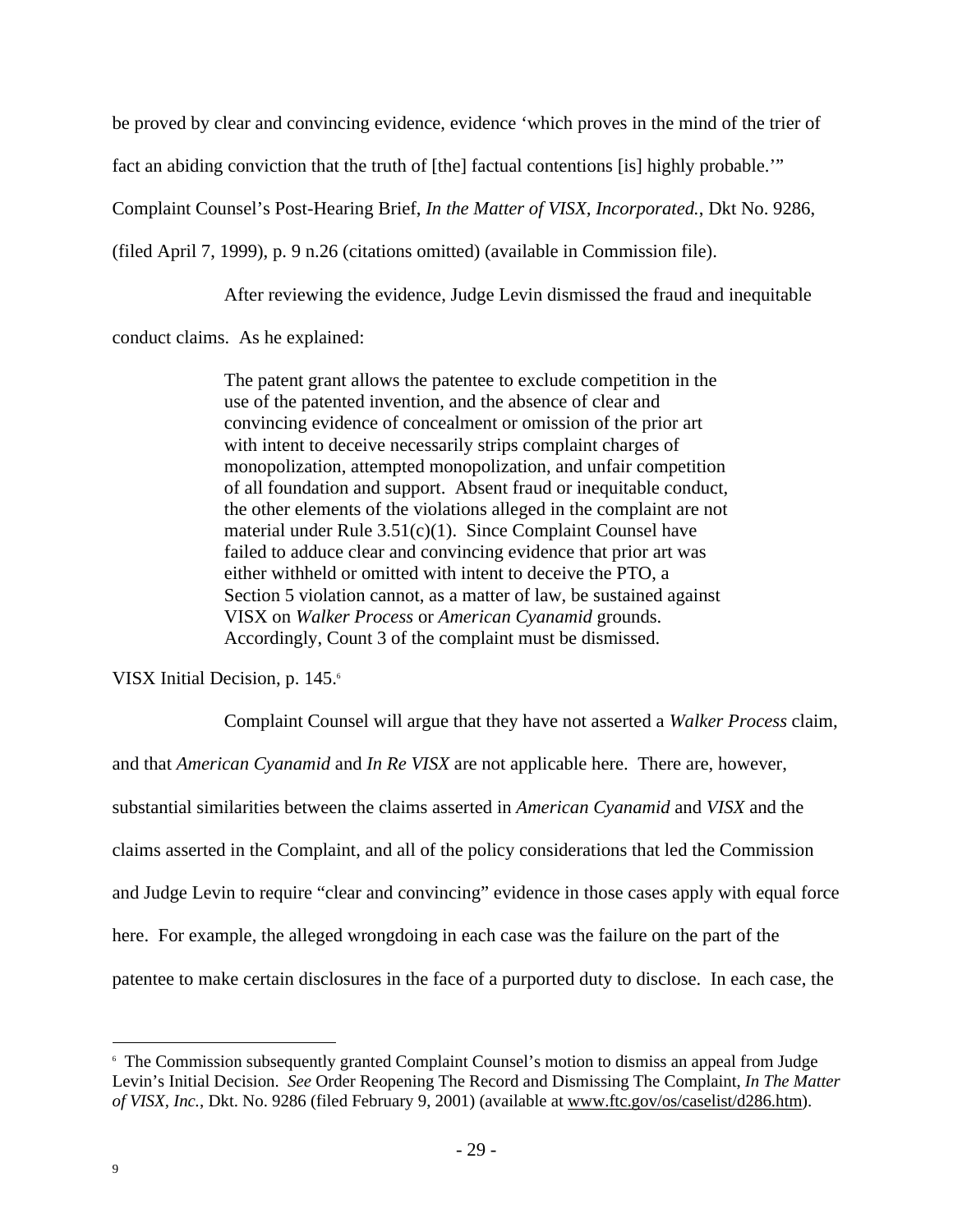Commission alleged that as a result of its non-disclosure, the patentee had unfairly acquired market power that it would not have otherwise held. And in each case, the remedy sought was (and is here) an order barring the respondent from exercising its right of free access to the courts to enforce its patents. Since the right to petition the courts is based not just in the patent laws but also springs from the Constitution, it may not lightly be taken away by a court or agency. *See generally CVD, Inc. v. Raytheon Co.*, 769 F.2d 842, 849-50 (1st Cir. 1985) ("courts have protected the federal interests in patent law enforcement and the free access to the courts by requiring, in addition to the other necessary elements of an antitrust claim, 'clear and convincing evidence' of fraud in asserting or pursuing patent infringement claims.")

A heightened burden of proof is appropriate here not just because of the nature of the remedy sought. In addition, there are strong public policy considerations arising from what Complaint Counsel concede is the social importance of standard-setting organizations in today's high-tech economy. The risks associated with participation in standards-setting must not be so great that innovators are deterred from participating by fear that a mistake in judgment, or an "after-the-fact morphing of a vague, loosely defined policy," could lead to forfeiture of valuable intellectual property. *Infineon*, 318 F.3d at 1102 n. 10.

The clear and convincing burden of proof is also appropriate here because of the nature of the claims asserted and the evidence offered to support those claims. As a three-judge panel in a Nuclear Regulatory Commission proceeding explained in 1992, an agency finding of dishonesty or fraud can result in "severe reputational injury," which supports the utilization of a higher standard of proof. *See Inquiry Into Three Mile Island Unit 2 Leak Rate Data Falsification*, 1992 19XX WL 910, \*14 (N.R.C.). In addition, where an agency's examination of events comes well after the events transpired, and the resolution of important issues "depends on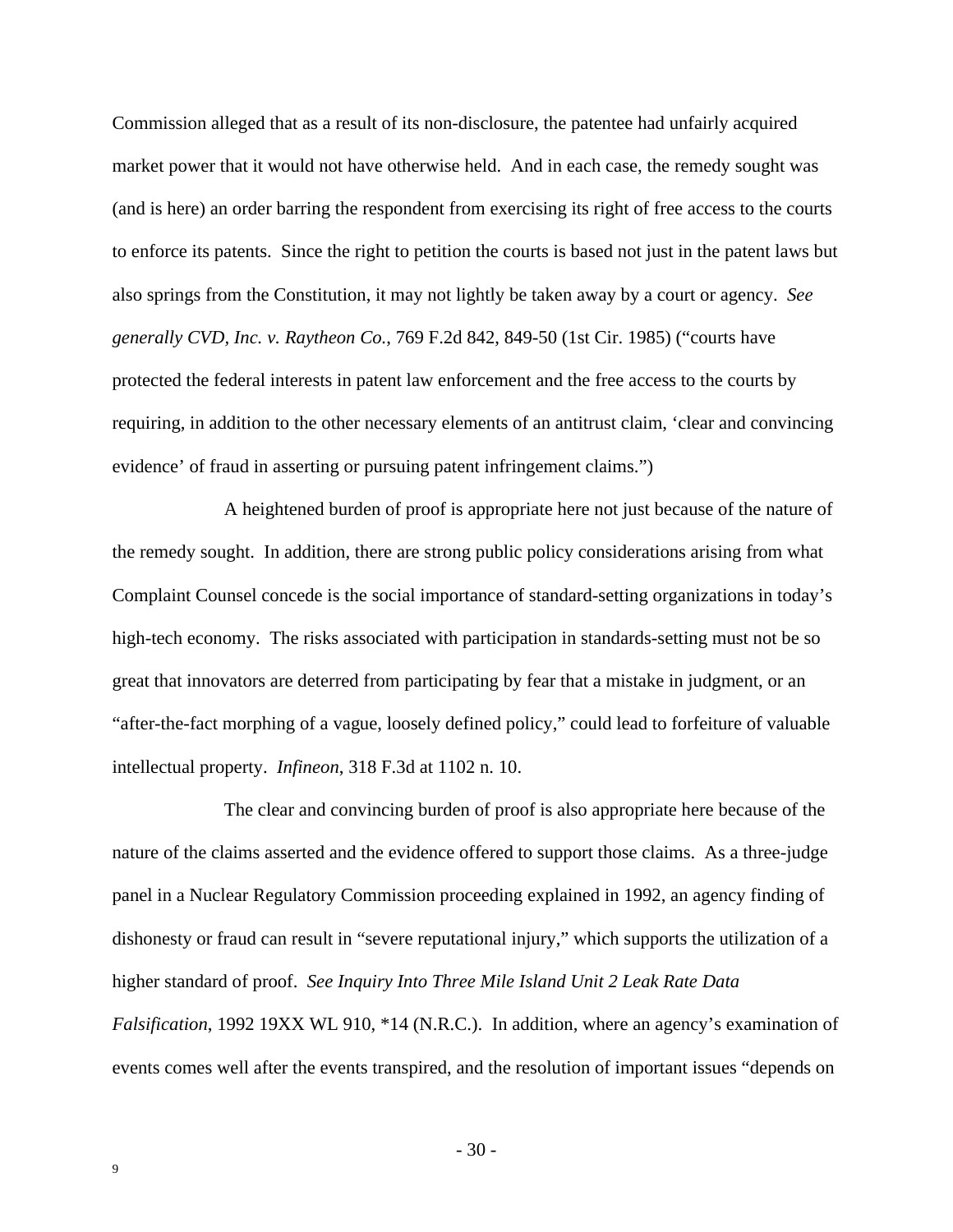strained and faded memories, it would be unfair to find a person guilty of dishonest or fraudulent conduct on a mere preponderance of the evidence." *Id.*

In sum, given the conflicting statutory interests involved, given the nature of the claims alleged and the evidence offered to support and rebut them, and given the fundamental nature of the rights that would be lost were the remedy sought ever implemented, it is not just appropriate, but necessary that Complaint Counsel bear the burden of showing the essential elements of fraud by clear and convincing evidence.

#### **IV. Complaint Counsel Must Prove That Rambus Engaged In "Exclusionary Conduct"**

To support its monopolization claims, Complaint Counsel must prove that Rambus engaged in anticompetitive conduct, which is commonly termed "exclusionary conduct." Here, Complaint Counsel allege that Rambus engaged in exclusionary conduct by fraudulently misleading JEDEC. Importantly, exclusionary conduct does not include all conduct that might violate a common-law duty, such as a breach of contract or certain failures to disclose information. This being the case, even assuming that JEDEC imposed a duty on Rambus, a breach of that duty is not automatically exclusionary conduct under the antitrust laws. In this case, such a breach would not be exclusionary.

### **A. Exclusionary Conduct Means Conduct That Has No Legitimate Business Justification**

As the Commission recently argued to the Supreme Court, to prevail in a monopolization or attempted monopolization claim, a plaintiff "must at a minimum include some showing of 'exclusionary' or 'predatory' conduct, *i.e.*, [that defendant's conduct] would not make economic sense unless it tended to reduce or eliminate competition." Brief for the United States and the Federal Trade Commission as Amicus Curiae on Petition for a Writ of Certiorari, *Verizon Communications, Inc. v. Trinko*, No. 02-682, at 13 (December 2002) ("FTC *Trinko*

- 31 -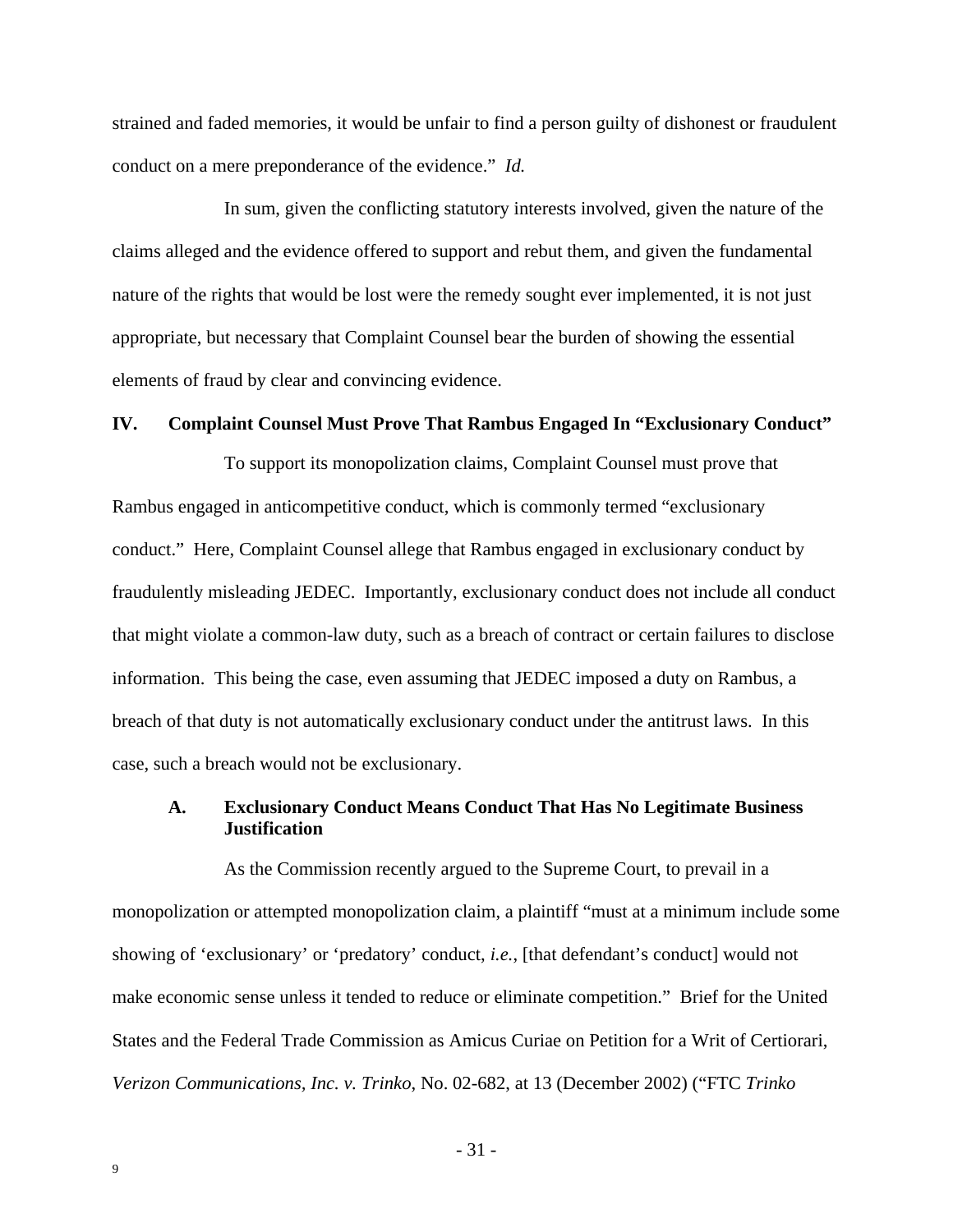Br.").<sup>7</sup> In other words, a defendant may incur antitrust liability only when its conduct does "not make economic sense *except* as an effort to diminish competition," *id.* at 9 (emphasis in original); *see also Aspen Skiing Co. v. Aspen Highlands Skiing Corp.*, 472 U.S. 585, 609-11

(1985) (antitrust violation where defendant failed to offer "any efficiency justification whatever" for its pattern of conduct, and where it was instead "willing to sacrifice short-run benefits and consumer goodwill in exchange for a perceived long-run impact on its smaller rival").<sup>8</sup> Indeed, a complaint "does not implicate an *antitrust* duty" if it fails "to allege that [defendant's conduct] was predatory or exclusionary." FTC *Trinko* Br. at 13 (emphasis in original).

Accordingly, it is well established that "[a] monopolist may nevertheless rebut

[allegations of exclusionary conduct in a monopolization claim] by establishing a valid business

justification for its conduct." *Data Gen. Corp. v. Grumman Sys. Support Corp.*, 36 F.3d 1147,

1183 (1st Cir. 1994). "If there is a valid business justification for [defendants'] conduct, there is no antitrust liability," *High Tech. Careers v. San Jose Mercury News*, 996 F.2d 987, 990 (9th

<sup>7</sup> *See also* FTC *Trinko* Br. at 9 (criticizing a theory of antitrust liability "uncabined by any requirement that the challenged conduct be exclusionary or predatory  $-i.e.,$  that the [conduct] not make economic sense *except* as an effort to diminish competition" – because such a theory "unduly expands" antitrust law) (emphasis in original); *id.* at 17 (no liability if antitrust theory "does not require the monopolist's conduct to be 'exclusionary' or 'predatory' within the meaning of section 2 jurisprudence"); *id.* at 10 ("Conduct is 'exclusionary' or 'predatory' in antitrust jurisprudence if the conduct would not make economic sense for the defendant but for the elimination or softening of competition.") (citing *Matsushita Elec. Indus. Co. v. Zenith Radio Corp.*, 475 U.S. 574, 588-89 (1986)); *id.* at 13 ("predatory or exclusionary" means "that [it] would not make business sense unless it tended to limit or soften competition").

<sup>8</sup> *See, e.g., Neumann v. Reinforced Earth Co.*, 786 F.2d 424, 427 (D.C. Cir. 1986) ("predation involves aggression against . . . rivals through the use of business practices that would not be considered profit maximizing except for the expectation that (1) actual rivals will be driven from the market, or the entry of potential rivals blocked or delayed, so that the predator will gain or retain a market share sufficient to command monopoly profits, or (2) rivals will be chastened sufficiently to abandon competitive behavior the predator finds threatening to its realization of monopoly profits."); Brief for the United States and the Federal Communications Commission as Amici Curiae, *Covad Communications Co. v. BellSouth Corp.*, at 25 (Dec. 17, 2001) ("[C]onduct is not deemed exclusionary for purposes of Section 2 of the Sherman Act unless it lacks a valid business purpose; i.e., [i] it makes no business sense [ii] apart from its tendency to exclude and thereby create or maintain market power.").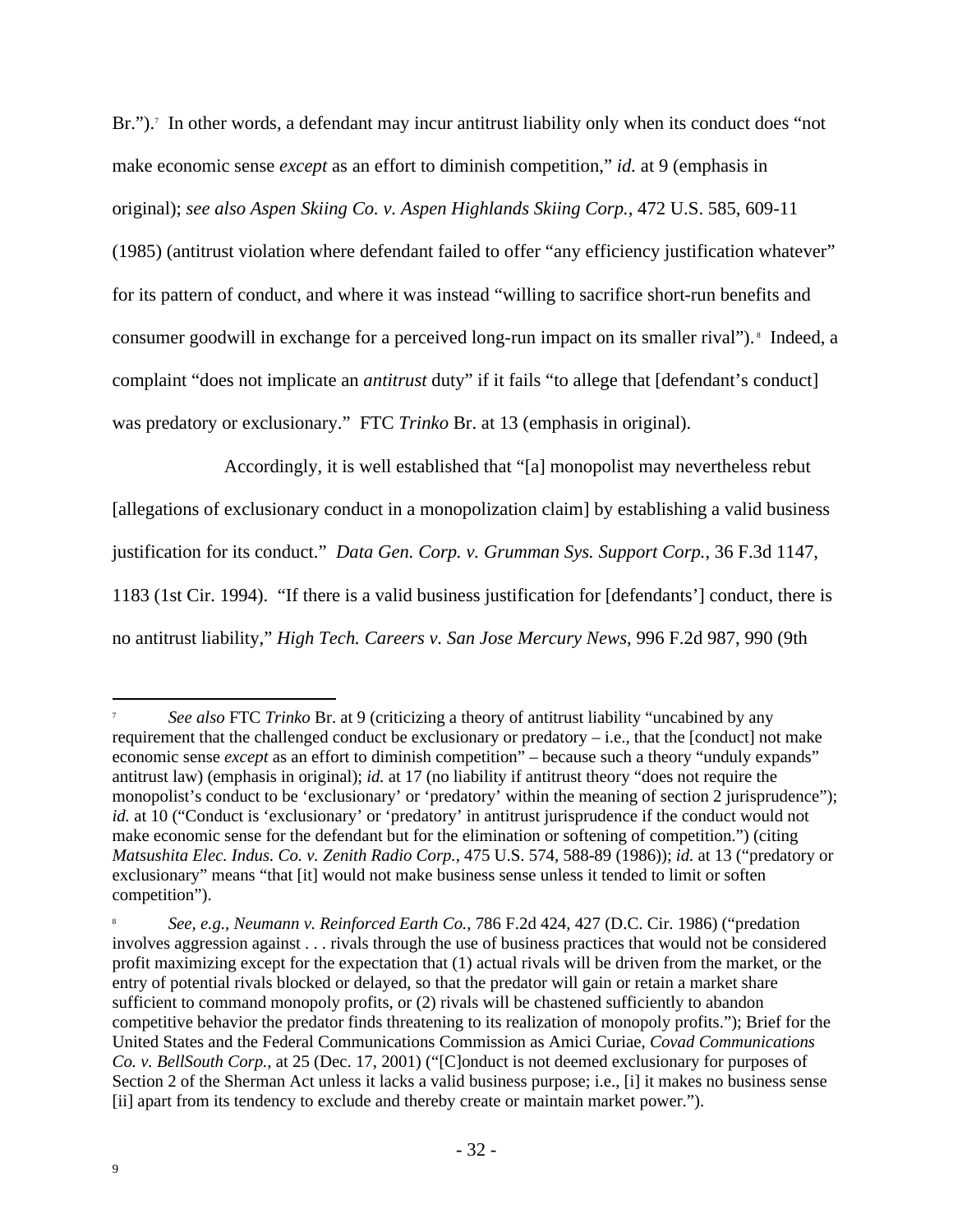Cir. 1993); *see also Stearns Airport Equipment Co., Inc. v. FMC Corp.*, 170 F.3d 518, 522 (5th Cir. 1999) ("The key factor courts have analyzed in order to determine whether challenged conduct is [exclusionary] is the proffered business justification for the act. If the conduct has no rational business purpose other than its adverse effects on competitors, an inference that it is exclusionary is supported."); *Trace X Chemical, Inc. v. Canadian Industries, Ltd.*, 738 F.2d 261, 266 (8th Cir.1984) ("Acts which are ordinary business practices typical of those used in a competitive market do not constitute anti-competitive conduct violative of Section 2.").

Valid business justifications – or, in the Supreme Court's words, "normal business purpose $[s]$ <sup>"9</sup> – include any reason that makes economic sense, including enhancing efficiency,<sup>10</sup> reducing costs,<sup>11</sup> protecting intellectual property,<sup>12</sup> and even "merely trying to make more money."<sup>13</sup> *See also* Complaint Counsel's Appeal Brief, *In The Matter Of Schering-Plough Corporation*, FTC Dkt No. 9297 (August 9, 2002) (citing *Data Gen.*, 36 F.3d at 1183, for the proposition that a business justification is "valid if it relates directly or indirectly to the enhancement of consumer welfare"). A business justification will rebut an allegation of anticompetitive conduct even if "one reason for [defendant's conduct] was to disadvantage the

Aspen Skiing, 472 U.S. at 608-10 (conduct that tends to exclude competitors may survive antitrust scrutiny if the exclusion is the product of a "normal business purpose").

<sup>10</sup> *See, e.g., Bell v. Dow Chem. Co.*, 847 F.2d 1179, 1185 (5th Cir. 1988) ("If the justifications are supported by legitimate business concerns (such as cost savings, shortage of supplies, more efficient production), then the district court may decide as a matter of law….").

<sup>11</sup> *See, e.g., Ocean State Physicians Health Plan, Inc. v. Blue Cross & Blue Shield*, 883 F.2d 1101, 1111 n.11 (1st Cir. 1989) (whether or not defendant "actually passed along its savings to subscribers, . . . . achieving lower costs is a legitimate business justification under the antitrust laws").

<sup>12</sup> *See, e.g., In re Indep. Serv. Orgs. Antitrust Litig.*, 203 F.3d 1322, 1329 (Fed. Cir. 2000) (excluding others from use of copyrighted work is a presumptively valid business justification for any immediate harm to consumers).

<sup>13</sup> *Drinkwine v. Federated Publ'ns, Inc.*, 780 F.2d 735, 740 (9th Cir. 1985) ("Even that motive is consistent with competition").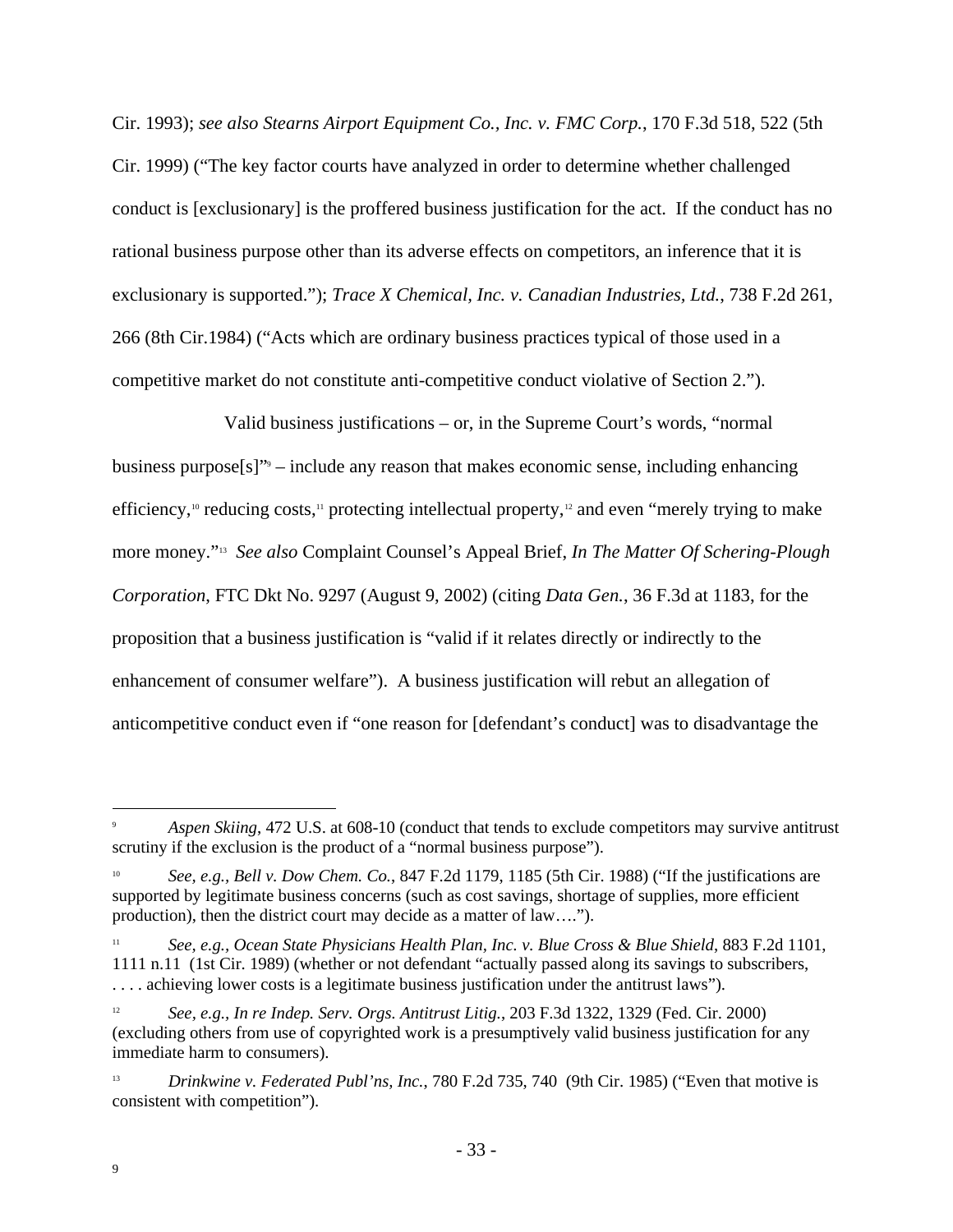competition" *Universal Analytics, Inc. v. MacNeal-Schwendler Corp.*, 914 F.2d 1256, 1259 (9th Cir. 1990).

### **B. That Rambus's Conduct Might Have Violated Some Common-Law or Other Non-Antitrust Duty Does Not Make It Exclusionary**

This case is unusual in that under Complaint Counsel's theory, Rambus's conduct was predatory or exclusionary not because it violated rules derived directly from principles of antitrust, but rather because it violated the "rules," "policies," "purposes," and "understandings" of JEDEC. It has long been clear, however, that whether conduct is "exclusionary" cannot be determined simply by reference to non-antitrust duties or standards. As Judge Posner put it, exclusionary conduct cannot be determined by liability "in tort or contract law, under theories of promissory estoppel or implied contract . . . or by analogy to the common law tort" rules. *Olympia Equip. Leasing Co. v. W. Union Tel. Co.*, 797 F.2d 370, 376 (7th Cir. 1986). Accordingly, antitrust law does not simply adopt non-antitrust rules or duties – whether they are derived from private agreement or from principles of tort law, or even from other, non-antitrust statutes.

The courts have repeatedly made clear that a violation of a non-antitrust rule, statute, or ethic – even those that promote social welfare – is not itself exclusionary conduct. As the Fifth Circuit put it, "Antitrust law is rife with . . . examples of what competitors find to be disreputable business practices that do not qualify as predatory behavior." *Taylor Publishing Co. v. Jostens, Inc.*, 216 F.3d 465, 476 (5th Cir. 2000). To prove monopolization, therefore, a plaintiff must demonstrate that the conduct is exclusionary within the meaning of the antitrust laws. *See, e.g., Goldwasser v. Ameritech Corp.*, 222 F.3d 390, 400-01 (7th Cir. 2000) (plaintiff must state "freestanding antitrust claim" and cannot base its antitrust claim simply on violations of the 1996 Telecommunications Act, even though that Act was intended to promote "the

- 34 -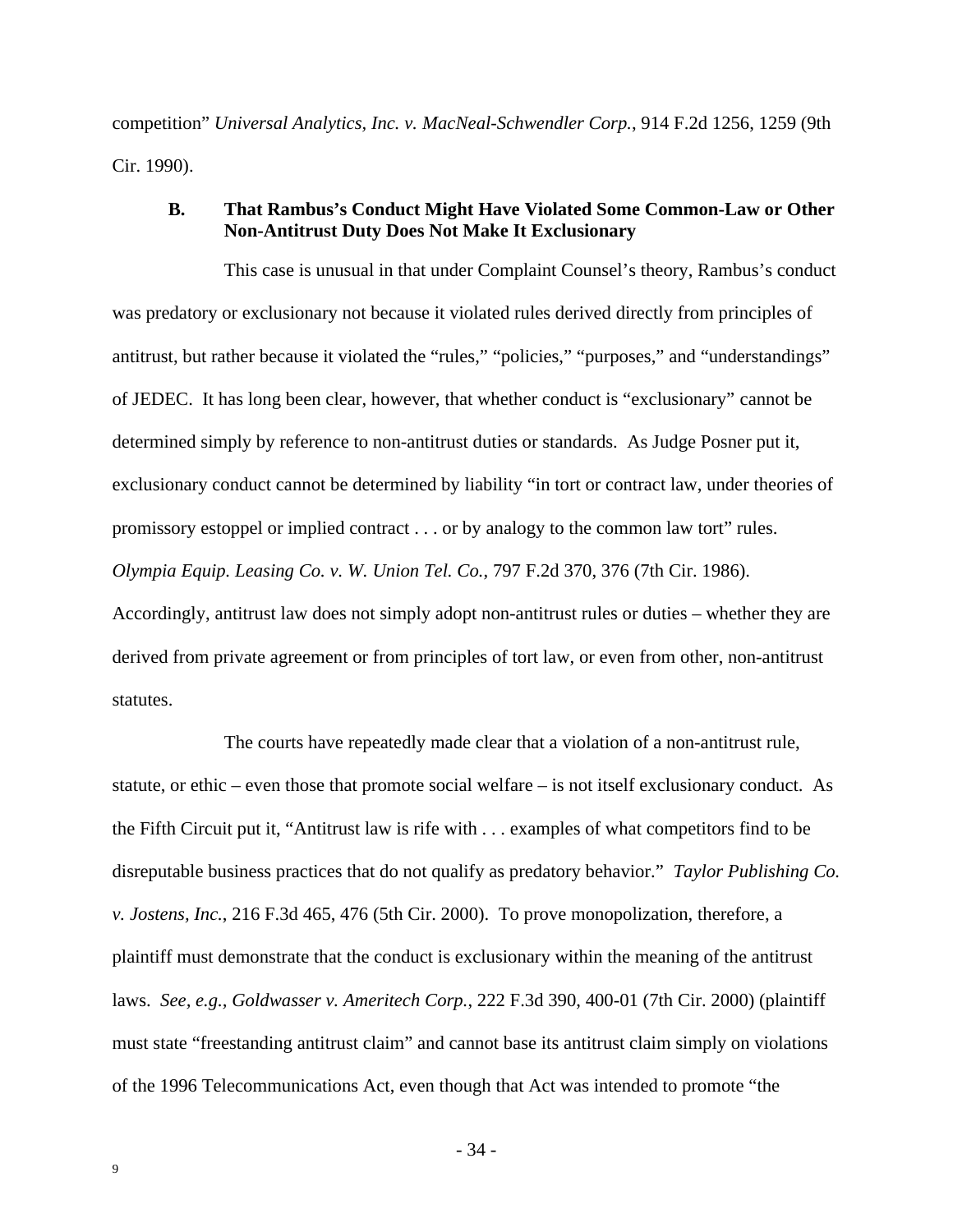development of competitive local markets"); *Trinko v. Bell Atlantic Corp.*, 305 F.3d 89, 109 (2d Cir. 2002) (plaintiff must state antitrust action "on its own terms"); *see also Bucher v. Shumway*, 452 F. Supp. 1288, 1291 (S.D.N.Y. 1978) (no antitrust liability for violation of laws preventing "deception or overreaching" in the securities markets). As the Commission explained in its recent Supreme Court brief, "standards used in [non-antitrust] remedial and regulatory regimes" may not properly be converted "into free-standing bases for" antitrust liability. FTC *Trinko* Br. at 18.

The refusal of the antitrust laws simply to equate a violation of non-antitrust rules with exclusionary conduct applies with special force where the non-antitrust rules arise from a private contract or understanding, such as JEDEC's rules or policies. Private agreements in general are intended to achieve the private goals of the parties to the agreement and do not necessarily further antitrust goals. Accordingly, antitrust law, "framed to preserve normal competitive forces," does not "police the performance of private contracts." *Madison Fund, Inc. v. Charter Co.*, 406 F. Supp. 749, 751 (S.D.N.Y. 1975). As a result, "a claimed breach of contract by unreasonable conduct, standing alone, should not give rise to antitrust liability," *City of Vernon v. Southern Cal. Edison*, 955 F.2d 1361, 1368 (9th Cir. 1992) (emphasis added). Rather, antitrust liability rests on the separate inquiry as to whether a defendant acted "anticompetitively and without a legitimate business reason."<sup>14</sup> *Id.*

<sup>&</sup>lt;sup>14</sup> Some private agreements are antithetical to antitrust objectives. Antitrust policy embraces a single "goal": "promot[ing] efficiency in the economic sense." RICHARD A. POSNER, ANTITRUST LAW (2d ed. 2001) (discussing the current "consensus view" among economists, jurists and policymakers); *see also Olympia Equipment*, 797 F.2d at 375. ("the emphasis of antitrust policy [has] shifted from the protection of competition as a process of rivalry to the protection of competition as a means of promoting economic efficiency"). Private agreements do not necessarily further this goal. Suppose, for example, that all the competitors in a particular market agree to fix prices; that one of them surreptitiously breaches the anticompetitive price fixing agreement by cutting prices; and that, as a result, the breacher captures the lion's share of the market, drives the others out of the market, and gains a monopoly position. The breach of the price fixing agreement would obviously not be deemed to be exclusionary conduct, even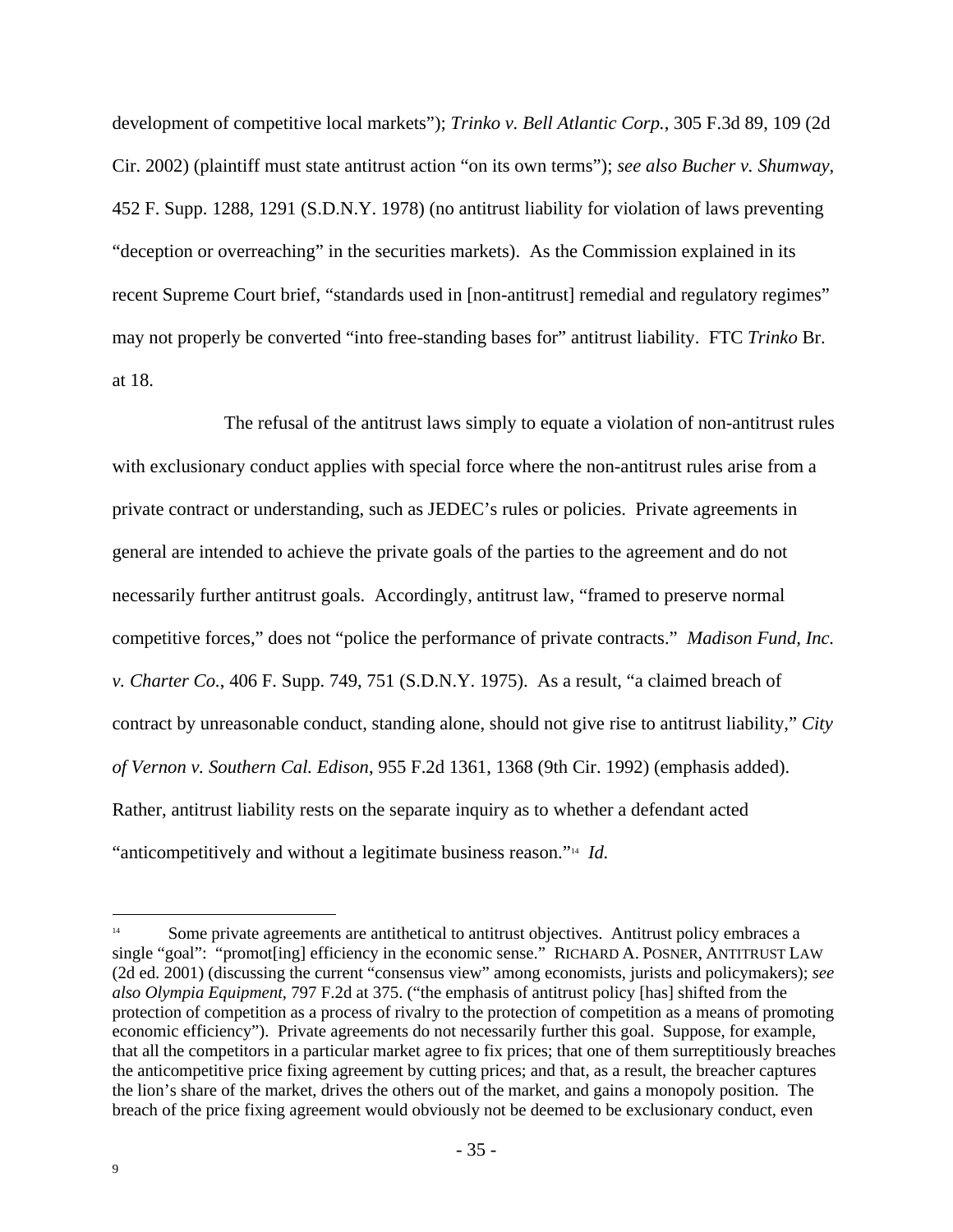In sum, to prevail here, as in any monopolization claim, Complaint Counsel must demonstrate that "absent a tendency to reduce competition," Rambus's actions would have been "economically inexplicable." FTC *Trinko* Br. 18. Regardless of whether the conduct is deemed to violate a non-antitrust rule, Rambus, in turn, may rebut the evidence as to this element of the claim against it by showing that its conduct made "economic sense" for it, apart from any tendency it may have had to reduce competition.

# **C. Rambus's Decision To Maintain The Confidentiality of Its Patent Applications Was Not Exclusionary Conduct; There Are Legitimate and Procompetitive Reasons to Keep Patent Applications Secret**

Rambus's not disclosing information about its patent applications was not

"exclusionary" under the antitrust laws; Rambus had legitimate business justifications for keeping its patent applications confidential. During the period when Rambus was a member of JEDEC, patent applications were kept strictly confidential by the Patent Office prior to patent issuance to allow applicants to maintain their inventions as trade secrets until such time as patent protection was obtained.15 As the evidence at trial will show, Rambus was counseled not to disclose its patent applications, except under non-disclosure agreements, in order to maintain that

though it enabled the breacher to gain monopoly power, because the agreement was itself inconsistent with antitrust objectives. *Cf. Brookside Ambulance Serv., Inc. v. Walker Ambulance Serv., Inc.*, 39 F.3d 1181, 1994 WL 592941 1994-2 Trade Cases, P 70,785, at \*3 (6th Cir. Oct. 26, 1994) (per curiam) (table) (even if it violated existing protocol, defendant ambulance company's practice of "run-jumping" was "not anticompetitive" for antitrust purposes because the practice maximized defendant's ability to receive calls and promoted efficient use of its ambulance fleet; a firm, "regardless of its market power," may promote efficiency). Thus, noncompliance with a private agreement that is inconsistent with antitrust objectives cannot properly be the basis of antitrust liability.

<sup>&</sup>lt;sup>15</sup> Effective in 2000, U.S. patent law was amended to more closely conform to international patent laws. Because international patent laws generally require that patent applications be published 18 months after filing, as amended, U.S. patent law now also provides that patent applications be published 18 months after filing unless the inventor certifies that the disclosed invention is not the subject of a foreign patent application that would be published. 35 U.S.C. § 122. Patent applications remain strictly confidential for the initial 18 months after filing; during this period, the applicant will get a sense of the strength of his claims from the Patent Office and can decide whether to allow the publication of the application or withdraw the application and rely on trade secret protection.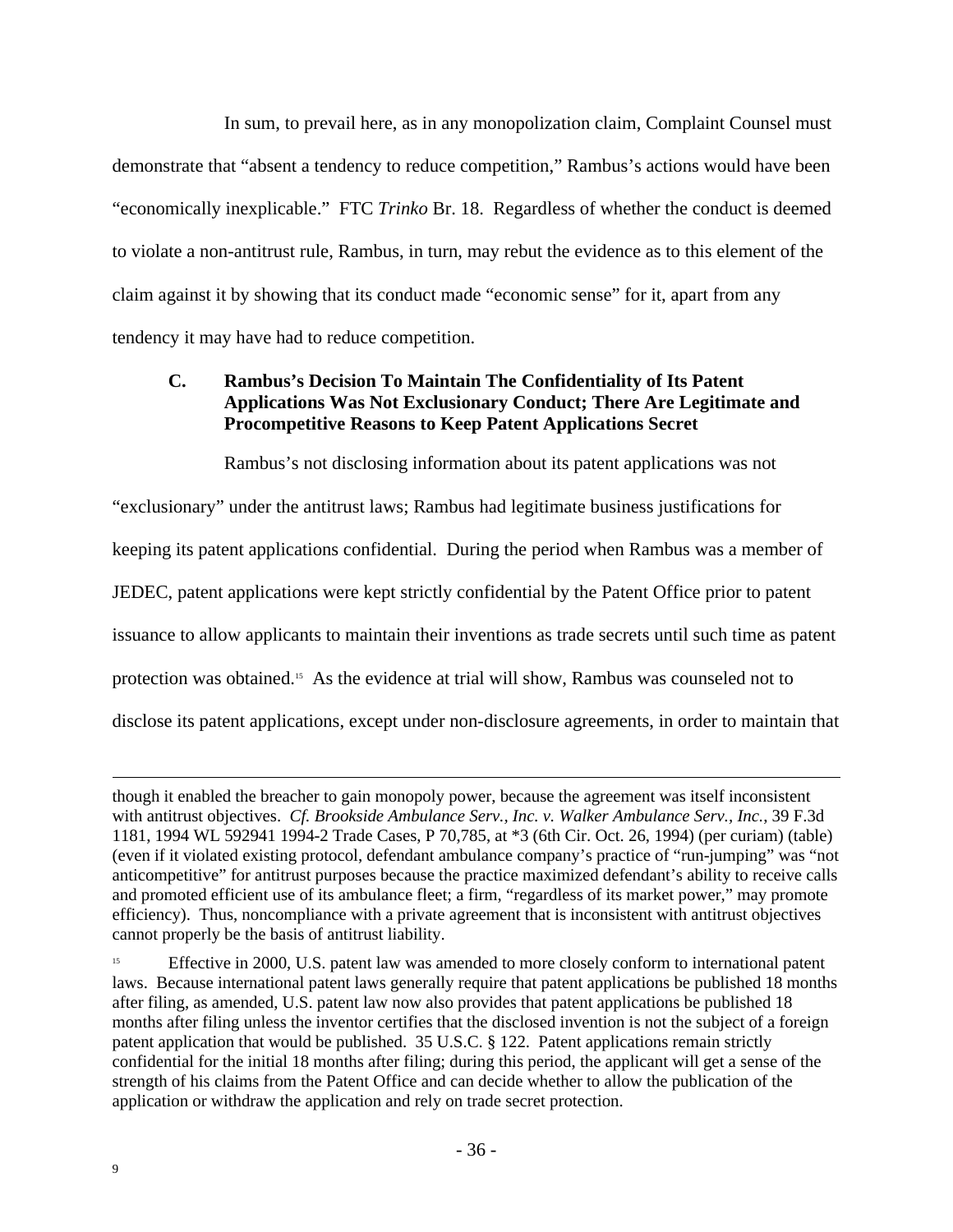trade secret protection. Indeed, patent attorneys routinely counsel their client to keep information regarding pending patent applications confidential, and companies, especially companies in the high-tech semiconductor industry, routinely institute policies to ensure the confidentiality of such information. There are numerous legitimate business reasons for patent applicants to follow this advice.

United States patent law "embodies a carefully crafted bargain": the patentee discloses his invention, thereby giving up trade secret protection; in return the patentee obtains the right to exclude others from making or using his invention for a limited period of time. *Bonito Boats, Inc. v. Thunder Craft Boats, Inc.*, 489 U.S. 141, 150 (1989). Before that bargain is consummated by the issuance of a patent, patent applications are maintained in strictest confidence by the Patent Office. Courts have recognized the important values served by this policy. *See, e.g., Iron & Sears v. Dann*, 606 F.2d 1215, 1220-21 (D.C. Cir. 1979) (denying access through the Freedom of Information Act to patent applications to prevent competitive harm); *Lee Pharmaceuticals v. Kreps*, 577 F.2d 610, 616 (9th Cir. 1978) (same).

As Rambus's experts will demonstrate at trial, patent applicants are well-advised to maintain the trade secret status of their applications – including information about pending claims after publication of the written description – for as long as United States patent law allows:

*First*, a competitor who learns of an applicant's invention may try to build on it to obtain patents for improvements to the invention, improvements that the applicant may have been able to develop himself if the invention had remained confidential.

*Second*, disclosure of an application or pending claims could reveal the applicant's competitive strategy, disclosing to competitors, for example, what products the

- 37 -

9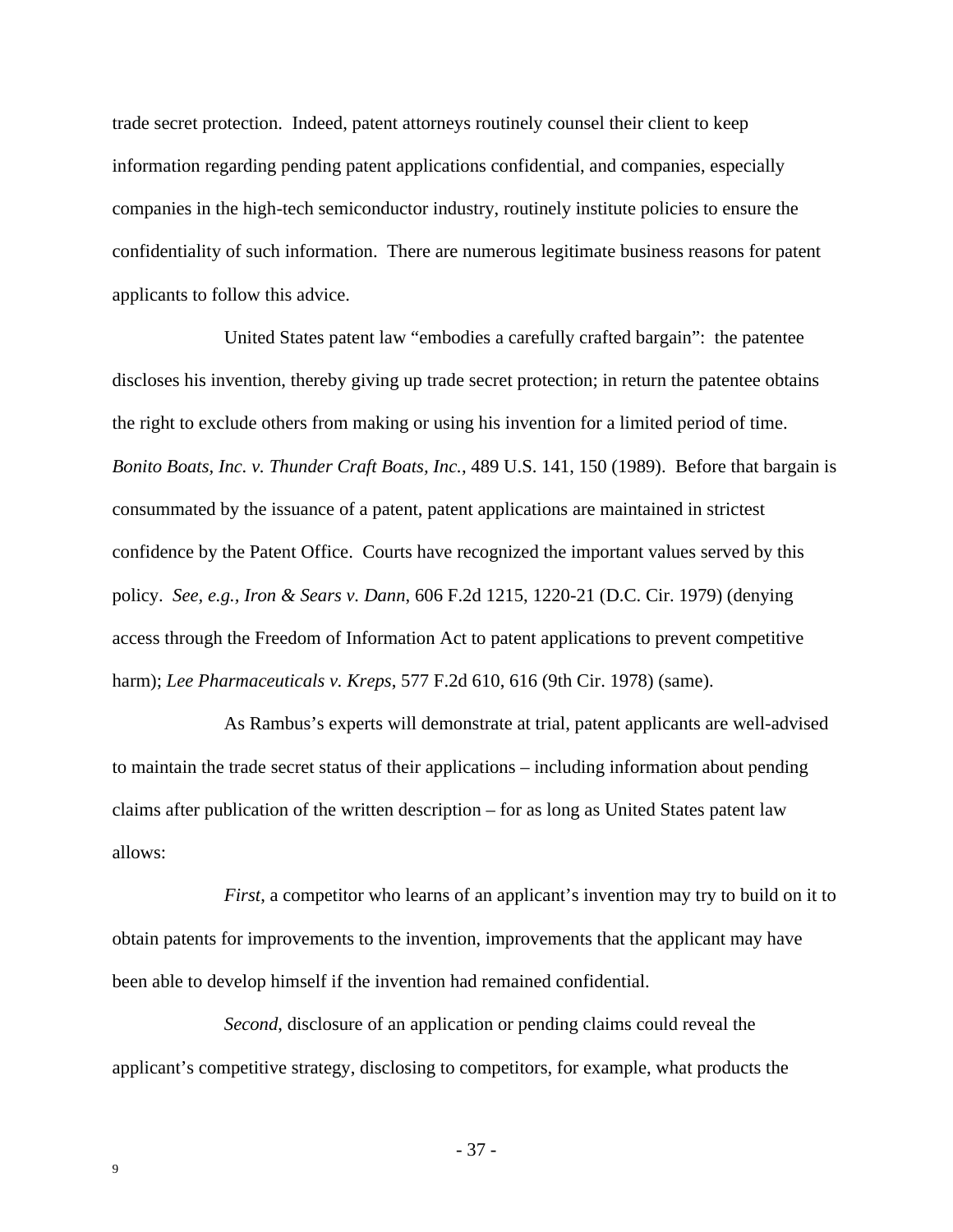applicant may be developing or research the applicant may be pursuing. Indeed, in cases interpreting antitrust law, courts have recognized that even a monopolist is not required to warn its competitors about its future innovations because they could then take steps to reduce the innovation's commercial value. *See Berkey Photo, Inc. v. Eastman Kodak Co.*, 603 F.2d 263, 281-82 (2d Cir. 1979) ("a firm may normally keep its innovations secret from its rivals as long as it wishes . . . . [E]nforced predisclosure would cause undesirable consequences beyond merely encouraging the sluggishness the Sherman Act was designed to prevent").

*Third*, knowledge on the part of competitors of an applicant's pending patent claims could jeopardize the applicant's ability to obtain patent coverage in a timely manner. For instance, armed with otherwise confidential information about the patent application, a competitor could amend one of its pending patent applications to provoke an "interference" proceeding – that is, a proceeding that challenges whether the applicant was actually the first to invent the claimed subject matter rather than the competitor. *See* 35 U.S.C. § 135; 3-10 CHISUM ON PATENTS § 10.09[2][b] (2003) (noting that a competing patent applicant "will rarely be in a position to [seek such an interference] because pending applications are held by the PTO in confidence"). Even if the applicant is ultimately successful, such an interference is both timeconsuming and costly.

In light of these and other potential dangers from early disclosure, competent patent attorneys strongly advise their clients not to disclose patent applications before disclosure is required. Even if some limited disclosure becomes necessary for business reasons – for example, in connection with technology licensing negotiations – clients are advised to limit the disclosure to the extent possible (for example, by disclosing the written description but not the

- 38 -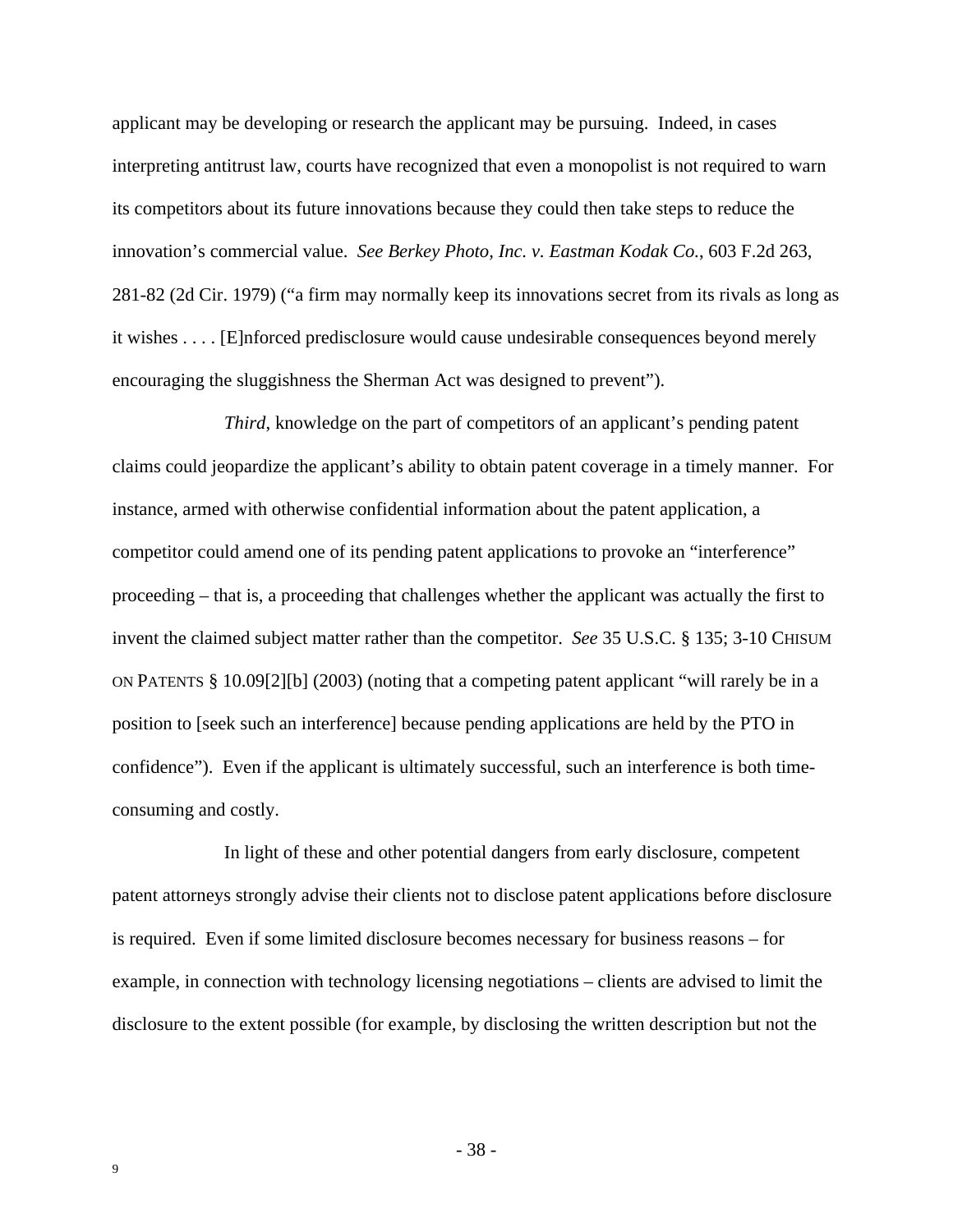actual claims being pursued) and to ensure that a non-disclosure agreement is in place. The evidence will show that Rambus received this advice and followed it.

Given these legitimate business justifications for keeping information about its

patent applications confidential, Rambus's nondisclosure of this information was not

exclusionary conduct.<sup>16</sup> Accordingly, Complaint Counsel's case fails at the outset.

# **D. Rambus's Decision To Amend Its Patent Applications Was Not Exclusionary Conduct; The Patent Laws Gave Rambus the Right to Claim Every Invention Described in the Original Farmwald-Horowitz Patent Application**

Complaint Counsel cannot circumvent these problems by now arguing that

Rambus took ideas for some of its patents from discussions at JC-42.3 and that such conduct is

anticompetitive. The patent laws dictate that Rambus's patents could only be based on the

Further, this limited disclosure would result in the avoidance or boycott of superior technologies even though they would *not* be patented. Without more detailed information about the pending claims, JEDEC could not evaluate whether the pending patent claims (if issued) would cover the proposed technologies, the likelihood that the pending claims would issue as written, or whether prior art prevents patentability. Complaint Counsel's construction of JEDEC's rules would therefore hold JEDEC's technology decisions captive to unverifiable assertions that might be mistaken, the subject of overly optimistic claim interpretation, or, worse, the subject of gaming. This problem would be compounded by Complaint Counsel's assertion that the rules required broad disclosure of patent applications that merely "might involve" the technology. Under these rules, the limited disclosure would lead JEDEC to abandon entire areas of superior technologies even though a member's pending claims, even if issued without narrowing, would not cover the technologies.

<sup>&</sup>lt;sup>16</sup> Complaint Counsel cannot avoid the implications of this evidence by arguing that the JEDEC rules required only limited disclosure of information regarding pending patent applications. Complaint Counsel have contended that the JEDEC rules only required the disclosure of summary information – such as the existence of a pending application that somehow bears on a technology being considered for standardization. The disclosure of such information, however, likely raises the risks discussed above.

Moreover, if, as Complaint Counsel contend, JEDEC would use such a disclosure to avoid the incorporation of the technology, disclosure of such minimal information could only be used by JEDEC to boycott superior technology merely because it may be patented. This type of minimalist disclosure cannot give JEDEC sufficient information to design around the pending claims; to avoid the pending claims, JEDEC must abandon the technology altogether. The information disclosed would *not* contribute to preventing the incorporation of inferior technologies in standards; those technologies would be excluded from the standards on the merits, even without disclosure of pending patent interests. Therefore, on Complaint Counsel's theory, disclosure of information about pending patent applications can only result in the avoidance or boycott of *superior* technologies, like Rambus's, that would otherwise be incorporated into standards.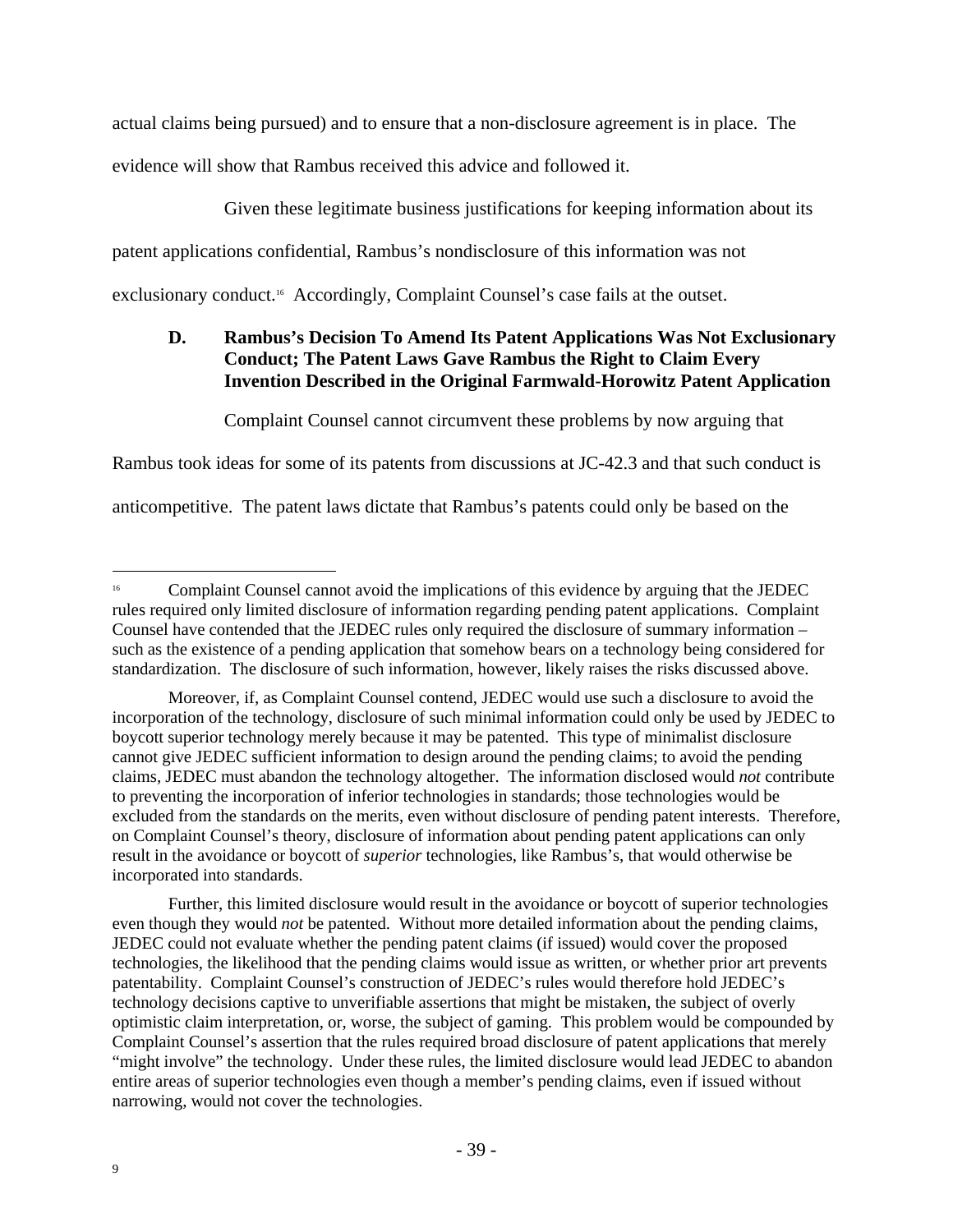"ideas" described in the original Farmwald-Horowitz patent application (the '898 application). Rambus could not have "taken" ideas from JEDEC to be incorporated into its patent applications.17 The patent laws also make it clear that Rambus was well within its rights to seek claims for the inventions disclosed in the '898 application that it saw being considered for use by JEDEC members. The courts have repeatedly held that there is nothing improper with such "standard practice."

Because Complaint Counsel's vague charges of "unethical" conduct appear to conflict with these fundamental principles of patent law and patent practice, it is worth describing these principles in more detail. Patent law has developed an intricate system that allows an inventor to claim each of the inventions that is properly disclosed in a patent application as well as the full scope of each individual invention. To comprehend this system, it is important to first understand the two parts of a patent and the interaction between the two:

> The patent document which grants the patentee a right to exclude others and hence bestows on the owner the power to license, consists of two primary parts: (1) a written description of the invention, which may and here does include drawings, called the "specification," enabling those skilled in the art to practice the invention, and (2) claims which define or delimit the scope of the legal protection which the government grant gives the patent owner, the patent "monopoly."

*General Foods Corp. v. Studiengesellschaft Kohle mbH*, 972 F.2d 1272, 1274 (Fed. Cir. 1992).

At the most basic level, these two parts are intertwined because each patent claim must be "supported" by the written description. To obtain a patent claim, therefore, the inventor must adequately set forth in the written description (1) the invention, (2) the manner and process of

Moreover, as Complaint Counsel have acknowledged, they do not and cannot second-guess the PTO's determination that Rambus's patents properly claim priority to the original '898 application.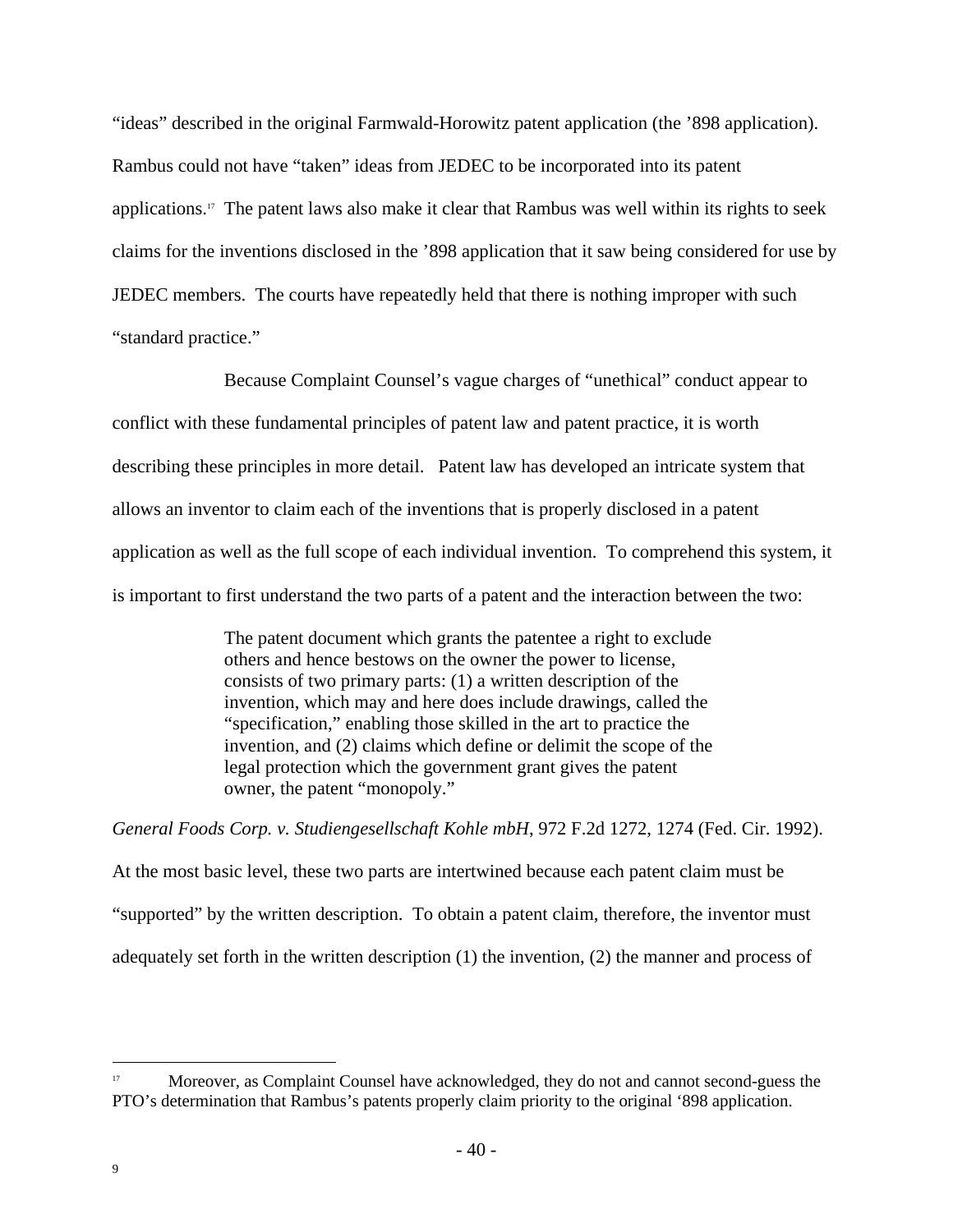making and using the invention, and (3) the best mode contemplated by the inventor of carrying out the invention. 35 U.S.C. § 112; *see also* 3-7 CHISUM ON PATENTS § 7.01 (2003).

The patent system recognizes, however, that an inventor might not fully claim all inventions nor the full scope of the individual inventions in an initial application. Rather than force inventors – at great cost to inventors and at great added burden to the Patent Office – to claim everything possible in an original application, the patent system has several mechanisms that allow an inventor to go back to an original application to refine the patent claims. Important policies underlie this scheme. First, the patent laws seek to encourage early disclosure of inventions, allowing further innovation based on the disclosed inventions. Requiring inventors to claim everything possible in an original application upon pain of losing rights to an invention would go against this policy; inventors would delay filing an application until sure that each possible claim has been meticulously drafted. Second, it is well recognized that reducing an invention to particular claims is a difficult task and that oftentimes the commercial value of a particular potential claim is not apparent at first. The patent laws therefore allow the inventor sufficient flexibility to claim the full scope of the disclosed inventions as the importance of particular aspects of an invention become apparent. The scope of these mechanisms, however, is limited by the patent rules governing the interaction between the two parts of a patent – the written description and the claims.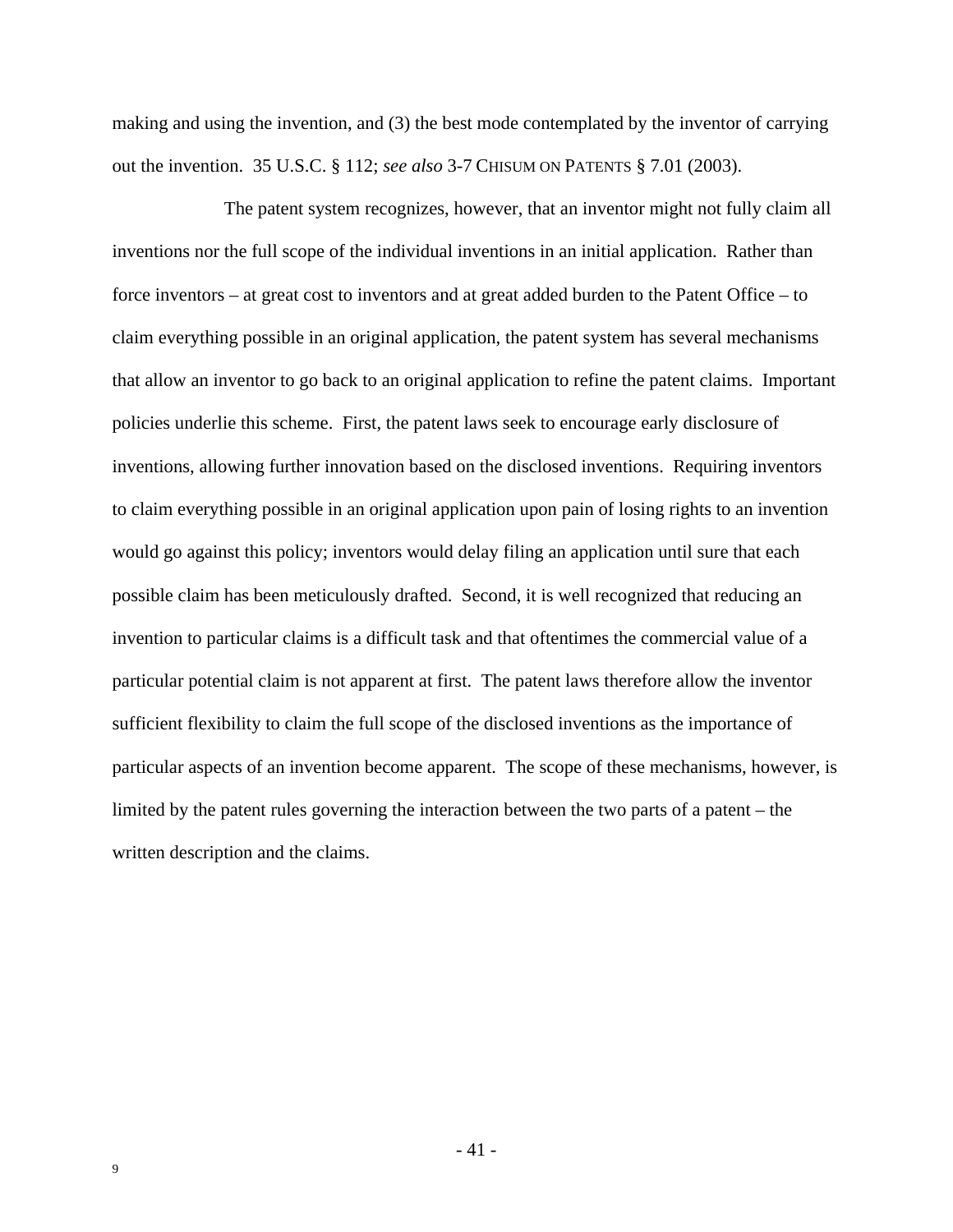## **1. Patent Applicants May Continue to Claim Inventions Described In An Original Application Through Amendments, Continuations, and Divisionals**

To allow the inventor to claim the full scope of the inventions disclosed in the application, patent law allows the inventor to amend its claims, to file continuation applications,<sup>18</sup> or to file divisional applications.19 Critically, to maintain the same priority date as the original application, any amendment, continuation application, or divisional application must be supported by the disclosure in the original application. 35 U.S.C. §§ 112, 120, 121, 132. This means that the first requirement of patentability, that the inventor adequately describe the invention (known as the "written description" requirement), is crucial. To be adequate, a written description must "convey with reasonable clarity to those skilled in the art that, as of the filing date sought, [the inventor] was in possession of the invention." *Vas-Cath Inc. v. Mahurkar*, 935 F.2d 1555, 1563-64 (Fed. Cir. 1991). The written description requirement, therefore, limits the inventor to those inventions disclosed in the original application: "The purpose of the written description requirement is to prevent an applicant from later asserting that he invented that which he did not; the applicant for a patent is therefore required to 'recount his invention in such detail that his future claims can be determined to be encompassed within his original creation.'" *Amgen Inc. v. Hoechst Marion Roussel, Inc.*, 314 F.3d 1313, 1330 (Fed. Cir. 2003) (quoting *Vas-Cath*, 935 F.2d at 1561).

<sup>&</sup>lt;sup>18</sup> A continuation application is a second application containing the same disclosure as the original application. *See* 4-12 CHISUM ON PATENTS §13.03[2] (2003).

<sup>19</sup> Divisional applications effectively divide the original application into several applications. Where a patent application contains "independent" and "distinct" inventions, i.e., "inventions that do not form a single inventive concept," 37 C.F.R. § 1.141(a), the patent examiner "may require the application to be restricted to one of the inventions." 35 U.S.C. § 121. In response, the applicant may elect to pursue one of these inventions in the original application and file "divisional" applications to obtain claims covering the other inventions, and the divisional application retains the priority date of the original application. *Id.*; *see also* 4-12 CHISUM ON PATENTS § 12.04 (2003).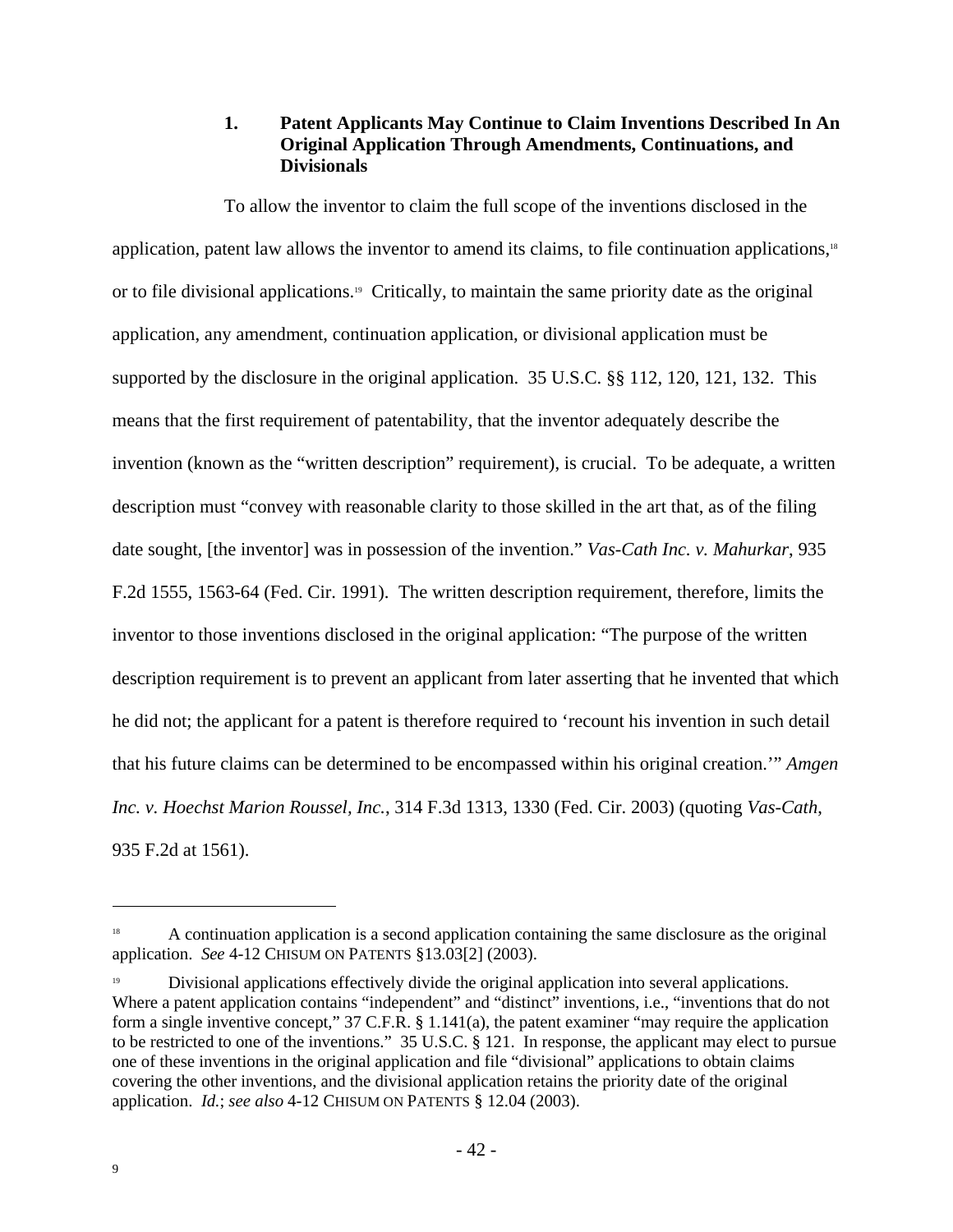This means that, to maintain the same priority date as the original application, neither an amendment to a continuation application, nor a divisional application, may add any "new matter." 35 U.S.C. § 132 ("No amendment shall introduce new matter into the disclosure of the invention."); 35 U.S.C. § 120 (giving benefit of original application filing date under certain circumstances); *Applied Materials, Inc. v. Advanced Semiconductor Materials America, Inc.*, 98 F.3d 1563, 1579 (Fed. Cir. 1996) (Mayer, J., concurring) ("By definition, a continuation adds no new matter and is akin to an amendment of a pending application."); 35 U.S.C. § 121 (according original priority date to divisional application only if the divisional conforms to section 120). "New matter" is something that describes a different invention or adds to or changes the nature of the disclosed inventions. *See, e.g., Regents Of University Of New Mexico v. Knight*, 321 F.3d 1111, 1121 (Fed. Cir. 2003).

These requirements – that any amendment, continuation application, or divisional be supported by the original disclosure without any "new matter" – ensure that the inventor is limited to claiming only those inventions disclosed in the original application:

> The written description requirement and its corollary, the new matter prohibition of 35 U.S.C. § 132, both serve to ensure that the patent applicant was in full possession of the claimed subject matter on the application filing date. When the applicant adds a claim or otherwise amends his specification after the original filing date . . . the new claims or other added material must find support in the original specification.

*TurboCare Div. of Demag Delaval Turbomachinery Corp. v. General Elec. Co.*, 264 F.3d 1111, 1117 (Fed. Cir. 2001).

Thus, while the '898 application continues to be the progenitor of numerous patents, the Patent Office has determined that each and every claim contained in these new patents is supported by the original written description filed by Farmwald and Horowitz in 1990. Or, to say it another way, each and every invention and the full scope of each invention claimed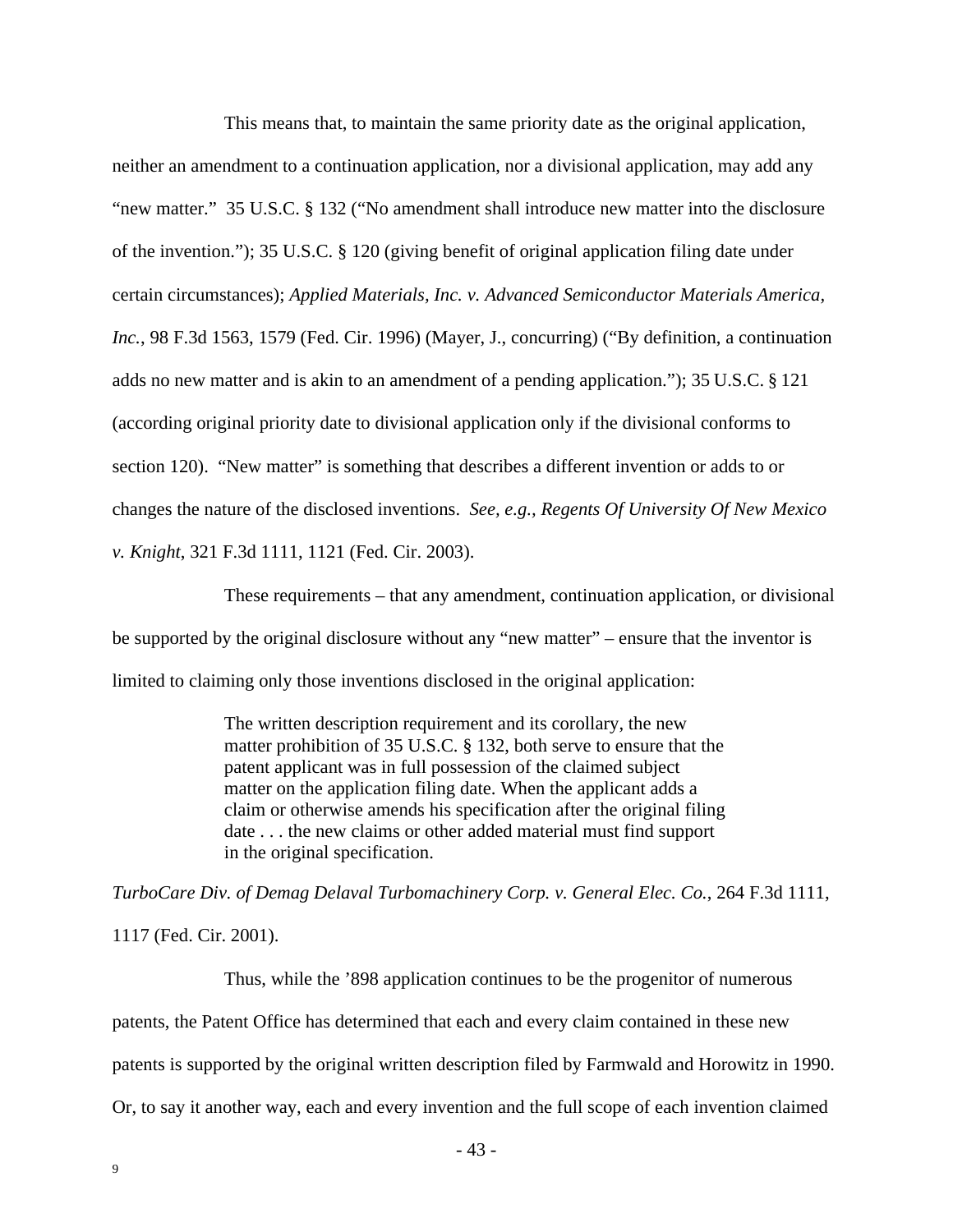by Rambus was disclosed in the written description of the '898 application (and therefore the PCT application that became public in 1991).

# **2. It is Fully Legitimate For a Patent Applicant To Amend Its Pending Claims to Cover Competitor's Products**

The right of an inventor to claim all of the inventions properly described in the written description of his application is not cut off because some other person begins to use the inventions before the inventor has filed a specific claim over those inventions. In other words, because the inventor has staked out his inventions in the written description of his application, the fact that someone uses one of the inventions in a competing product after the application has been filed but before the inventor claims that specific invention does not override the inventor's entitlement to claim the invention. In fact, the Federal Circuit has explicitly held that there is nothing improper in amending a patent application to cover a competing product:

> It should be made clear at the outset of the present discussion that there is nothing improper, illegal or inequitable in filing a patent application for the purpose of obtaining a right to exclude a known competitor's product from the market; nor is it in any manner improper to amend or insert claims intended to cover a competitor's product the applicant's attorney has learned about during the prosecution of a patent application.

*Kingsdown Medical Consultants, Ltd. v. Hollister Inc.*, 863 F.2d 867, 874 (Fed. Cir. 1988).

Further, the Federal Circuit has rejected the notion that amending a pending patent application to cover a competing product is somehow acting in "bad faith." *Multiform Dessicants, Inc. v. Medzam, Ltd.*, 133 F.3d 1473, 1482 (Fed. Cir. 1998). Similarly, the courts have held that broadening pending patent claims to cover a competitor's product does not indicate any intent to deceive. *See Emerson Elec., Co. v. Spartan Tool, LLC*, 223 F. Supp. 2d 856, 921 (N.D. Ohio 2002). In fact, amending a pending patent application to cover "a product containing a variant of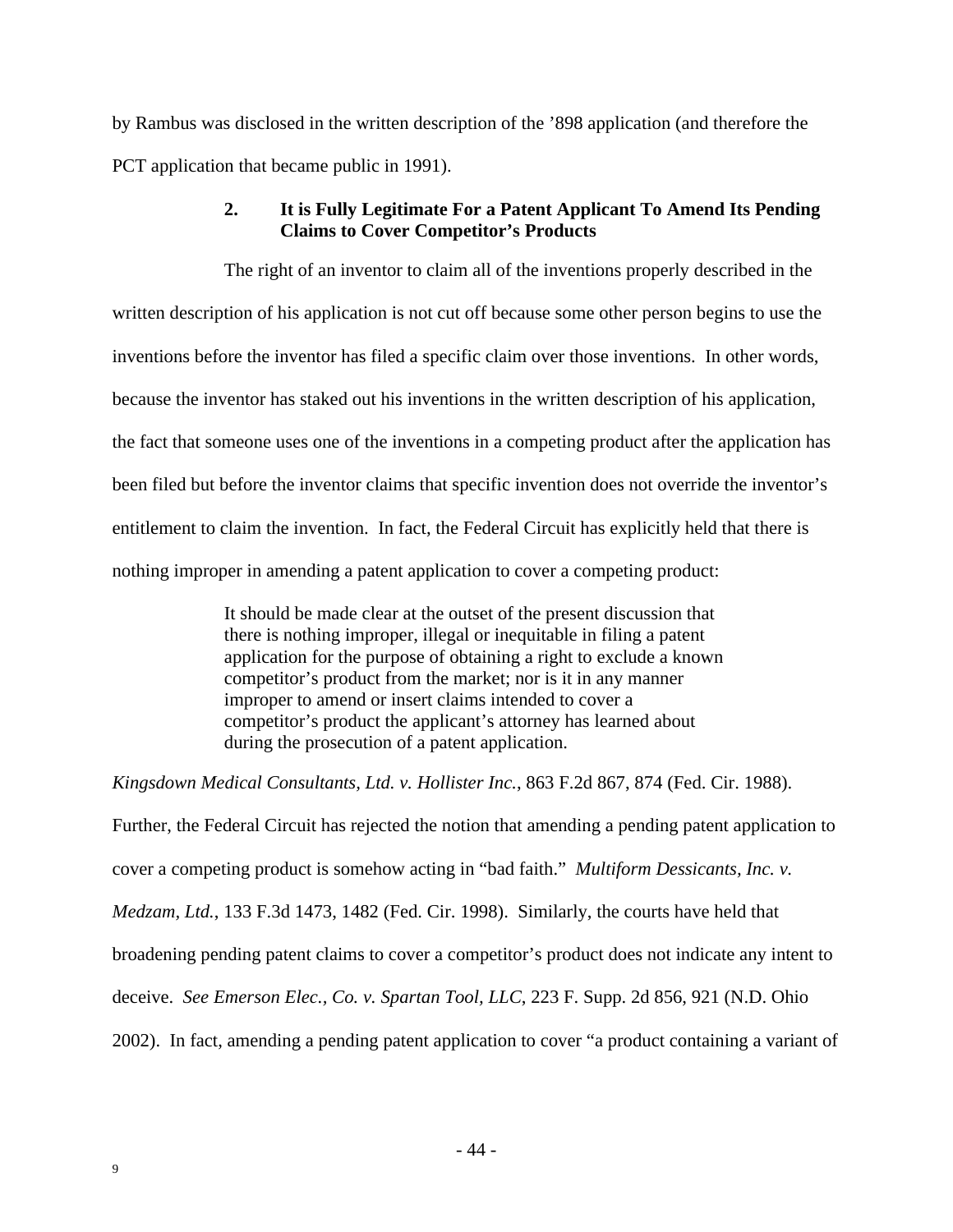the inventor's brainstorm" is "standard practice and has been for a long time." MERGES, MENELL & LEMLEY, INTELLECTUAL PROPERTY IN THE NEW TECHNOLOGICAL AGE 225 (2d ed. 2000)

These principles apply in the DRAM industry as they do in any other. For example, in *Instruments Inc. v. U.S. Intern. Trade Comm'n*, 871 F.2d 1054 (Fed. Cir. 1989), the patentee, Texas Instruments, amended its pending patent claims to cover a DRAM device sold by a company called MOSTEK. *Id.* at 1064-65. Specifically, Texas Instruments broadened its pending claims by deleting certain claim limitations. *Id.* at 1065. Rejecting the trial judge's implicit finding that there was something wrong with this conduct, the Federal Circuit held that the broadening of the claims to cover the competing DRAM was proper, that the patent was not invalid, and that the DRAM products of the intervenor, Samsung Company, Ltd., infringed Texas Instrument's patent. *Id.*

This is not to say that patent applicants can, at will, "morph" their pending patent claims to cover competitors' products. The patent laws ensure that the inventor can only claim inventions that were disclosed in the original written description: "While it is legitimate to amend claims or add claims to a patent application purposefully to encompass devices or processes of others, there must be support for such amendments or additions in the originally filed application." *PIN/NIP, Inc. v. Platte Chemical Co.*, 304 F.3d 1235, 1247 (Fed. Cir. 2002). In other words, patent law restricts the inventor to claiming only inventions that were disclosed in the original application, thereby preventing any sort of untoward "abuse" of the patent process. *See Vas-Cath*, 935 F.2d at 1561 ("Adequate description of the invention guards against the inventor's overreaching by insisting that he recount his invention in such detail that his future claims can be determined to be encompassed within his original creation.").

- 45 -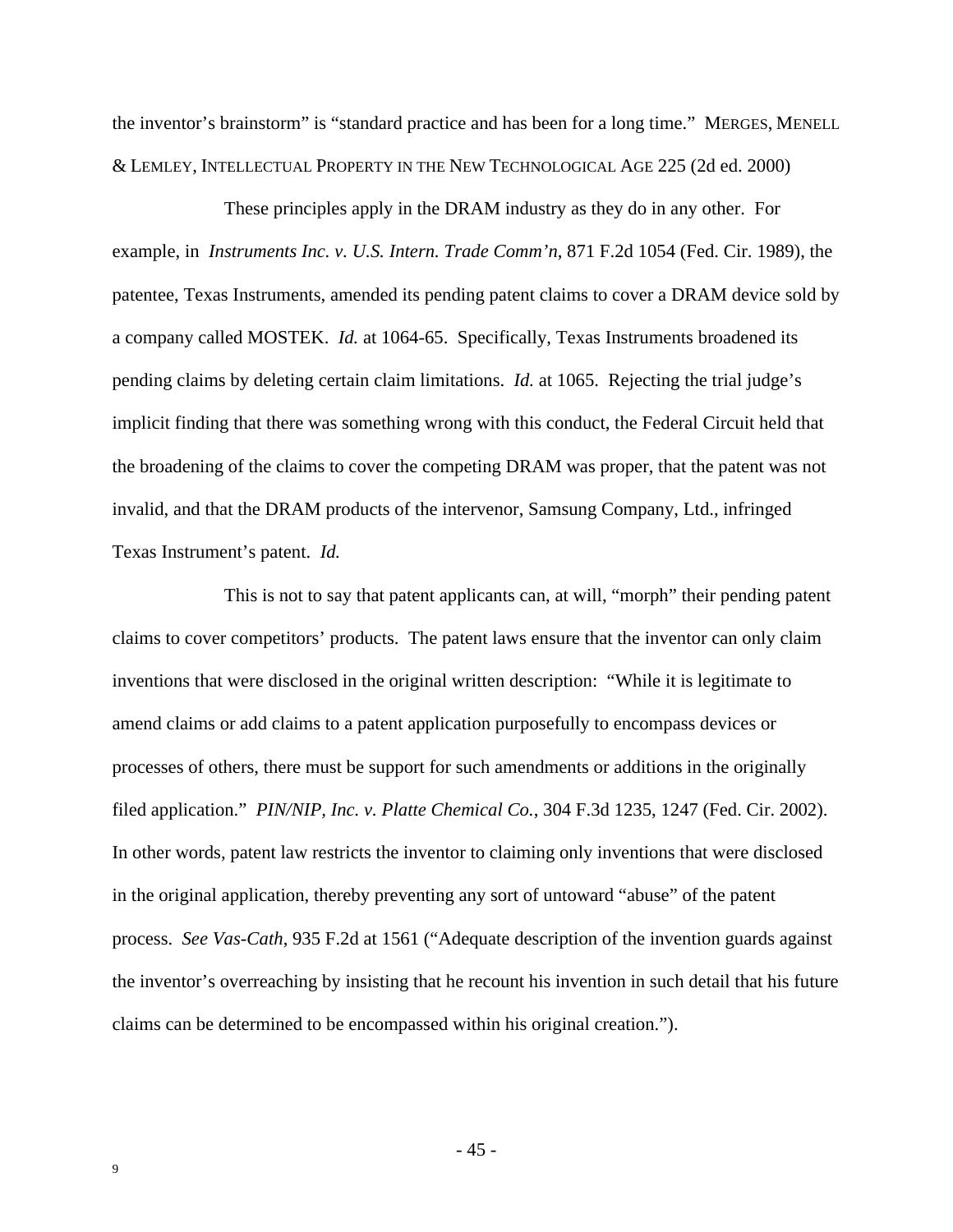# **3. Under These Principles, It Was Entirely Legitimate For Rambus To Seek Claims Covering Technologies Promoted By Other JEDEC Members That Were Originally Disclosed in the '898 Application**

The implication of these patent-law principles is that it was entirely legitimate for Rambus to seek patent claims for inventions originally disclosed in the '898 application that were being used by JEDEC members. Moreover, these principles demonstrate that it was *impossible* for Rambus to "take" ideas learned at JEDEC and incorporate those ideas into its patent applications as has been suggested by some JEDEC members. The written description requirement and the "no new matter" rule prevent such a possibility. Under these principles, Rambus could not add ideas taken from JEDEC into its patent application – this would be to add new matter. Rather, Rambus could only claim "ideas" (i.e., inventions) that were properly disclosed in the original '898 application, i.e., "within [Farmwald's and Horowitz's] original creation." *Vas-Cath*, 935 F.2d at 1561.

The opposite transaction, however – JEDEC members "borrowing" ideas from Rambus's patent application – was in fact possible. While patent law prevented Rambus from taking ideas from JEDEC and claiming them as its own, nothing prevented JEDEC members from taking pieces of Rambus's disclosed inventions and incorporating those inventions into the SDRAM and DDR standards.<sup>20</sup> Patent law only prevents the unlicensed use of inventions after a patent issues; prior to that time, patent law does not prohibit the use of inventions disclosed in an application for which claims have not issued. Of course, the JEDEC members proceeded at the risk (known to them) that the patent office would issue claims covering the borrowed inventions.

Prior to the issuance of the '703 patent and the publication of the PCT application, certain JEDEC members may have "borrowed" Rambus's ideas in violation of non-disclosure agreements, but proving such a breach is notoriously difficult. After the issuance of these documents, of course, JEDEC members could "borrow" ideas from the publicly available written description.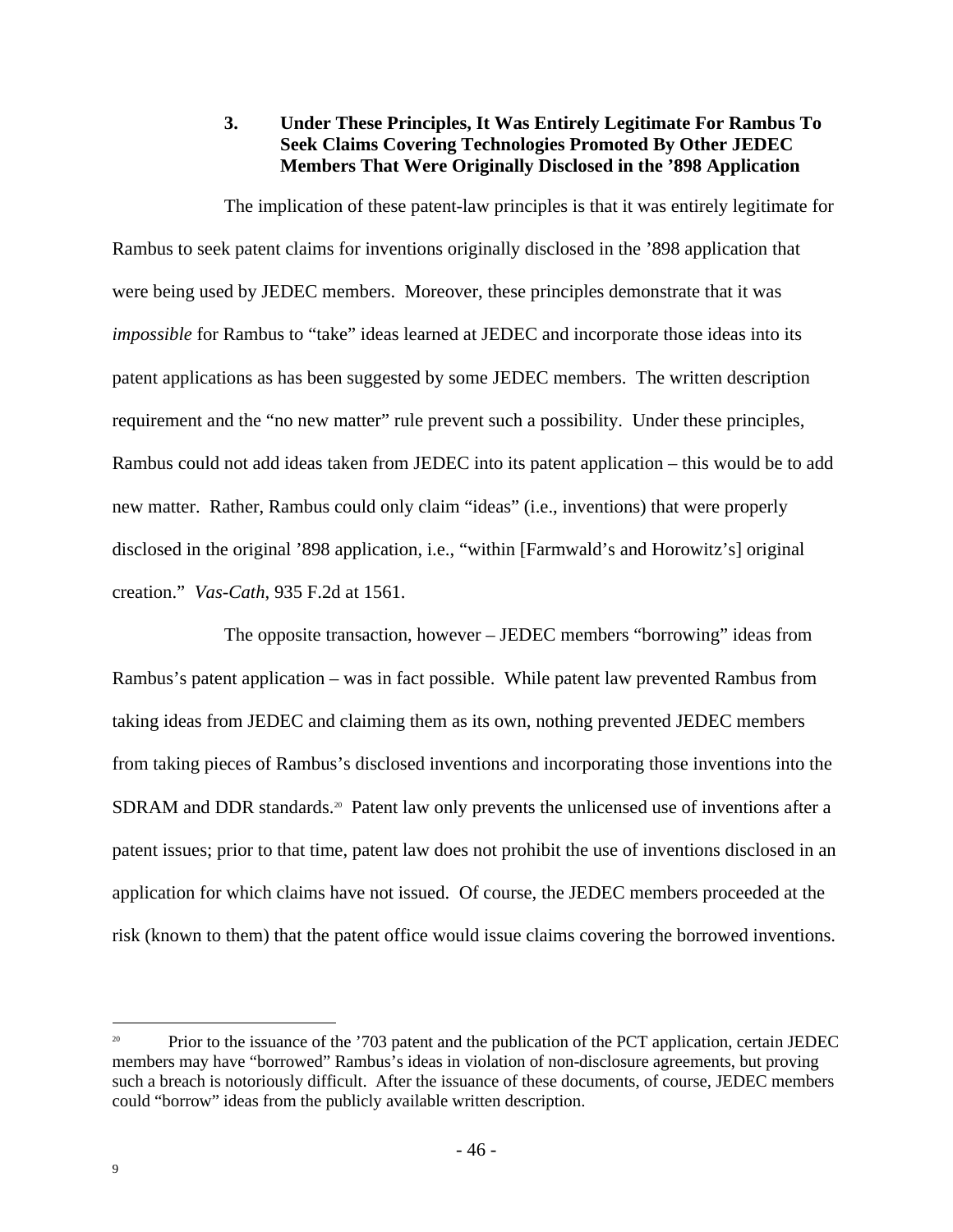Patent law did, however, allow Rambus to seek claims for the all of the inventions disclosed in the '898 application. That JEDEC members were "borrowing" some of those inventions for use in JEDEC standards was of no moment: the Patent Act gave Rambus the right to seek patent protection over those inventions regardless of the JEDEC members' activities. As the Federal Circuit has repeatedly held, there is nothing wrong, unethical, deceptive, or "bad faith" about an inventor seeking patent protection for inventions that were being used by others, so long as those inventions were in the original application. In sum, Rambus's decisions to amend its patent applications cannot be exclusionary conduct.<sup>21</sup>

# **E. Assuming That A Breach of a JEDEC Disclosure Duty May Be The Basis for Antitrust Liability, Complaint Counsel Must Prove That There Was A Clear and Unambiguous Duty To Disclose**

Assuming that a breach of a duty to disclose patent applications could be

exclusionary conduct despite Rambus's legitimate business justification for not disclosing its

trade secrets to its competitors, Complaint Counsel's case critically hinges on proving that there

in fact existed a clear and unambiguous duty to disclose Rambus's allegedly "hidden" patent and

patent applications. As the Federal Circuit explained:

When direct competitors participate in an open standards committee, their work necessitates a written patent policy with clear guidance on the committee's intellectual property position. A policy that does not define clearly what, when, how, and to whom

<sup>&</sup>lt;sup>21</sup> Rambus's patent litigation efforts and its prelitigation demands for royalties are also immune from antitrust liability. *See Professional Real Estate Investors, Inc. v. Columbia Pictures Indus., Inc.*, 508 U.S. 49, 60-61 (1993) (holding that nonsham litigation is immune from antitrust liability); *Primetime 24 Joint Venture v. NBC, Inc.*, 219 F.3d 92, 100 (2d Cir. 2000) (holding that prelitigation demands are immune from antitrust liability); *McGuire Oil Co. v. Mapco*, 958 F.2d 1552, 1560 (11th Cir. 1992) (same). The Federal Circuit has also stated that in "the absence of any indication of illegal tying, fraud in the Patent and Trademark Office, or sham litigation, the patent holder may enforce the statutory right to exclude others [from making, using, or selling the claimed invention] free from liability under the antitrust laws." *In re Independent Service Organization Antitrust Litig.*, 203 F.3d 1322, 1327 (Fed. Cir. 2000). The issue of whether this statement is consistent with an antitrust theory premised on misleading a standard-setting body has not been decided. *See Intel Corp. v. Via Techs., Inc.*, 2001 WL 777085 at \*6 (N.D. Cal. 2001).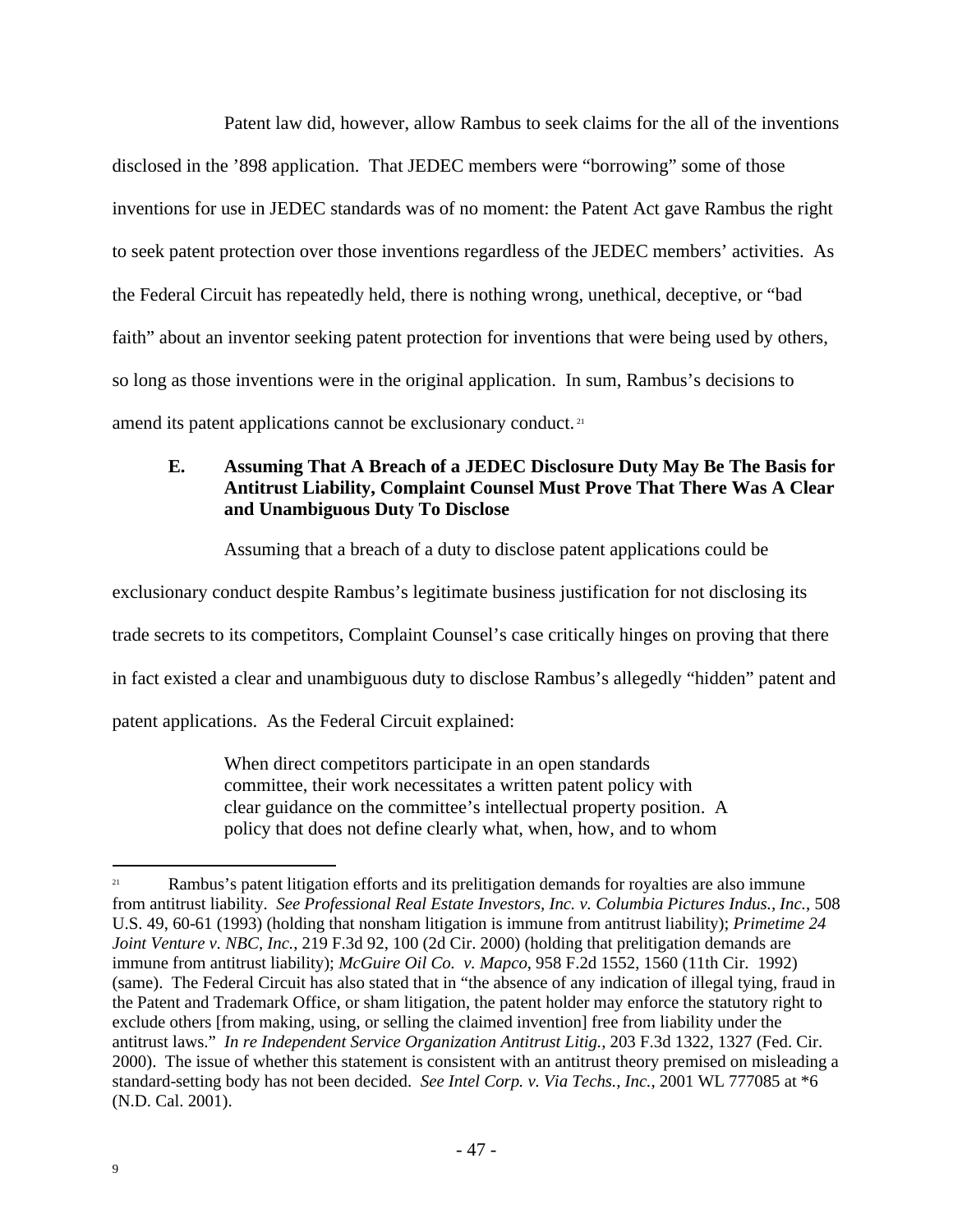the members must disclose does not provide a firm basis for the disclosure duty necessary for a fraud verdict.

*Infineon*, 318 F.3d at 1102. This same logic applies to Complaint Counsel's antitrust claim, which is based on an alleged violation of JEDEC's patent policy; it would be nonsensical to impose antitrust liability where there is no firm basis to condemn the very same conduct under the very same theory framed in common law terms – if anything, the imposing weight of the antitrust laws is aimed at a narrower set of conduct than common law. *See, e.g., Group Ltd. v. Brown & Williamson Tobacco Corp.*, 509 U.S. 209, 225 (1993) ("Even an act of pure malice by one business competitor against another does not, without more, state a claim under the federal antitrust laws . . ."). Indeed, the patent-related equitable estoppel case law upon which Complaint Counsel rely notes that "silence alone will not create an estoppel unless there was a *clear duty to speak*, or somehow the patentee's continued silence reinforces the defendant's inference from the plaintiff's *known acquiescence* that the defendant will be unmolested." *A.C. Aukerman Co. v. R.L. Chaides Const. Co.*, 960 F.2d 1020, 1043-44 (Fed. Cir. 1992) (emphasis added) (internal citations omitted); s*ee also OddzOn Products, Inc.*, 122 F.3d at 1404 (holding that where the duty to disclose particular references to the Patent Office was "ambiguous" and "unclear," patentee could not, as a matter of law, have acted "with deceptive intent" when it failed to disclose references).

Since antitrust law regulates competitive behavior, it is a fundamental precept that antitrust law requires a clear demarcation between condemned conduct and conduct that – while perhaps implicating other laws – is not the basis for antitrust liability. *See, e.g.*, *Town of Concord v. Boston Edison Co.*, 915 F.2d 17, 22 (1st Cir. 1990) (Breyer, J.). Because of this concern, courts have been "careful to avoid constructions of § 2 which might chill competition, rather than foster it." *Spectrum Sports, Inc. v. McQuillan*, 506 U.S. 447-48, 458 (1993). It is

- 48 -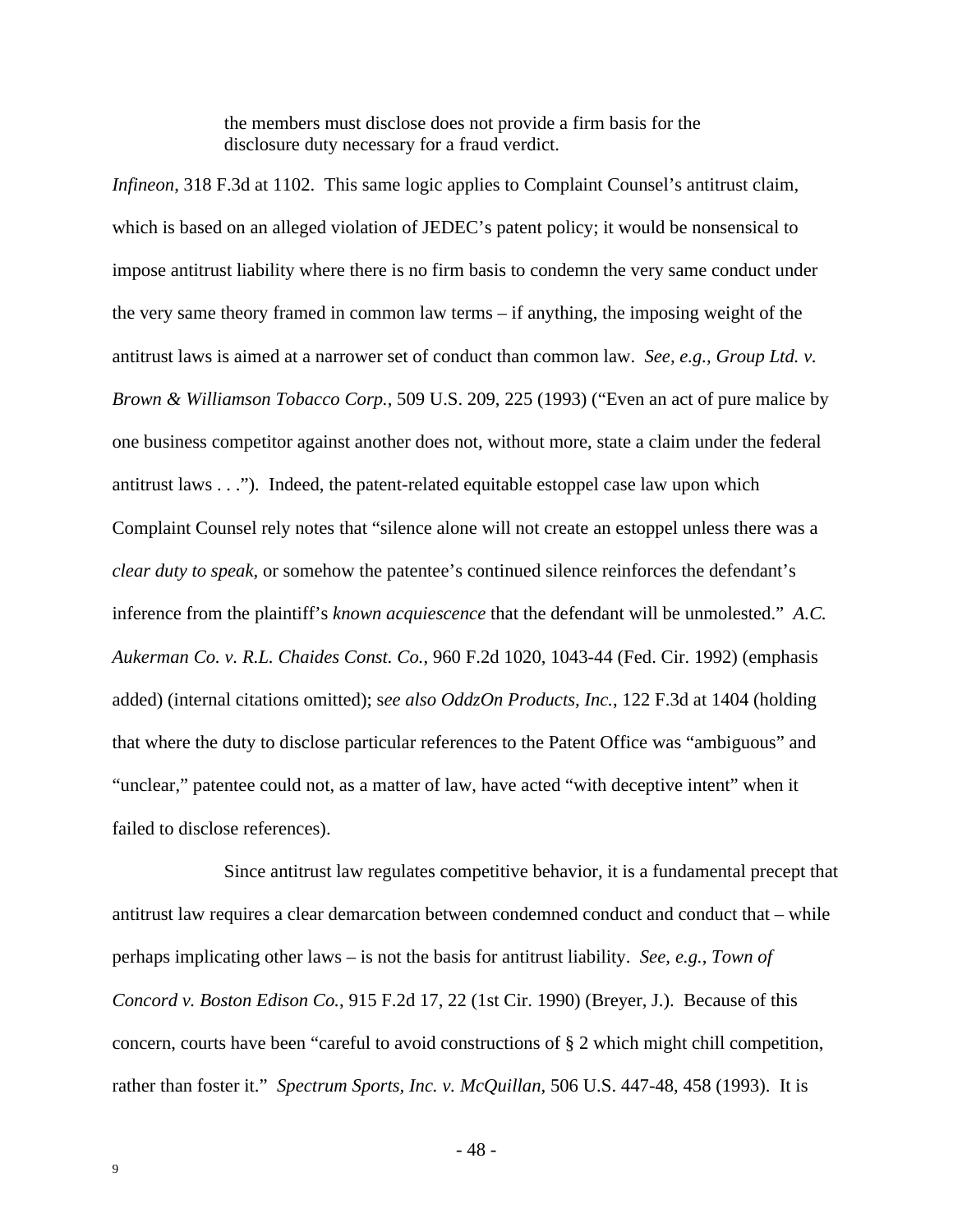well understood that ambiguous rules are likely to result in a chilling effect on otherwise procompetitive conduct. *See, e.g.*, *International Distribution Centers, Inc. v. Walsh Trucking Co., Inc.*, 812 F.2d 786, 796 n.8 (2d Cir. 1987) ("A major concern underlying antitrust jurisprudence lies in the fear of mistakenly attaching antitrust liability to conduct that in reality is the competitive activity the Sherman Act seeks to protect."); *USM Corp. v. SPS Techs., Inc.*, 694 F.2d 505, 512 (7th Cir. 1982) (patent misuse claims should be tested by conventional antitrust principles given that the "law is not rich in alternative concepts of monopolistic abuse; and it is rather late in the day to try to develop one without in the process subjecting the rights of patent holders to debilitating uncertainty"). As the Federal Circuit recognized, an ambiguous patent disclosure duty would "chill participation in open standard-setting bodies." 318 F.3d at 1102. As such, antitrust liability premised on such a policy, like other ambiguous rules, would "have a chilling effect on beneficial, procompetitive market interaction." *Westman Comm'n Co. v. Hobart Int'l, Inc.*, 796 F.2d 1216, 1220 (10th Cir. 1986).

Absent a clearly defined duty to disclose, therefore, Complaint Counsel's antitrust case folds. Complaint Counsel cannot save its case through evidence of members' "expectations." As the Federal Circuit noted, members' expectations cannot be the basis for liability because absent a clear patent disclosure policy, "members form vaguely defined expectations as to what they believe the policy requires – whether the policy in fact so requires." *Infineon*, 318 F.3d at 1102. Thus, JEDEC members' expectations of what others should disclose cannot be the formulation of the disclosure rule, especially since testimony about "expectations" is subject to "after-the-fact morphing of a vague, loosely defined policy to capture actions not within the actual scope of that policy." *Id.* at 1102 n.10. What is more, absent a clear and unambiguous duty to disclose, Complaint Counsel's case cannot be salvaged by vague notions

- 49 -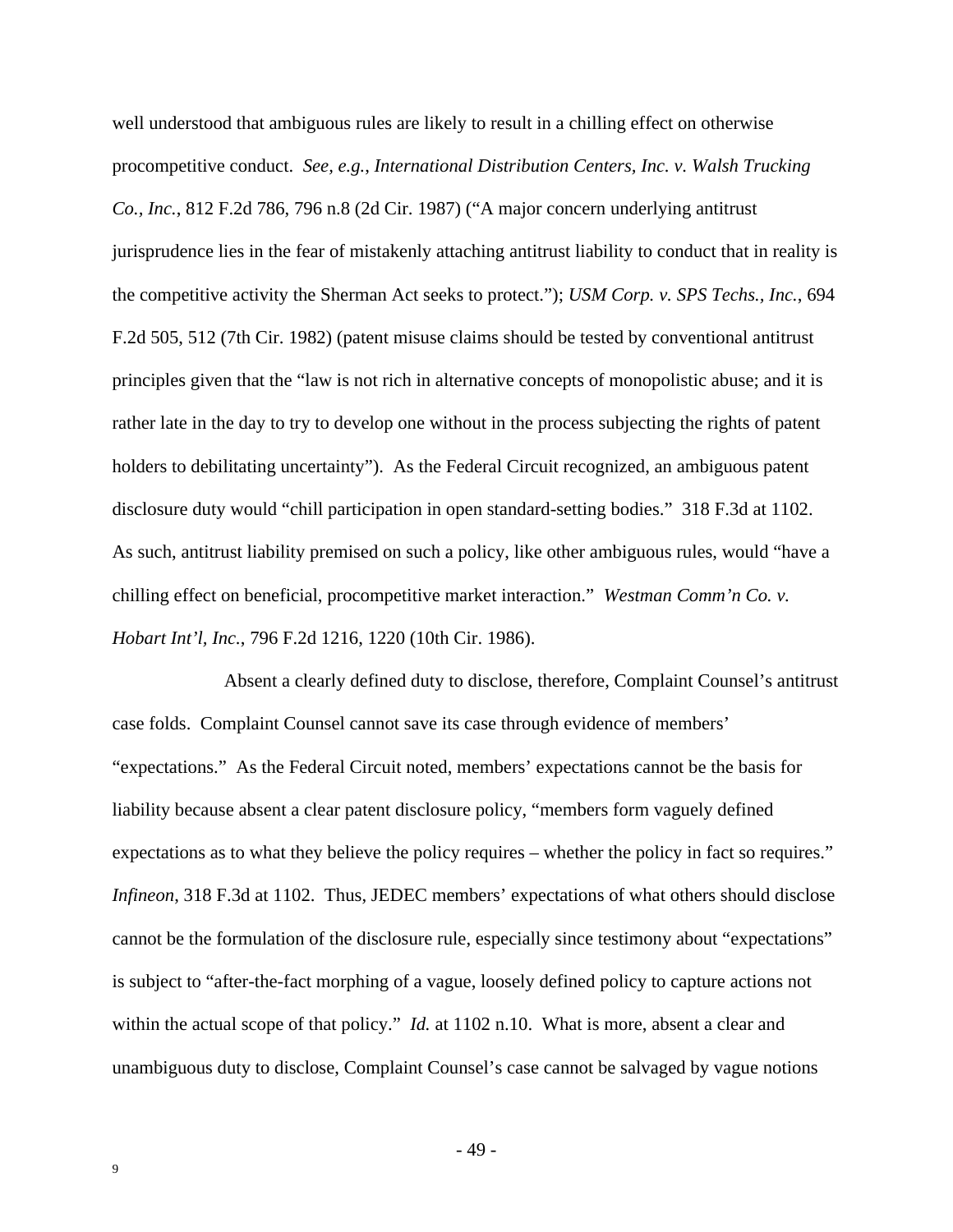that Rambus's conduct was somehow "unethical" or undertaken in "bad faith." As the Supreme Court has made clear, it is not the purpose of the antitrust laws to regulate such issues; *other* laws "provide remedies for various 'competitive practices thought to be offensive to proper standards of business morality.'" *NYNEX Corp. v. Discon, Inc.*, 525 U.S. 128, 137 (1998) (quoting 3 P. AREEDA & H. HOVENKAMP, ANTITRUST LAW ¶ 651d, p. 78 (1996)).

Complaint Counsel, therefore, must prove that the patent policy clearly and unambiguously reached Rambus's undisclosed intellectual property interests. On this point, JEDEC's written policies are unavailing. After meticulously combing through these written policies, the Federal Circuit concluded that "there is a staggering lack of defining details in the EIA/JEDEC patent policy." 318 F.3d at 1102. Assuming that a lack of a clear *written* policy does not doom Complaint Counsel's case, Complaint Counsel are forced to cobble together JEDEC's supposed patent policy with tidbits of the written policy, assorted actions taken within JEDEC, and the hand-picked testimony of JEDEC members. This evidence, however, will not begin to meet Complaint Counsel's burden.

*First*, Complaint Counsel must establish that the patent disclosure policy clearly required disclosure beyond issued patents to patent applications or to intentions to file patent applications (the disclosure of which raise serious competitive risks).<sup>22</sup> Undermining Complaint Counsel's case, the evidence at trial will show that the patent policy merely *encouraged*, but did not require, the disclosure of patent applications and had nothing to do with *intentions* to file

<sup>&</sup>lt;sup>22</sup> Complaint Counsel have asserted that Rambus had one issued patent that should have been disclosed – the '327 patent. That patent, however, had no possible relationship with the SDRAM standard, and Complaint Counsel can only argue that it "relates to" the DDR standard. The formal standard setting process for DDR, however, began after Rambus had withdrawn from JEDEC. As explained below, Complaint Counsel would therefore have to prove that a duty to disclose with regard to the DDR standard arose prior to Rambus's departure. Furthermore, the '327 patent, the only claims of the '327 patent that arguably "relate to" DDR SDRAM are implementation specific, as Complaint Counsel's expert Prof. Jacob admits. Such implementation specific patents, which are not required to practice the standard, were not required to be disclosed.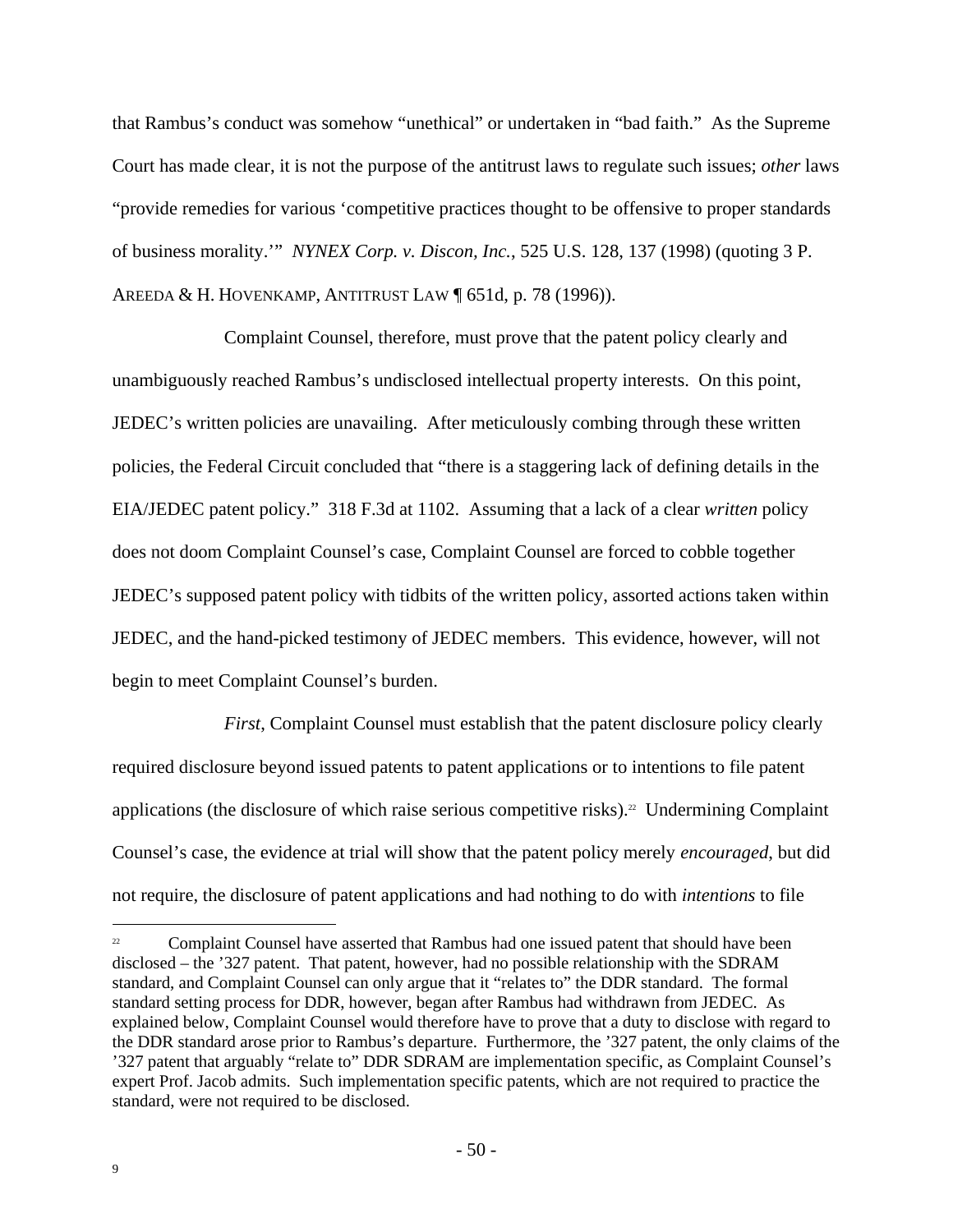patent applications. A policy of encouragement, rather than requirement, is fully consistent with JEDEC members' legitimate business reasons for keeping patent applications confidential.

*Second*, Complaint Counsel must prove that the patent policy was so broad as to require the disclosure of patent applications that, even if they issued as patents, were not required to be licensed in order to practice the standard. In other words, Complaint Counsel must prove that the duty to disclose encompassed "situations where an application describes (but does not claim) technologies under discussion at JEDEC," 318 F.3d at 1100, which Complaint Counsel has described as applications that "might involve" technologies being standardized at JEDEC. The evidence at trial will demonstrate that the JEDEC disclosure policy was not so broad and amorphous. As the Federal Circuit held, assuming that the policy reached applications, "the relevant disclosure duty hinges on whether the issued or pending claims are needed to practice the standard. This construction accords with the primary JEDEC goal of adopting open standards that can be practiced without unreasonable license fees or terms." *Id.* As the Federal Circuit further held, any other interpretation of the duty would be nonsense:

> To hold otherwise would . . . render the JEDEC disclosure duty unbounded. Under such an amorphous duty, any patent or application having a vague relationship to the standard would have to be disclosed. JEDEC members would be required to disclose improvement patents, implementation patents, and patents directed to the testing of standard-compliant devices – even though the standard itself could be practiced without licenses under such patents.

*Id.* at 1101. If, however, the duty were so broad, the Federal Circuit has already held that "Rambus disclosed the '703 patent and thus satisfied such a construction of the duty," *id.* at 1100, because "the written description and drawings of the undisclosed patents and applications are identical to the disclosed '703 patent." *Id.* at 1099.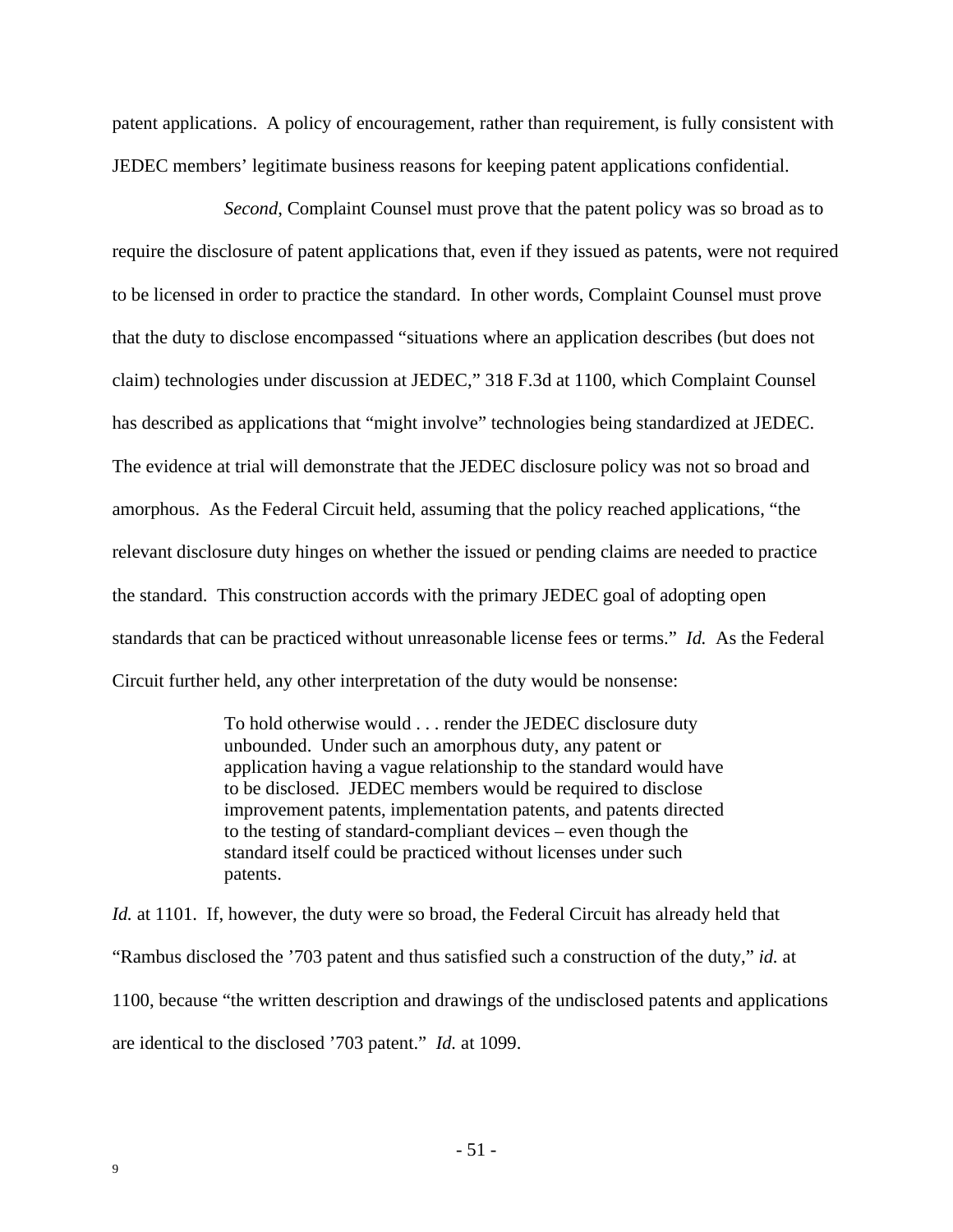What is more, Complaint Counsel cannot save its case by resting on proof that Rambus might have *believed* (albeit wrongly) that claims in its application, if issued, would have covered technologies being standardized by JEDEC. As the Federal Circuit observed, the JEDEC policy has nothing to do with subjective beliefs:

> The JEDEC policy, though vague, does not create a duty premised on subjective beliefs. JEDEC's disclosure duty erects an objective standard. It does not depend on a member's subjective belief that its patents do or do not read on the proposed standard. Otherwise the standard would exempt a member from disclosure, if it truly, but unreasonably, believes its claims do not cover the standard. As discussed above, the JEDEC test in fact depends on whether claims reasonably might read on the standard. *A member's subjective beliefs, hopes, and desires are irrelevant.* Hence, Rambus's mistaken belief that it had pending claims covering the standard does not substitute for the proof required by the objective patent policy.

318 F.3d at 1104 (emphasis added). The evidence at trial will verify the Federal Circuit's holding – any JEDEC patent disclosure duty can only be triggered by the objective fact that a JEDEC member holds patent interests that would cover a technology being standardized; a duty to disclose is not, and cannot be triggered, by an incorrect belief about patent interests.<sup>23</sup>

*Third*, Complaint Counsel must prove the disclosure duty fell upon JEDEC

members who only passively participated as opposed to members who were presenting their technologies. It is undisputed that Rambus never made any presentation at JEDEC. In fact, JEDEC's leadership twice prevented Rambus from presenting at JEDEC because Rambus openly refused to subject itself to JEDEC's patent policy. The evidence at trial will show that a reasonable person would have construed any JEDEC duty to disclose patent applications to fall only on those presenting a technology for standardization. This interpretation was entirely

<sup>&</sup>lt;sup>23</sup> In any event, it surely cannot be the Commission's intention to impose antitrust liability for a company's failure to make *false* representations of fact about the scope of claims in its patent applications.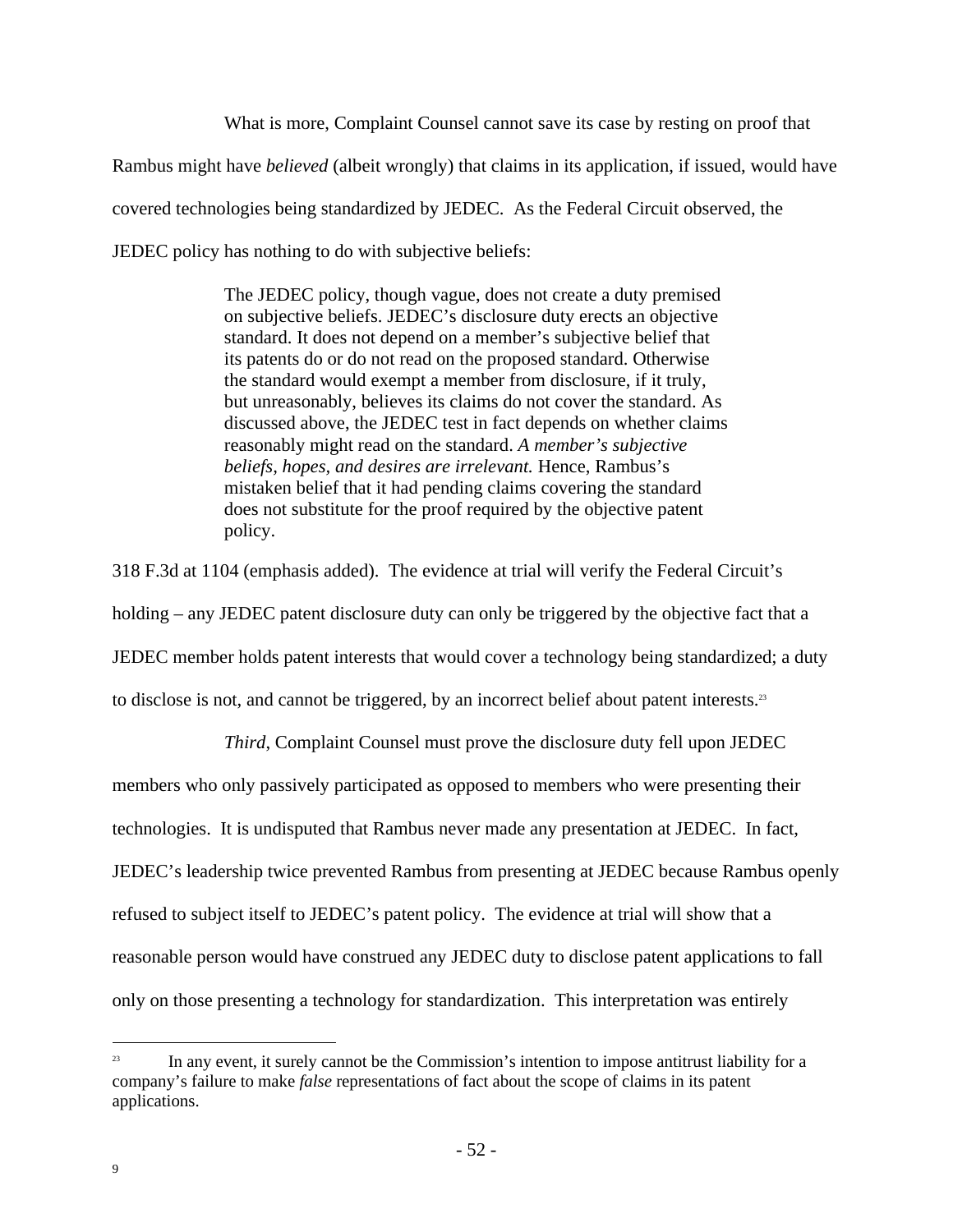reasonable given the concern that a presenter would lead JEDEC to adopt the presenter's patented technology. Further, the evidence at trial will show that the conduct of JEDEC members comports with this understanding; the instances of self-disclosure of patent applications invariably involved presenters.

*Fourth*, Complaint Counsel must prove that a duty to disclose was triggered while Rambus was a member of JEDEC. The evidence at trial will show that Rambus left JEDEC before JEDEC began (and *long* before it finalized) the DDR SDRAM standard. Complaint Counsel, therefore, must prove that a duty to disclose patent applications relevant to the DDR standard arose before Rambus left JEDEC. The evidence at trial will demonstrate that any duty to disclose did not arise merely because technologies are discussed at JEDEC; rather, any duty would arise only when "legitimate proposals were directed to and formal consideration began on the DDR-SDRAM standard." *Infineon*, 318 F.3d 1105. Further, the evidence will show that as the Federal Circuit found, "JEDEC did not begin formal work on the DDR-SDRAM standard until December 1996." *Id.*

To maintain their antitrust claims, Complaint Counsel must therefore prove that JEDEC imposed a clear and unambiguous duty to disclose (1) patent applications; (2) including applications that "might involve" the technologies standardized by JEDEC, i.e., even those that if issued as patents would not be infringed by practicing the standard but somehow related in some undefined way on the technologies; (3) held by members that were not presenting their technologies for standardization, and (4) with respect to DDR SDRAM, that a duty to disclose arose before Rambus left JEDEC.

- 53 -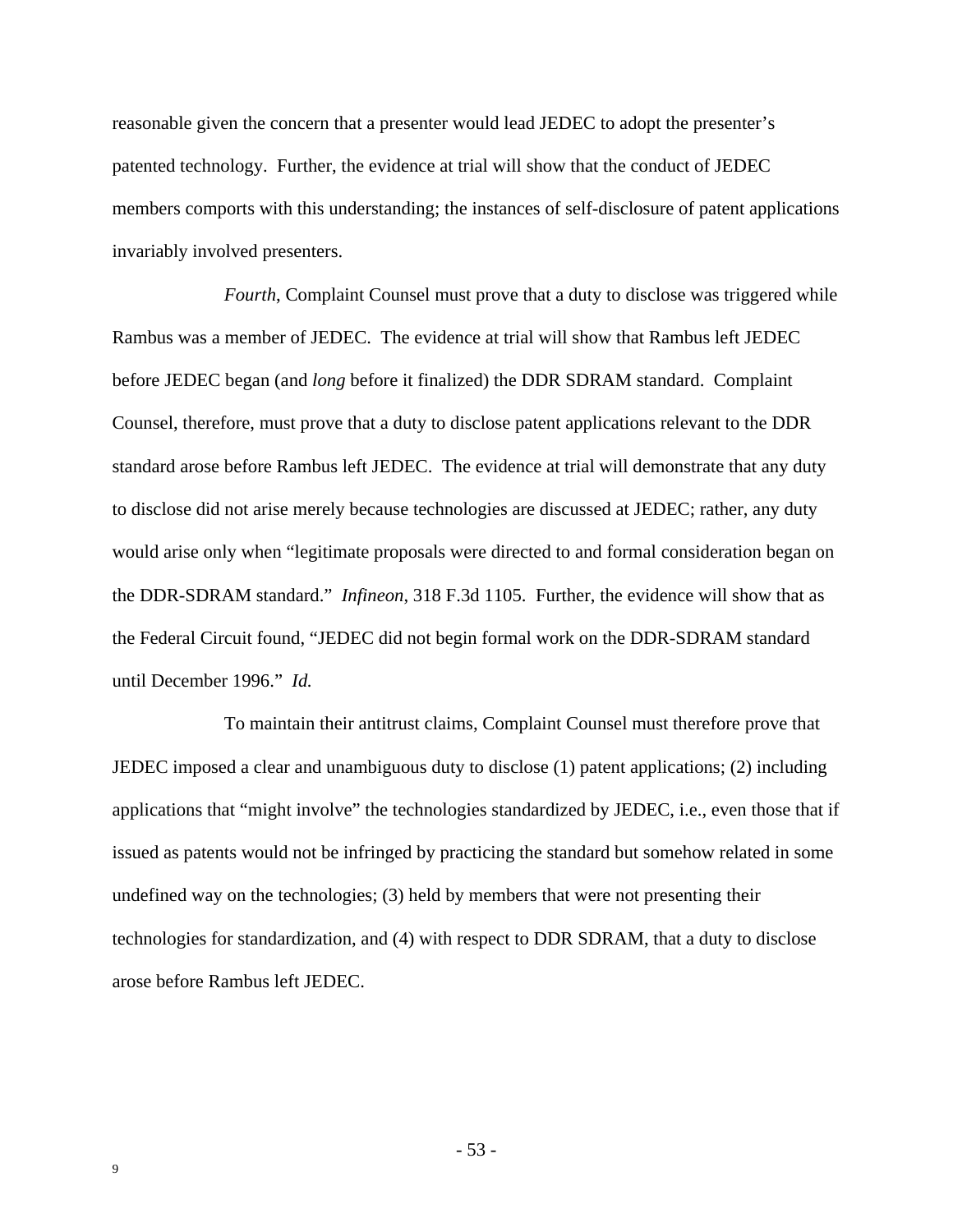### **F. Complaint Counsel Must Prove That Rambus Knowingly and Intentionally Breached a Duty to Disclose to Mislead JEDEC**

To prevail on their monopolization claim, Complaint Counsel must prove that Rambus "willfully acquired or maintained this monopoly power by anticompetitive conduct." *Concord Boat*, 207 F.3d at 1060. That is, Complaint Counsel must prove that Rambus intentionally engaged in anticompetitive conduct. *See, e.g., U.S. Football League v. National Football League*, 842 F.2d 1335, 1359 (2d Cir. 1988) ("The willfulness element certainly requires proof of intent."). To prevail on their attempted monopolization claim, Complaint Counsel must prove that Rambus engaged in exclusionary conduct with "a specific intent to monopolize." *Spectrum Sports*, 506 U.S. at 456. Importantly, the intent necessary to support either of Complaint Counsel's claims – an intent to gain monopoly through anticompetitive conduct – must be distinguished from an intent to achieve market position through lawful competition:

> The "intent" to achieve or maintain a monopoly is no more unlawful than the possession of a monopoly. Indeed, the goal of any profit-maximizing firm is to obtain a monopoly by capturing an ever increasing share of the market. Virtually all business behavior is designed to enable firms to raise their prices above the level that would exist in a perfectly competitive market. Economic rent – the profit earned in excess of the return a perfectly competitive market would yield – provides the incentive for firms to engage in and assume the risk of business activity. Monopolies achieved through superior skill are no less intentional than those achieved by anticompetitive means . . . . so the intent relevant to a § 2 Sherman Act claim is only the intent to maintain or achieve monopoly power by *anticompetitive means*.

*State of Ill., ex rel. Burris v. Panhandle Eastern Pipe Line Co.*, 935 F.2d 1469, 1481 (7th Cir.

1991) (emphasis original).

In this case, therefore, it is not enough for Complaint Counsel to show that

Rambus sought to obtain patents for its inventions that were being incorporated into the JEDEC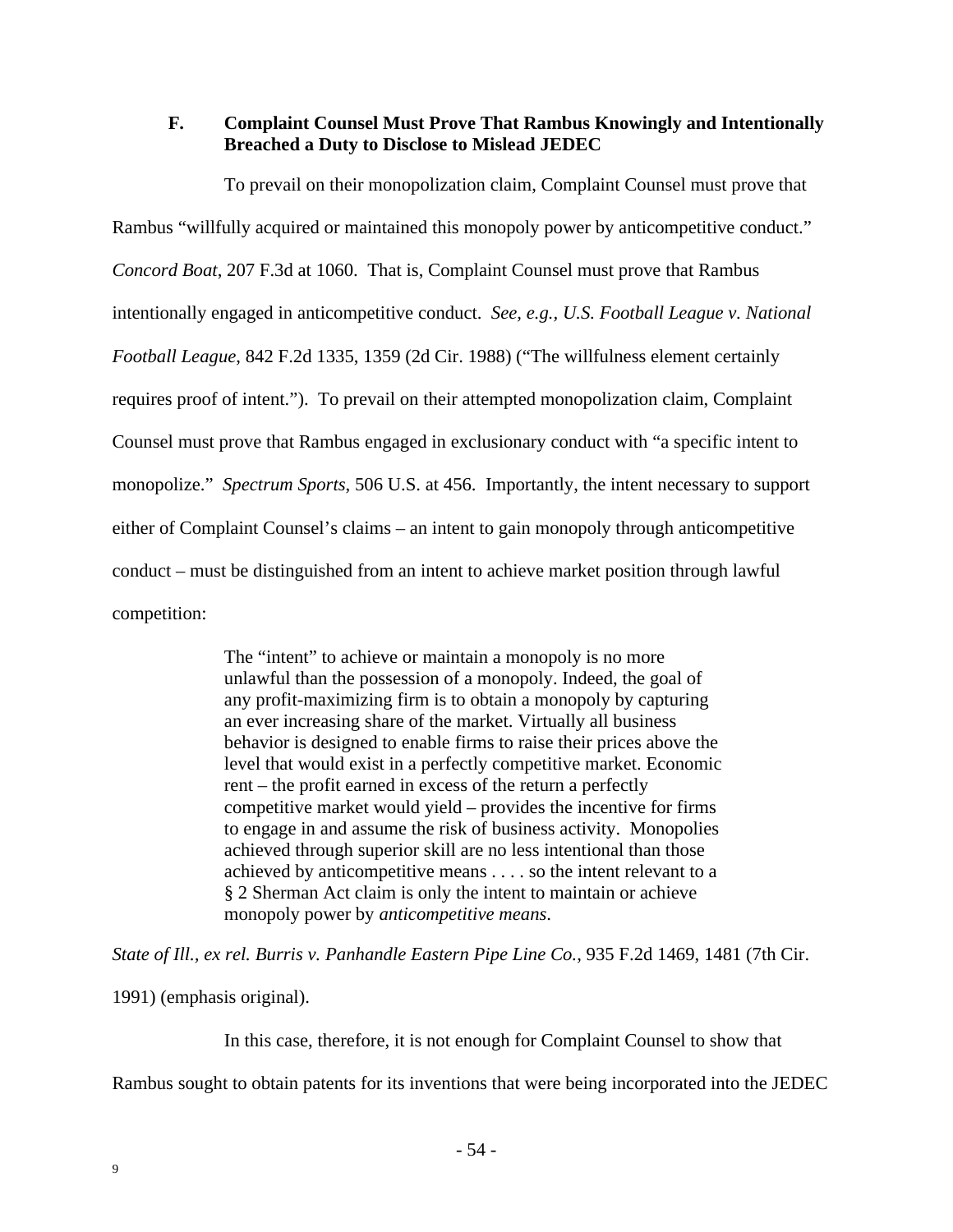standards; as discussed above, the patent laws gave Rambus the right to do so. Given this, biting, hard-driving comments about preparing a patent minefield, directing claims at standards, ensuring that others infringe Rambus patents, or even hoping to sue other companies, absent more, *do not* show an anticompetitive intent. *See, e.g., Advo, Inc. v. Philadelphia Newspapers, Inc.*, 51 F.3d 1191, 1199 (3d Cir. 1995) (affirming summary judgment on attempted monopolization claim where plaintiff's attempt to "cut and paste" unrelated quotes from defendant's documents containing "colorful, vigorous hyperbole" – including statements that when defendant saw "the competition drowning" it would "stick a water hose down their throats" – failed to prove specific intent to monopolize); *Ocean State Physicians Health Plan v. Blue Cross & Blue Shield*, 883 F.2d 1101, 1113 (1st Cir. 1989) (evidence of an intent to "crush" a competitor does not show anticompetitive intent). This type of evidence, without more, simply shows that Rambus sought to gain a competitive advantage through lawful means, ensuring that the inventions disclosed in the original Farmwald-Horowitz application were properly claimed.

Here, the anticompetitive conduct alleged by Complaint Counsel is that Rambus intentionally sought to mislead JEDEC. Complaint Counsel must therefore prove that Rambus intended through its actions or omissions to mislead JEDEC, i.e., Rambus knowingly violated a JEDEC disclosure rule. *Cf. Pence v. United States*, 316 U.S. 332, 337 (1942) (for federal common law fraud claim, plaintiff must show that representation was made with knowledge of its falsity and with intent to deceive); *MCI Communications Corp. v. American Tel. and Tel. Co.*, 708 F.2d 1081, 1149 (7th Cir. 1983) (holding that representations about product must be "knowingly false or misleading before it can amount to an exclusionary practice"); *ILC Peripherals Leasing Corp. v. International Business Machines Corp.*, 458 F. Supp. 423, 442 (C.D. Cal. 1978) (granting directed verdict on monopolization and attempted monopolization

- 55 -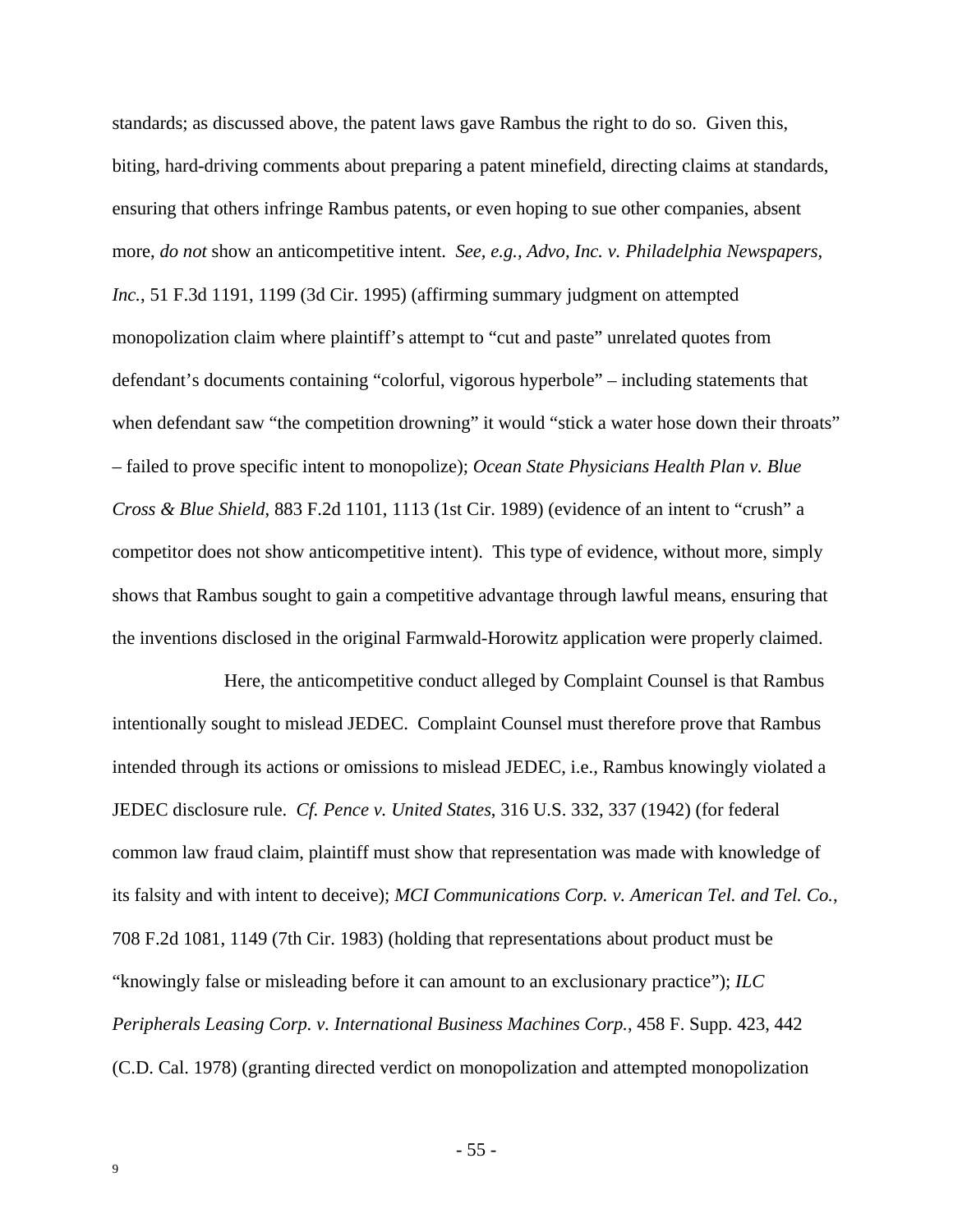claims based on allegedly misleading statements where there was "nothing knowingly false" about the representations). The evidence at trial, however, will show that upon joining JEDEC and thereafter, Rambus attempted to discern JEDEC's rules and sought to abide by those rules. Indeed, the evidence will show that Rambus sought the advice of its counsel as to how it should conduct itself at JEDEC. Rambus was advised to avoid any conduct that could be construed as indicating that it would not enforce its patents, and it conformed its conduct to that advice. Finally, the evidence at trial will confirm what the Federal Circuit concluded: Rambus did not breach any duty to disclose to JEDEC because it never had any patent or patent application that was required to be disclosed.

#### **V. Even if Rambus Breached a Duty to Disclose, Complaint Counsel Must Prove a That Rambus's Alleged Conduct Caused Anticompetitive Effects**

Assuming that Complaint Counsel were able to prove that the JEDEC disclosure duty was so broad as to require Rambus to disclose its patent interests to JEDEC, Complaint Counsel would still have to prove that Rambus's conduct caused or threatened to cause anticompetitive effects. *See, e.g., Trans Sport, Inc. v. Starter Sportswear, Inc.*, 964 F.2d 186, 188 (2d Cir. 1992) ("To sustain a § 2 claim, the plaintiff must prove not only that the defendant had the power to monopolize, but also that it willfully acquired or maintained its power, thereby causing unreasonable 'exclusionary,' or 'anticompetitive' effects." (internal citations omitted)); *see also Taylor Pub. Co.*, 216 F.3d at 474 (stating that in an attempted monopolization case, court must find threatened anticompetitive effects); *E.I. du Pont de Nemours & Co. v. FTC*, 729 F.2d 128, 141 (2d Cir. 1984) (vacating Commission order under Section 5 regarding unilateral conduct and requiring nexus between conduct and "adverse competitive effects").

Anticompetitive effects cannot be inferred from proof of exclusionary conduct and intent to monopolize; the effects must be proven. *See Spectrum Sports*, 506 U.S. at 549

- 56 -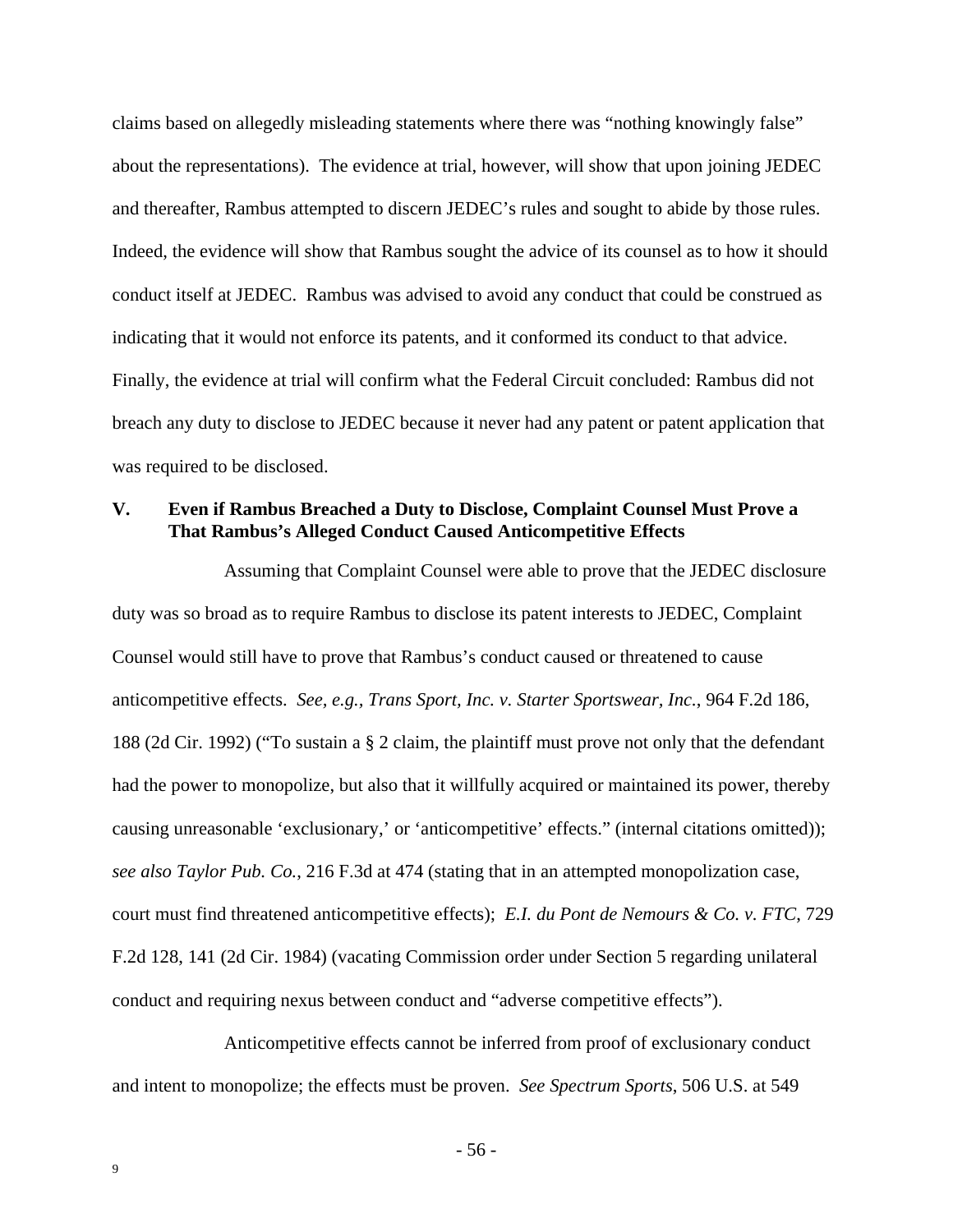(reversing because "the trial instructions allowed the jury to infer specific intent and dangerous probability of success from the defendants' predatory conduct, without any proof of the relevant market or of a realistic probability that the defendants could achieve monopoly power in that market"); *see also Ashkanazy v. I. Rokeach & Sons*, 757 F. Supp. 1527, 1540 (N.D. Ill. 1991) (holding in an attempted monopolization case that there must be a "causal link between the anticompetitive behavior and the dangerous probability of success").

Under Complaint Counsel's theory, the causal chain is exceptionally long. To prove that Rambus's alleged misleading conduct caused competitive harm, Complaint Counsel must prove: (1) that JEDEC members were actually misled by Rambus's conduct, i.e., that they relied on the alleged omissions; (2) that reliance on those omissions was reasonable under the circumstances; (3) that there existed acceptable noninfringing alternatives to each of Rambus's technologies; (4) that JEDEC would have adopted those alternatives had Rambus disclosed its patent interests (or JEDEC members would have negotiated lower royalties from Rambus); (5) that the market would have accepted an alternative standard instead of DRDRAM; (6) that consumer welfare would be enhanced by the adoption of this alternative standard; and (7) the DRAM industry is locked-in to using Rambus's technologies so that members in the industry cannot switch to noninfringing alternatives. A failure to prove any one of these links breaks the causal chain, and Complaint Counsel's case must collapse.

### **A. Complaint Counsel Must Prove That JEDEC Members Reasonably Relied On Rambus's Conduct at JEDEC to Conclude that They Could Incorporate Rambus's Technologies Without Concern for Rambus's Potential Patent Rights**

To establish the first step in this chain, Complaint Counsel must prove that JEDEC would have adopted a different standard but for Rambus's alleged failure to disclose. *See, e.g.,* 2 H. HOVENKAMP, ET. AL., IP AND ANTITRUST § 35.5, at 35-40 (2002) (stating that an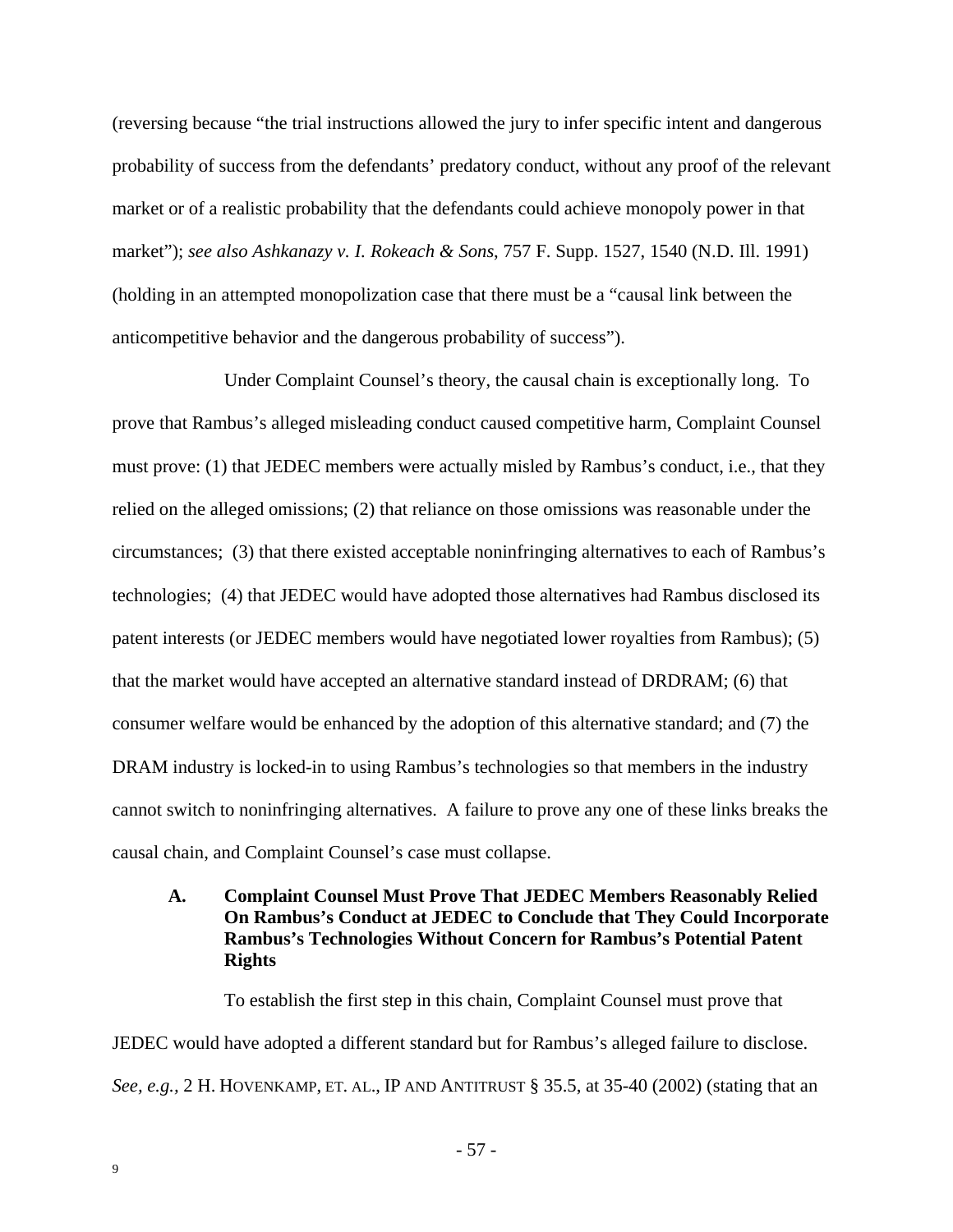antitrust plaintiff "must establish that the standard-setting organization adopted the standard in question, and would not have done so but for the misrepresentation or omission"). The gravaman of Complaint Counsel's case is that Rambus, through its conduct, made false and misleading representations to JEDEC regarding Rambus's patent interests. As the leading antitrust treatise explains for antitrust cases premised on misleading representation, "To determine the impropriety of a representation implicates the usual tort issues with respect to nondisclosure (when is there a duty to speak?), the distinction between fact and opinion, the knowledge or due care of the speaker, the actual degree of reliance by those allegedly deceived, and the reasonableness of any such reliance." 2 H. HOVENKAMP. ET. AL., IP AND ANTITRUST LAW ¶ 782b (2002). Thus, Complaint Counsel must first prove that JEDEC members relied on Rambus's alleged misrepresentations and that their reliance was reasonable.<sup>24</sup>

 $\overline{a}$ <sup>24</sup> Complaint Counsel have previously contended that they need not show reliance because "the standard for causation is less stringent in an antitrust case." Summary Decision Opp., p. 91. According to Complaint Counsel, they need only show that Rambus's conduct was a "material cause" of JEDEC's adopting Rambus's technologies, and they "'need not exhaust all possible alternative sources of injury in fulfilling [its] burden.'" *Id.* at 91-92 (quoting *Zenith Radio Corp. v. Hazeltine Research, Inc.*, 395 U.S. 100, 114 n.9 (1969)). In making this assertion, Complaint Counsel misstate or ignore well-settled principles of antitrust law. Every case cited by Complaint Counsel for this proposition deals with a standard that has no application in this case – the standard applied to a private antitrust plaintiff under Section 4 of the Clayton Act to show that *its particular injury* was caused by the anticompetitive effects flowing from defendant's conduct. *See, Zenith Radio*, 395 U.S. at 114 n.9 ("Zenith's burden of proving the fact of damage *under § 4* of the Clayton Act is satisfied by its proof of some damage flowing from the unlawful conspiracy" (emphasis added)); *Bohack Corp. v. Iowa Beef Processors, Inc.*, 715 F.2d 703, 711 (2d Cir. 1983) (discussing Section 4 standard and stating that plaintiff need only show "that the violation 'played a substantial part' in causing *its losses*" *not* "competitive harm" as misquoted in Complaint Counsel's brief); *Law v. National Collegiate Athletic Ass'n*, 5 F. Supp. 2d 921, 927 (D. Kan. 1998) ("In order to establish causation *under Section 4*, plaintiffs must demonstrate that the anticompetitive activity was 'a material cause' of their injury." (emphasis added)). What Complaint Counsel fail to mention is that this inquiry only comes *after* there is proof that the defendant's conduct caused anticompetitive effects; a private plaintiff must then prove that its particular damages flowed from those effects. Under Section 4, "the antitrust plaintiff 'must show (1) that the alleged violation tends to reduce competition in some market and (2) that the plaintiff's injury would result from a decrease in that competition rather than from some other consequence of the defendant's actions.'" *Tennessean Truckstop, Inc. v. NTS, Inc.*, 875 F.2d 86, 88 (6th Cir. 1989). The standard in these cases, therefore, has no bearing on the level of proof needed to show a causal link between a defendant's conduct and anticompetitive effects; it only comes into play after this causal link has been established. In other words, having proven that the defendant's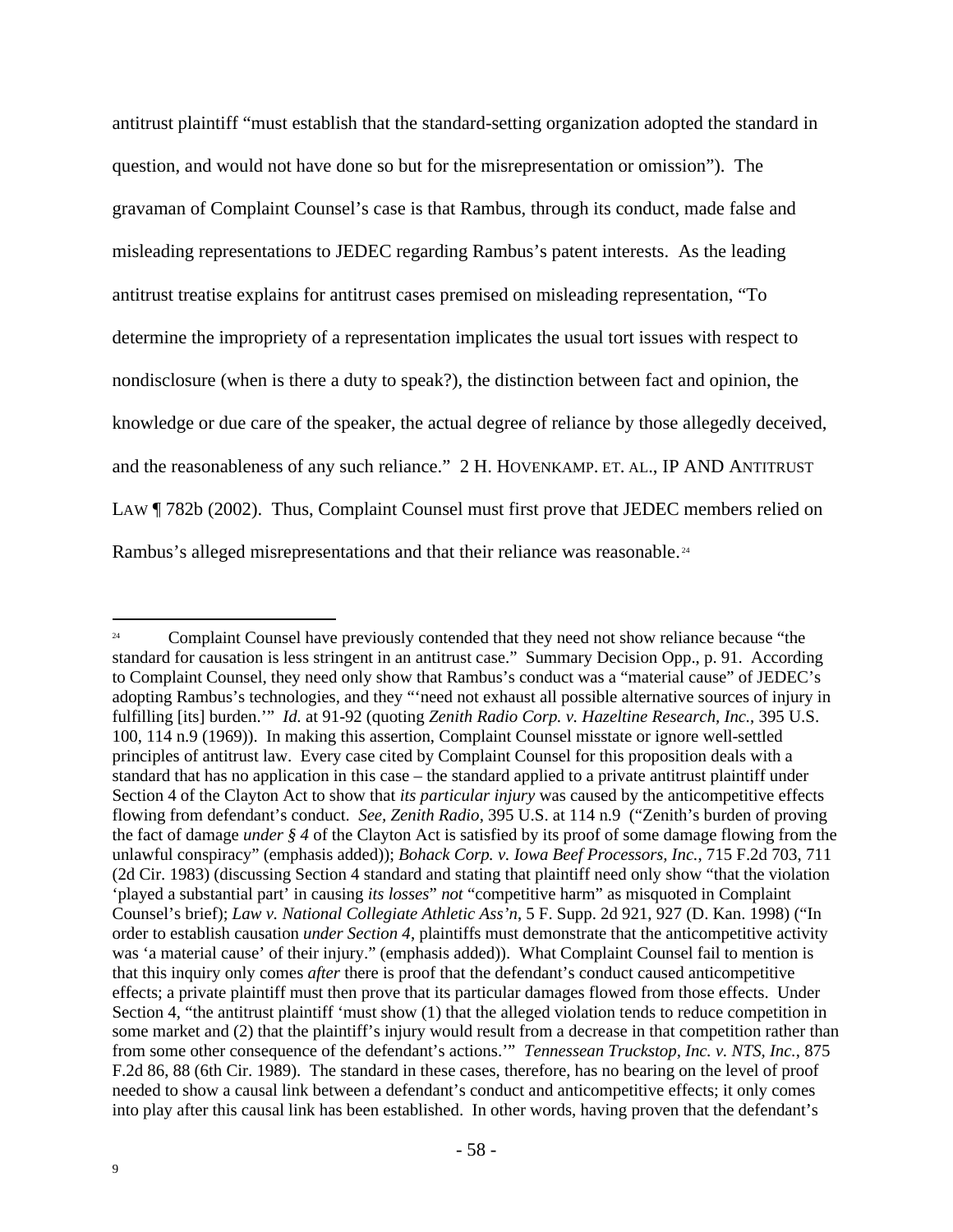Just as in a fraud or patent equitable estoppel case, $25$  an antitrust plaintiff whose claim is based on misrepresentations or omissions must prove reliance on the alleged misrepresentations or omissions. To prove an antitrust claim based on fraudulent patent procurement, for example, the claimant not only must demonstrate that the patentee knowingly and willfully made a fraudulent omission or misrepresentation with clear intent to deceive the patent examiner, but also must make a "*clear showing of reliance*, i.e., that the patent would not have issued but for the misrepresentation or omission" that "*cause[d]* [the] PTO to grant [an] invalid patent." *Nobelpharma AB v. Implant Innovations, Inc.*, 141 F.3d 1059, 1070-71 (Fed. Cir. 1998) (emphases added). Similarly, where an antitrust plaintiff claims that a defendant monopolized through false advertising, the courts require evidence that consumers are clearly likely to rely on the misrepresentations. *See, e.g., American Professional Testing Service, Inc. v. Harcourt Brace Jovanovich Legal and Professional Publications, Inc.*, 108 F.3d 1147, 1152 (9th Cir. 1997) (affirming judgment as a matter of law because of lack of reliance evidence). Moreover, as Complaint Counsel recognize, reliance must be "reasonable." Summary Decision Opp., p. 95.

conduct has harmed competition, antitrust law gives more flexibility for a private plaintiff to prove that its particular injury was caused by that anticompetitive conduct.

<sup>25</sup> A plaintiff making similar allegations in support of a fraud claim would have to prove that JEDEC and it members acted in reliance on Rambus's alleged failure to disclose – both in forming a false understanding of Rambus's patent position and in adopting the JEDEC standards that incorporated Rambus's technologies. *See Alicke v. MCI Communications Corp.*, 111 F.3d 909, 912 (D.C. Cir. 1997) (citing *Pence v. United States*, 316 U.S. 332, 338 (1941) (federal common law)); *see also Bank of Montreal v. Signet Bank*, 193 F.3d 818, 827 (4th Cir. 1999) (noting that under Virginia law fraud by omission requires a showing that the accused knew "the other party [was] acting upon the assumption that the [concealed] fact does not exist") (internal quotation marks omitted). In a like manner, a patent infringement defendant asserting an equitable estoppel defense (such as in the cases Complaint Counsel rely upon) must "show that, in fact, it substantially relied on the misleading conduct of the patentee in connection with taking some action." *A.C. Aukerman Co. v. R.L. Chaides Const. Co.*, 960 F.2d 1020, 1042-43 (Fed. Cir. 1992).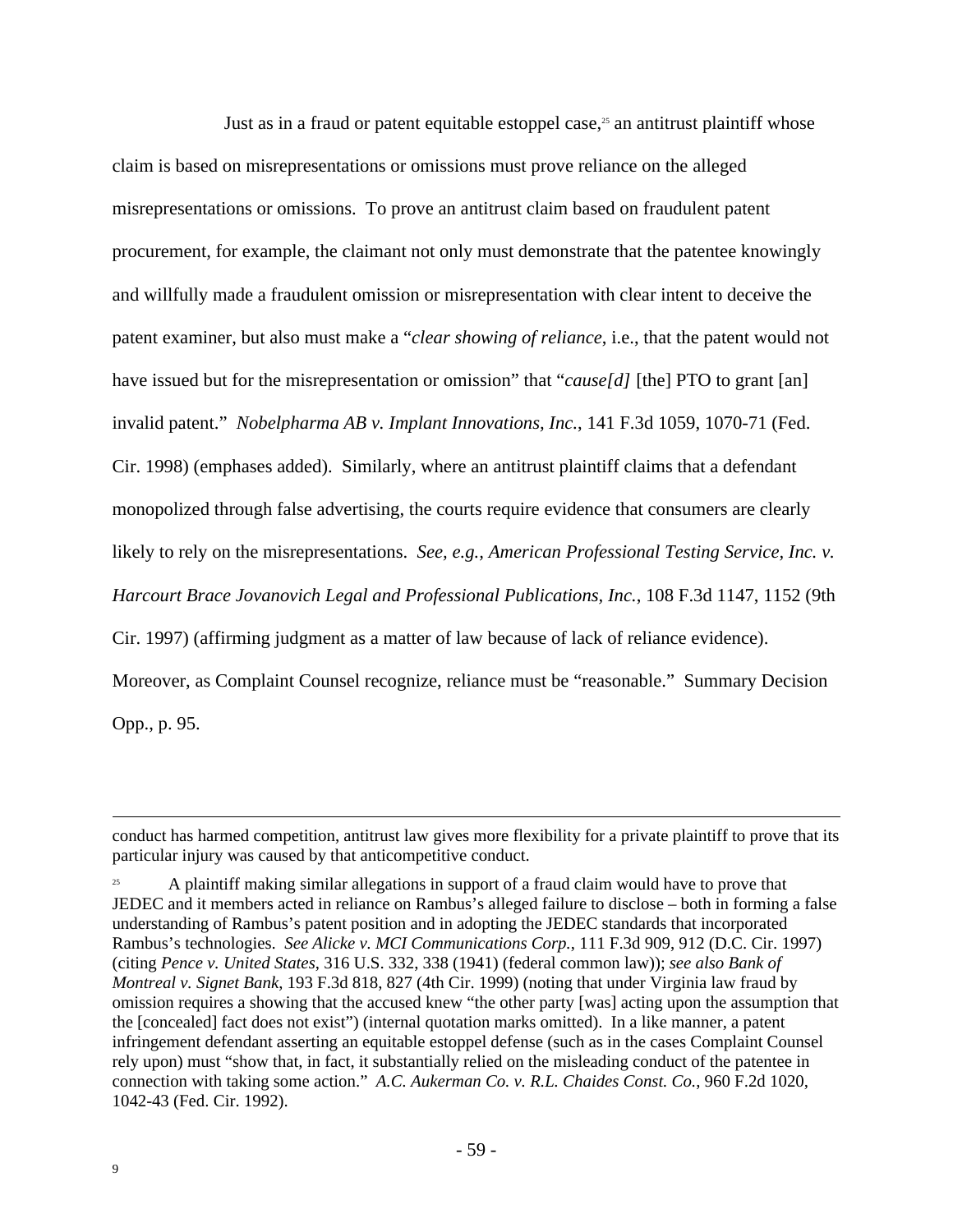# **1. The Evidence Will Show That JEDEC Members Were Aware of Rambus's Potential Patent Rights and That They Did Not Rely on Rambus's "Representations"**

Complaint Counsel will not be able to prove reliance. The evidence at trial will demonstrate that both the members of the JEDEC subcommittee (JC-42.3) and the chairman of that subcommittee *were* aware that Rambus might in the future assert intellectual property rights with respect to features incorporated into the contemplated standards. The evidence will show that descriptions of the technologies were available to JEDEC members from Rambus's technical presentations or publicly available articles. The evidence will also show that a reasonable engineer or patent attorney reading the written description of the '703 patent or the PCT application would realize that Rambus could obtain patent claims over the inventions that were incorporated into the SDRAM and DDR standards. Finally, the evidence will not only show that a reasonable engineer or patent attorney *should* have recognized this, the evidence will show that JEDEC members *did* in fact recognize this possibility and that they were very concerned about it.

The evidence will further show that the members of JEDEC recognized this threat but *chose to disregard it*, choosing instead to act on their belief that any effort by Rambus to obtain valid patent rights covering the technologies in issue would fail. More specifically, the evidence will make clear that JEDEC and its members incorporated Rambus's technologies into the standards because they repeatedly assured themselves and one another that Rambus would be unable to obtain valid patents in light of prior art.<sup>26</sup>

<sup>26</sup> For a patent to be valid, the claimed invention must be novel (*i.e.*, not previously known or used by others and not described in certain publicly available types of documents), *see* 35 U.S.C. § 102, and nonobvious (*i.e.*, not obvious to a person of ordinary skill in the art), *see* 35 U.S.C. § 103. Both novelty and nonobviousness are measured against the "prior art," which includes prior patents, publications, and anything publicly known or used prior to the date of the invention. Whether a patent is valid, therefore, depends on "the scope and content of the prior art" as well as "differences between the prior art and the claims at issue." *Graham v. John Deere*, 383 U.S. 1, 17 (1966).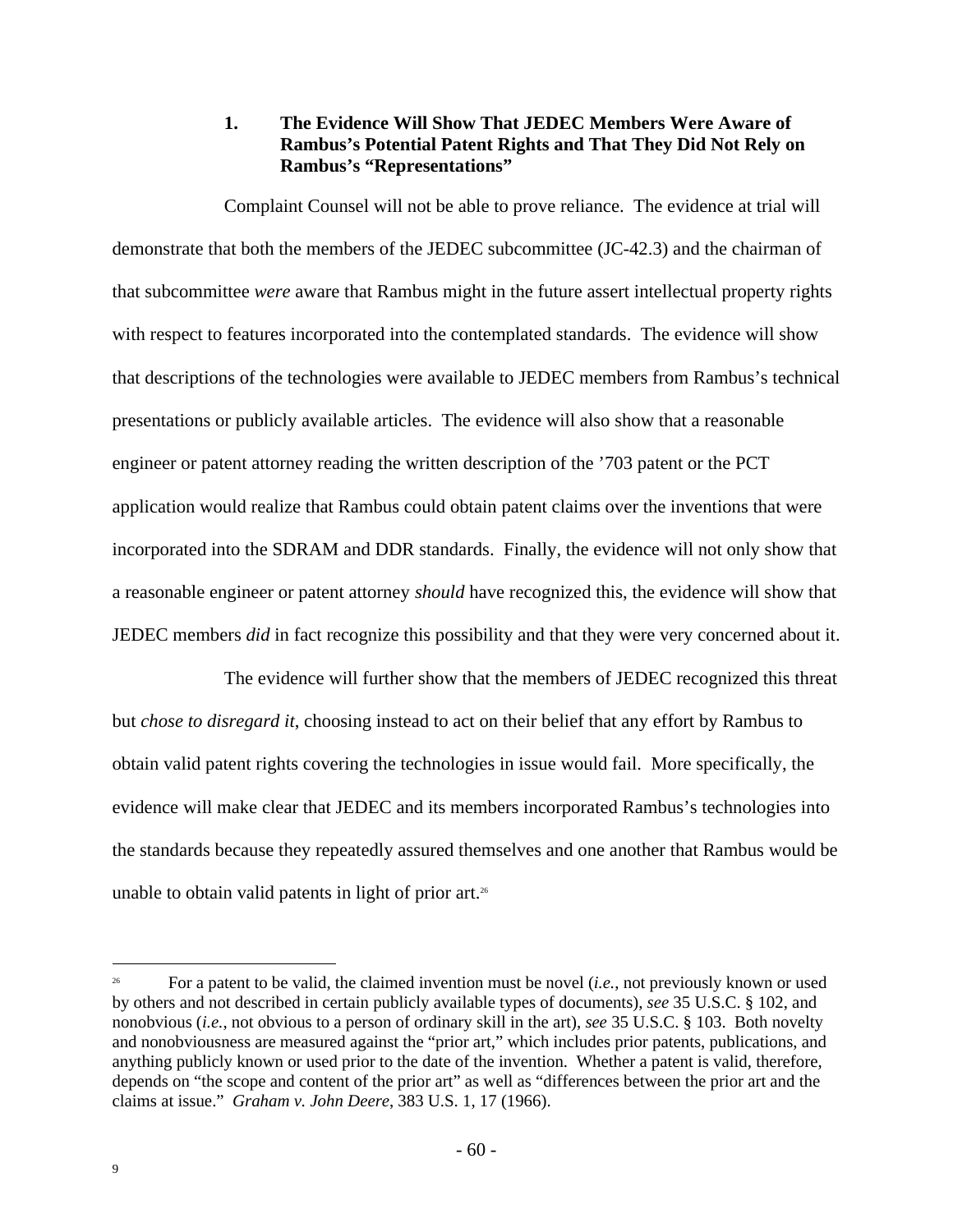Finally, the evidence will also show that Rambus put JEDEC's leadership on notice (as early as 1992) that it would not comply with JEDEC's patent policies, and that Rambus's conduct continued to put JEDEC members on notice of this fact throughout the time that Rambus participated in JEDEC. In particular, the evidence will show that when asked by JEDEC chairmen, Rambus repeatedly refused to discuss its patent position. These refusals raised red flags, and the internal documents of JEDEC members show that their concerns were heightened by the refusals to comment. Moreover, the evidence will show that in September 1995, Rambus warned JEDEC *in writing* that its "presence or silence at committee meetings does not constitute an endorsement of any proposal under the committee's consideration *nor does it make any statement regarding potential infringement of Rambus intellectual property*."

#### **2. The Evidence Will Show That Any Reliance Was Not Reasonable**

In addition to proving actual reliance, Complaint Counsel must prove that reliance was reasonable under the circumstances. As is the requirement of actual reliance; reasonable reliance is a necessary link in the causal chain. *See, e.g., Grubb v. Federal Deposit Ins. Corp.*, 868 F.2d 1151, 1162 (10th Cir. 1989) ("The 'justifiable reliance' requirement ensures that a causal connection exists between the misrepresentation and the plaintiff's injury."). Thus, where an allegedly deceived plaintiff had information available that put him on notice that the representations could not be trusted, reliance on those representations is not reasonable; the plaintiff has a duty to investigate. *See, e.g., Hershey v. Donaldson, Lufkin & Jenrette Securities Corp.*, 317 F.3d 16, 25 (1st Cir. 2003) (holding that plaintiff's reliance on alleged misrepresentation was unreasonable given information available to plaintiff). Moreover, where a

The evidence will show that JEDEC members believed Rambus could not obtain valid patents broad enough to encompass the technologies adopted in the SDRAM and DDR SDRAM standards because of their assumptions about the prior art.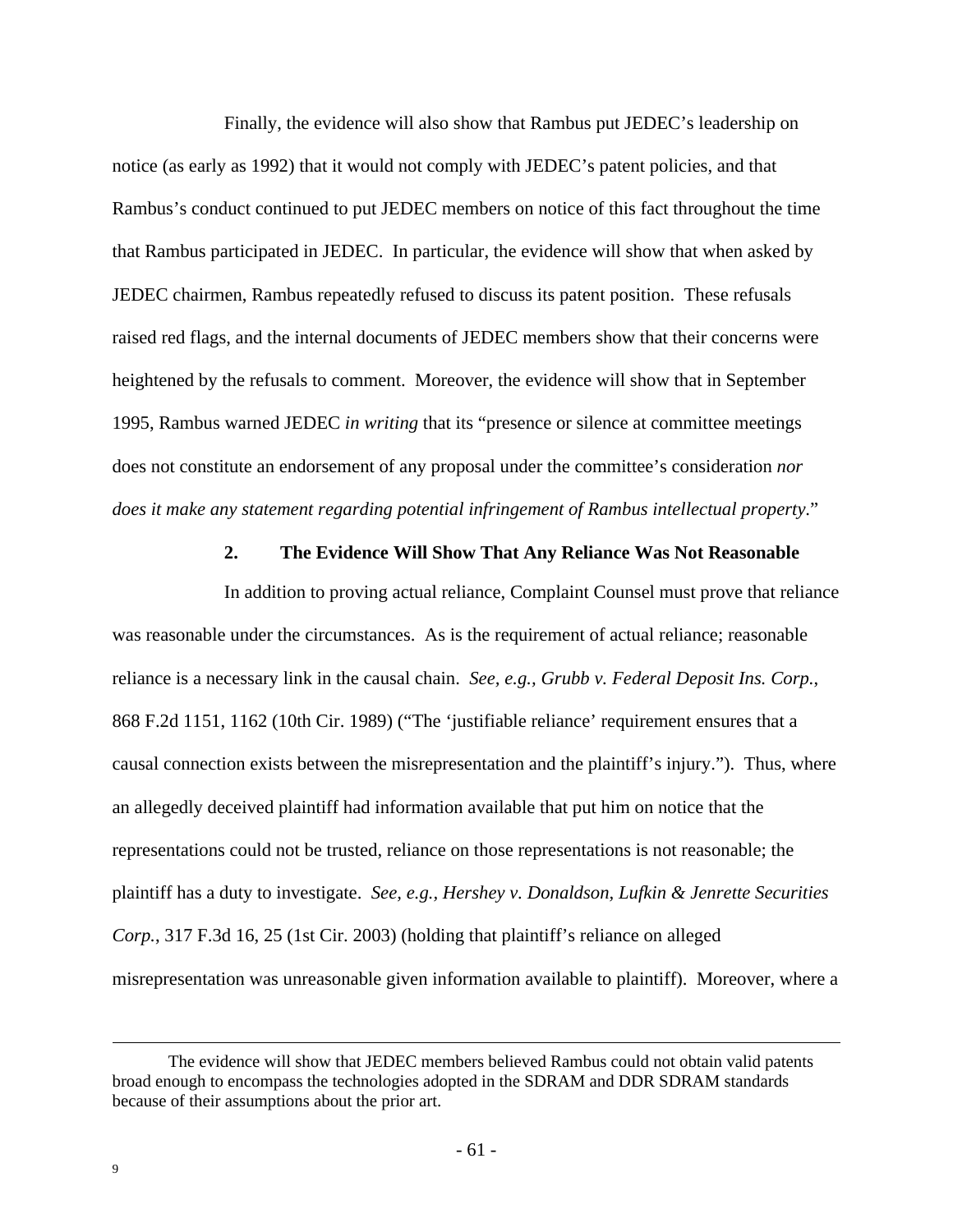plaintiff has made an investigation, even a partial investigation, reliance on the misrepresentation is not reasonable. *See, e.g., Bank of Montreal v. Signet Bank*, 193 F.3d 818, 827 (4th Cir. 1999) ("A plaintiff who, after a misrepresentation has been made, undertakes a full investigation of the misrepresented information cannot claim justifiable reliance on the misrepresentation. Similarly, when a plaintiff 'makes a partial inquiry, with full opportunity of complete investigation, and elects to act upon the knowledge obtained from the partial inquiry,' he cannot claim reliance."). Again, antitrust law is no different; antitrust cases based on misrepresentations require evidence that reliance would be reasonable. *See, e.g., American Professional Testing Service*, 108 F.3d at 1151 (requiring evidence that reliance would be reasonable); *In re Independent Service Organizations Antitrust Litigation*, 85 F. Supp. 2d 1130, 1158 (D. Kan. 2000) (same).

The evidence at trial will show that any actual reliance by JEDEC members was unreasonable. First, the evidence will show that the JEDEC patent disclosure policy was ambiguous, unclear, and the subject of multiple interpretations; therefore, any reliance on another member conforming to this "policy" was inherently unreasonable. *See, e.g., Hershey*, 317 F.3d at 24 (holding that reliance on ambiguous statement was not reasonable). Second, given Rambus's repeated refusal to comment on its patent position, any reliance on Rambus's supposed failure to disclose its patent position would be unreasonable – that conduct should have (and did) put JEDEC members on notice that they should themselves investigate Rambus's patent position. Third, the evidence will show that JEDEC members did, in fact, investigate Rambus's patent position, and this investigation led them to conclude that Rambus might seek to obtain patents over technologies being incorporated into the SDRAM and DDR standards. The fact that JEDEC members investigated Rambus's ability to obtain broad patents precludes a finding of reasonable reliance. *See, e.g., Bank of Montreal*, 193 F.3d at 827.

- 62 -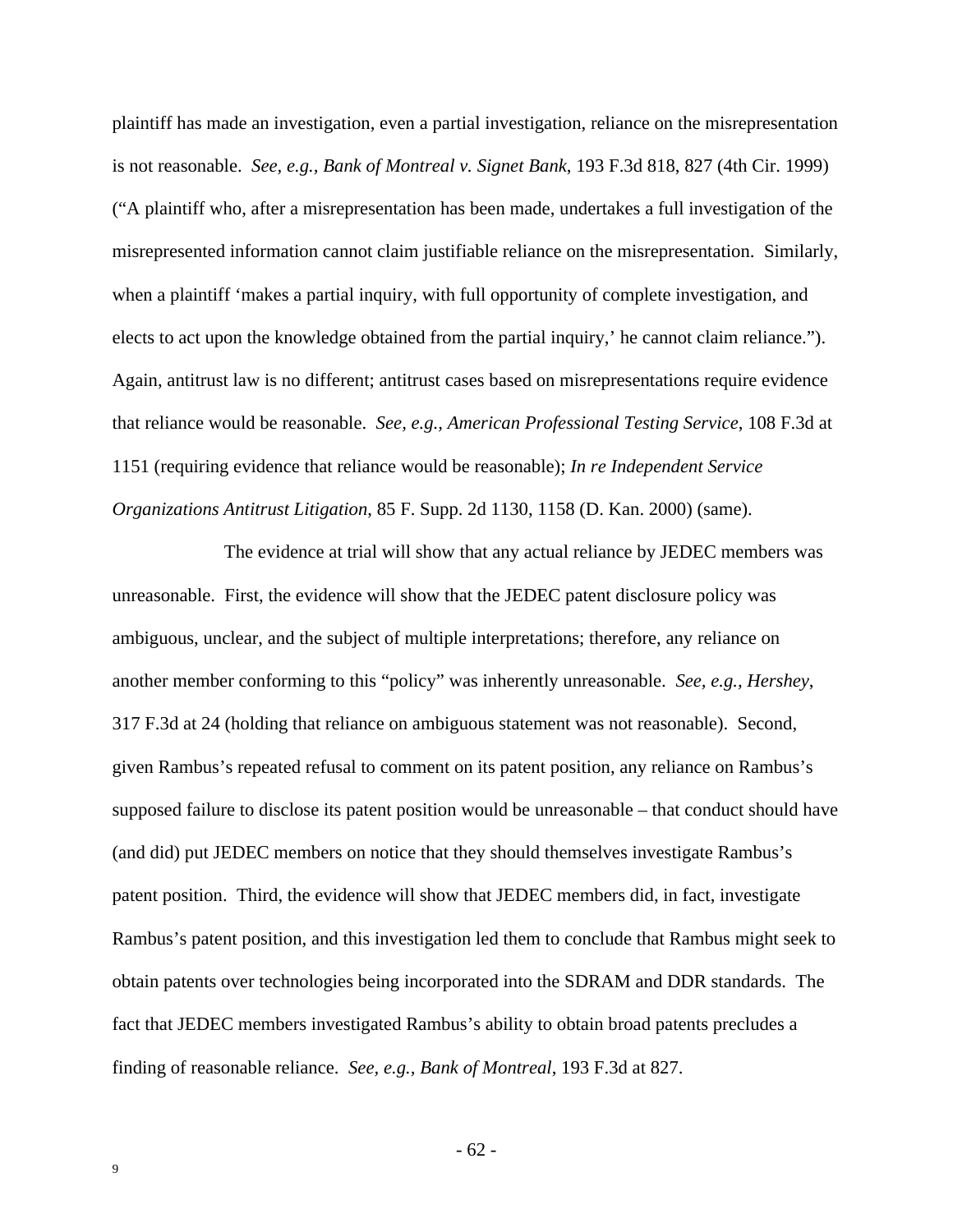**B. Complaint Counsel Must Prove That Had Rambus Disclosed, JEDEC Would Have Adopted Alternative Technologies and That the Alternative Standard Would Have Been Accepted In the Market**

Assuming that Complaint Counsel could prove (1) that JEDEC imposed a duty to disclose that was so broad as to reached Rambus's patent interests, (2) that Rambus intentionally breached that duty, (3) that JEDEC members in fact relied on Rambus's "representation," and (4) that despite repeated warnings to the contrary, the JEDEC members' reliance was reasonable, to prove causation, Complaint Counsel must still prove that JEDEC would have rejected Rambus's technology had Rambus made the allegedly required disclosures. This, in turn, requires Complaint Counsel to prove (a) that there existed acceptable (i.e., equal or superior to Rambus's inventions in terms of performance and cost (considering Rambus's royalties)) noninfringing alternatives at the time JEDEC formulated its standards, (b) that JEDEC would have in fact adopted those alternatives had Rambus disclosed its patent interests (i.e., that the prospect of paying royalties would have driven JEDEC away from its first choice in terms of technology), and (c) that this alternative standard would have been accepted in the market. Otherwise, any market power Rambus may have was created not by the alleged conduct but by the superior technology covered by its patents. *See, e.g.,* H. HOVENKAMP, ET. AL., IP AND ANTITRUST § 35.5, at 35-42 ("if the patent is one that actually confers an economic monopoly because of the absence of feasible noninfringing alternatives, it is the patent itself – not the patentee's failure to disclose it to the standard-setting organization – that restricts competition in the market").

#### **1. Complaint Counsel Must Prove That Acceptable Non-Infringing Alternatives Existed For Each Technology**

Rambus's patents claim two key inventions that are incorporated in both the SDRAM standard and the DDR SDRAM standards: programmable latency and variable burst length. Rambus has also patented two additional inventions that are incorporated in the DDR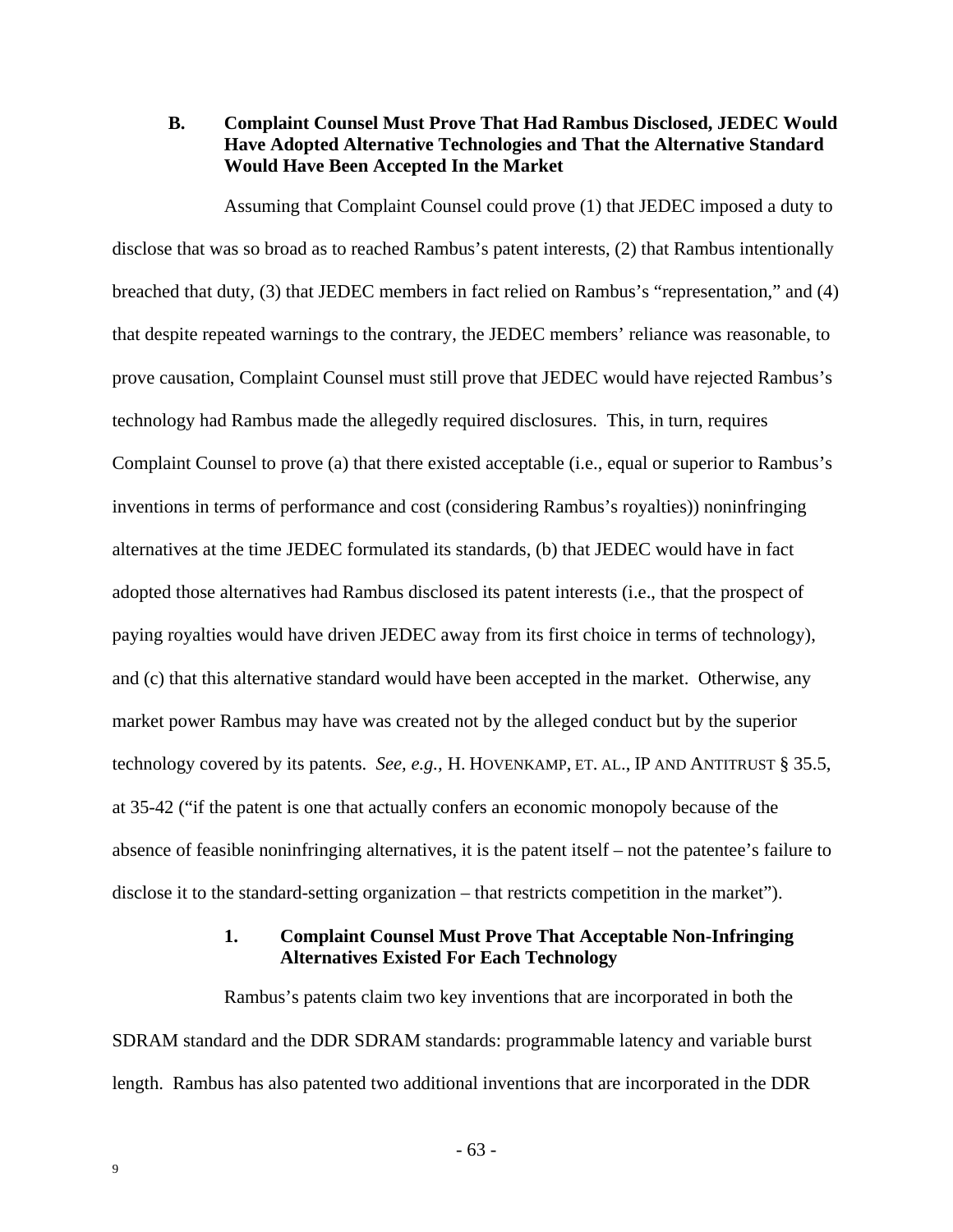SDRAM standard: dual-edge clocking and the use of an on-chip DLL. For Complaint Counsel to show that Rambus's alleged breach of its disclosure obligations had any market impact, Complaint Counsel must prove that there was an available and acceptable noninfringing alternative for *both* of the necessary SDRAM technologies and for *all four* of the necessary DDR SDRAM technologies. If an alternative does not exist for any one of these technologies then Rambus could have sought – no matter what happened at JEDEC – exactly the royalties it did seek. That is, if there were no alternative for one of the two inventions incorporated into the SDRAM standard, JEDEC would have had no choice but to adopt Rambus's technology and standard-complaint products would still infringe Rambus's patents, giving it a right to royalties. The same situation would apply if there were no alternative for one of the four inventions incorporated into the DDR standard.

Where, as here, the alleged alternatives were not actually in the market, "[m]ere speculation or conclusory assertions will not suffice"; rather, there must be "concrete factual findings" sufficient to support an inference an acceptable alternative was in fact available. *Grain Processing Corp. v. American Maize-Products Co.*, 185 F.3d 1341, 1353-54 (Fed. Cir. 1999) To establish that acceptable alternative technologies existed, Complaint Counsel must prove, at a minimum, the following:

*First*, Complaint Counsel must prove that each alternative is noninfringing. Any alternative would have to avoid both Rambus's patents and other companies' patents. If the alternative was covered by a Rambus patent, then Rambus would be able to demand the same royalties that it currently demands. *See, e.g.,* Complaint Counsel's Memorandum in Support of Motion to Dismiss the Complaint, *In the matter of VISX, Inc.*, Dkt. No. 9286 ("Complaint Counsel *VISX* Br."), pp. 6-7 (requesting dismissal of complaint seeking to enjoin enforcement of

- 64 -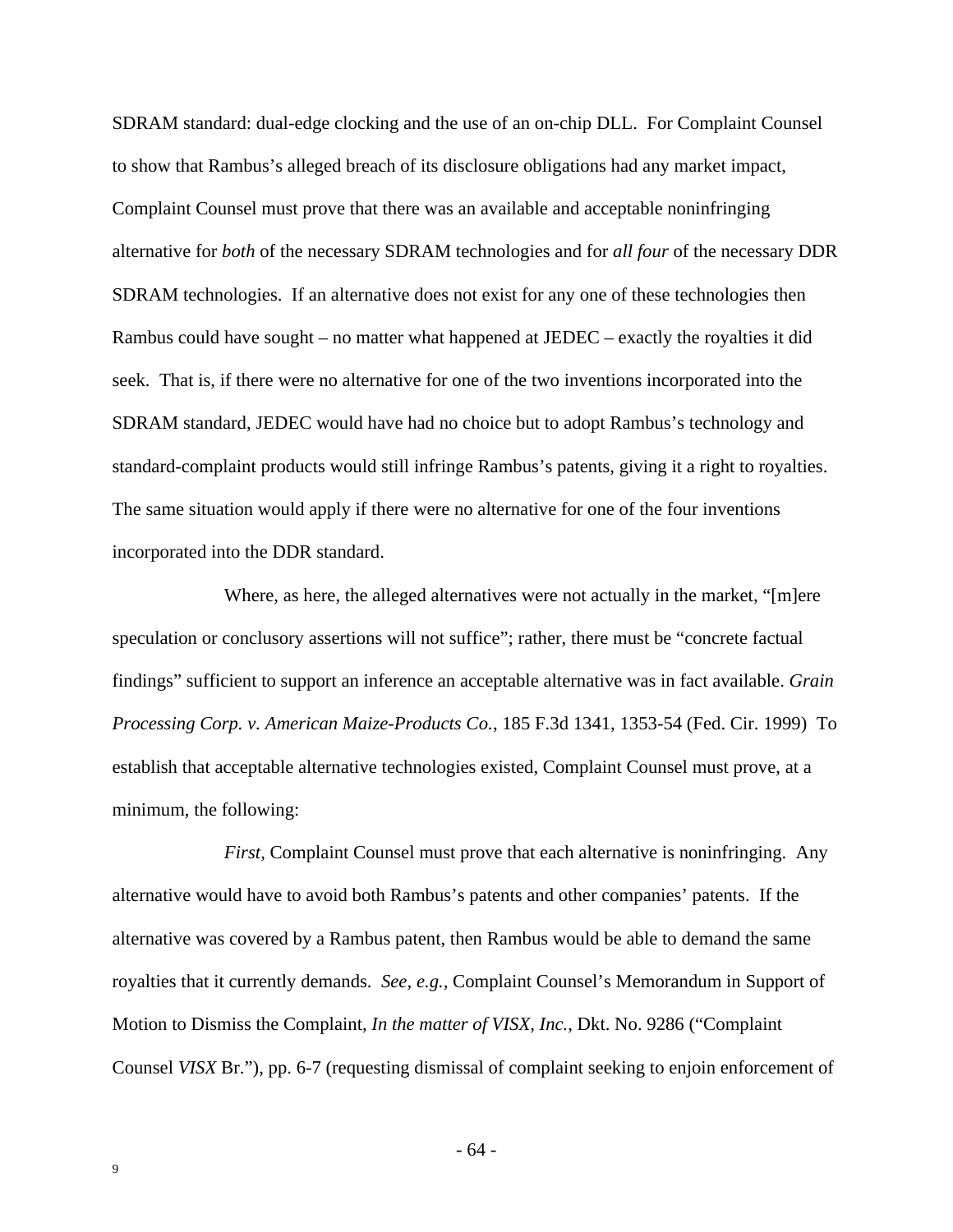patent allegedly procured by fraud because Respondent received new patent "that will give [Respondent] monopoly power in the technology market and market power in the apparatus market to the same extent as the old one"). If the alternative is covered by another's patent, absent evidence that the patentee would license the technology for less than Rambus's royalties, DRAM industry members would still have to pay royalties on standard-compliant products (or, they might be enjoined from producing any of those products).

*Second*, Complaint Counsel must prove that there were alternatives for each of Rambus's inventions that had satisfactory technical performance. That is, the performance of the alternatives met or exceeded the performance of the respective Rambus invention as applied in the applicable standard. *See, e.g., Grain Processing*, 185 F.3d at 1349 (in considering whether there were acceptable noninfringing alternatives, court must look at "the intended use for the patentee's product, similarity of physical and functional attributes of the patentee's product to alleged competing products, and price"); *BIC Leisure Products, Inc. v. Windsurfing Int'l, Inc.*, 1 F.3d 1214, 1219 (Fed. Cir. 1993) (to be an acceptable, noninfringing alternative must be "substantially similar" to patented product).<sup>27</sup>

<sup>&</sup>lt;sup>27</sup> The issue of whether there exist acceptable noninfringing alternatives arises in patent damages actions seeking lost profits, where the patentee must prove the absence of such alternatives to establish but for causation, *i.e.*, but for the infringement, the patentee would have made higher profits. *See, e.g., Rite-Hite Corp. v. Kelley Co., Inc.*, 56 F.3d 1538, 1545 (Fed. Cir. 1995). The issue in those cases is whether consumers could have switched to an alternative rather than to the patentee's product. These cases are accordingly very instructive, but they do not necessarily reflect the heightened antitrust concern for the impact on consumer welfare. The patent law cases simply look to whether consumers *could* switch in the absence of the infringing product; the cases are not concerned with whether consumers are better off by switching. The fact that consumers could switch to an inferior or more expensive alternative in the absence of the infringing product does not mean that consumer welfare is improved. Here, should Complaint Counsel prove that JEDEC would have adopted an inferior alternative in terms of qualityadjusted price, Complaint Counsel would only succeed in proving that consumers are better off with the Rambus inventions and that there was no anticompetitive effect. Thus, the acceptable alternative standard in patent law can only be used as a guide; acceptability under this standard is necessary but not sufficient to show acceptability under antitrust principles.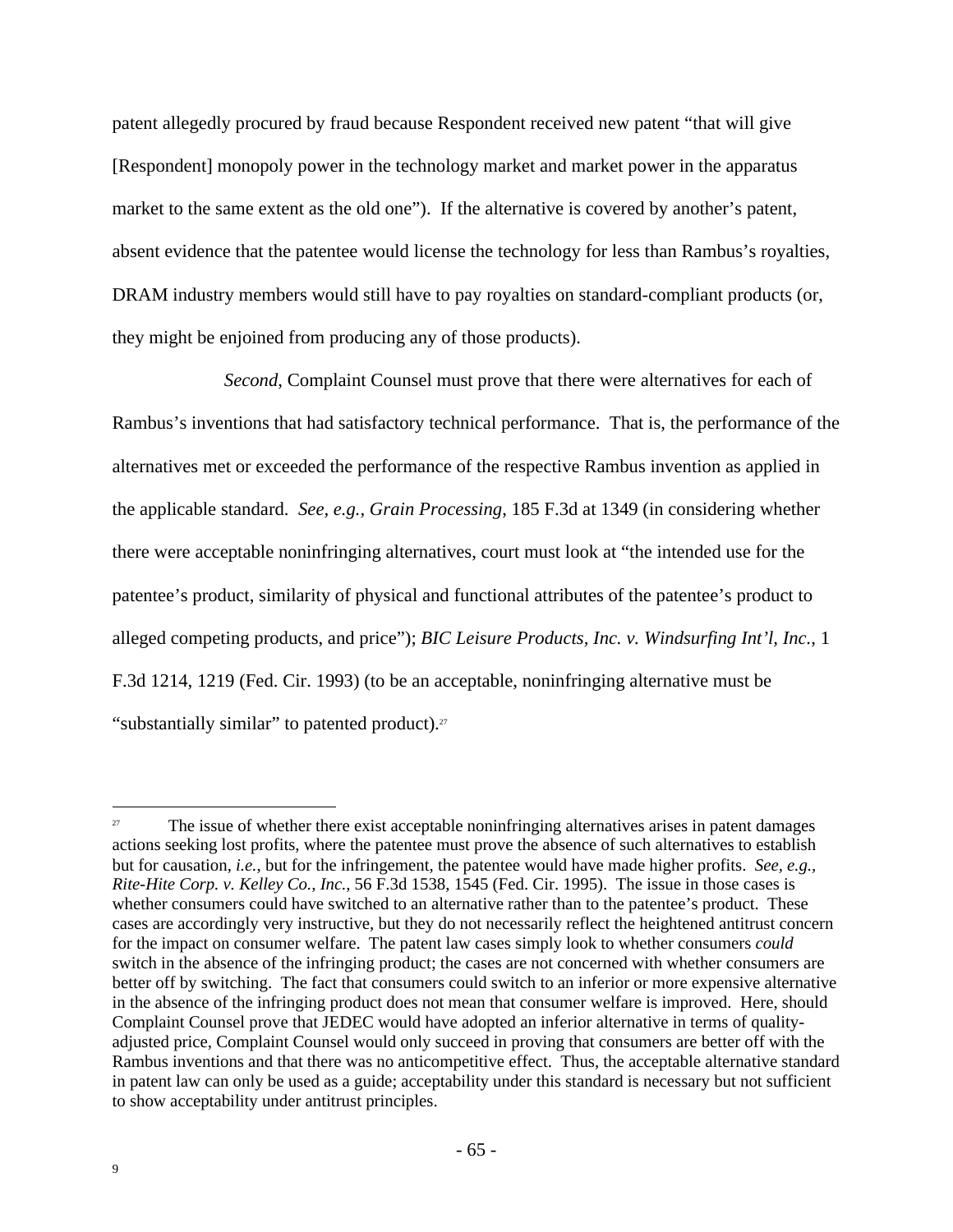*Third*, Complaint Counsel must prove that each alternative was sufficiently extendible. The evidence at trial will show that the DRAM industry preferred to incorporate technologies with performance characteristics that would allow the technology to be used in the anticipated future generations of DRAM products. If the Rambus technologies were essential to the extendibility of the SDRAM and DDR standards, any alternative would have to match this characteristic. *See, e.g., Joy Technologies, Inc. v. Flakt, Inc.*, 954 F. Supp. 796, 803 (D. Del. 1996) ("Whether a product is an acceptable non-infringing substitute is a function of the purchaser's needs. . . . The Court looks to the purchaser's motivation, first, then to the product features in determining whether a substitute exists.") (citations omitted).

*Fourth*, Complaint Counsel must prove that the combination of the alternatives was not more costly than the Rambus inventions (accounting for Rambus's royalty). If the cost of using alternatives for both of the Rambus inventions incorporated into the SDRAM standard would cost more to implement than paying Rambus's SDRAM royalties, the alternatives would not be acceptable. Similarly, if the cost of using alternatives for all four of the Rambus inventions incorporated into the DDR standard would cost more to implement than paying Rambus's DDR royalties, the alternatives would not be acceptable. *See, e.g., Kaufman Co., Inc. v. Lantech, Inc.*, 926 F.2d 1136, 1142 (Fed. Cir. 1991) ("To be deemed acceptable, the alleged acceptable noninfringing substitute must not have a disparately higher price than or possess characteristics significantly different from the patented product."); *Bose Corp.*, 112 F. Supp. 2d at 162 (products not substitutes where patent holder's product is substantially more expensive than infringer's).

*Fifth*, Complaint Counsel must prove that the technologically feasible, sufficiently extendible, cost effective, noninfringing alternatives were *available* at the time JEDEC made its

- 66 -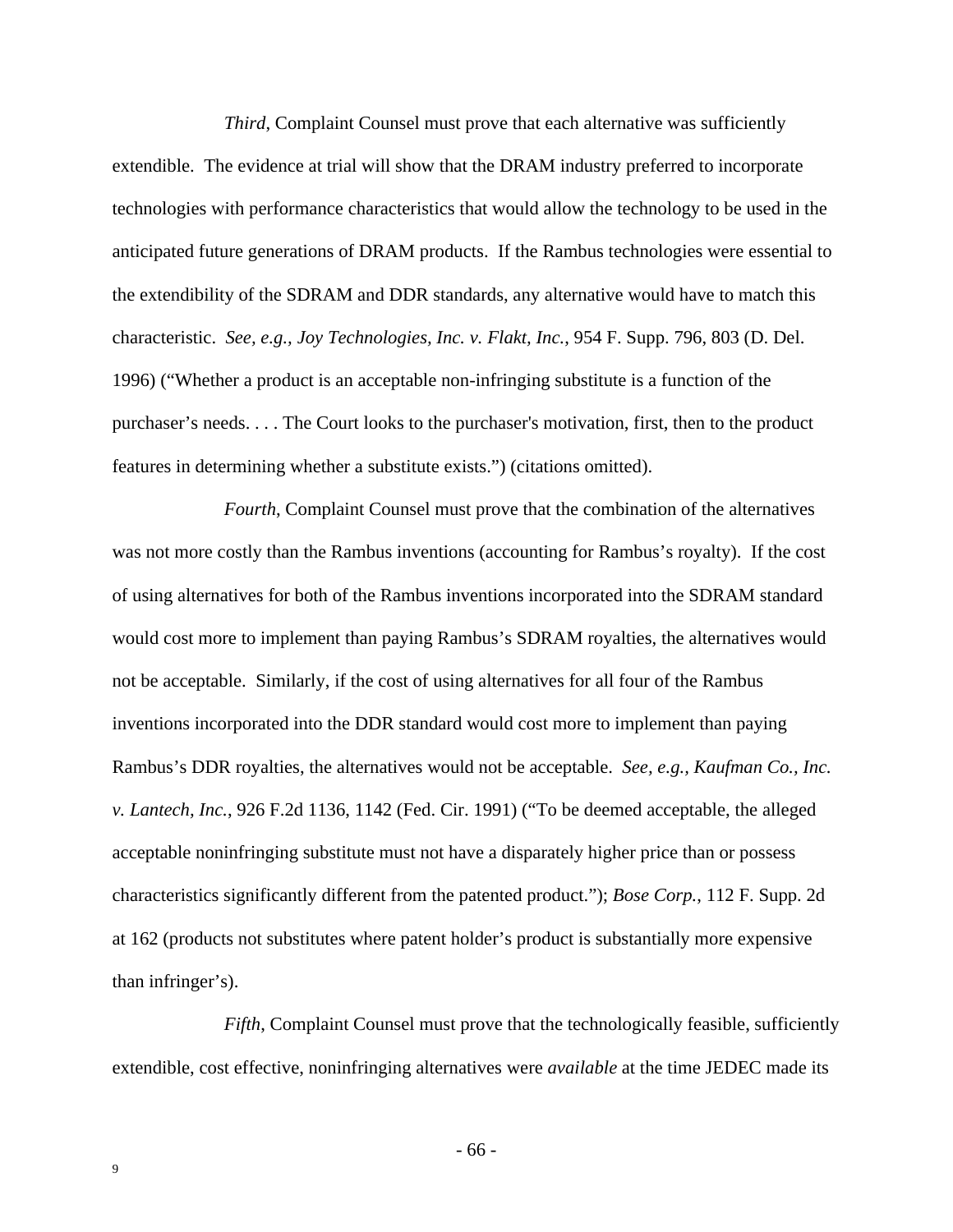decision to incorporate Rambus's inventions into the SDRAM and the DDR standards. *See, e.g., Grain Processing*, 185 F.3d at 1353 (stating that availability at the relevant time must be proven, "substitutes only theoretically possible" do not suffice).

Complaint Counsel cannot meet this burden. The evidence at trial will show that every alternative technology suggested by Complaint Counsel fails to meet these criteria.

#### **2. Assuming That Alternatives Existed, Complaint Counsel Must Prove That JEDEC Would Have Rejected Rambus Technologies**

Furthermore, it is not enough for Complaint Counsel to prove that acceptable noninfringing alternatives existed; Complaint Counsel must further prove that JEDEC would have adopted the noninfringing alternatives had Rambus disclosed its patent interests. The fact that JEDEC chose to incorporate Rambus's inventions proves that JEDEC members preferred Rambus's inventions over any available alternatives (economists call this a "revealed preference"). Complaint Counsel must prove, therefore, that had Rambus made the allegedly necessary disclosure, this would have caused JEDEC to reject Rambus's inventions.

The evidence at trial will show that, even if Rambus had disclosed, JEDEC would have proceeded to incorporate Rambus's inventions because JEDEC members were convinced that Rambus's inventions were obvious in light of the prior art. The evidence will show that Rambus warned a consortium of DRAM manufacturers that their efforts to develop a competing DRAM standard were running headlong into Rambus's patent position. Undaunted, the consortium of the same DRAM manufacturers who are in JEDEC dumped millions of dollars and thousands of engineer hours into these efforts, apparently believing that Rambus would be unable to obtain relevant patents because of prior art. There is no reason to believe that these JEDEC members would have acted any differently had Rambus made the disclosures that Complaint Counsel allege were necessary.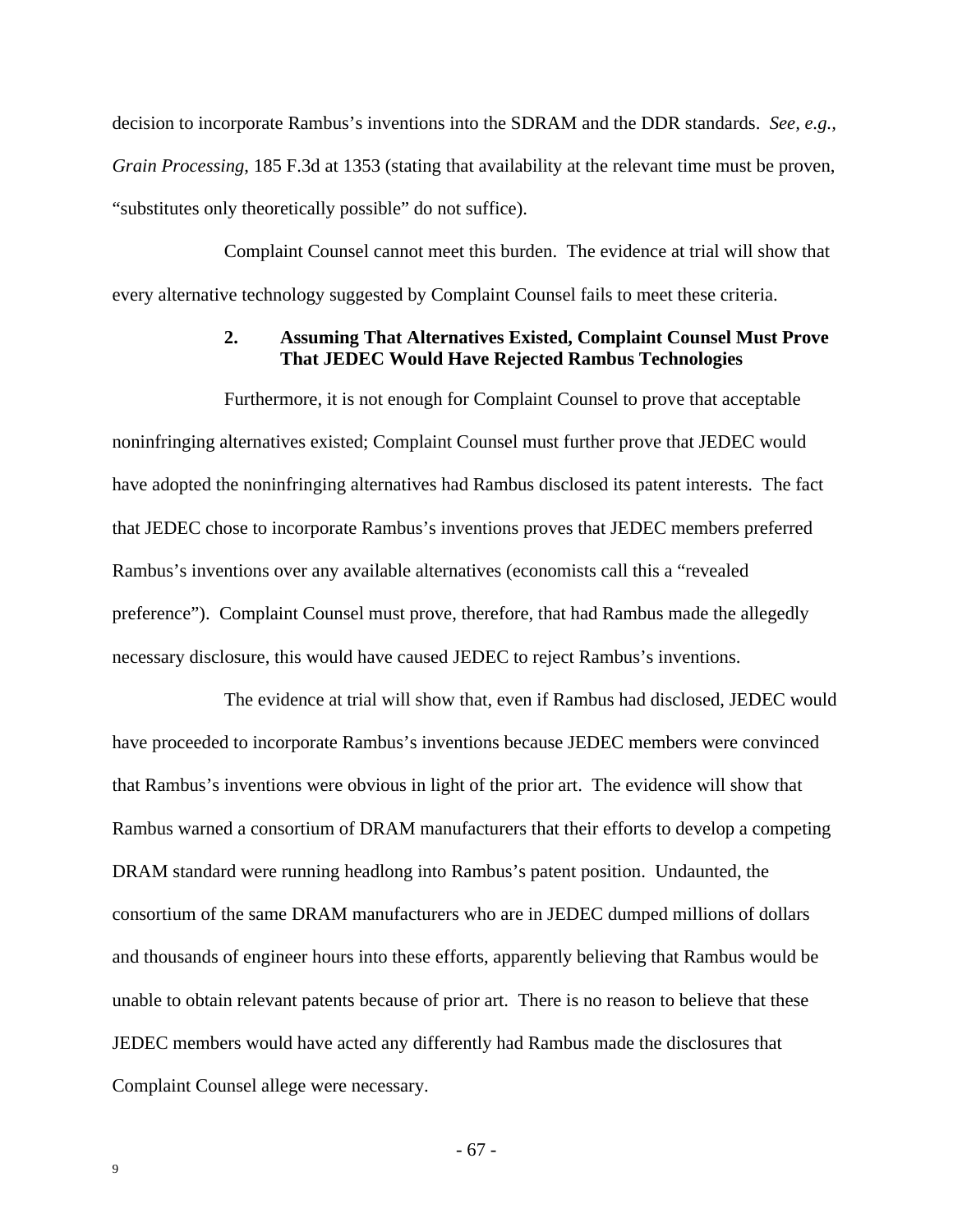Moreover, the evidence at trial will show that when a patent interest on a technology was disclosed, JEDEC invariably adopted the technology upon receiving a letter of assurance from the patentee that it would grant licenses to all comers royalty free or terms that are reasonable and nondiscriminatory ("RAND"). Similarly, had Rambus disclosed and given a RAND assurance, JEDEC would have adopted the Rambus inventions. This, in turn, means that Rambus would have been able to collect royalties on the use of those inventions. Complaint Counsel, therefore, must prove that JEDEC would have deviated from its practice and rejected Rambus's technologies despite the disclosure.

### **3. If JEDEC Would Have Adopted Rambus's Technologies, Complaint Counsel Can Only Show Competitive Harm If It Can Prove That Rambus's Royalties Would Have Been Lower**

If, as the evidence will show, JEDEC would have adopted Rambus's technologies had Rambus disclosed, to show competitive harm, Complaint Counsel must prove that Rambus's conduct allowed it to negotiate higher royalties than it would have received if it had disclosed. Complaint Counsel have previously asserted that had Rambus disclosed, JEDEC members would have negotiated with Rambus prior to the time that the standard was set (or at least prior to production of the products) – so-called "*ex ante* bargaining." In other words, Complaint Counsel has asserted that JEDEC members would have negotiated with Rambus for a license before the issuance of its patents. According to Complaint Counsel, this *ex ante* bargaining would have resulted in lower royalty rates.

Complaint Counsel, however, will be unable at trial to adduce any evidence of *ex ante* bargaining even with regard to technologies incorporated into the JEDEC standards covered by *issued* patents. Such *ex ante* bargaining would be especially unlikely here given that JEDEC members were convinced that prior art would prevent Rambus from acquiring patent rights over the relevant technologies. What is more, the economic testimony will demonstrate that, such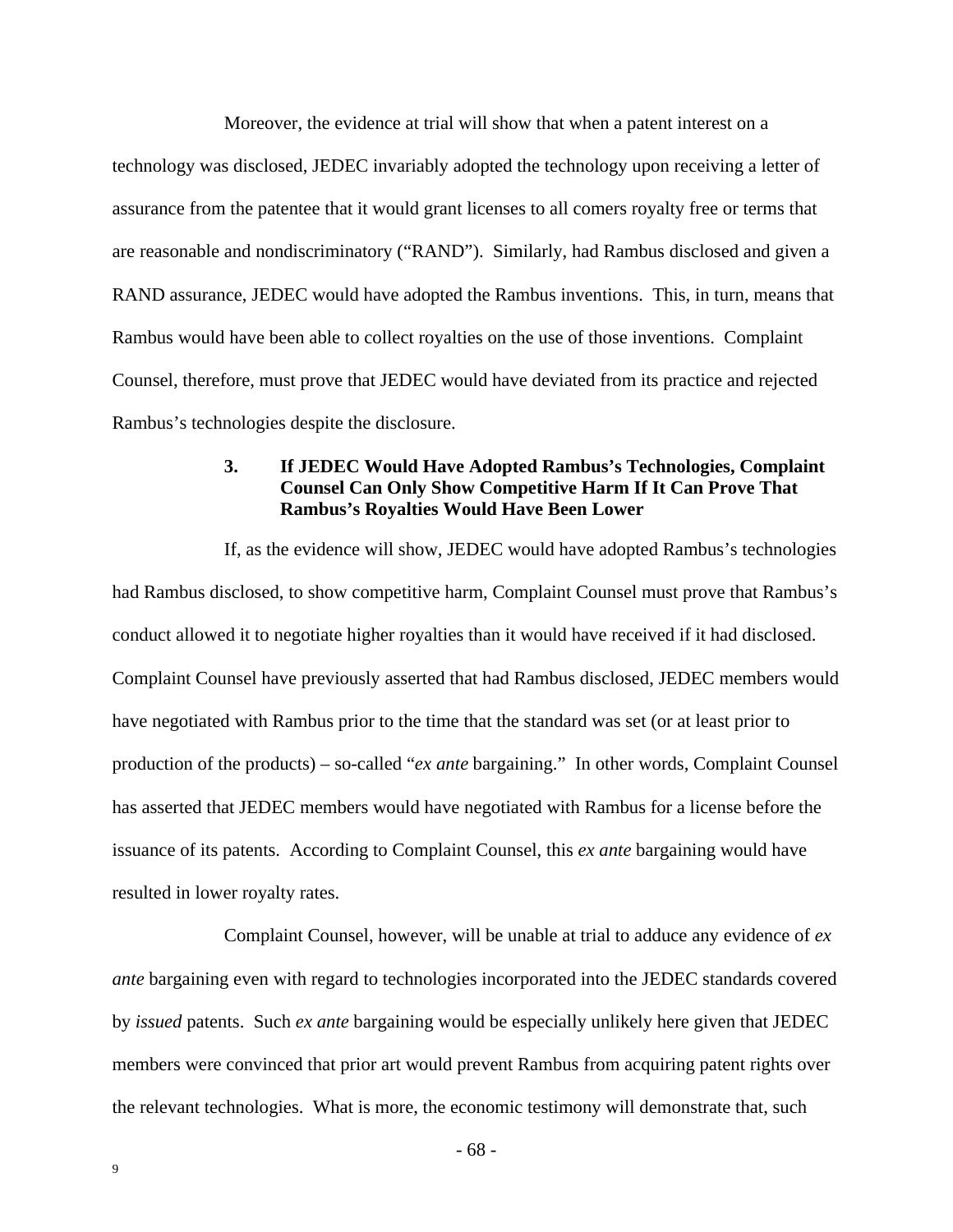bargaining is not only unlikely but may in fact lead to a *higher* royalty rate because the scope of the claims in patent *applications* often change during prosecution.

To prove competitive harm, therefore, Complaint Counsel must prove that Rambus's royalty rates are not "reasonable" and "nondiscriminatory." The evidence at trial, however, will show that Rambus's royalty rates are reasonable in that they are consistent with royalty rates charged by other patent holders in the semiconductor industry for similar technology. Further, the evidence will show that Rambus's licenses are nondiscriminatory.

## **4. Complaint Counsel Must Show That The Market Would Have Accepted an Alternative Standard and That Consumers Would Have Been Better Off**

Assuming that acceptable noninfringing alternatives existed, and that JEDEC would have rejected Rambus's inventions in favor of these alternatives, Complaint Counsel must still prove that the standard would have been accepted by the market and that consumer welfare would have been enhanced. In this regard, Complaint Counsel faces two hurdles.

First, the evidence at trial will show that the JEDEC imprimatur is neither necessary nor sufficient for marketplace acceptance of a DRAM standard. Complaint Counsel must therefore prove that the DRAM industry would have adopted the alternative JEDEC standard rather than DRDRAM. Had the industry adopted DRDRAM, its products would of course fall under Rambus's patents, and Rambus would be in the same position as it is now. Thus, Complaint Counsel must prove that the DRAM manufacturers' boycott of DRDRAM in favor of the alternative standard would have been as successful as it was in favor of SDRAM and DDR.

Second, Complaint Counsel must also prove that consumers of DRAM would have been better off with the hypothetical alternative standard. At the core, the antitrust concern in this case is not whether certain industry participants must pay royalties that they might have

- 69 -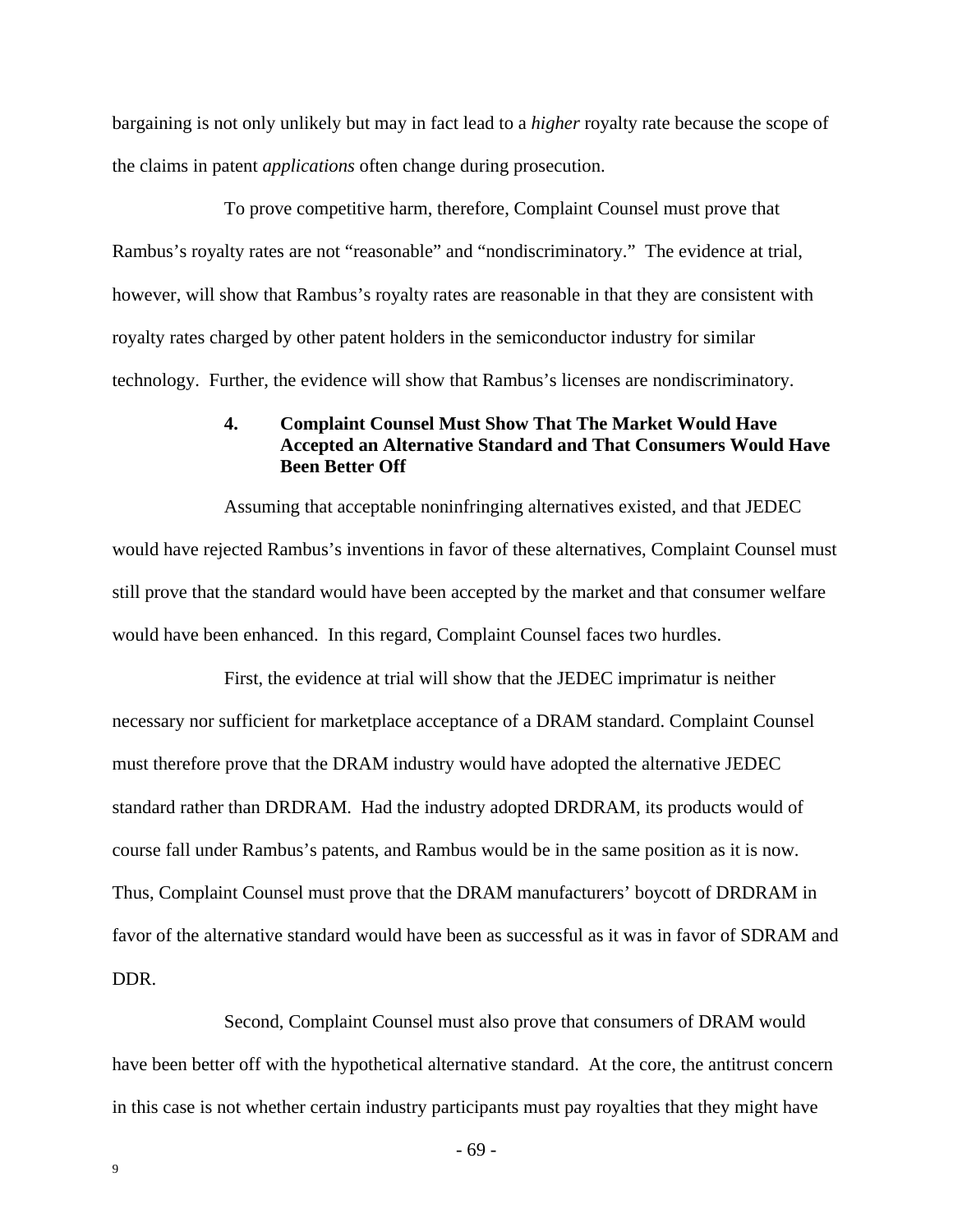avoided. The antitrust concern is whether or not economic welfare has been diminished. Accordingly, for Complaint Counsel to prove that Rambus's conduct caused anticompetitive harm, it is not enough for Complaint Counsel to prove that JEDEC members would have preferred to use noninfringing alternative. Thus, for example, if JEDEC would have rejected Rambus's inventions without a careful cost-benefit analysis simply because the possibility that Rambus might obtain patents, JEDEC's choice would have harmed consumer welfare. Complaint Counsel must therefore prove that the hypothetical adoption by JEDEC of a different standard would have increased consumer welfare because the alternative was better than using Rambus's inventions on a quality-adjusted price basis.

## **C. If Acceptable Non-Infringing Alternatives Exist and JEDEC Would Not Have Adopted Rambus's Inventions Had Rambus Disclosed, Complaint Counsel Must Prove That JEDEC Members Could Not and Cannot Switch To the Alternatives**

Assuming that Complaint Counsel could prove that there were available and acceptable noninfringing alternatives at the time JEDEC adopted the SDRAM and DDR standards, and Complaint Counsel could prove that JEDEC would have rejected Rambus's inventions in favor of those alternatives, to show that Rambus's conduct caused competitive harm, Complaint Counsel must prove that JEDEC members – once notified of Rambus's issued patents – could not then switch to the alternatives. In antitrust terms, Complaint Counsel must prove that there are significant switching costs rendering JEDEC members "locked-in" to using Rambus's inventions. *See, e.g., Eastman Kodak Co. v. Image Technical Services, Inc.*, 504 U.S. 451, 476-77 (1992) (allowing for possible inference of market power where customers are locked-in to using single-brand parts and services because of high switching costs). Absent prohibitive switching costs, JEDEC members could turn to the alternatives thereby dissipating the market power Complaint Counsel alleges Rambus acquired. *See, e.g., Alcatel USA, Inc. v.*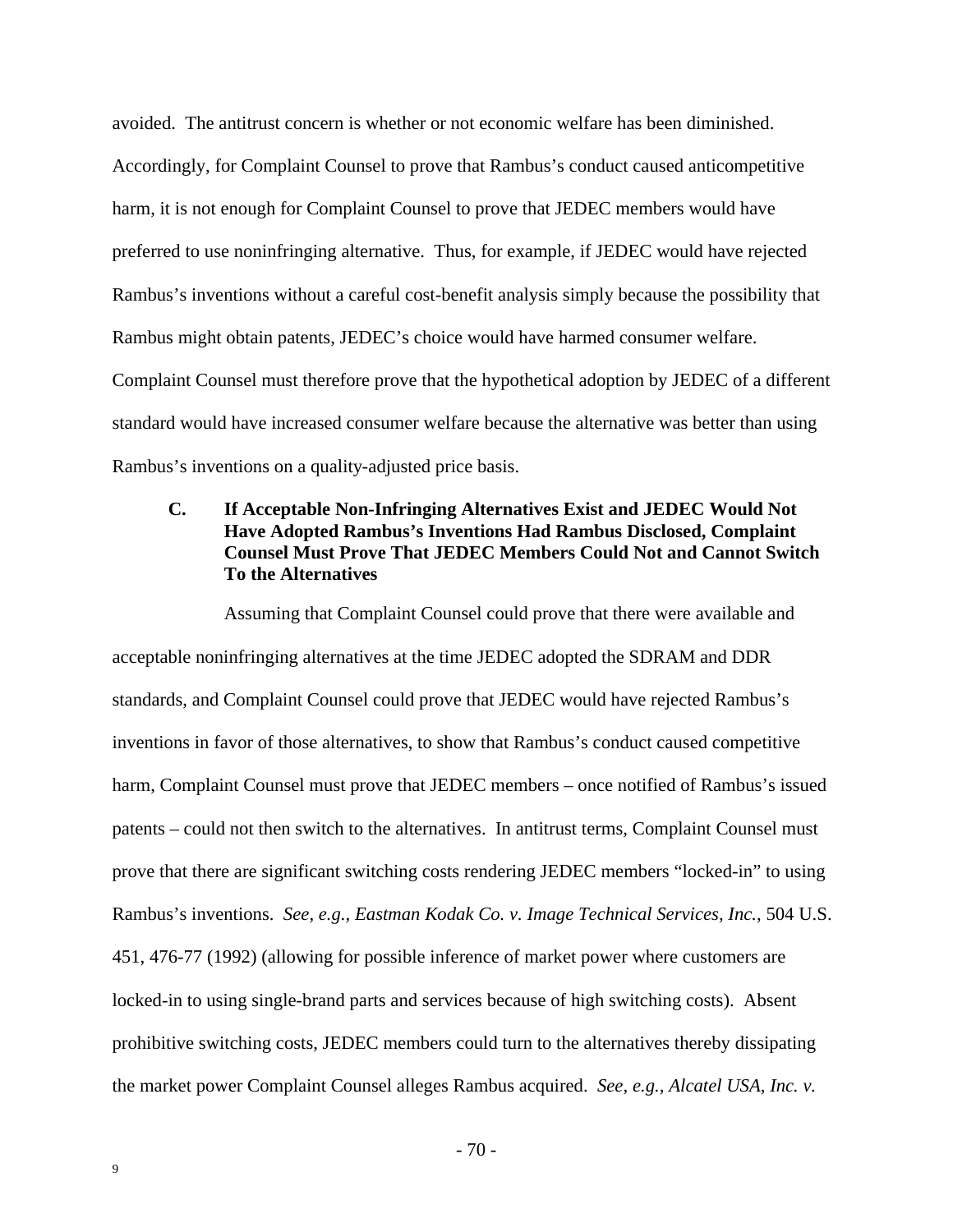*DGI Technologies, Inc.*, 166 F.3d 772, 783-84 (5th Cir. 1999) (rejecting monopolization claim because plaintiff failed to prove significant switching costs); *United Farmers Agents Ass'n, Inc. v. Farmers Ins. Exchange*, 89 F.3d 233, 237-39 (5th Cir. 1996) (affirming summary judgment because antitrust plaintiff failed to show market power (even though defendant held 100% of relevant market) because switching costs were low).<sup>28</sup> Complaint Counsel must therefore prove lock-in with regard to each JEDEC standard.

## **1. Complaint Counsel Must Prove That JEDEC Members Could Not and Cannot Switch to Alternative SDRAM Technologies**

With regard to the SDRAM-standard-compliant products, the evidence at trial will demonstrate that, assuming that acceptable noninfringing alternatives existed, the cost for industry members to switch to those alternatives was not prohibitive. The evidence will show that DRAM manufacturers routinely redesign standard-compliant DRAM within the lifetime of a given standard. Available alternatives could have been introduced during these redesigns. Moreover, the evidence will show that the SDRAM standard itself went through several revisions – promulgated by Intel, not JEDEC – requiring DRAM manufacturers as well as controller manufacturers to redesign their products. The industry, therefore, could have adopted alternatives at the time of revisions.

## **2. Complaint Counsel Must Prove That JEDEC Could Not and Cannot Switch to Alternative Technologies For DDR**

With respect to DDR-standard-compliant products, the evidence will show that had they existed, JEDEC could have adopted alternative technologies at the time it formulated the DDR standard (which was not published until 2000). To manufacture DDR-standard-

 $\overline{a}$ 

<sup>&</sup>lt;sup>28</sup> Switching costs in this sense are akin to entry barriers that prevent the entry of competing technologies. Proof of barriers to entry is essential to sustain a monopolization claim: "neither monopoly power nor a dangerous probability of achieving monopoly power can exist absent evidence of barriers to new entry or expansion." *American Professional Testing Service*, 108 F.3d at 1154.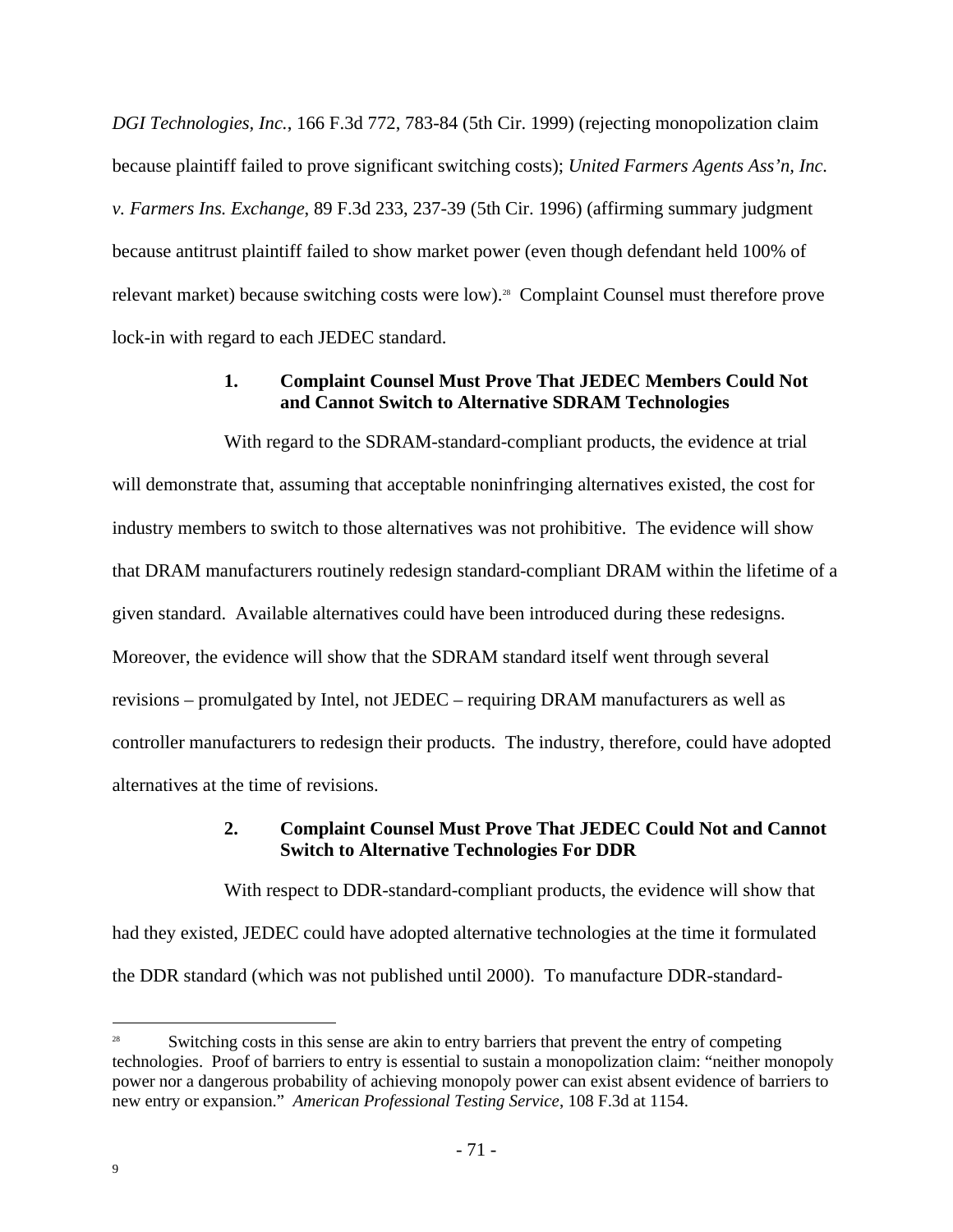compliant products, industry members had to redesign each component of the memory subsystem: DRAM, DIMMs, controllers, and boards. Alternative technologies therefore could have been incorporated at the time of the publication of the DDR SDRAM standard. Even after manufacturing began, switching costs did not prohibit industry members from adopting alternative technologies. Like SDRAM products, DDR products have gone through several versions. The industry could have coordinated the adoption of alternatives, even without a new JEDEC-promulgated standard, at these transitions.

#### **3. Complaint Counsel Must Prove That JEDEC Cannot Use Alternative Technologies For Future Standards**

In addition to claiming that Rambus has monopolized the markets for technologies incorporated in JEDEC-standard-compliant SDRAM and DDR products, Complaint Counsel has also asserted that Rambus's conduct will affect products compliant with future JEDEC standards – DDR2 and DDR3. The evidence will show that JEDEC did not even start work on these standards until the 2000 time frame – after Rambus's patents issued and after Rambus had brought claims of patent infringement against DRAM manufacturers. Complaint Counsel thus allege that there is a dangerous probability that Rambus will monopolize the markets for technologies incorporated into products that *do not exist* based on standards that *have not yet been promulgated*. Accordingly, Complaint Counsel must prove that, for some reason, JEDEC – equipped with the full knowledge that Rambus's patents cover technologies being incorporated into these future standards – could not adopt alternative technologies. Moreover, Complaint Counsel must prove that DRAM industry members – similarly equipped with the knowledge that JEDEC-compliant products would infringe Rambus's patents – will be forced to build infringing JEDEC-compliant DDR2 and DDR3 devices.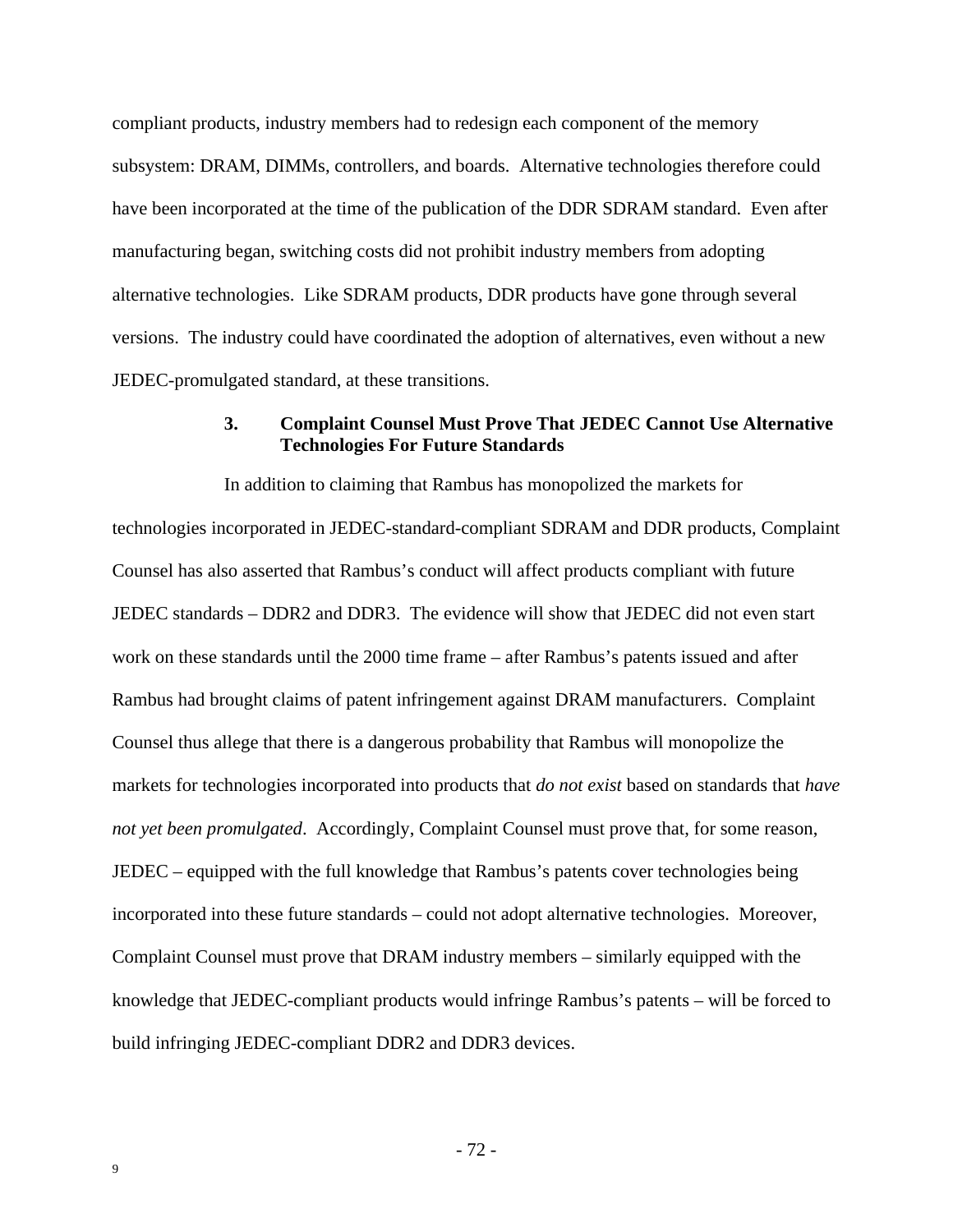#### **VI. Complaint Counsel's Proposed Remedy Is Beyond The Commission's Authority**

Should Complaint Counsel somehow prove liability, it is plain the remedy they seek is legally defective. The "cease and desist" order that Complaint Counsel propose in this case is unprecedented. Complaint Counsel have proposed an order that would require Rambus to forfeit its right to recover past-due royalties as damages for infringement of its valid patents through the use of JEDEC-compliant SDRAM and DDR SDRAM technology and that would permanently prohibit it from seeking to enforce its valid patents in the future against any JEDEC-compliant SDRAM and DDR SDRAM technology. Complaint, p. 23 ¶¶ 1-4. Indeed, Complaint Counsel has previously recognized that this form of remedy is unheard of:

> The Commission's ability to order that a presumptively valid patent not be enforced is unsettled. We are unaware of an antitrust court that has ordered that an antitrust defendant not enforce a valid patent. *See, e.g., Hartford-Empire v. United States*, 323 U.S. 386, 415 (1945) (reversing a decree that required patents not shown to be invalid to be licensed on a royalty-free basis, observing that "it is difficult to say that, however much in the past such defendant has abused the rights thereby conferred, it must dedicate them to the public."). A close analogy is cases decided under the essential facilities doctrine. Where a monopolist owner of an essential facility is found liable under section 2 of the Sherman Act, the remedy is an order requiring access on reasonable terms, not free access. *E.g., United States v. Terminal Railroad Ass'n*, 224 U.S. 383 (1912).

Complaint Counsel's Motion To Dismiss The Complaint, *In the Matter of VISX, Inc.*, Dkt. No. 9286 (filed December 1, 1999) (available at www.ftc.gov/os/adjpro/d286/index.htm), p.7 n.5.

As Complaint Counsel suggested in their *VISX* brief, the proposed order in this case exceeds the Commission's remedial authority under Section 5 of the FTC Act, 15 U.S.C. § 45. *First*, the proposed remedy would impose an impermissible penalty based on conduct that was long ago completed. Under the proposed order, Rambus would be required to forfeit its rights of action against any JEDEC-compliant infringer of its valid patents and its right to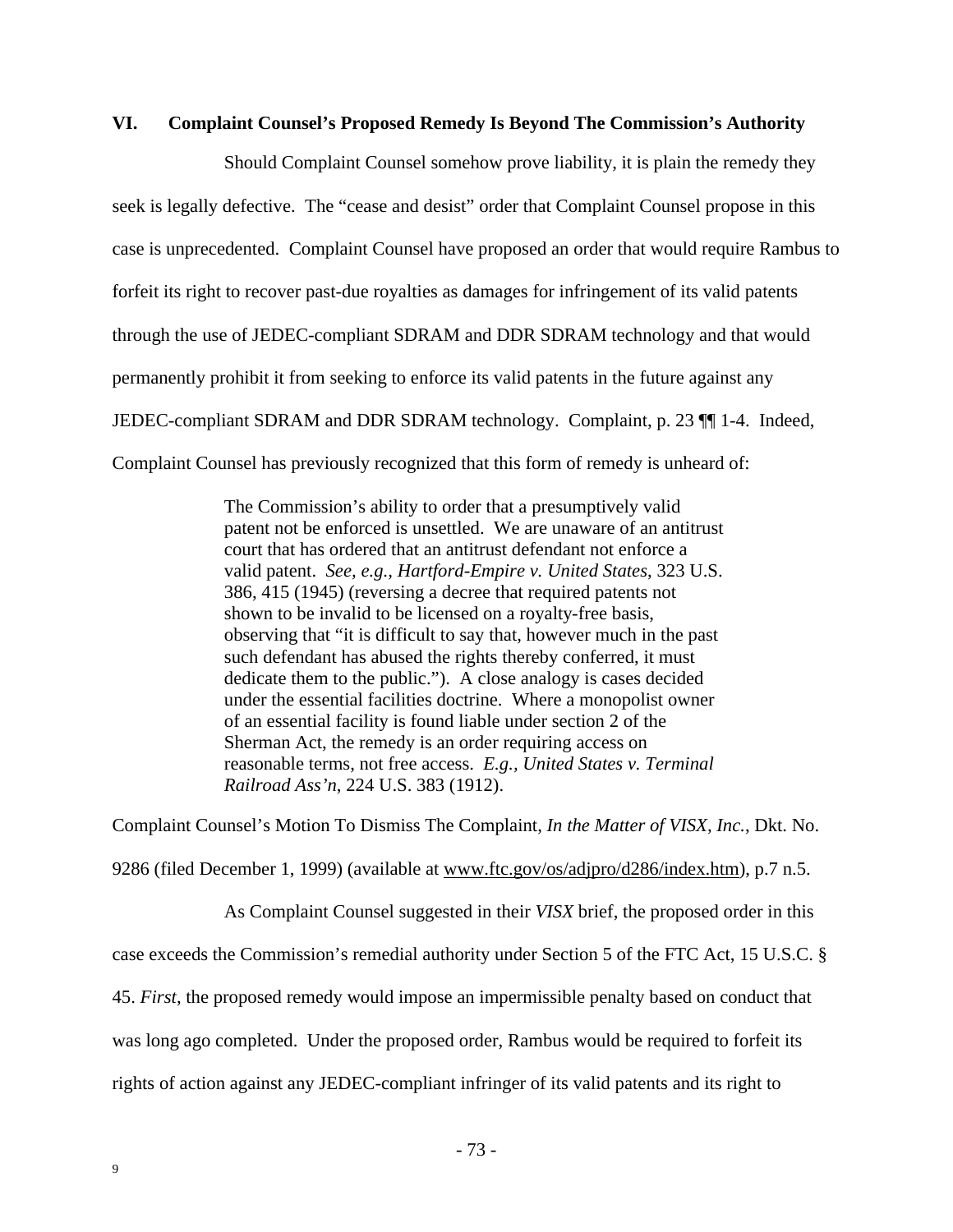hundreds of millions of dollars in royalties under its valid patents. As the Supreme Court has recognized, an order requiring the forfeiture of property is a punishment. *Austin v. United States*, 509 U.S. 602 (1993). The Commission does not have the authority to inflict punishments for antitrust violations. Rather, a "cease and desist" order is the Commission's exclusive remedy under Section 5, and it is well-established that "cease and desist" orders may not be used to impose punishments for past conduct. *FTC v. Ruberoid*, 343 U.S. 470, 473 (1952) ("Orders of the Federal Trade Commission are not intended to impose criminal punishment or exact compensatory damages for past acts, but to prevent illegal practices in the future."); *Heater v. FTC*, 503 F.2d 321, 323-24 (9th Cir. 1974) (holding that restitution is an impermissible "penalty" under Section 5 and that the FTC lacks authority to "order private relief for harm caused by acts which occurred before the Commission). Indeed, the exclusive authority to seek forfeiture as a remedy in an antitrust enforcement matter rests with the Department of Justice, which can seek forfeiture only in a civil action in a federal district court in which the defendant is afforded its Seventh Amendment right to a jury trial. 15 U.S.C. §§ 4, 6; *United States v. Addyston Pipe & Steel Co.*, 85 F. 271, 301 (6th Cir. 1898) (holding that forfeiture may be obtained as an antitrust remedy only pursuant to 15 U.S.C. § 6 and that a forfeiture action "involves a trial by jury"). Ordering forfeiture in this administrative proceeding would thus violate the prohibition against imposing punishments in Section 5 cases and deprive Rambus of its Seventh Amendment right to a trial by jury.

*Second*, the proposed remedy would allow any JEDEC-compliant manufacturer to use Rambus' patented technology on a royalty-free basis, dedicating Rambus' patented technology to JEDEC-compliant manufacturers. Courts consistently have rejected royalty-free licensing as a remedy in antitrust cases. *Hartford-Empire Co. v. United States*, 343 U.S. 444

- 74 -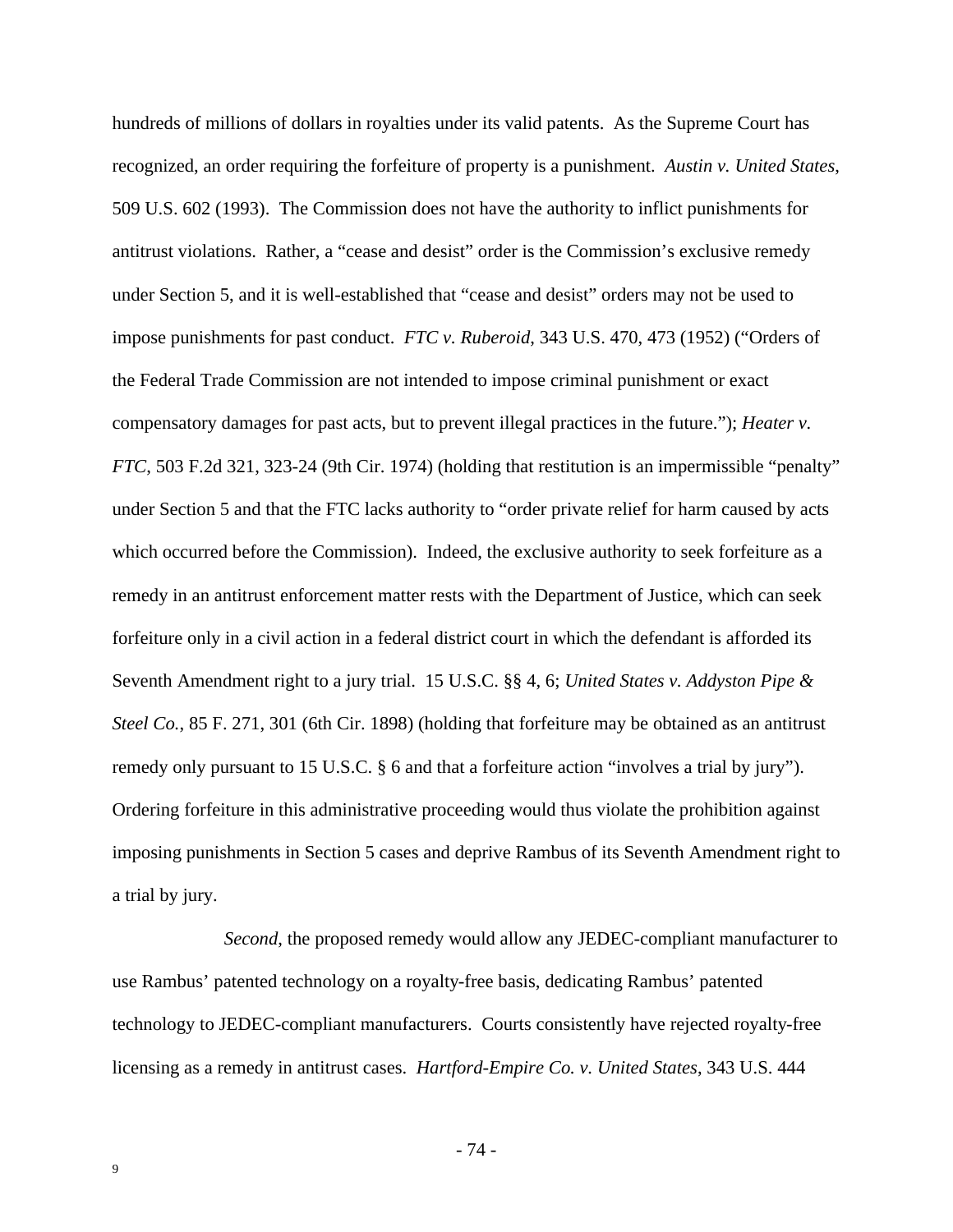(1952); *United States v. National Lead Co.*, 332 U.S. 319, 338-39 (1947); *United States v. Singer*, 231 F. Supp. 240, 241 (S.D.N.Y. 1964), *aff'd* 374 U.S. 174, 197 (1963). These cases hold that royalty-free licensing or forced dedication of patent rights is impermissibly confiscatory. Rather, courts have consistently permitted patent holders found to have violated the antitrust laws in securing their patent rights to license their patents at reasonable royalty rates. *United States v. Glaxo Group Ltd.*, 410 U.S. 52, 59 (1973) (citing *Besser Mfg. v. United States*, 343 U.S. 444 (1952); *United States v. U.S. Gypsum Co.*, 340 U.S. 76 (1950); *International Salt Co. v. United States*, 332 U.S. 392 (1947); *Hartford-Empire Co. v. United States*, 323 U.S. 386 (1945)); *American Cyanamid Co. v. FTC*, 363 F.2d 757, 770 (6th Cir. 1966), *aff'd after remand sub. nom. Chas Pfizer & Co. v. FTC*, 401 F.2d 574, 586 (1968).<sup>29</sup>

Accordingly, the proposed order included in Complaint Counsel's complaint is contrary to established law and cannot be issued in this proceeding.

#### **VII. Conclusion**

Upon scrutiny, Complaint Counsel's case collapses. Complaint Counsel will not be able to prove the Rambus engaged in exclusionary conduct. Rambus had valid business reasons for maintaining the secrecy of information regarding its patent claims. Any construction of the JEDEC rules that could avoid the implications of this would render those rules anticompetitive, and a failure to abide by anticompetitive rules is not exclusionary. Complaint Counsel cannot prove that Rambus had any duty to disclose its patent interests to JEDEC. And Complaint Counsel cannot prove that Rambus intentionally violated any duty to JEDEC.

 $\overline{a}$ 

<sup>29</sup> Further, the proposed remedy may constitute an impermissible taking without just compensation in violation of the Fifth Amendment. The remedy would substantially diminish the value of Rambus' patent rights. Under the Fifth Amendment, the government cannot deprive Rambus of these rights without paying just compensation. *Ruckelshaus v. Monsanto Co.*, 467 U.S. 986, 1002-03 (1984) (recognizing that taking of intellectual property in trade secrets was subject to the Takings Clause); *Philip Morris, Inc v. Reilly*, 312 F.3d 24, 32-37 (1st Cir. 2002) (holding that statute requiring uncompensated disclosure of trade secrets was an unconstitutional taking).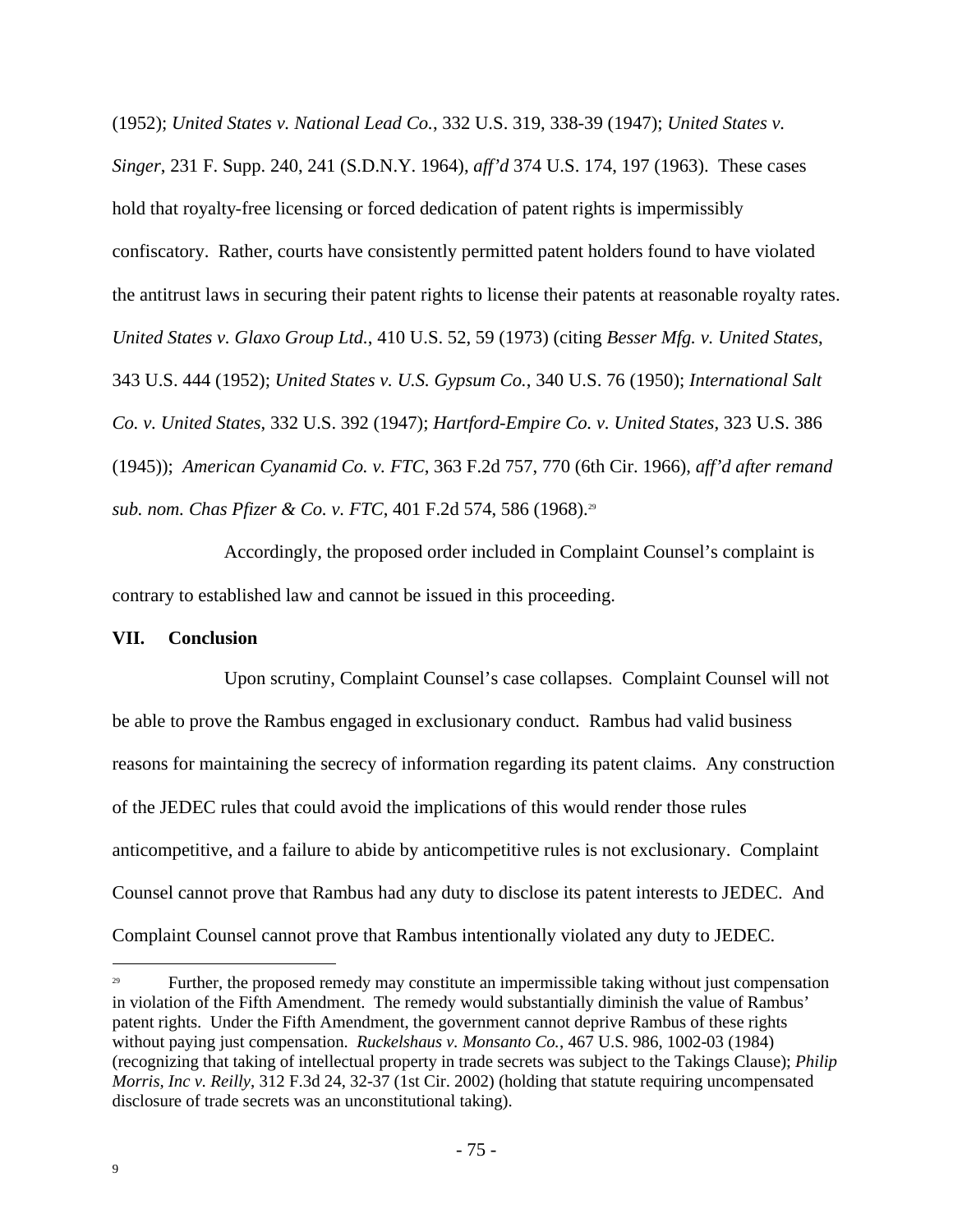Nor will Complaint Counsel be able to prove that Rambus's conduct caused any anticompetitive harm. Complaint Counsel cannot prove that JEDEC members were misled by Rambus's supposed failure to disclose; they cannot prove that JEDEC members relied on Rambus's "representations"; they cannot prove that any such reliance was reasonable. Complaint Counsel cannot show that there were available any acceptable noninfringing alternatives to Rambus's inventions. They cannot show that JEDEC would have adopted any such alternatives or that the market would accept alternative standards. They cannot show that consumers would be better off with alternative standards. And they cannot show that the DRAM industry is locked in to using Rambus's inventions.

The Complaint should be dismissed.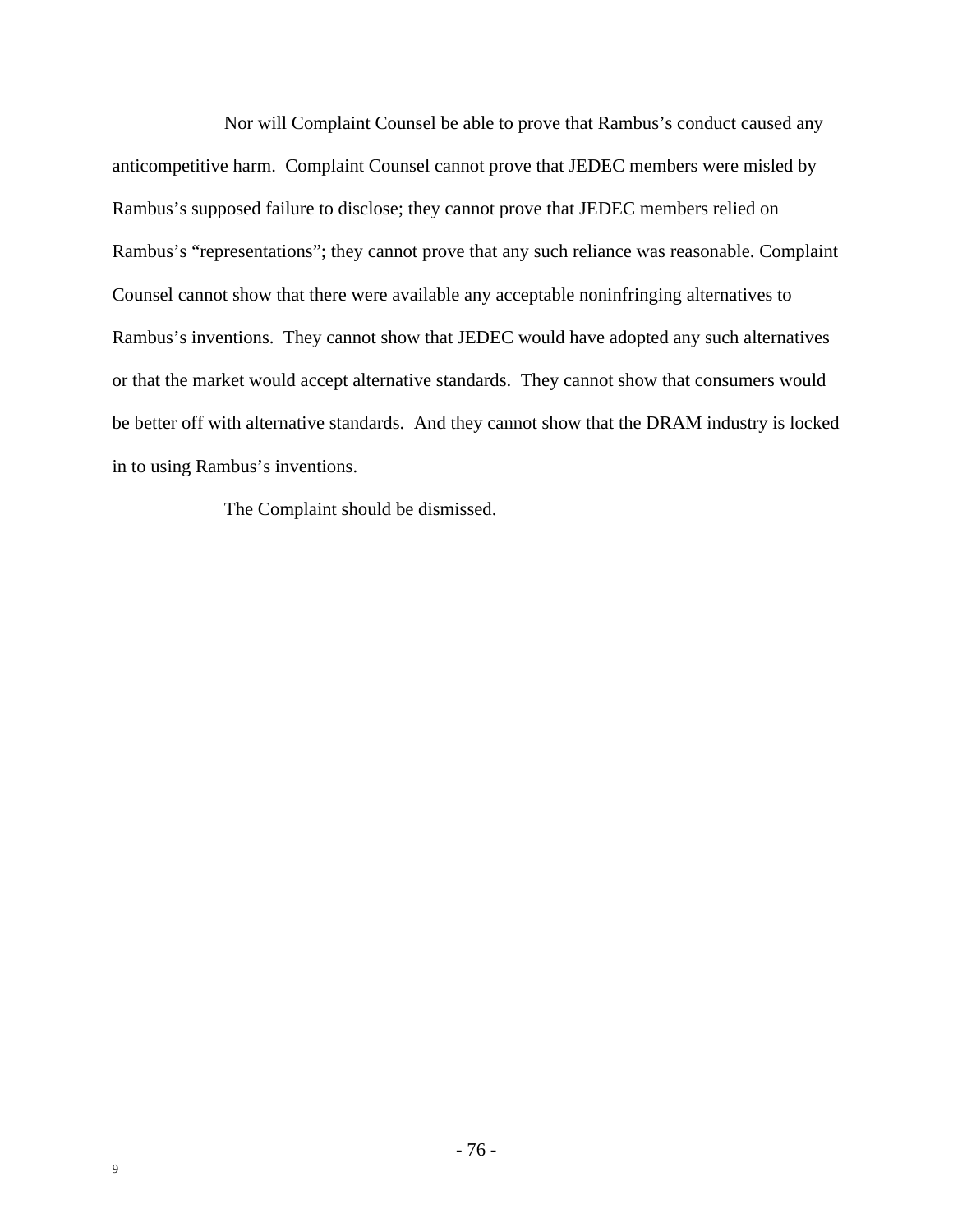l

Gregory P. Stone Steven M. Perry Sean P. Gates Peter A. Detre MUNGER, TOLLES & OLSON LLP  $355$  South Grand Avenue,  $35<sup>th</sup>$  Floor Los Angeles, California 90071 (213) 683-9100 (213) 687-3702 (facsimile)

A. Douglas Melamed IJay Palansky Kenneth A. Bamberger WILMER, CUTLER & PICKERING 2445 M Street, N.W. Washington, D.C. 20037 (202) 663-6000

Sean C. Cunningham John M. Guaragna Gray, Cary, Ware & Freidenrich LLP 401 "B" Street, Suite 2000 San Diego, California 92101 (619) 699-2700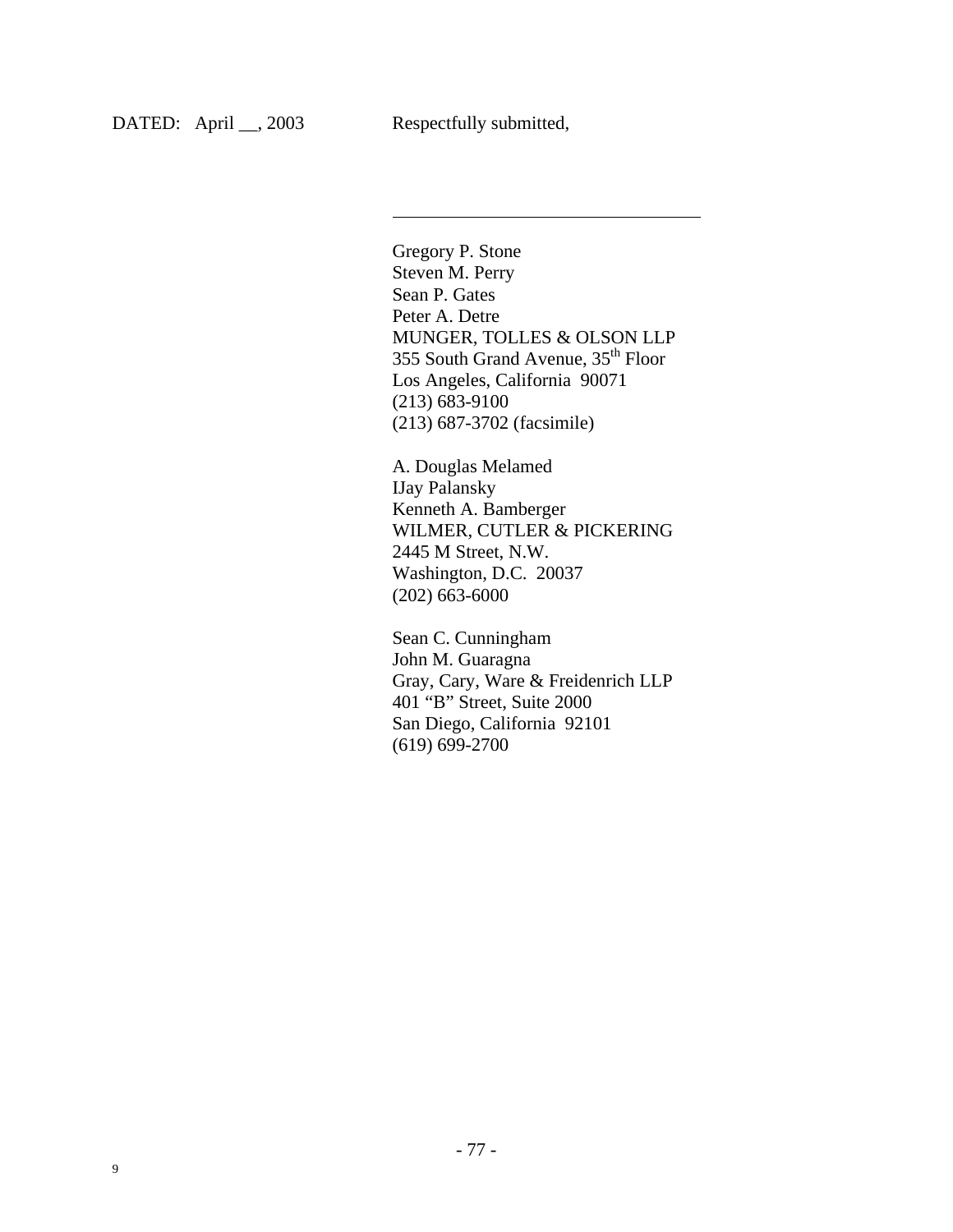## UNITED STATES OF AMERICA BEFORE THE FEDERAL TRADE COMMISSION

 $\lambda$ 

)

In the Matter of  $( )$ 

RAMBUS INCORPORATED, a corporation.

) Docket No. 9302

# **CERTIFICATE OF SERVICE**

I, Jacqueline M. Haberer, hereby certify that on April 22, 2003, I caused a true and correct copy of the *Trial Brief of Respondent Rambus Inc.* to be served on the following persons by hand delivery:

Hon. Stephen J. McGuire M. Sean Royall, Esq. Federal Trade Commission Federal Trade Commission Room H-112 Room H-372 600 Pennsylvania Avenue, N.W. 600 Pennsylvania Avenue, N.W. Washington, D.C. 20580 Washington, D.C. 20580

Donald S. Clark, Secretary Malcolm L. Catt, Esq. Federal Trade Commission Attorney Room H-159 Federal Trade Commission 600 Pennsylvania Avenue, N.W. Room H-372

Richard B. Dagen, Esq. Assistant Director Bureau of Competition Federal Trade Commission Room H-372 600 Pennsylvania Avenue, N.W. Washington, D.C. 20580

Chief Administrative Law Judge Deputy Director, Bureau of Competition

Washington, D.C. 20580 600 Pennsylvania Avenue, N.W. Washington, D.C. 20580

Jacqueline M. Haberer